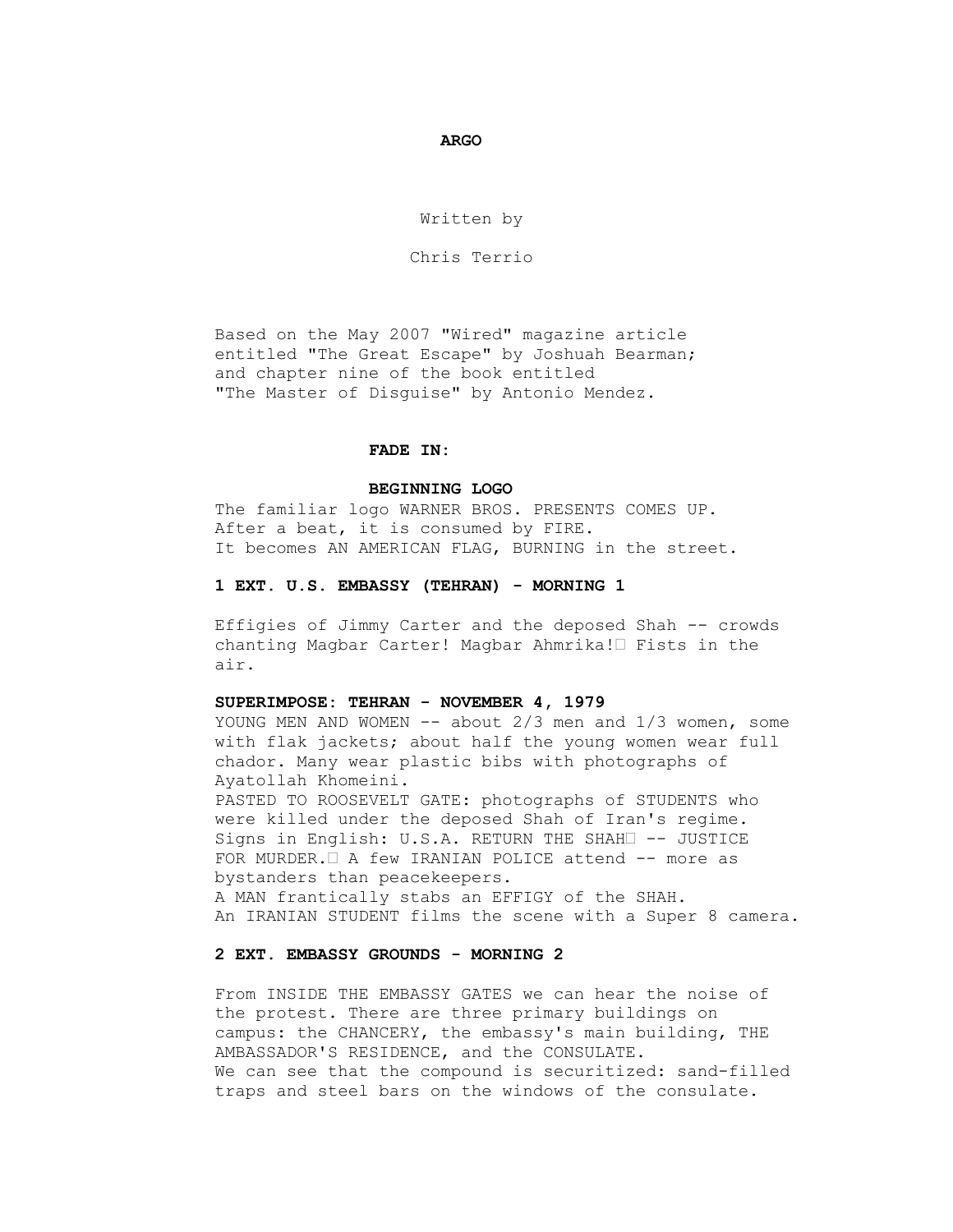## **3 INT. U.S. EMBASSY - CONSULATE OFFICE - MORNING 3**

 Now, we see the POV THROUGH those steel bars. Standing on a chair looking at the protest outside the gate, is BOB ANDERS, late 40s-50s, a consular officer.

#### **(CONTINUED)**

ARGO - Final 2.

## **3 CONTINUED: 3**

### **BOB ANDERS**

 Carnival's bigger today. MARK LIJEK, 29, a consular officer, joins Anders at the window.

#### **4 EXT. ROOSEVELT GATE - MORNING 4**

Then, in a famous piece of archive footage, something simple happens. A YOUNG MAN IN A SWEATER climbs the gate and makes it to the other side. And now, we see the REVERSE of that famous shot. This isn't archive footage anymore. We're looking at the POV of TOM AHERN, 48, the CIA station chief here.

## **5 INT. MARINE GUARD POST - MORNING 5**

 From a pillbox on the embassy campus, SGT. ROCKY SICKMANN, a young MARINE, can also see the protestors break across the lawn.

### **MARINE SGT. SICKMANN**

 (into his radio) ... Fort Apache is breached - please advise --

# **6 EXT. ROOSEVELT GATE - MORNING 6**

 The PROTEST in front of the gate is getting rowdier - its energy and numbers swelling. A group of STUDENTS -- these more brisk, organized, all bearded and dressed in flak jackets -- push their way to the front of the protest --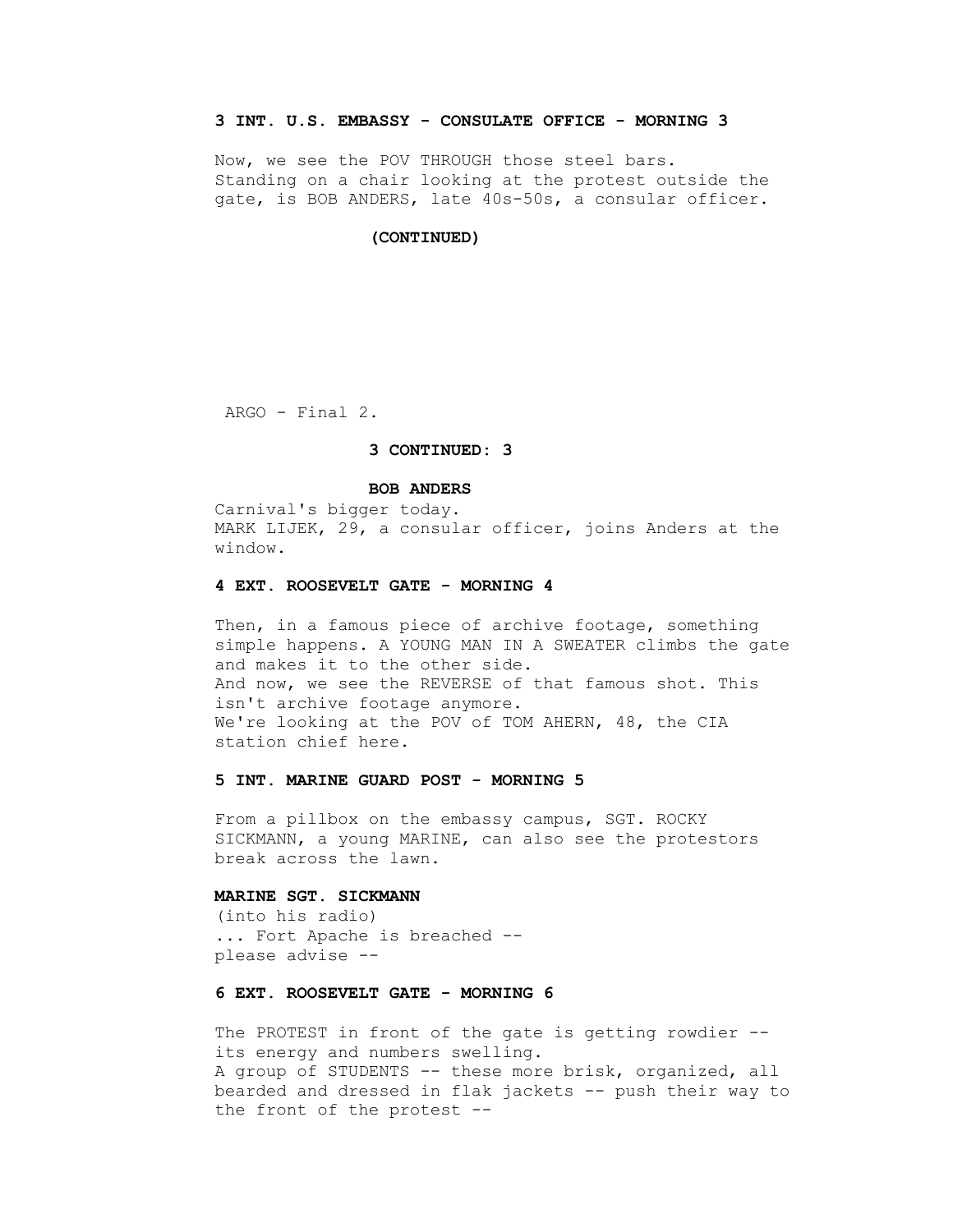WOMEN raise a banner. It's a signal. As if on cue, the IRANIAN POLICE move from the gates. A WOMAN removes a large pair of bolt cutters from underneath her chador -- hands them to a BEARDED STUDENT -- who gets to work on the CHAINS holding the gate

#### **CLOSED --**

 When one YOUNG MAN wearing a green military field jacket raises his fist, we can see that he has a concealed PISTOL in his clothes. More STUDENTS climbing the wall -- dropping the 12 feet to the other side, one after another.

ARGO - Final 3.

 **7 INT. MARINE GUARD POST - MORNING 7**

 **MARINE SGT. SICKMANN**

 **THEY'RE COMING OVER THE WALLS --**

 **8 EXT. ROOSEVELT GATE - MORNING 8**

 But a moment later no more climbing is required, because the GATE CHAIN IS CUT and protestors FLOOD through the embassy gates, a human dam breaking --

### **9 INT. CHANCERY OFFICE - MORNING 9**

 Mounting chaos in here, the nerve center of the embassy. Everyone on a different phone. It's like an emergency room where the patient is the whole building. ANN SWIFT, 31, Deputy Political Officer, has the phone by her ear -- trying to hear reports from D.C.

### **ANN SWIFT**

There are hundreds of people out

 **THERE --**

 **(LOOKS OUT)**

No, thousands... There are

 **THOUSANDS --**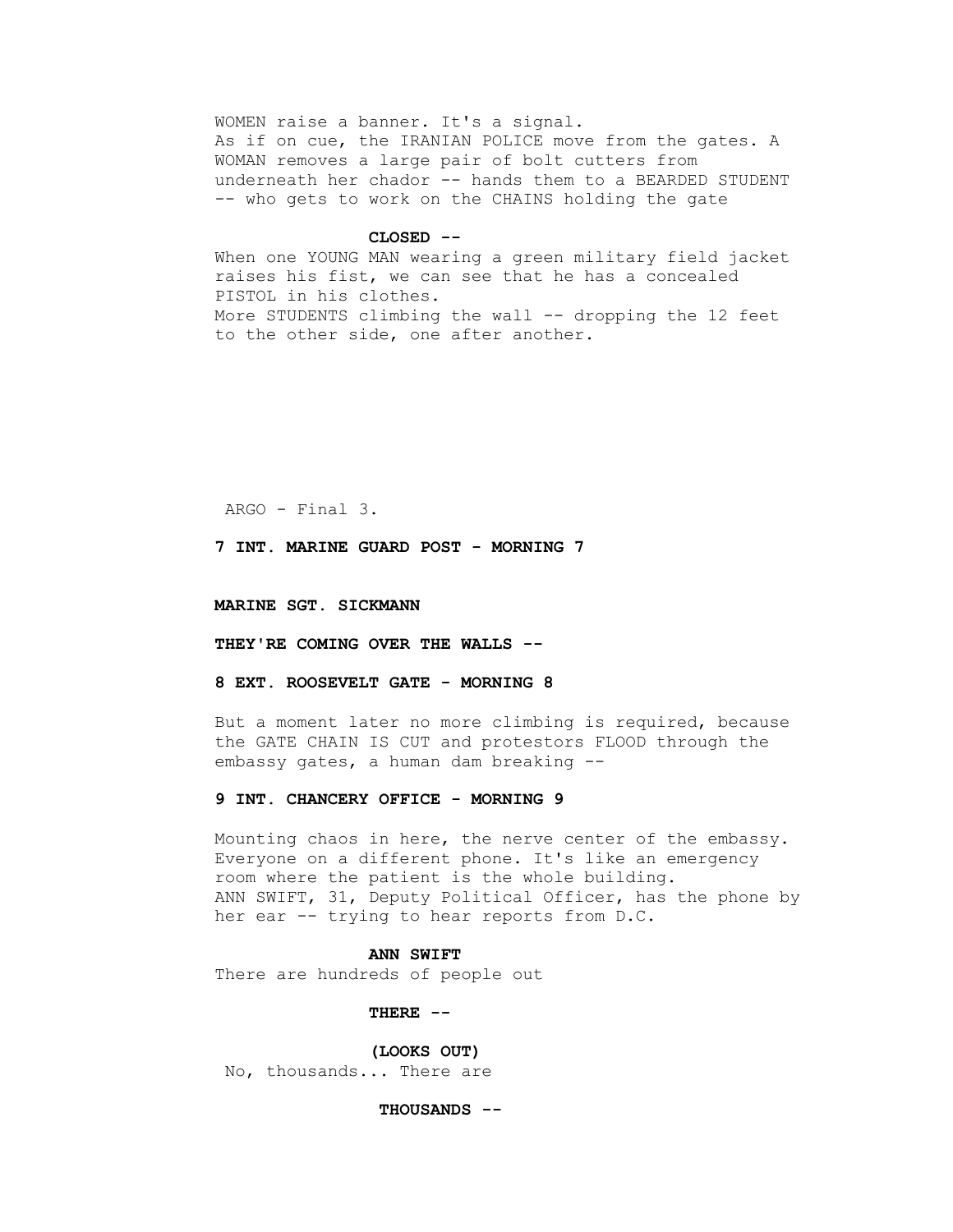## **10 IN THE CONSULATE OFFICE - MORNING 10**

 Mark Lijek and Bob Anders look out windows, nervous, but not like the Iranian VISA APPLICANTS who are close to panic.

#### **BOB ANDERS**

 Are these supposed to be bulletproof?

#### **MARK LIJEK**

Well, they've never been tested.

### **11 INT. CHANCERY (MARINE POST ONE) - MORNING 11**

 Six MARINES watch images from closed-circuit television cameras on chunky 1970's monitors. Crowds of protestors from every part of the embassy campus. AL GOLACINSKI, 30, chief of security for the embassy, shouts into a radio.

### **(CONTINUED)**

ARGO - Final 4.

## **11 CONTINUED: 11**

### **AL GOLACINSKI**

Marines to Number One -- FALL

## **BACK --**

## **12 EXT. CHANCERY - MORNING 12**

 PROTESTORS come running, turning the corner to reach the building. They use bats and crowbars to smash the windows of the building.

# **13 INT. CONSULATE OFFICE - MORNING 13**

### **BOB ANDERS**

 (on the phone) Can we get some fucking police please?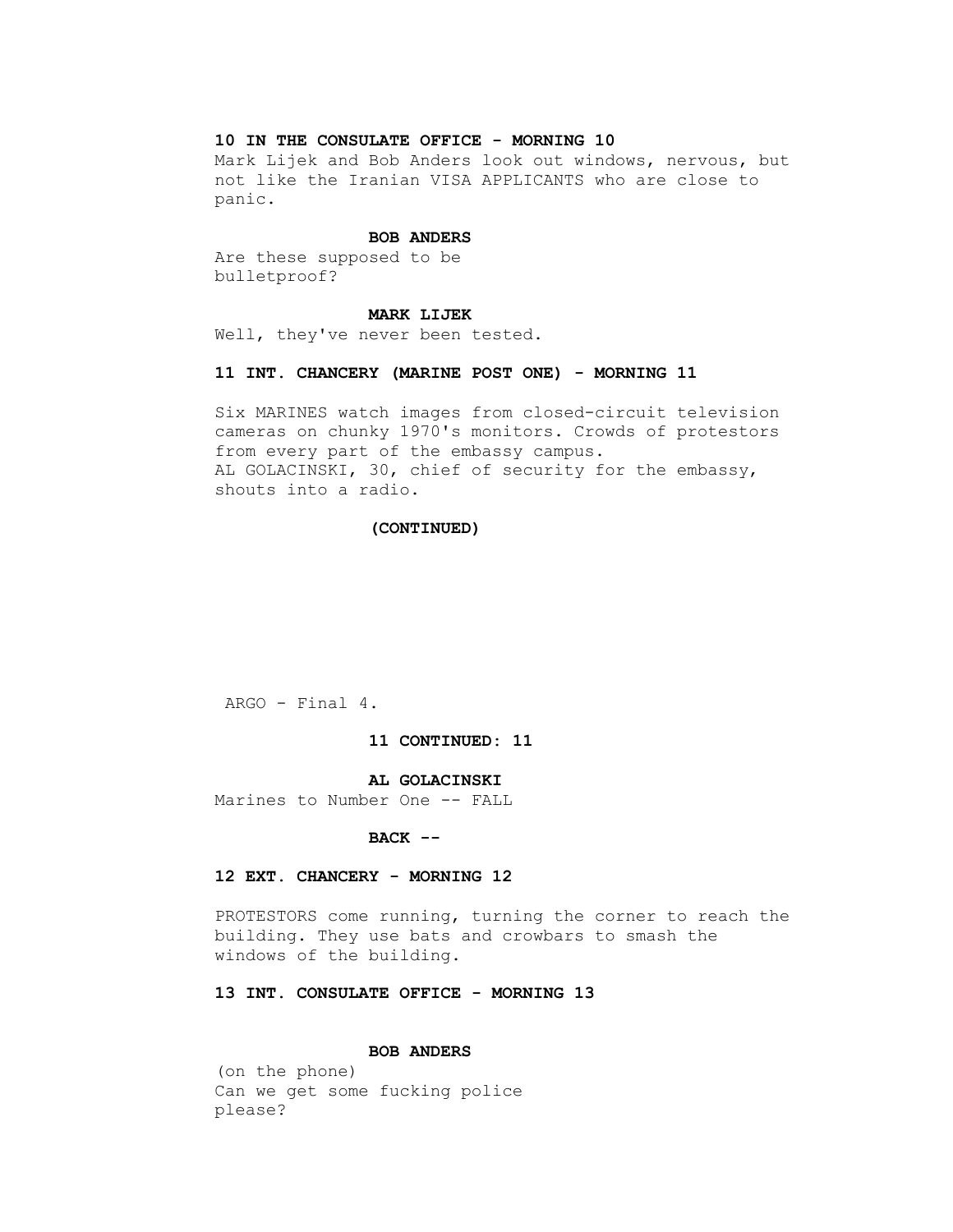### **14 INT. MARINE POST ONE - MORNING 14**

 One by one, the security monitors are going black -- or smashed. The Marines stare.

### **15 EXT. TALEGHANI AVE. - MORNING 15**

 An IRANIAN POLICE CAPTAIN smokes a cigarette, watching the mayhem, impassive.

# **16 INT. MARINE POST ONE - MORNING 16**

 MARINES are putting on armor, gas masks, riot gear. AL GOLACINSKI gs down the line reminding them of protocol.

### **AL GOLACINSKI**

 Don't shoot. You don't want to be the sonofabitch who started a war -

 **-**

# **CUT TO:**

#### **AL GOLACINSKI**

 They need an hour to burn the classified -- Hold. (beat, stern) You shoot one person, they'll kill every one of us in here.

#### **17 EXT. CONSULATE - MORNING 17**

PROTESTORS, now on the embassy grounds, carry banners.

#### **(CONTINUED)**

ARGO - Final 5.

# **17 CONTINUED: 17**

### **PROTESTORS**

 La ilaha ilallah -- A WOMAN IN A CHADOR uses her own radio. Some of them ring around the building, holding hands and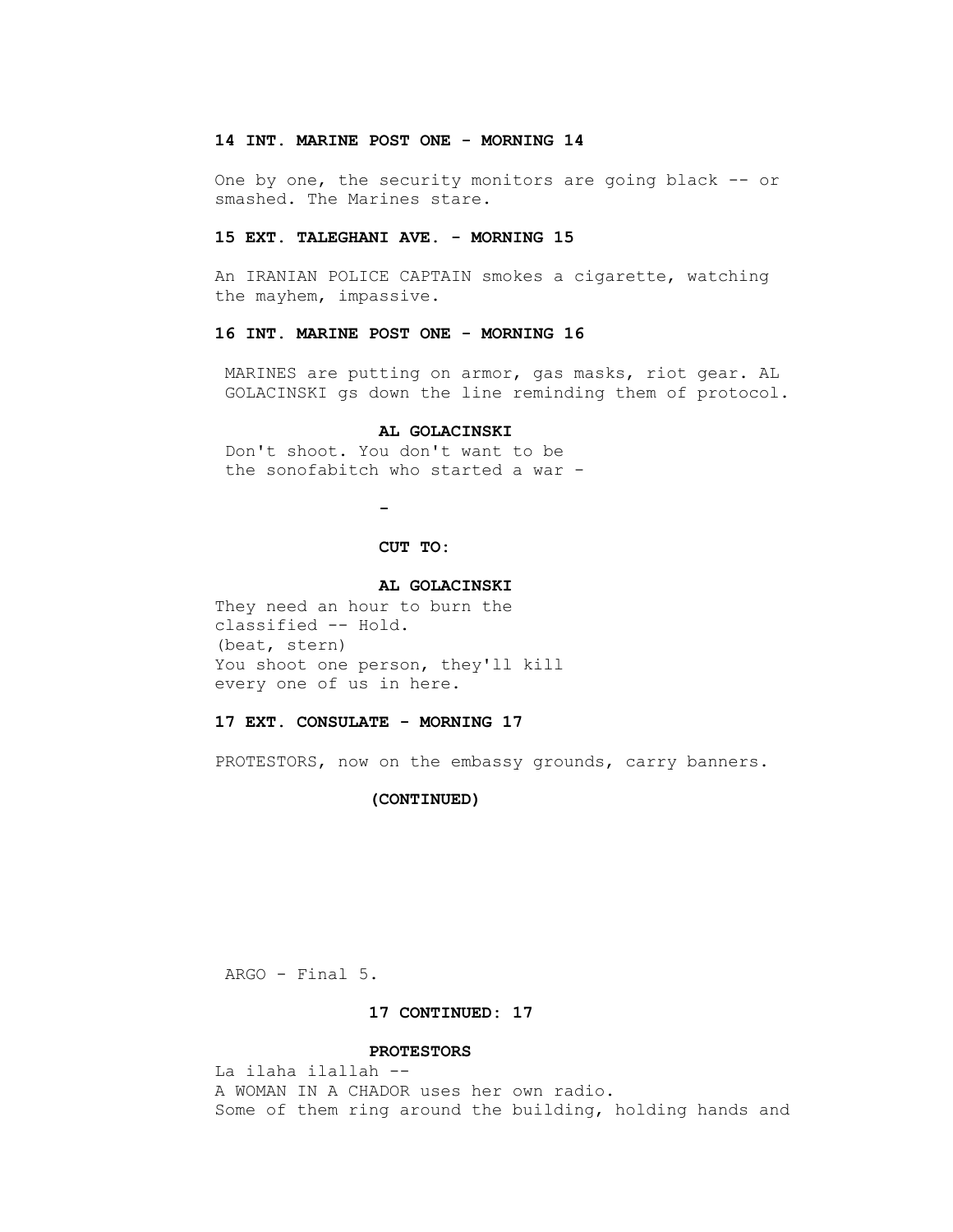chanting. Some carry AUTOMATIC WEAPONS openly.

 **18 INT. MARINE POST ONE - MORNING 18**

## **AL GOLACINSKI**

### **(INTO WALKIE)**

 Tear gas as last resort ONLY -- I repeat, only if your life is under threat!

# **19 INT. HALLWAY - MORNING 19**

 Gallegos and Sickmann hear Golacinski's admonition, but PUMP TEAR GAS out a window onto protestors below despite it. One cannister after another.

## **20 INT. CONSULATE OFFICE - MORNING 20**

 Now the five in the consulate are joined by LEE SCHATZ, 32, an agricultural attache.

#### **J STAFFORD**

-- We're not going out in this --

### **MARK LIJEK**

### **(INTERRUPTING)**

 We are in the only building with an exit direct to the street. We need to GO -- The SOUNDS OF MARINES barking at one another over the radio.

### **21 OMITTED 21**

### **22 INT. HALLWAY - MORNING 22**

They look out a small WINDOW to see a MOB outside.

### **AL GOLACINSKI**

I'm going outside.

## **(CONTINUED)**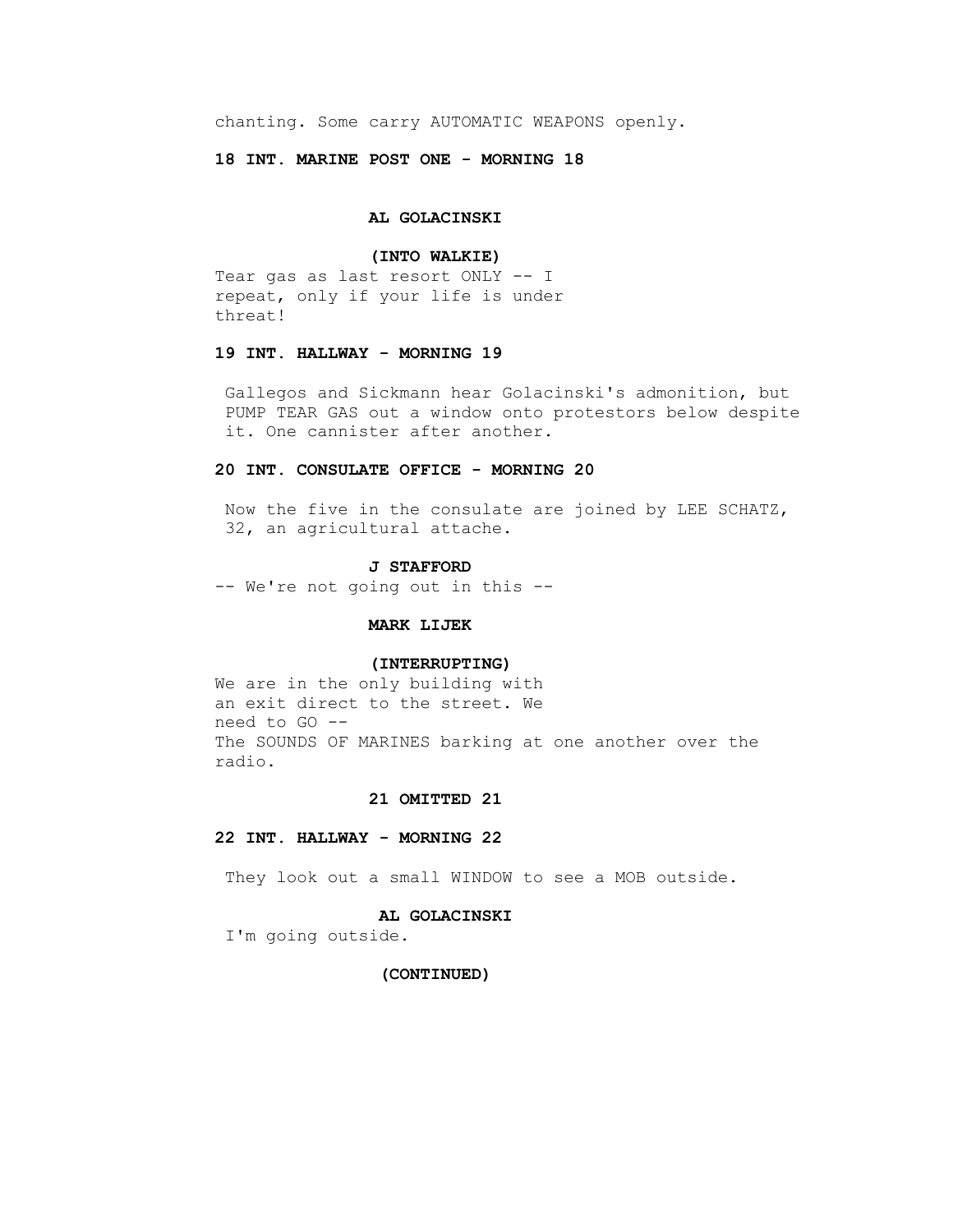ARGO - Final 6.

### **22 CONTINUED: 22**

#### **GALLEGOS**

Why?

### **AL GOLACINSKI**

 To reason with them. Marines open the Chancery door, with a look --

## **23 INT. CHANCERY OFFICE - MORNING 23**

FRED KUPKE, 34, communications officer, is shouting at staffers who pile up documents for the shredders --

#### **KUPKE**

Just everything. Don't sort it --

#### **ANN SWIFT**

 (on the phone) -- NONE, there are no police --

#### **ZERO --**

### **24 EXT. CHANCERY - MORNING 24**

 Al Golacinski steps out onto the steps and immediately there is shouting, and a protestor puts a GUN to his head -- blindfolds him -- PUSHING AL'S head to the ground...

# **25 INT. CONSULATE OFFICE - MORNING 25**

#### **CORA LIJEK**

-- Second floor -- anyone who can hear this -- we need help -- As we MOVE DOWN the line of desks, J STAFFORD is also on a radio repeating the same in FARSI -- Others PACK things.

# **26 INT. THE HALLWAY - INTO THE VAULT - MORNING 26**

 MARINES and STAFFERS -- including TOM AHERN -- RUN down the hall, pushing a cart of items to secure. They reach the security locker -- code the door -- and enter the locker, heading to the INCINERATOR to begin destroying classified material --

## **27 EXT. CHANCERY - MORNING 27**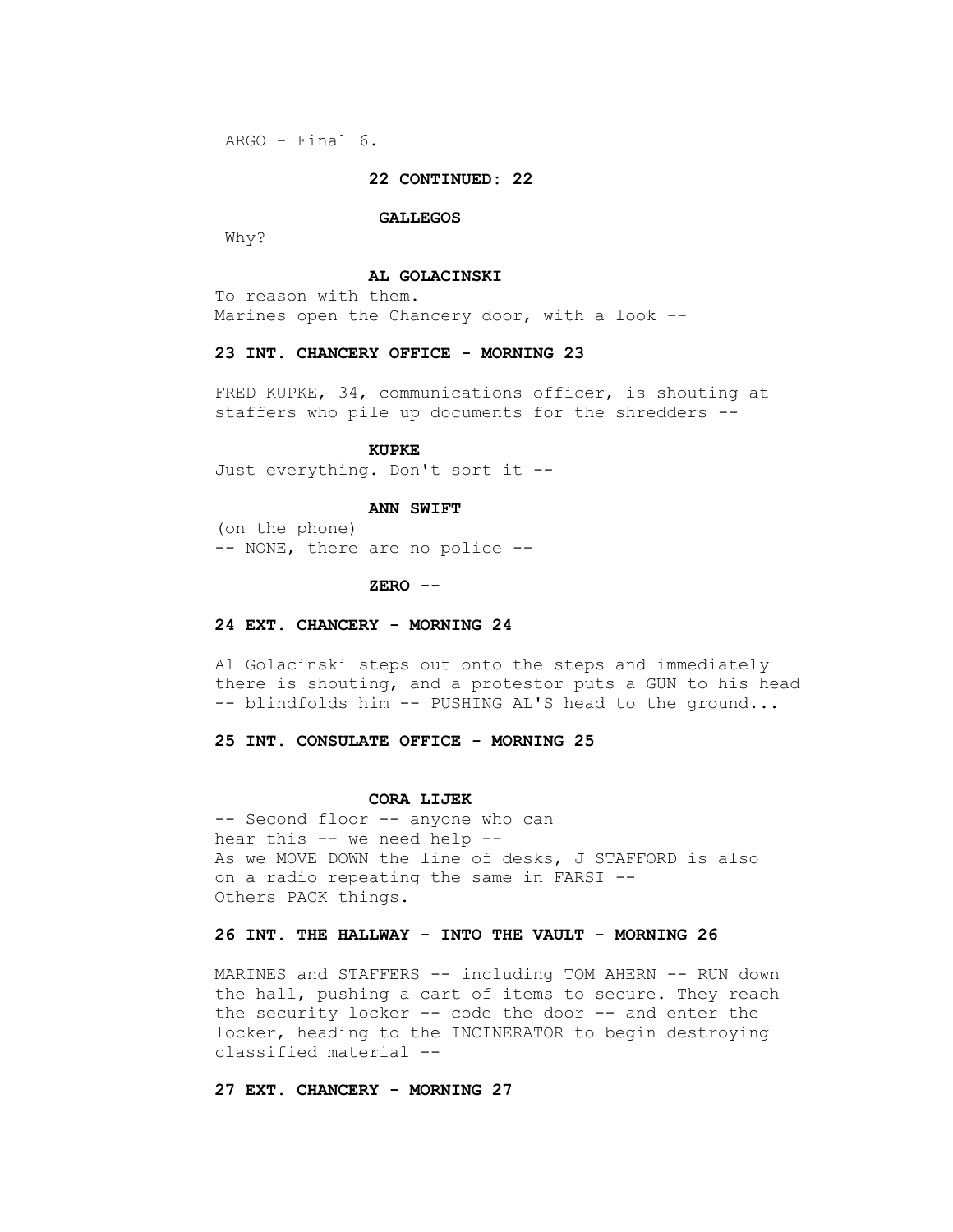Golacinski HELD UP TO THE DOOR -- GUN TO HIS HEAD. He starts to panic.

### **(CONTINUED)**

ARGO - Final 7.

### **27 CONTINUED: 27**

#### **AL GOLACINSKI**

 Let me in! Jesus Christ! Open the fucking door! The Marines OPEN THE CHANCERY DOOR -- PROTESTERS POUR IN.

### **27A INT. CHANCERY OFFICE - MORNING 27A**

#### **ANN SWIFT**

 -- Washington on flash -- Get Ops -- get a line -- We hear --The POUNDING of footsteps on the roof. They look up.

## **28 EXT. CONSULATE ROOF - MORNING 28**

 Protestors RUNNING on the roof of the consulate building. Several stop to try and RIP off a vent cover using CLUBS and PIPES.

### **29 EXT. EMBASSY GROUNDS - MORNING 29**

 THOUSANDS are now on the grounds of the embassy and they continue to swarm through the gates. The student with the SUPER 8 continues to film it all. Also filming, a NEWS PHOTOGRAPHER with a 16 mm camera. Smoking cannisters of TEAR GAS, people hurling them. A protestor lights a paper on fire to ward off the sting of the gas --

## **30 INT. CHANCERY OFFICE - MORNING 30**

 STAFFERS using pieces of machines to destroy other machines -- any embassy equipment that might function -- Then... screams. The lights have gone out. The power has been cut.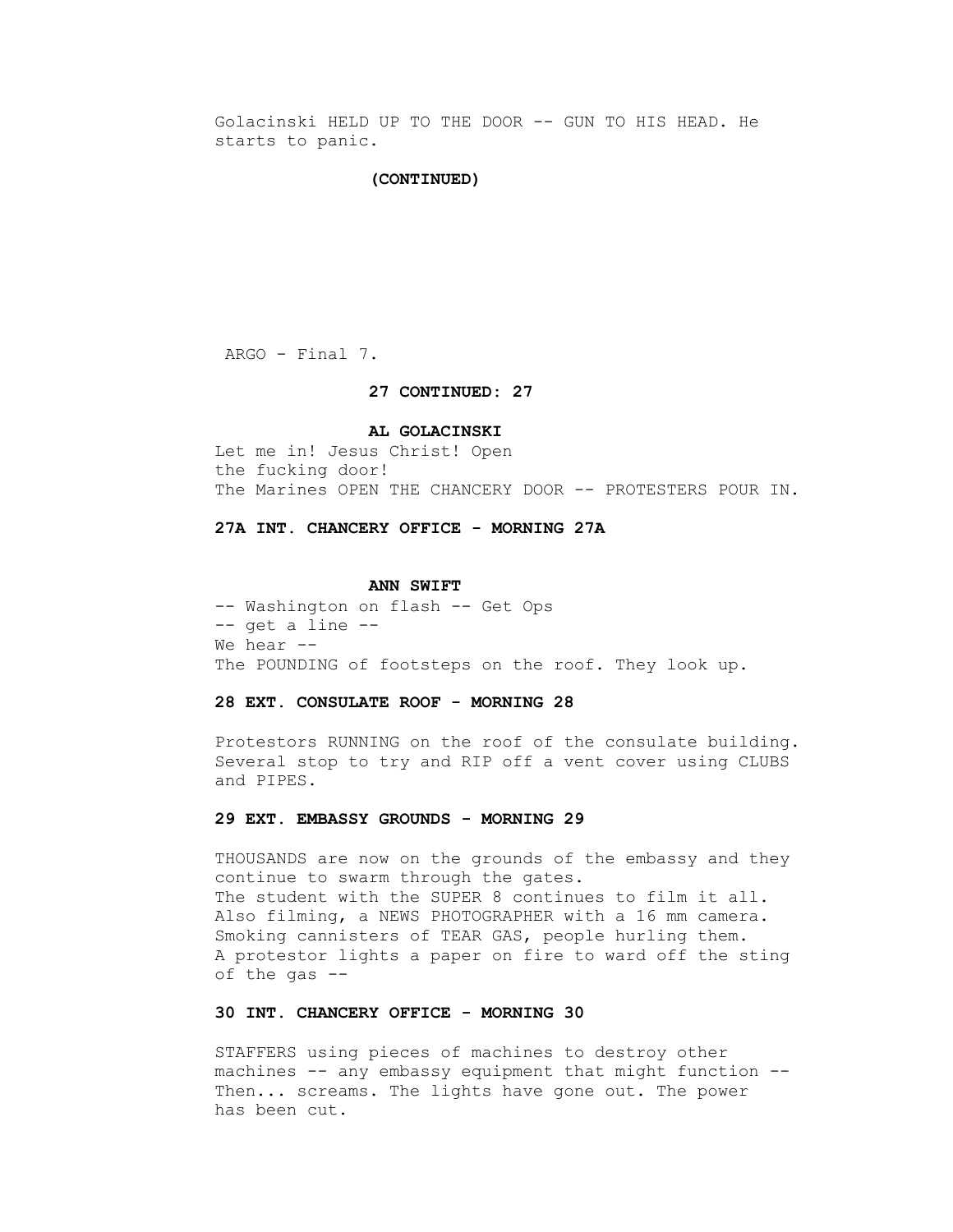# **31 IN THE VAULT - MORNING 31**

AHERN destroys the cryptography keys -- box-sized hard drives -- while BILL DAUGHERTY, 33, tosses stacks of papers into an electrical furnace.

#### **(CONTINUED)**

ARGO - Final 8.

# **31 CONTINUED: 31**

### **BILL DAUGHERTY**

 Well, Tom. You wanted to see the world... The furnace makes a LOUD CHUNK and stops. They both hold their looks for a beat.

### **BILL DAUGHERTY**

Are you kidding me?

#### **AHERN**

Get the shredder.

### **32 INT. CHANCERY STAIRWELL LEADING TO 2ND FLOOR - MORNING 32**

 BROTHER ALI, 20s, one of the student leaders, shouts as he holds a cloth near his face to protect from tear gas.

### **33 INT. CHANCERY OFFICE - MORNING 33**

The mood is now frantic -- people destroying things or shouting everywhere --

#### **ANN SWIFT**

 No... Hal -- yes -- INSIDE the building, IN --

## **34 INT. CONSULATE OFFICE - MORNING 34**

 Bob Anders SMASHES AMERICAN VISA PLATES. The visa-applicant Iranians are now huddled in a group. A couple of the women are wailing. Improv resuming the debate over leaving. Lijek on his walkie, but every channel is now speaking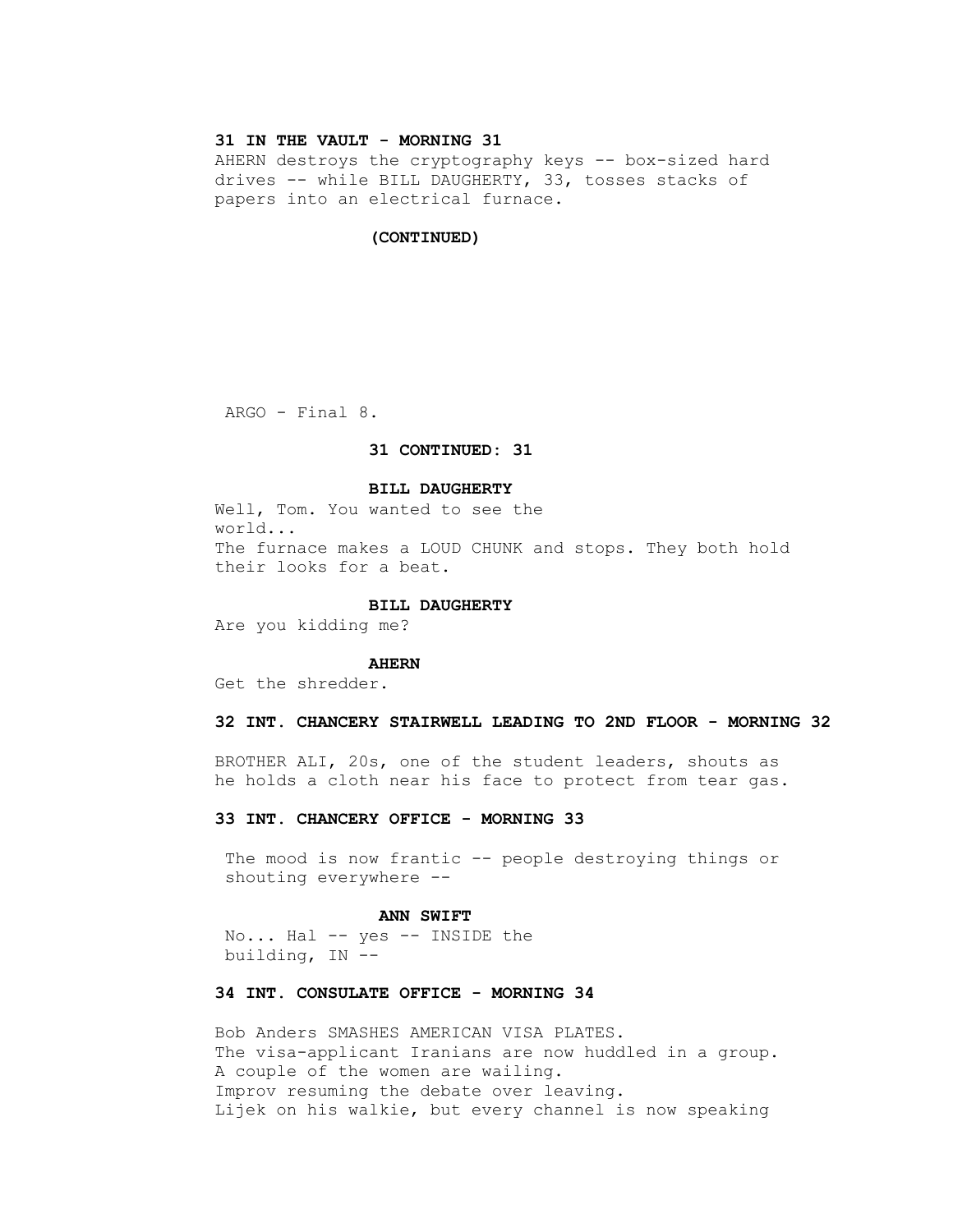## **FARSI.**

### **MARK LIJEK**

Nobody is coming. We need to go.

#### **35 OMITTED 35**

### **36 INT. CONSULATE OFFICE - MORNING 36**

Mark gestures for the other six staffers -- and the twenty IRANIAN VISA SEEKERS in the office -- to head to the stairwell.

### **(CONTINUED)**

ARGO - Final 9.

### **36 CONTINUED: 36**

#### **BOB ANDERS**

 Iranians first. (as no one moves) Go! Now!

### **37 INT. CHANCERY - HALLWAY - MORNING 37**

 One STUDENT emerges with a large portrait of KHOMEINI that had been used for dart practice.

## **STUDENT**

#### **(SCREAMING)**

Who has made this!!! Two EMBASSY EMPLOYEES look at the floor.

### **38 INT. CONSULATE STAIRWELL - MORNING 38**

 The twenty VISA-SEEKING IRANIANS pass our guys and run down the stairs out onto the street and disperse outside. Behind them, the FIVE CONSULATE EMPLOYEES we saw head down the stairs. So the group of SIX is: MARK AND CORA LIJEK, J AND KATHY STAFFORD, and BOB ANDERS. They get to the bottom of the stairs.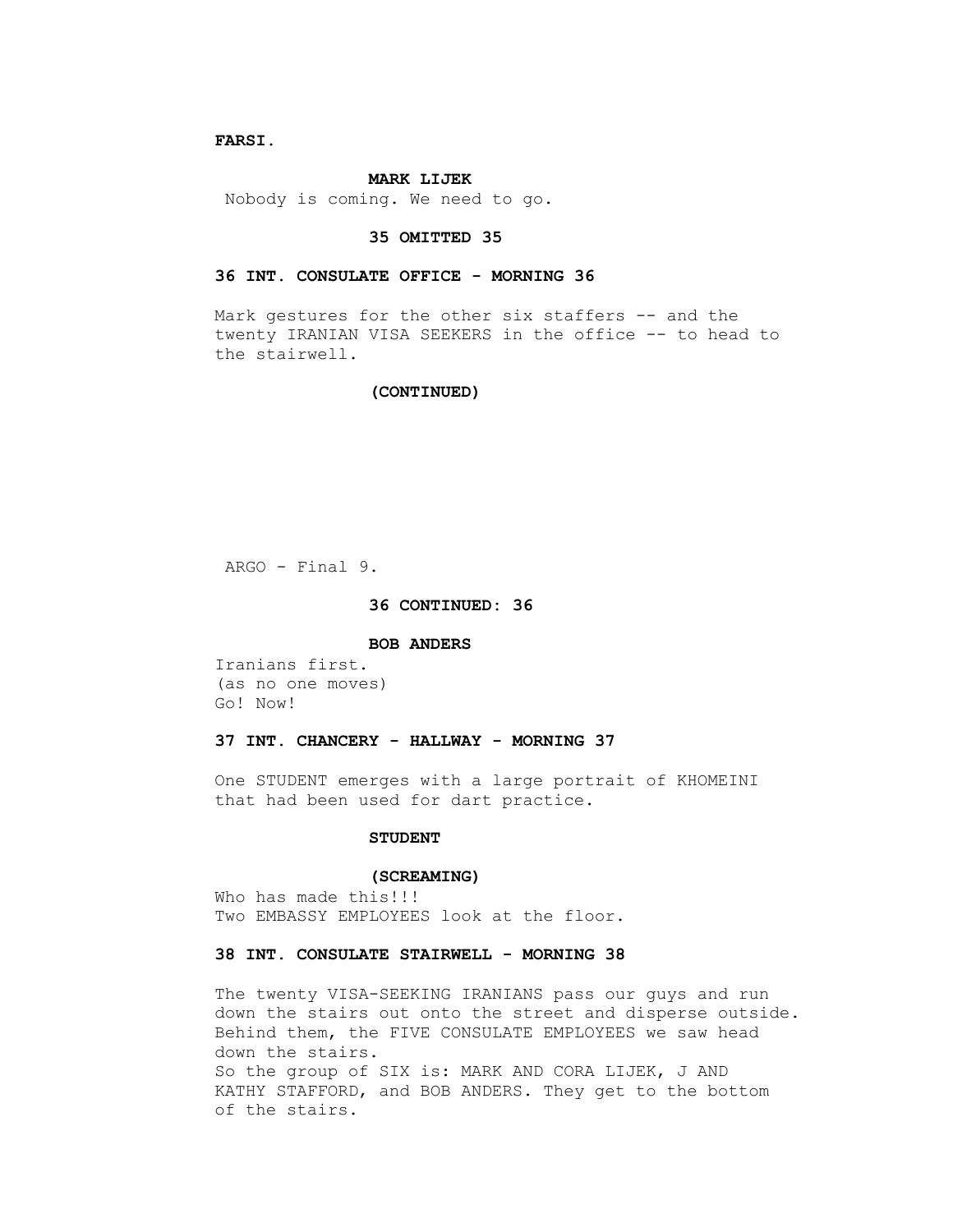## **39 INT. CHANCERY OFFICE - MORNING 39**

The students, guns drawn, burst into the Chancery Office, shouting at Ann Swift and the others. The mood among the staffers is now almost peaceful.

### **ANN SWIFT**

 (into the phone) It's done. They're in. She puts down the phone.

### **40 EXT. BIST METRI STREET - MORNING 40**

 The It's quiet -- the sound of the protest on the other side of the roof and the embassy campus is distant. Just the empty street. On the ground: discarded banners from the protest, fliers and newspapers. We see something that looks like BLOOD on the street.

### **(CONTINUED)**

ARGO - Final 10.

### **40 CONTINUED: 40**

 They walk west. They're hurrying but taking care not to run. The five can hear the gunfire and shouting in Farsi. They walk up the street, away from the sounds of the protest, instinctively grouping together. Cora looks back.

#### **BOB ANDERS**

Keep going.

#### **41-45 OMITTED 41-45**

### **46 INT. STATE DEPARTMENT HALL - SEVENTH FLOOR - NIGHT 46**

 Halfway around the world, hell has broken loose here, too. BATES and MALICK, 30s, State Department mid-level aides. A cascade of voices and energy -- a reverberation from the embassy siege -- the building exploding into a crisis center.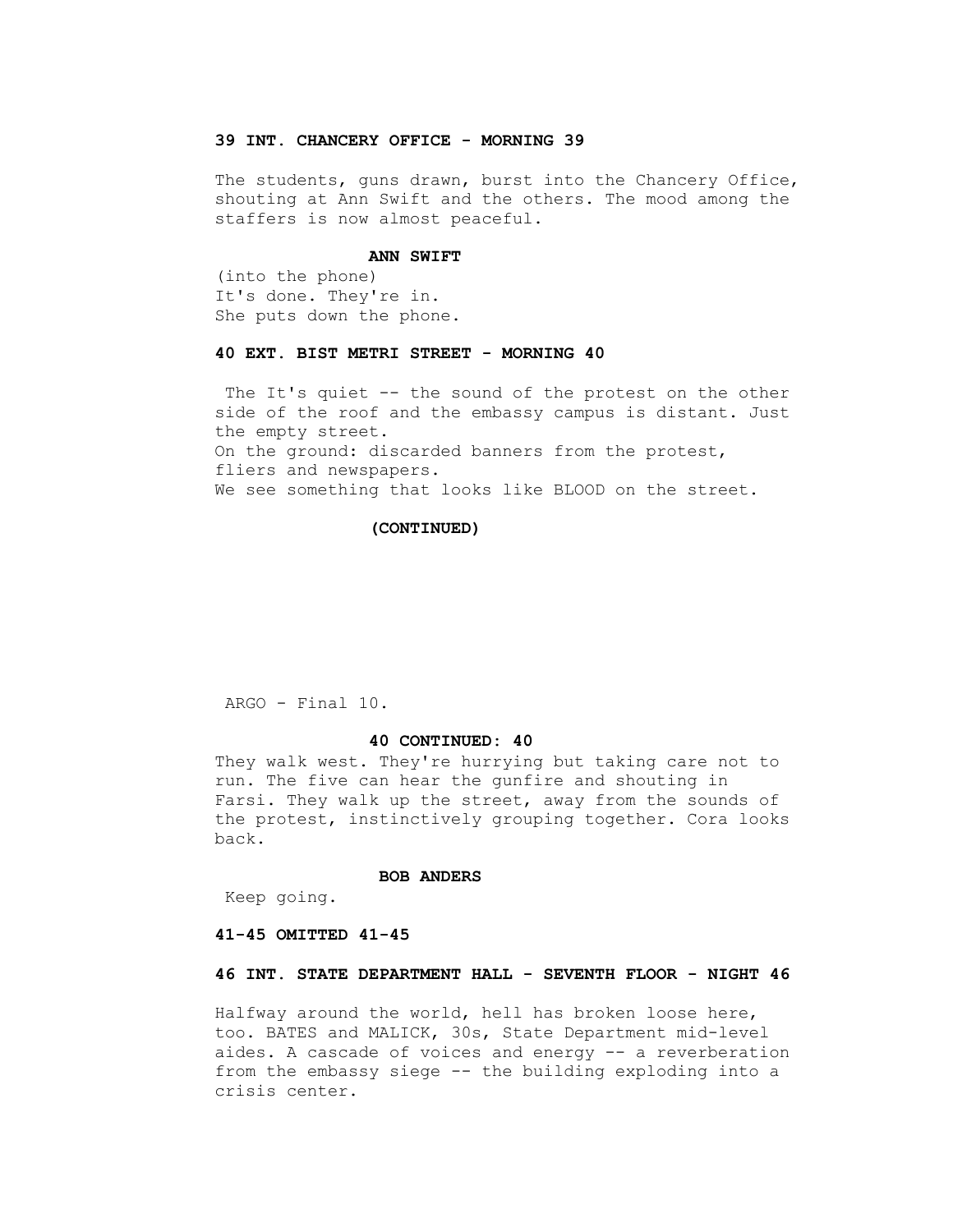# **BATES MALICK**

 These fucks can hit us, we Mossadeq. We did it to can't hit back? them first.

## **BATES**

 You think the Russians would put up with this? They'd fucking

# **INVADE --**

 ROBERT PENDER, 40s, joins them heading down the hall. They've all gotten the same call to get to the Secretary's office. PETER GENCO, late 20s, behind.

### **MALICK PENDER**

 What did you expect? We (turning behind him) helped a guy torture and de- Schafer! Schafer! ball an entire population --

## **BRICE**

At least 60. Could be a hundred.

### **GENCO**

 (catching up to them) You still haven't found Schafer?

### **PENDER**

#### **(TO GENCO)**

 No, I was screaming his name ˜cause I was fucking him. HAL SAUNDERS, late 40s, Assistant Secretary of State for Near Eastern Affairs, perpetually stressed, coming out of his office, out of breath --

### **(CONTINUED)**

ARGO - Final 11.

### **46 CONTINUED: 46**

### **SAUNDERS**

Six got out!

 **47 OMITTED 47**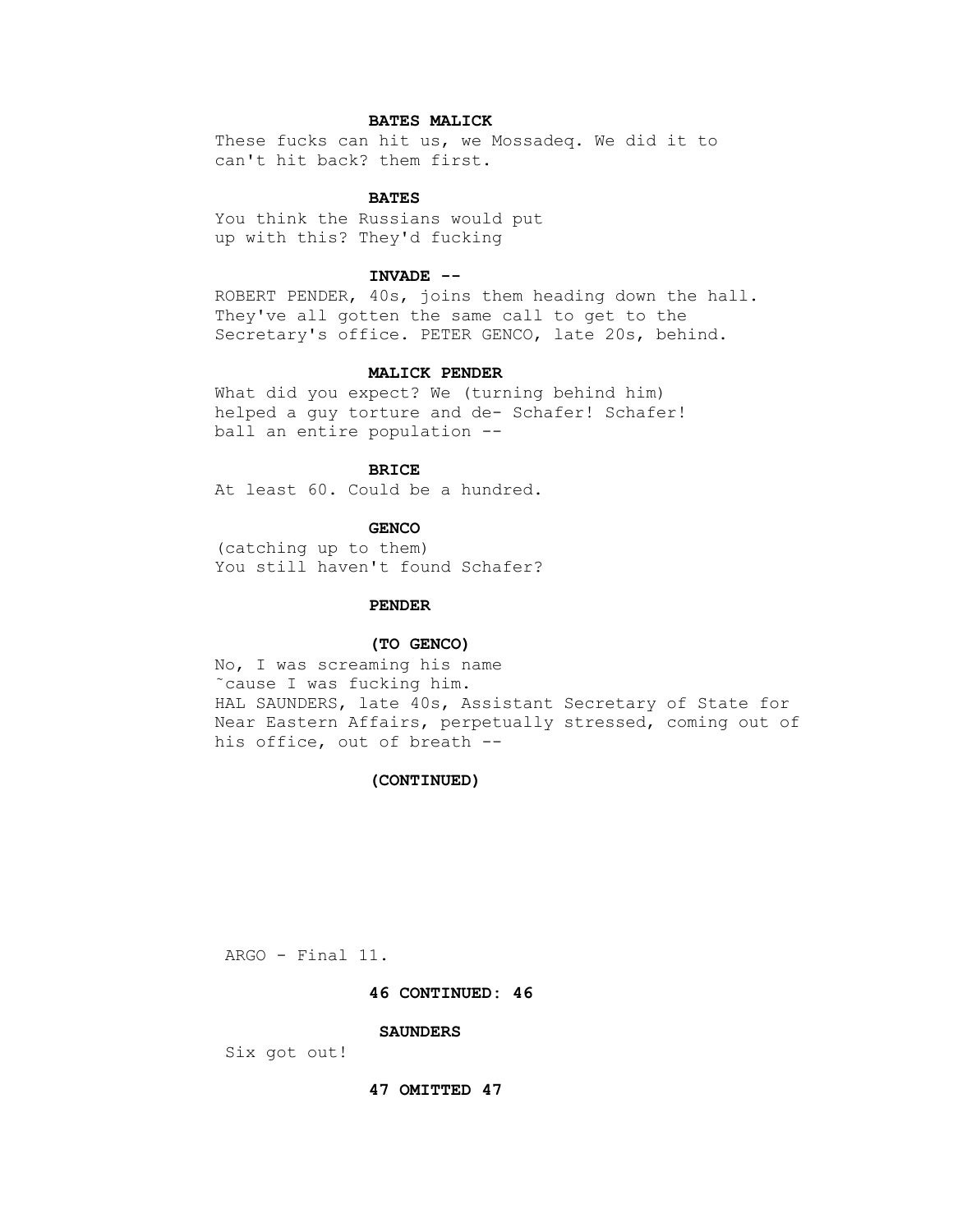# **47A INT. SECRETARY OF STATE'S OFFICE - NIGHT 47A**

 STAPLED PAGES with PHOTOGRAPHS. In the hands of SECRETARY OF STATE CYRUS VANCE, 62, a former Navy man who is used to telling important people what to do. EVERYONE FROM THE PREVIOUS HALLWAY SCENE is here in attendance as well.

### **VANCE**

I was told five.

### **BATES**

Apparently it's six now.

### **VANCE**

What happened?

### **PENDER**

 Not clear. We know they escaped the embassy.

### **VANCE**

Where are they?

 **SAUNDERS**

The Canadian Ambassador's house.

#### **BATES**

Are we attempting rescue?

#### **BRICE**

Hold for the Secretary --

### **VANCE**

#### **(HANDED ANOTHER**

### **PHONE)**

-- there's no one -- this is he... (to an aide) Can we get Ottawa patched? Five phones and none of them work. Coming back -- on phone --

# **VANCE**

Is White House joining?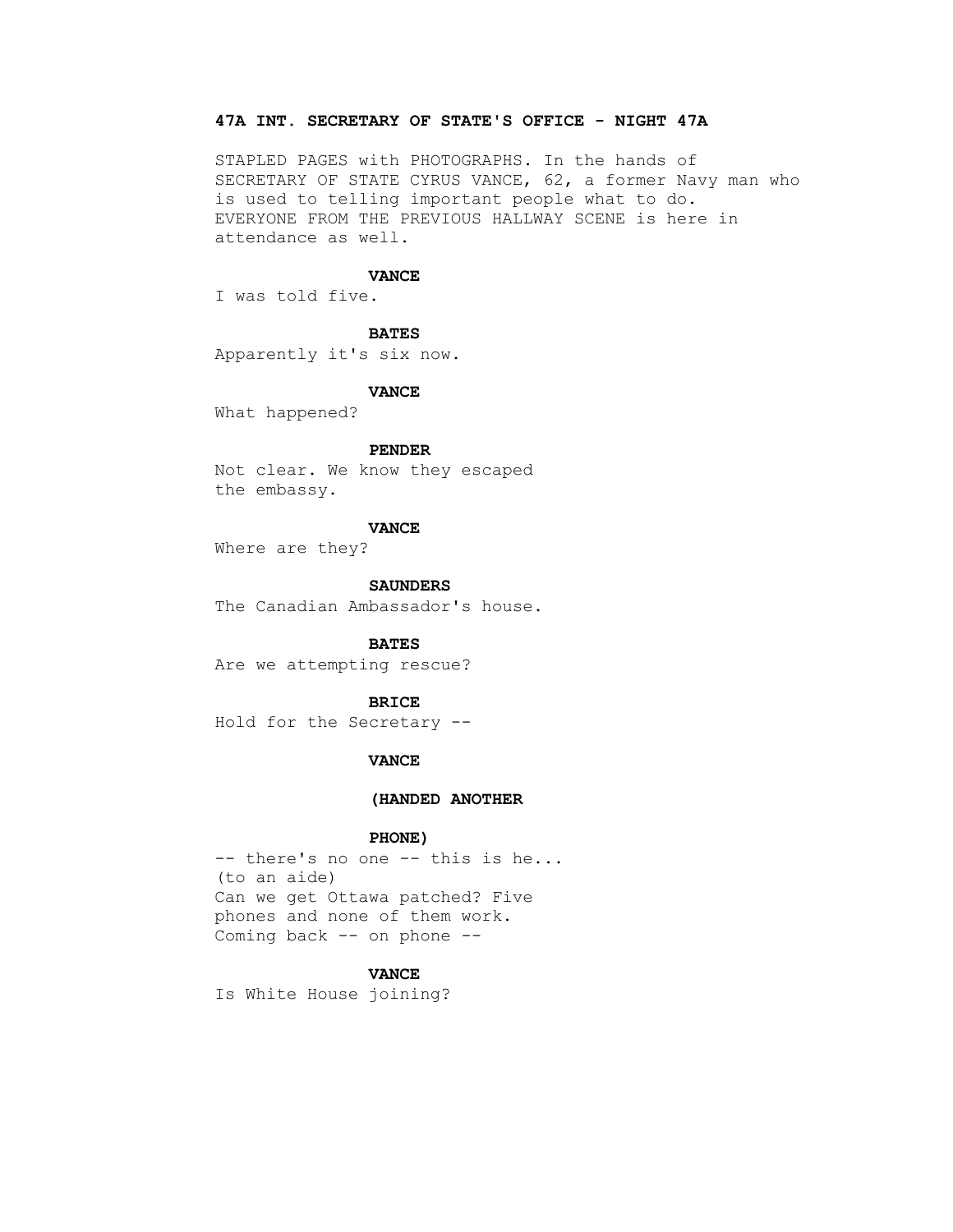ARGO - Final 12.

### **48 INT. WHITE HOUSE - WEST WING - NIGHT 48**

 HAMILTON JORDAN, 40s, Carter's White House Chief of Staff, comes up stairs, trailed by AIDES. Jordan is forty, Southern.

## **BUTLER (O.S.)**

 They're claiming the embassy was a  $\tilde{\text{ } }$  den of --  $\tilde{\text{ } }$ 

### **JORDAN**

 We wish it was the fucking Den of Espionage. C.I. had three people there, didn't see a revolution coming? I'd call that something other than intelligence --

## **49 INT. CHIEF OF STAFF'S OFFICE - NIGHT 49**

 There are already maps of Iran on easels in here. The big three plus foreign networks on silent televisions. LANDON BUTLER, 30s, Jordan's Deputy Chief of Staff, is on the phone.

## **SECRETARY**

 (into a phone) Hold for the Chief of Staff -- (holds out the phone

# **TO JORDAN)**

#### **HODDING --**

### **JORDAN BUTLER**

 (to Secretary) They're sticking to it. No I'll call him back. release till we expel the shah. Jordan sinks into his chair, putting his feet up on the desk. JON TITTERTON, 30s, an aide to Jordan --

#### **TITTERTON**

Put him on a plane. Fuck him.

### **JORDAN**

He's half dead and he's in chemo.

### **BUTLER**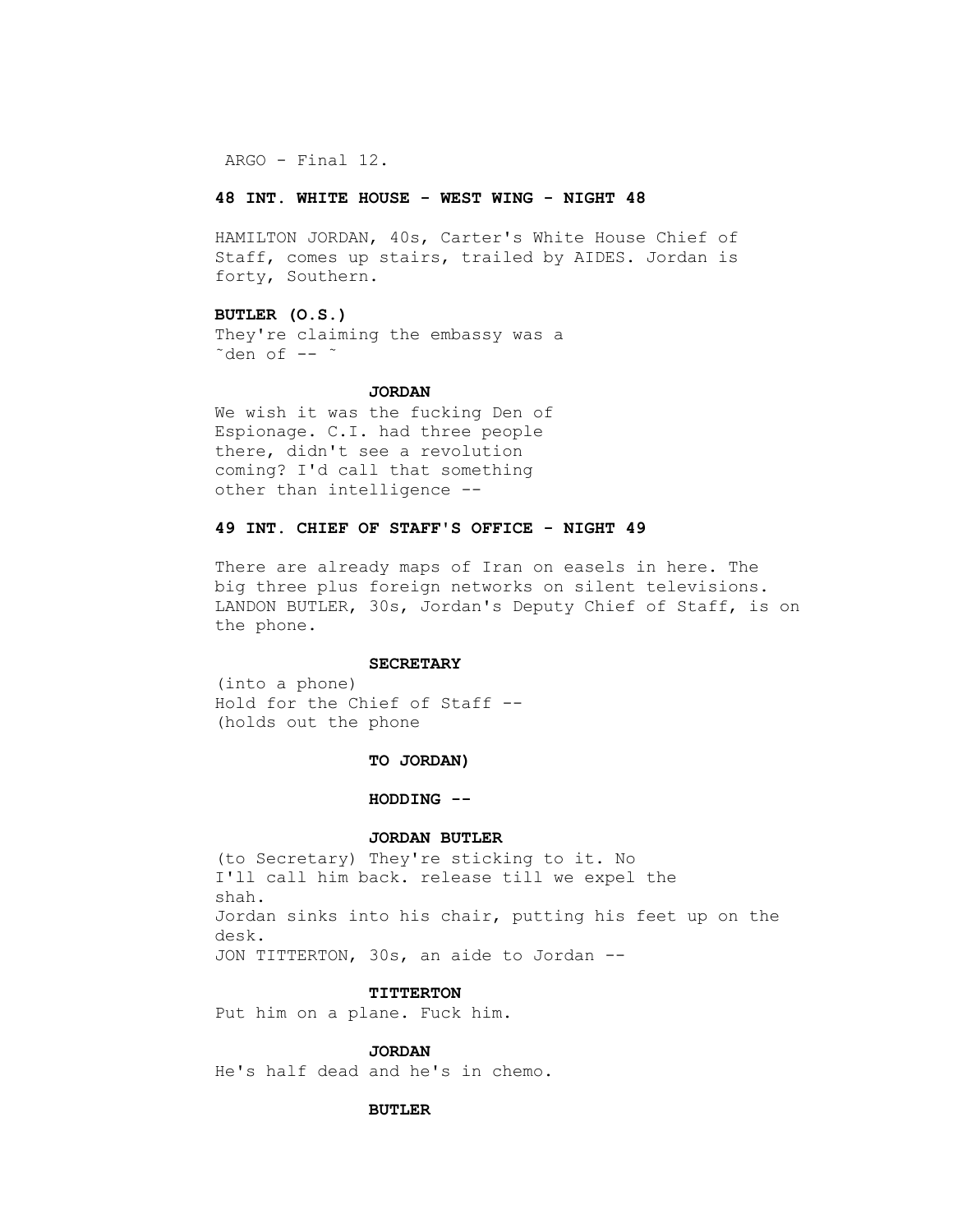We took him in. He's ours now.

#### **TITTERTON**

 So we'll take in any prick as long as he's got cancer?

#### **(CONTINUED)**

ARGO - Final 13.

## **49 CONTINUED: 49**

### **JORDAN**

 No. Just the pricks on our side. So all our other pricks on their prick thrones know, when they get run out on a rail, they won't be getting their spleens out by a camel vet in the Sinai.

### **TITTERTON**

The six with the Canadians. Now Jordan is looking at a monitor showing footage of a BLINDFOLDED HOSTAGE in front of the Embassy. AL GOLACINSKI being prodded and led down the front stairs of the embassy.

## **JORDAN**

 We've got 60 in the embassy with guns to their heads right now --

### **TITTERTON**

 The eyes of the world are on the embassy. That makes them safer than the six on the street.

## **ANALYST**

 (coming to the door) Bani-Sadr's saying it'll be over in 24 hours.

### **JORDAN**

 Leave the six where they are. I'll go brief the president.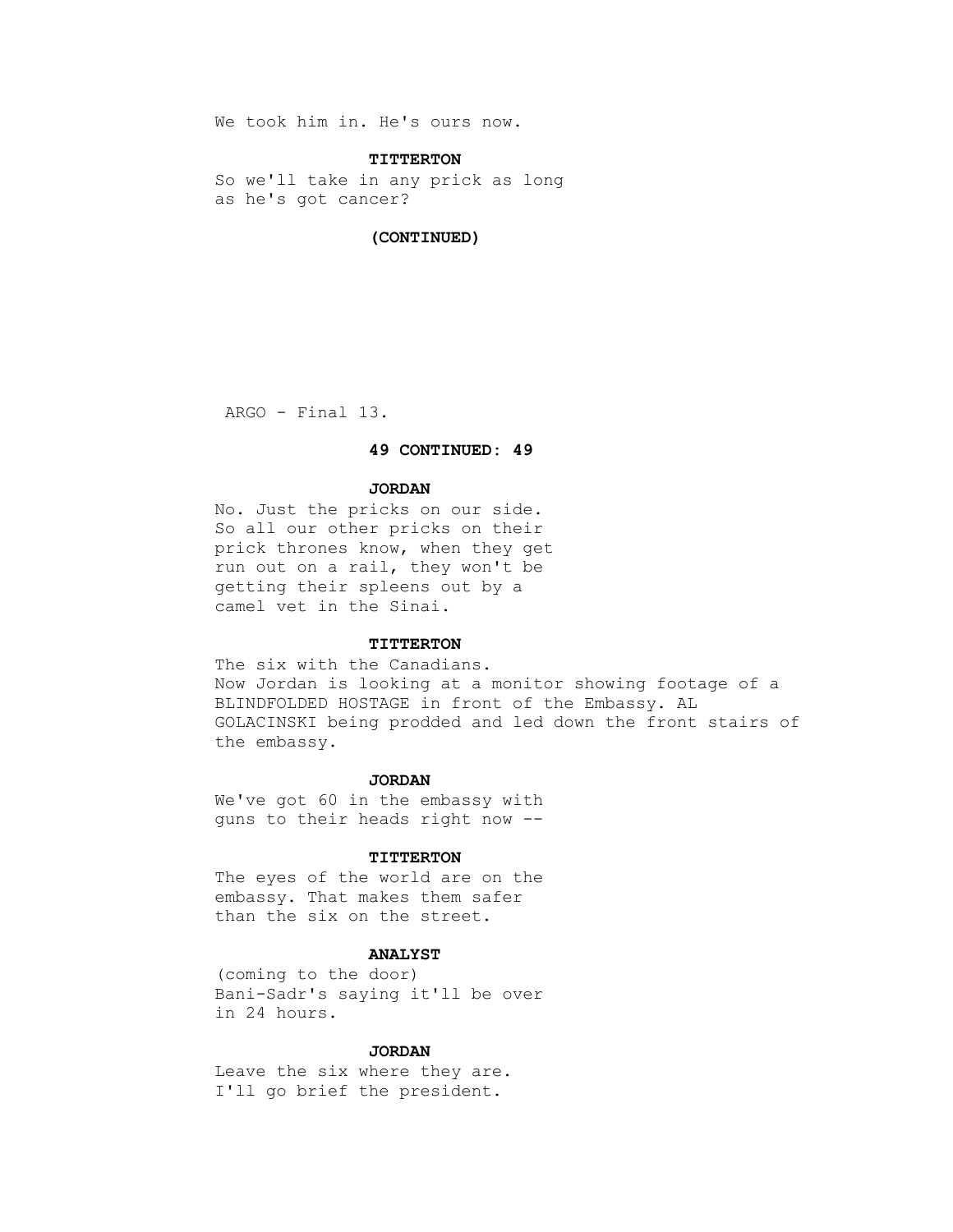**CUT TO BLACK.**

#### **FADE IN:**

## **49A EXT. OLD DOMINION DRIVE (VIRGINIA) - AFTERNOON 49A**

 A LONE ribbon sags in the f.g. -- the CAPITOL BUILDING behind. Yellow ribbons tied to lampposts. A Catholic church with a sign on the lawn that says PRAY FOR OUR HOSTAGES. A dry cleaner with a large American flag in the window and yellow ribbons drawn by kids around it. The exterior of a neighborhood bar, O'Tooles. More ribbons. SUPERIMPOSE: McLEAN, VIRGINIA - 69 DAYS LATER

ARGO - Final 14.

### **49B INT. MENDEZ APARTMENT - BEFORE DAWN 49B**

 A television connected to a faraway wall with an extension cord sits on a coffee table. The t.v. shows color test patterns. We move over the coffee table, a mess of Chinese food containers and beer bottles, to find TONY MENDEZ, 40, asleep in his clothes from the day before. The phone rings. He answers it, half awake.

#### **MENDEZ**

 Yeah. He listens for a moment, then sits up, suddenly wideawake.

### **49E 49E**

### **50 EXT. CANAL ROAD - MORNING 50**

 Mendez's car speeds by yellow ribbons along trees on Canal Road.

## **51 EXT. CIA - PARKING LOT - EARLY MORNING 51**

 Mendez gets out of his car and hurries toward a white building that looks like a college campus.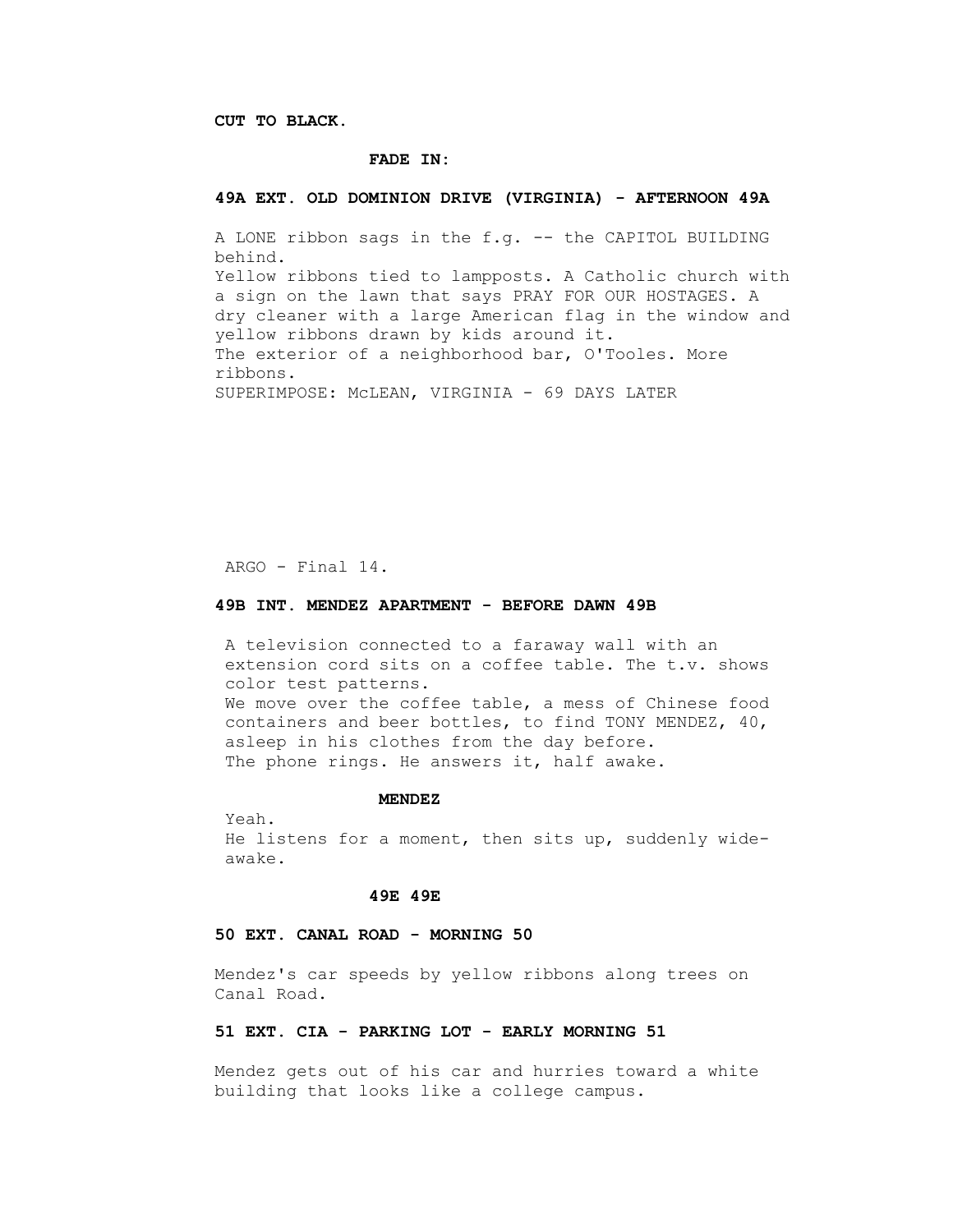### **NEWSCASTER (V.O.)**

 Prime Minister Bani-Sadr today re stated demands for the hostages' release...

# **52 INT. CIA DIRECTORATE OF OPERATIONS - MORNING 52**

 As we watch him hurry out of his car and into the CIA, we start to pick up TVs as we go by them -- all tuned to some version of the same story. He enters the front doors and crosses the famous EMBLEM on the ground. He moves past the STARS ON THE WALL, signifying fallen CIA officers (and there were fewer stars then than now). He passes the SECURITY GUARD at the desk, holds up his badge. The guard nods.

### **(CONTINUED)**

ARGO - Final 15.

### **52 CONTINUED: 52**

 A young Tom Brokaw in a yellow, sleeveless sweater and teal tie plays on the television, intoning on the Today Show.• ANGELA BELK, young wife of hostage WILLIAM BELK, has a soft Southern voice and fights back tears. ( ABC,

# **11/23/79)**

### **BROKAW (V.O.) ANGELA BELK (V.O.)**

 Week ten of a hostage I'm so afraid that I won't crisis that seems without see him again. That he end. A glimmer of hope won't get out from over after the release of some there, because everything - women and Afro-Americans it seems like everything but little activity in the they're trying to do is weeks since, and the images just backfiring, it's not of bound Americans under working - armed guard have many losing hope -- Under these images we hear an undulating drone -- the constant accompaniment of life then -- coverage of the hostage crisis.

### **PRESIDENT CARTER (V.O.)**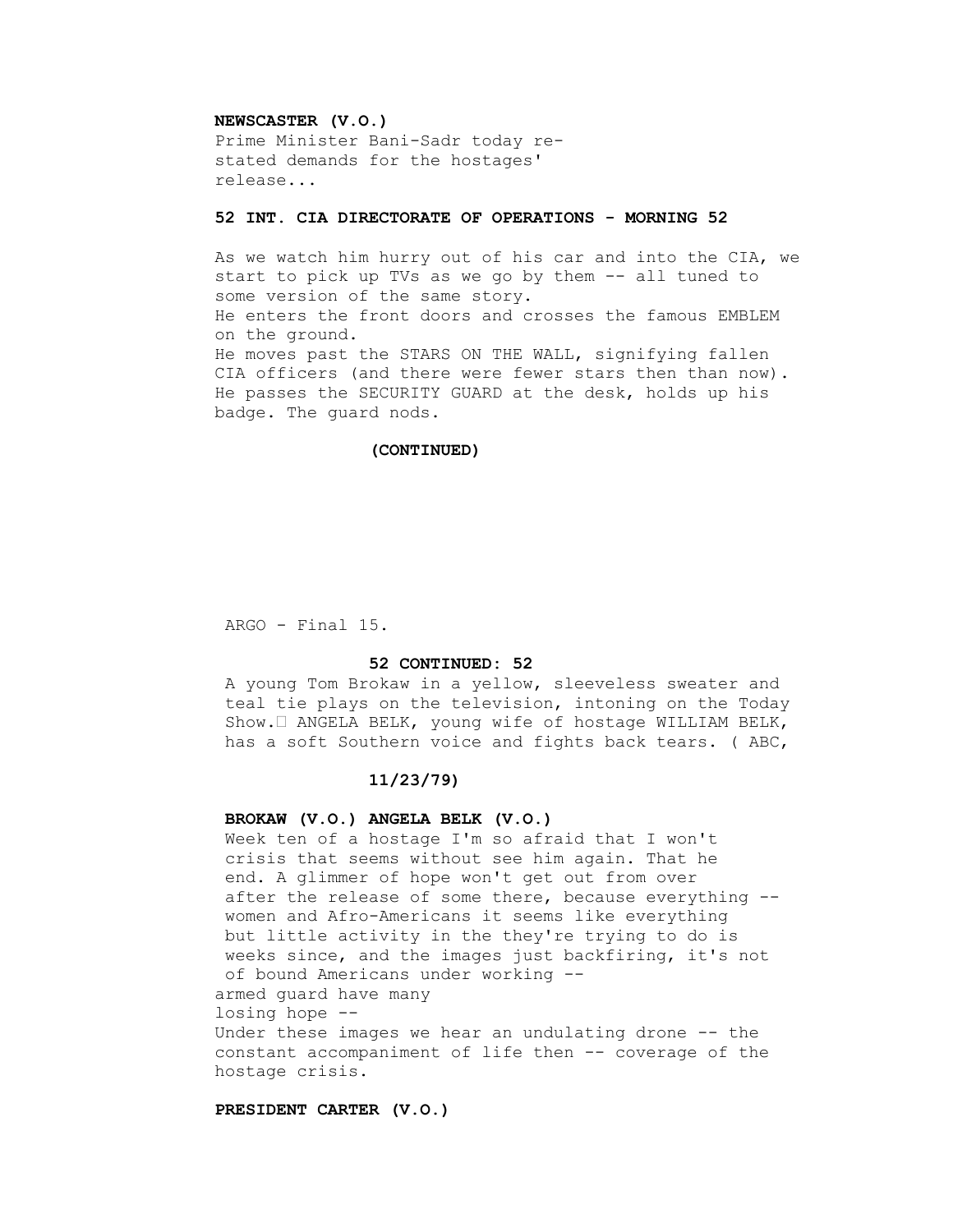The United States shall not purchase oil from Iran. Iranian assets shall be frozen and the U.S. shall engage in a forceful campaign of international diplomacy against the Iranians...

## **MENDEZ (V.O.)**

Ten weeks State's sitting on this?

### **53-55 OMITTED 53-55**

## **56 INT. D.O. FLOOR - HALLWAY - LANGLEY - AFTERNOON 56**

 O'Donnell, frantically grabbing documents and tossing them into an accordion folder.

### **O'DONNELL**

 The six of them went out a back exit. Brits turned them away, Kiwis turned them away. The Canadians took them in. They've been there since. O'Donnell hands Mendez pages with STAFF PHOTOGRAPHS of SIX PEOPLE -- the escaped embassy employees -- as he continues to toss stuff into his folder.

### **(CONTINUED)**

ARGO - Final 16.

# **56 CONTINUED: 56**

### **O'DONNELL**

 Traffic calls them The Houseguests. Haven't left the Canadian ambassador's house since it happened.

# **MENDEZ**

Compromised?

### **O'DONNELL**

 (shakes his head) Just a matter of time. We've got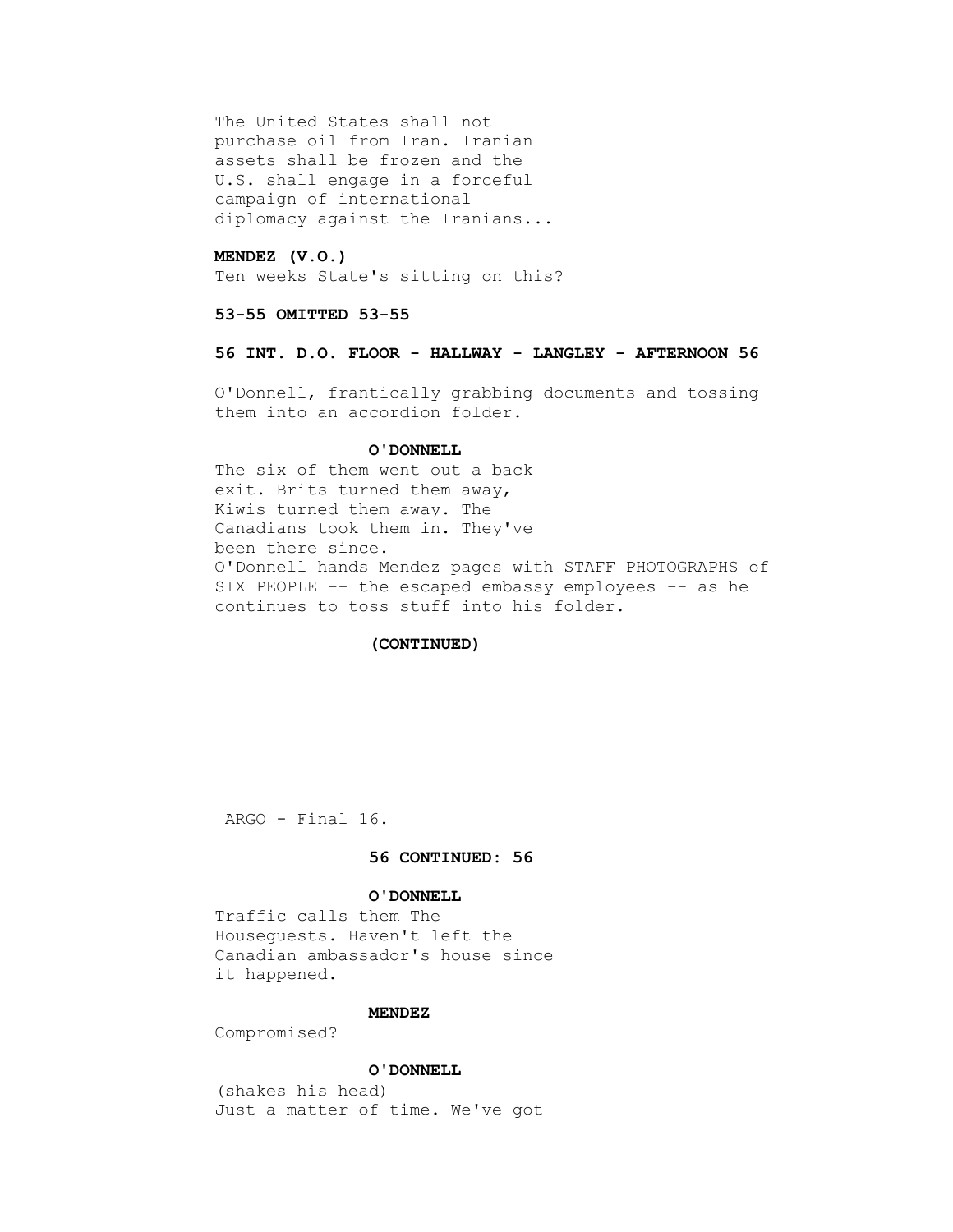Revolutionary Guards going door-to door like Jehovah's Witnesses, looking for escapees. They're out for blood, Tony. Half of them think Khomeini's been too lenient with the ones in the embassy. Walking out of his office, Mendez following.

## **MENDEZ**

White House?

# **56A INT. CIA - THE PIT - CONTINUOUS ACTION 56A**

 They walk through an open floor of cubicles lined with offices, we get a look at the 1979 CIA headquarters: nothing sleek or sexy about the interior. An open area of desks where Woodward and Bernstein might be spilling coffee on their thick ˜70s ties. Papers and files everywhere. Trash emptying happens only once a week. Cigarette and cigar butts in ashtrays. Everything is perpetually a mess. And typewriters. The constant percussive sound of telexes and typing is the metronome that beats out the day here.

#### **O'DONNELL**

 Carter's shitting enough bricks to build the pyramids. He wants the six of them out.

### **MENDEZ**

Who else knows?

#### **O'DONNELL**

 Just the families. Meanwhile, some genius in the embassy was keeping a mug book of everybody who worked there.

## **MENDEZ**

Jesus Christ.

### **(CONTINUED)**

ARGO - Final 17.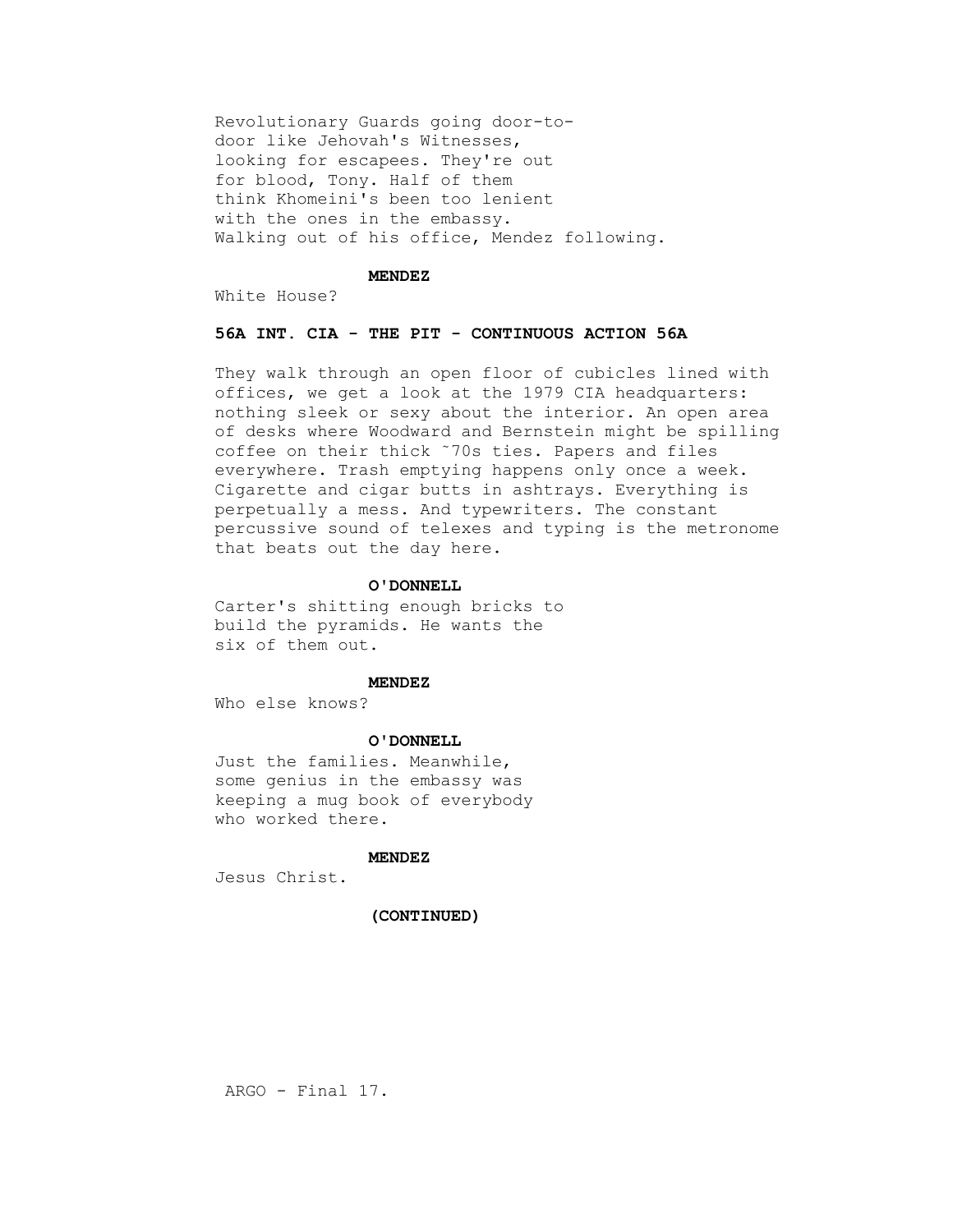## **56A CONTINUED: 56A**

#### **O'DONNELL**

 We think it got shredded before they got in, but the fuckers have sweat-shop kids in there re assembling the shreds.

### **O'DONNELL**

 They're gonna make an example of the ones who escaped. Standing room-only for beheadings in the square.

### **MENDEZ**

 Who's handling? They walk through a door and out of the Pit.

## **57 INT. D.O. FLOOR - HALLWAY - AFTERNOON 57**

 -- into a HALLWAY WITH POP ART on the walls. People with laminated badges and folders with red stripes walk with purpose.

#### **O'DONNELL**

State's coordinating in-house.

#### **MENDEZ**

They don't do exfils.

### **O'DONNELL**

 They do now. They want to run it by us, strictly as consultants. Off his look.

### **O'DONNELL**

 Engell's saying it's lose-lose. These people die, they die badly. Publicly. ˜State wants the blame, he'll give it to them.

### **MENDEZ**

Then why's he want me?

### **O'DONNELL**

 So he can tell State he ran it by his best exfil guy. They stop in front of a conference room. Jack looks at him.

### **O'DONNELL**

Tony. This isn't the kind of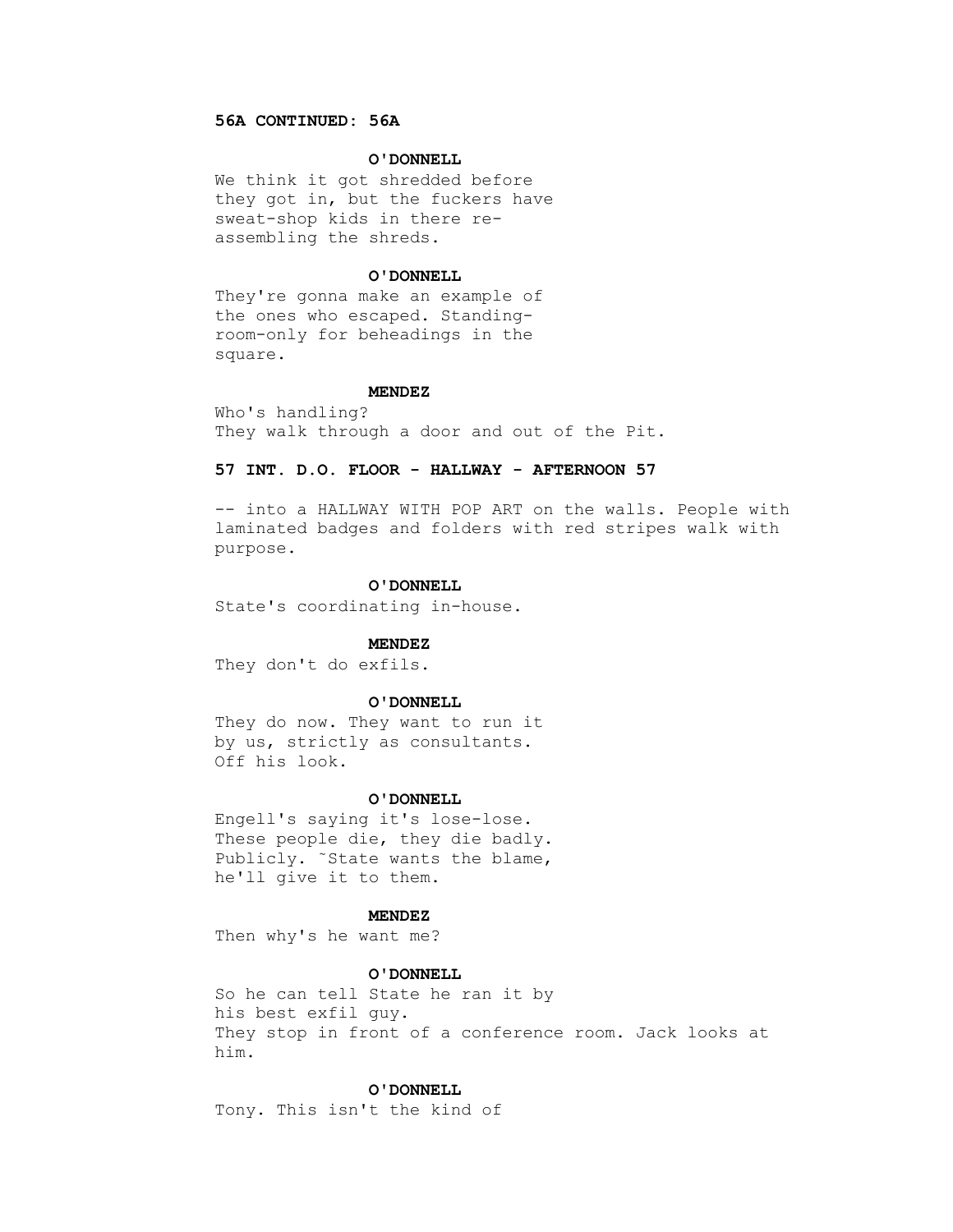meeting where you talk.

ARGO - Final 18.

## **58 INT. CONFERENCE ROOM - A FEW MINUTES LATER 58**

 They enter to find: ADAM ENGELL, 40s or 50s, Deputy Chief of Operations, hosting visitors from the State Department: PENDER and BATES from State. The State guys are both dressed better than the CIA guys, except for Engell.

 Other CIA Operations OFFICERS and ANALYSTS sit in audience.

### **ENGELL**

 Okay. This is Bob Pender from State O.S. He's been talking to Morgan at ExtAff. GENCO, a State Department Assistant, removes a drape from the photographs of SIX FACES, State Department I.D. photos. Pender indicates the first two photos -- and during this, we may flash to scenes of the Houseguests in the Canadian ambassador's residence --

#### **PENDER**

 Mark and Cora Lijek, 29 and 25. He's a consular officer and she's an assistant. Newlyweds. They just got there a couple of months ago. No language skills or in country knowledge. (re: the next photo) Henry Lee Schatz. Agricultural attache from Idaho. He was there to sell U.S. tractors to Iranian agro. Hid out with the Swedes during the takeover then made his way to join the others with the Canadians. (re: next photo) J Stafford. Late twenties. He's smart and a climber. Speaks Farsi. Arranged the hire of his wife Kathy --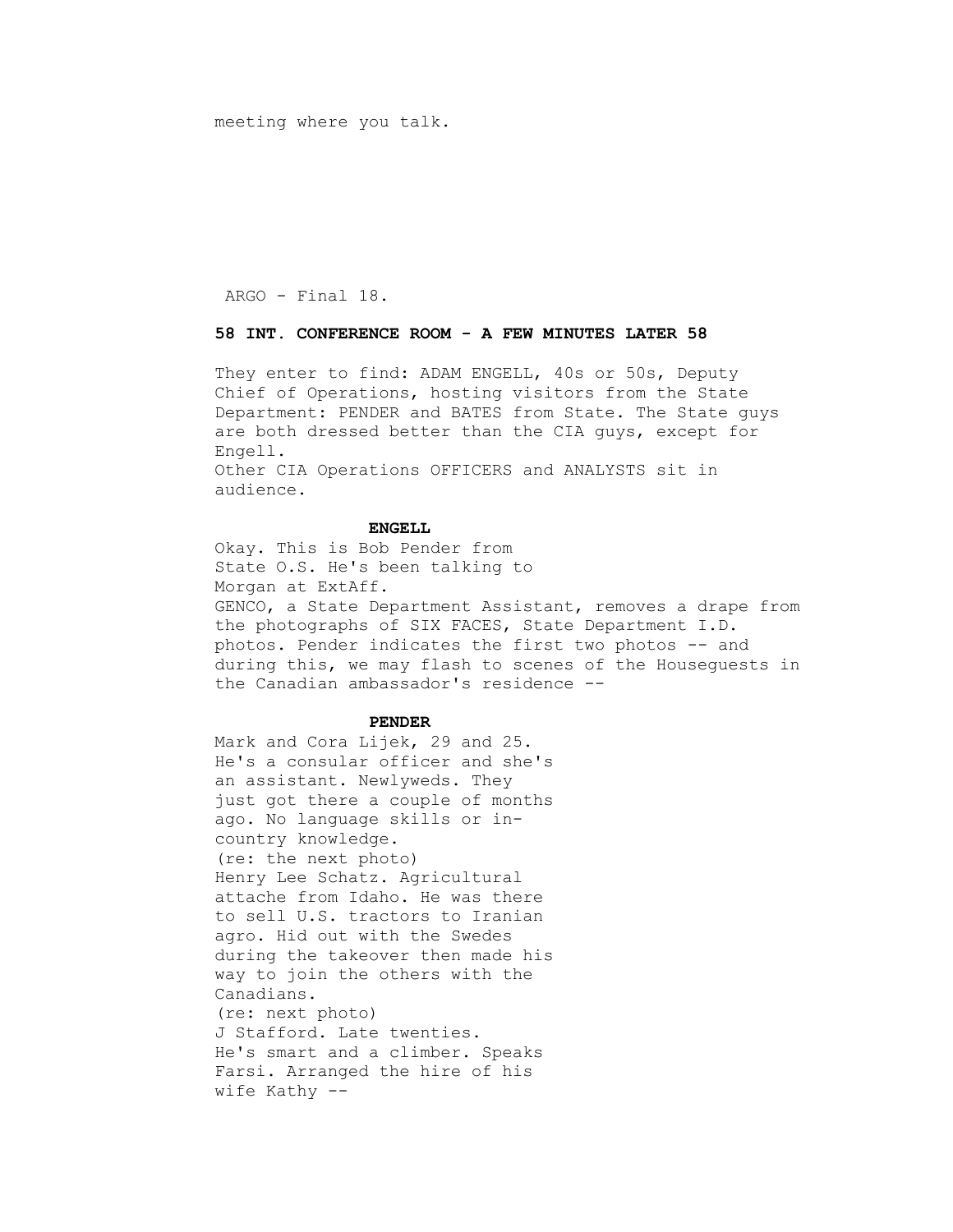### **BATES**

 Understaffed so the faculty wives were the typing pool. That gs without comment in this room of men.

### **PENDER**

 (then, finally) Bob Anders. Senior consular officer, oldest of the group. Most likely to be group leader. So.

# **(MORE)**

 **(CONTINUED)**

ARGO - Final 19.

### **58 CONTINUED: 58**

### **PENDER (CONT'D)**

 (now, shifting gears) What we like for this are bicycles. We've identified backroads from the Shemiran district -- a couple of rat lines through the mountains to the crossing at Tabriz. Cars are off the table because of the roadblocks. Pender nods to Bates, who gs to a map, indicating the north of Iran.

# **BATES**

 We wait till the weather clears up then we deliver six bikes and provide maps to the Turkish border.

## **PENDER**

 We have intelligence they can ride bicycles. Or we're prepared to send in somebody to teach them. The professional spies shifting at the stupidity of it. But nobody speaks up. And then --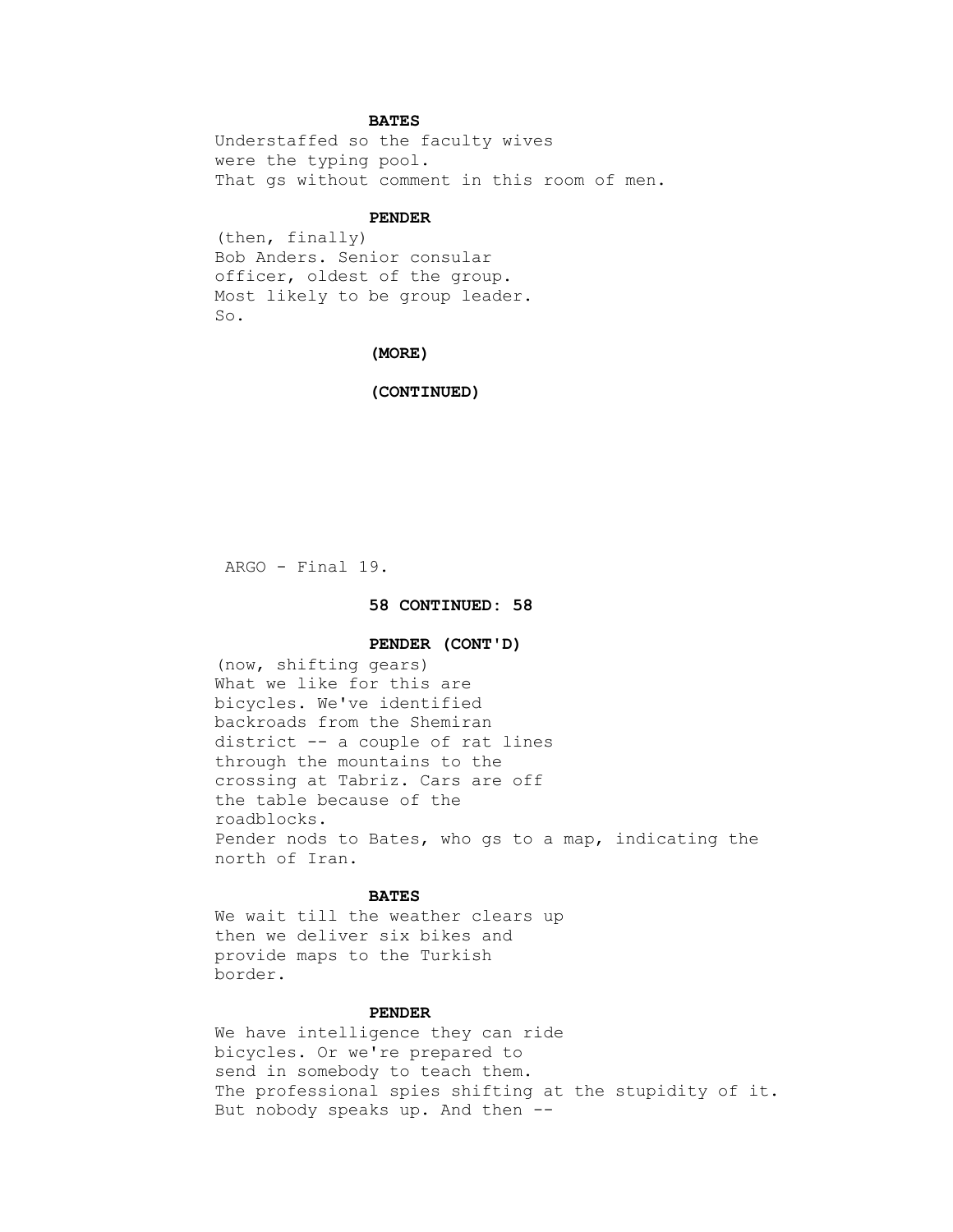### **MENDEZ**

 You can send in training wheels and wait at the border with Gatorade. Attention turns to Mendez. O'Donnell shifts. Engell, not happy.

### **MENDEZ**

 It's 300 miles to the Turkish crossings. They'd need a support crew behind them with a tire pump.

### **ENGELL PENDER**

 (directed at Mendez) Who is -- We've only been asked to sharpshoot this, State's handling the op.

### **O'DONNELL**

 Tony's an exfil spesh. He got a lot of the shah's people out after the fall.

### **(CONTINUED)**

ARGO - Final 20.

### **58 CONTINUED: (2) 58**

## **MENDEZ**

### **(TO PENDER)**

 If these people can read OR add, any minute they're gonna figure out they're six short of a full deck. It's winter. You wanna wait around for a nice spring day for bike rides?

## **(A BEAT)**

 The only way out's through the airport. You build them new identities, a Moses gs in, takes them out on a commercial flight.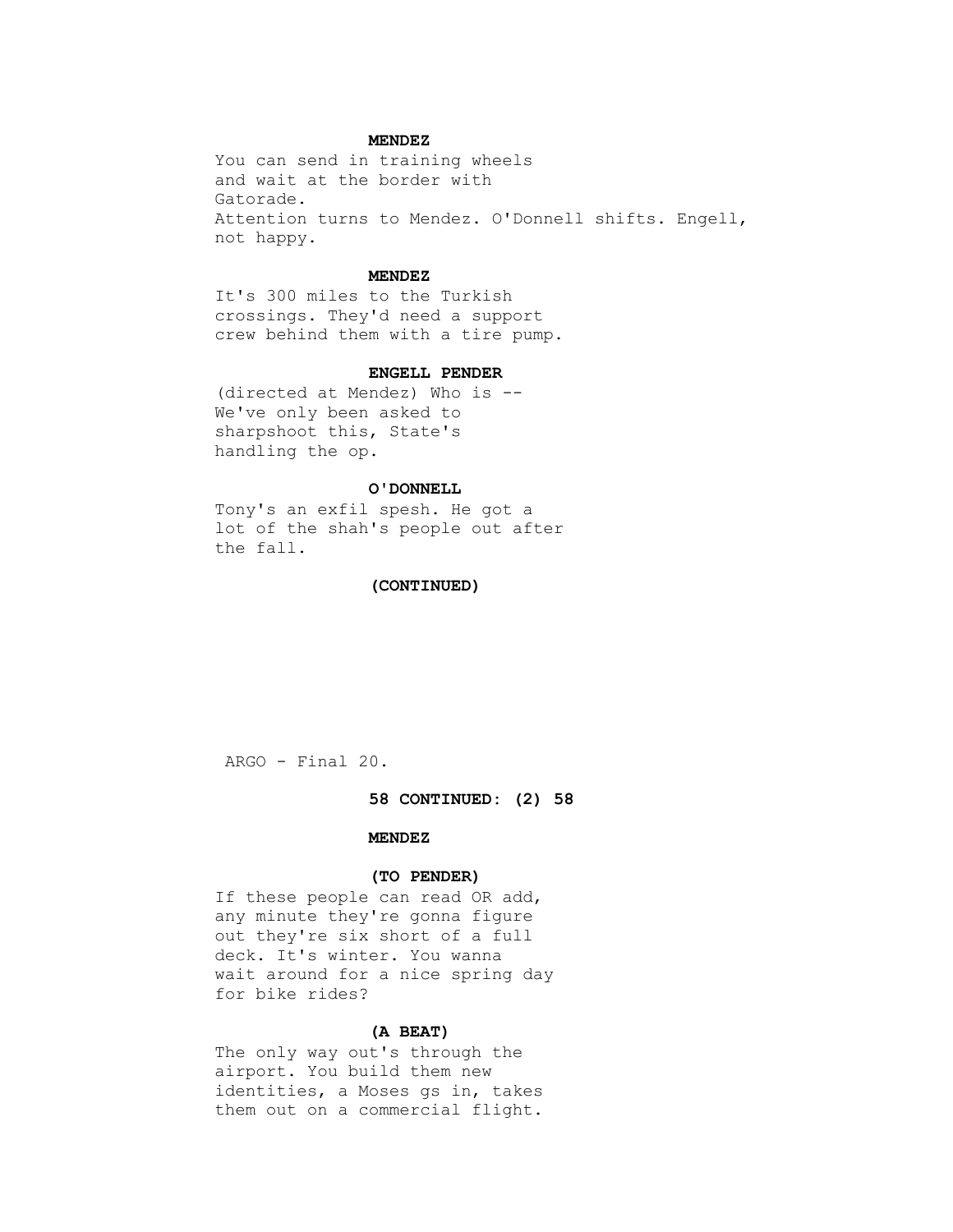## **BATES ENGELL**

 We're exploring that They wouldn't clear airport option. control. Komiteh own the place.

### **BATES**

 They would pose as reporters. The government issued 70-something -- Jumping in--MARIO MALINOV, 30s, an ambitious Bulgarian CIA analyst, Bronx Science and MIT, raised in Queens,

### **BATES MALINOV**

 -- visas for American 74. journalists.

#### **MALINOV**

 And the Revolutionary Guards keep them on 74 leashes.

# **MENDEZ**

 They get caught with journalist creds, you've got Peter Jennings with a noose around his neck in an hour. PAUL LAMONT, late 20s, a Master's from the Woodrow Wilson School before he joined CIA --

### **LAMONT**

 World Noose Tonight. Pender looks at Bates, who is trying to impress his boss.

## **BATES**

 North American accents give us limited options. So we get the Canadians to issue them passports...

### **(CONTINUED)**

ARGO - Final 21.

 **58 CONTINUED: (3) 58**

#### **GENCO**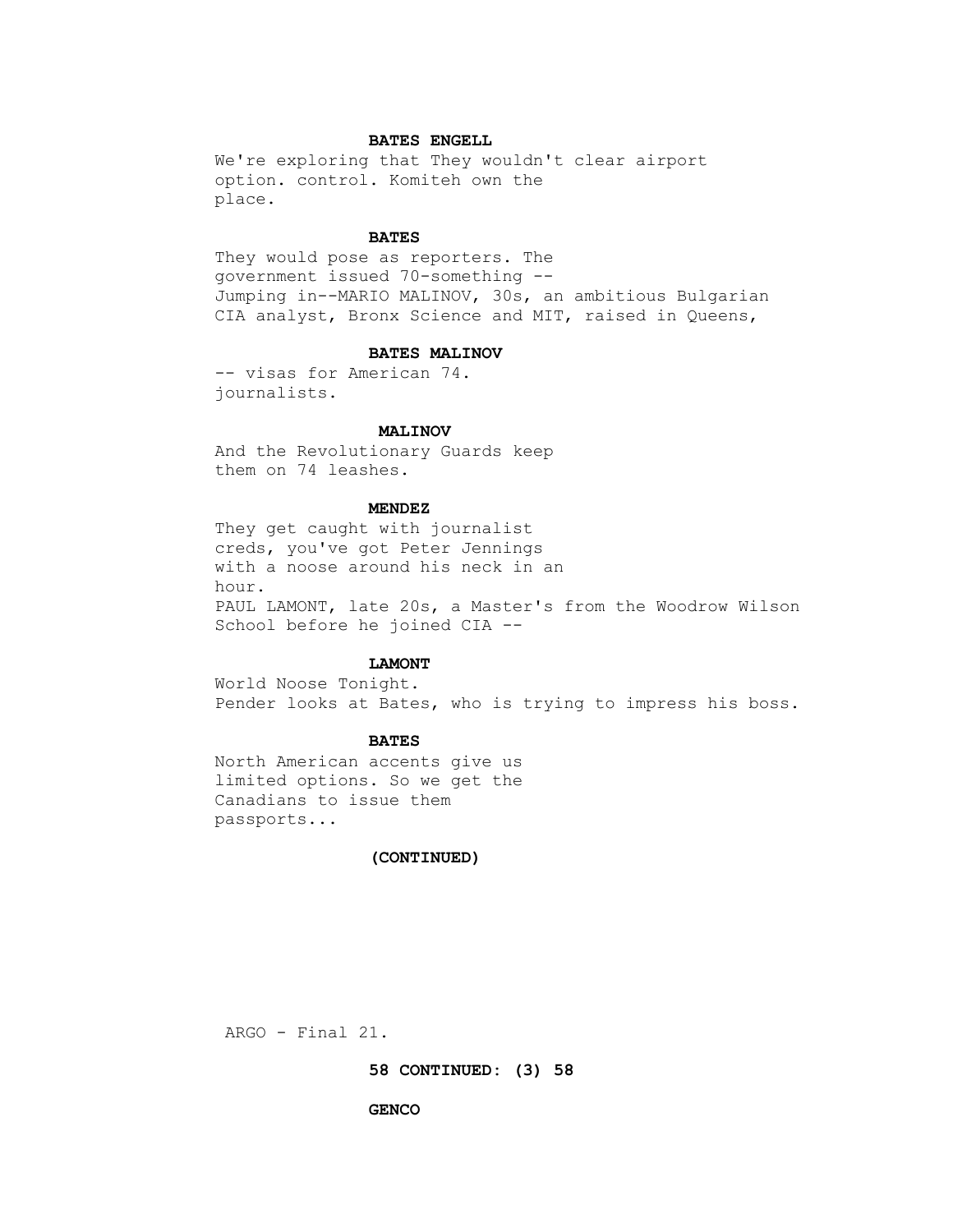English teachers from the international school. Tested model. It's worked before.

### **MENDEZ**

 The school was shut eight months ago. Bates, meanwhile, removing a binder from his accordion folder: in the binder, a photograph of an emaciated kid in Namibia.

### **BATES**

 So do-gooders. They're six Canadians who've been over there inspecting crops. Making sure the kids get enough to eat. Get them creds for an AG NGO -- But he's already lost Mendez, who is going through a newspaper on the table.

### **BATES MALINOV**

 A Feed the Children thing -- These kids are black. O.S. can make binders with These are African kids. starving kids --

### **LAMONT GENCO**

 Are there starving kids in We can get ethnically Iran? appropriate kids.

### **PENDER ROSSI**

 I'm sure there's skinny A logo with... seeds. kids... ˜Seeds of Hope'... Mendez holds a page from the newspaper up to Pender.

#### **MENDEZ**

What do you see in the picture, sir? A beat. Pender dsn't like this, but he'll play.

# **PENDER**

Tehran.

### **MENDEZ**

What's on the ground?

### **PENDER**

Snow.

 **(CONTINUED)**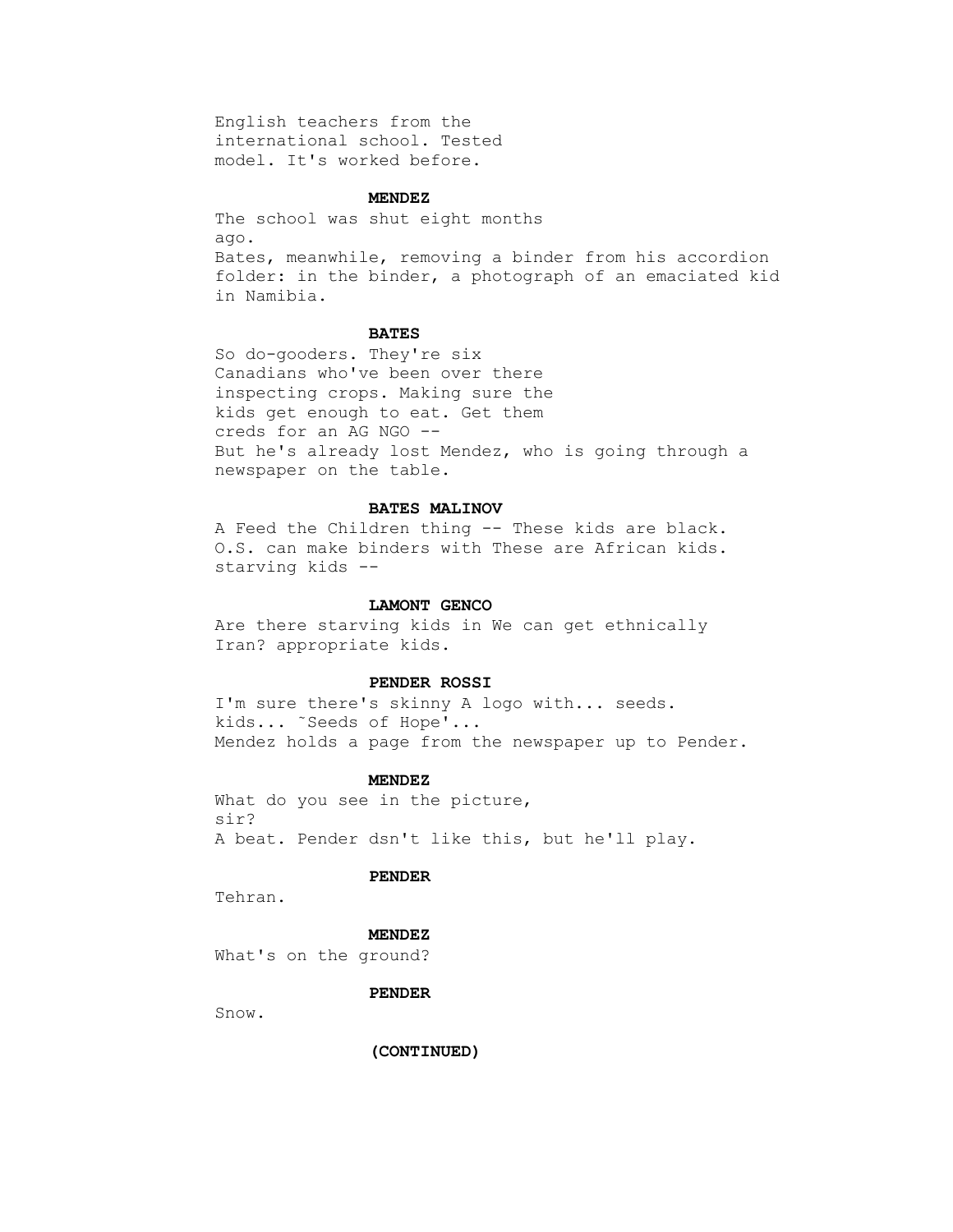ARGO - Final 22.

 **58 CONTINUED: (4) 58**

#### **MENDEZ**

 So what crops are the do-gooders inspecting under Frosty? Pender shifts.

### **MENDEZ**

 Exfils are like abortions. You don't wanna need one, but when you do, you don't do it yourself. The meeting is breaking up. Pender, followed by Bates, leaves the room. Engell, who has just been made to look bad and inherited a problem, stops by Tony.

## **ENGELL**

#### **(TO MENDEZ)**

 You have a better plan? Mendez dsn't respond.

### **ENGELL**

Get one.

 **58A-59 OMITTED 58A-59**

 **60 INT. CANADIAN AMBASSADOR'S RESIDENCE - DINING ROOM - 60**

#### **NIGHT**

 At dinner around a dining room table: the SIX HOUSEGUESTS; KEN TAYLOR, 40s, Canadian ambassador. He ds much to support the myth that Canadians are always in a good mood. Next to him is PAT TAYLOR, Filipino, 40s. We're joining various conversations, including one with LEE SCHATZ, 29, an American agricultural attache, the sixth escapee we heard about.

### **TAYLOR**

 -- Martin was the worst one. Martin the Maximo King --

#### **PAT TAYLOR**

 (to Lee Schatz) -- he looked like a cartoon witch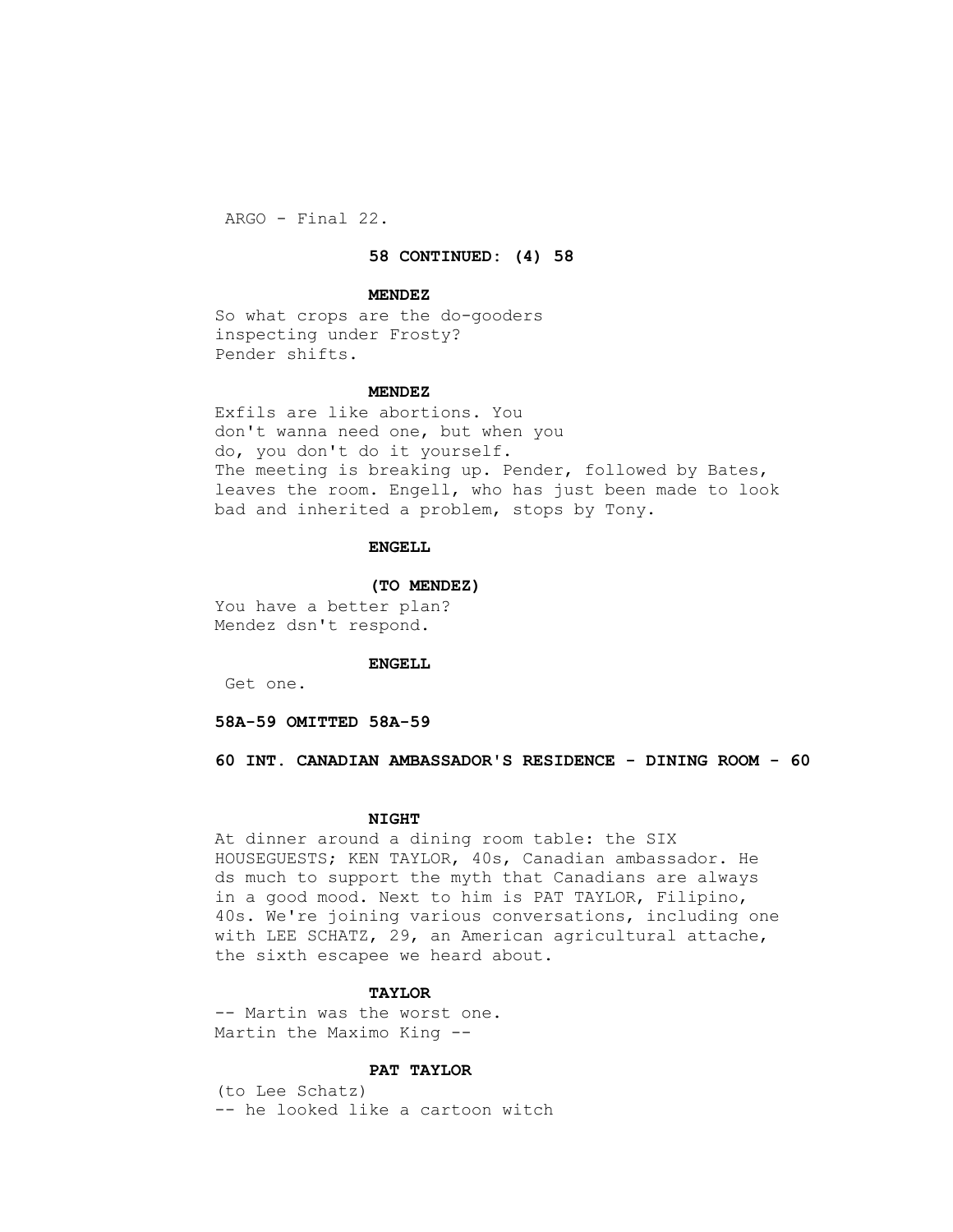doctor, bone through his nose, so she asked to take her picture with

### **HIM --**

J Stafford, keeping to himself.

#### **KATHY STAFFORD**

 (to J Stafford) You okay?

## **(CONTINUED)**

ARGO - Final 23.

## **60 CONTINUED: 60**

## **CORA LIJEK**

 -- if your family's hungry, you don't want to hear about international law --

# **MARK LIJEK CORA LIJEK**

 And she's off! Defending Not defending. Explaining. them again -- Stockholm

### **SYNDROME --**

### **MARK LIJEK**

 Same thing. The sound of a fork on a glass. Ken Taylor is standing up.

## **TAYLOR**

 I read today that Tehran was voted the second most desirable city in the world to live in. Everywhere else tied for first.

# **(TOAST)**

 To getting through ten weeks. To our guests.

# **LEE SCHATZ**

 (raising his glass) Our hosts. Mr. Ambassador...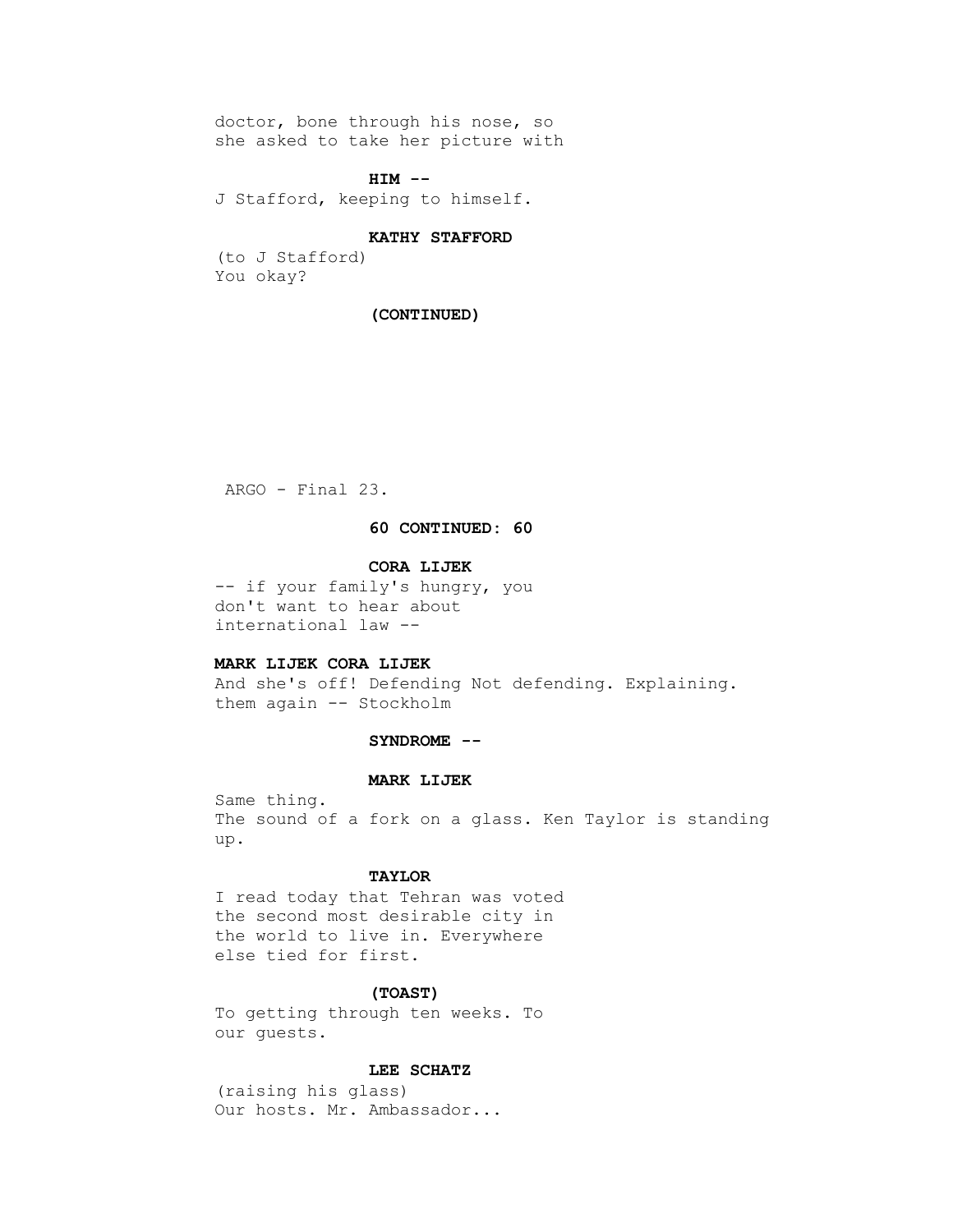# **BOB ANDERS CORA LIJEK**

 Hear, hear... And Mrs. But the liquid in their wine glasses is beginning to shake. The noise of a HELICOPTER. Taylor tries to be pleasant.

### **TAYLOR**

 You should get into the crawl space.

# **61-67 OMITTED 61-67**

#### **68 INT. MENDEZ'S CAR - NIGHT 68**

 Mendez listens to the radio as he drives home along the bridge, the Jefferson Memorial beyond.

## **NEWSCASTER (V.O.)**

 The White House Christmas tree was taken down today after never having been lit, as the cruel stalemate in Iran continues.

### **(CONTINUED)**

ARGO - Final 24.

### **68 CONTINUED: 68**

This is a --

### **69 MONTAGE 69**

 that jumps around the world -- scenes of our principals and overlapping news accounts play.

### **FRANK REYNOLDS (V.O.)**

 Today, a clear threat to place the remaining 50 Americans on trial as spies.

# **69A INT. CANADIAN AMBASSADOR'S RESIDENCE (TEHRAN) - NIGHT**

**69A**

 The Houseguests getting up from dinner. Kathy Stafford hesitates.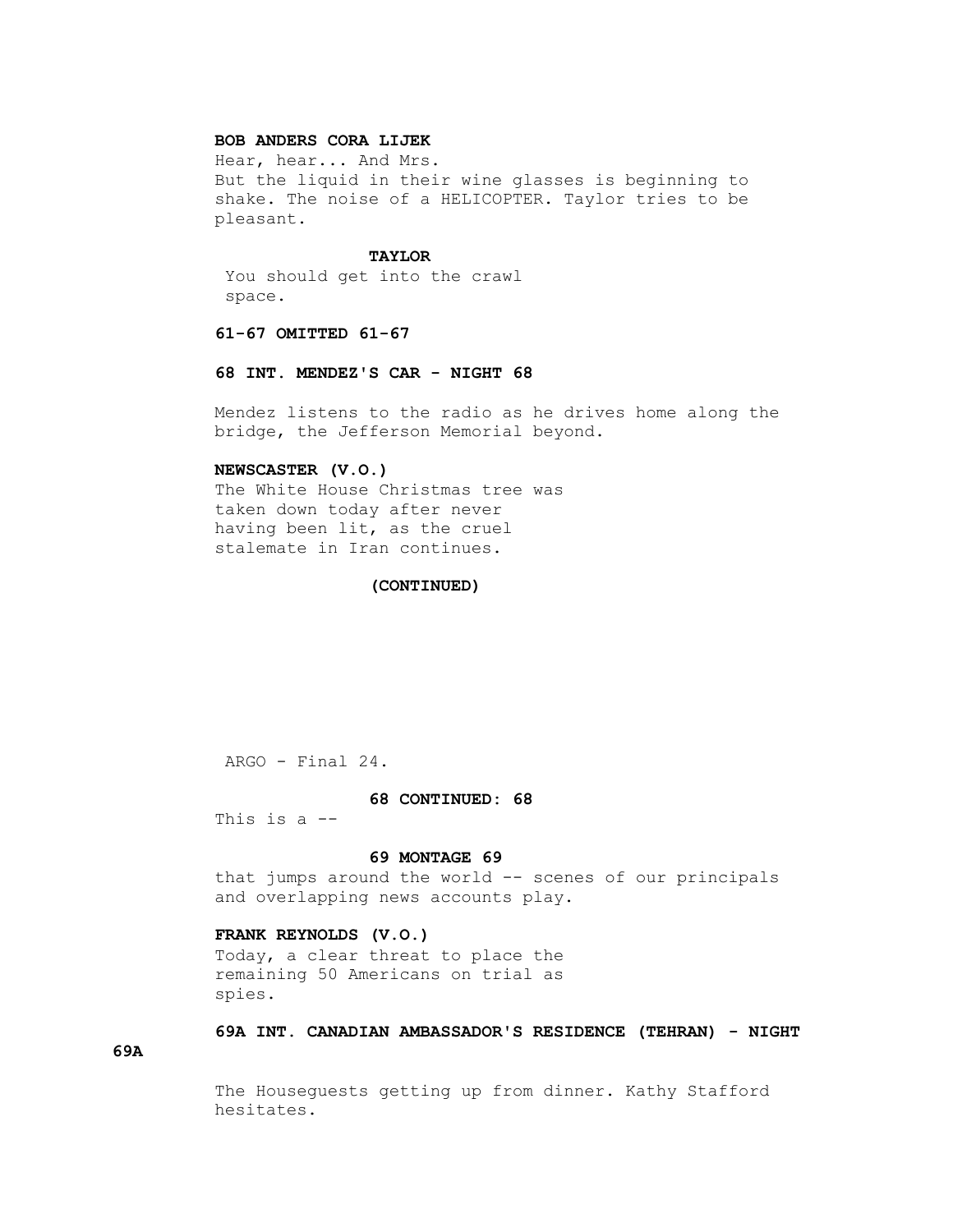#### **J STAFFORD**

 (to Pat Taylor) Kathy dsn't want to go down again.

#### **BOB ANDERS J STAFFORD**

Jesus Christ -- She's claustrophobic.

 **CUT TO:**

 **69B FOOTAGE OF NILOFUR EKTEBAR - AKA TEHRAN MARY 69B** The Penn-educated Tokyo Rose of the hostage crisis. She's reading a statement to the camera.

 **TEHRAN MARY (V.O.)**

### **(PERFECT AMERICAN**

#### **ENGLISH)**

 Those who remain here are spies. They will be treated as spies who have interfered with the sovereignty of the people of Iran.

 **69C INT. MENDEZ' CAR - NIGHT 69C**

Mendez driving -- thinking --

 **69D INT. CANADIAN AMBASSADOR'S RESIDENCE (TEHRAN) - NIGHT** 

# **69D**

### **MARK LIJEK J STAFFORD**

 You're putting us all at They're not going to come risk -- into the house.

### **(CONTINUED)**

ARGO - Final 25.

### **69D CONTINUED: 69D**

 **LEE SCHATZ BOB ANDERS**

It's her choice. Leave her (angry)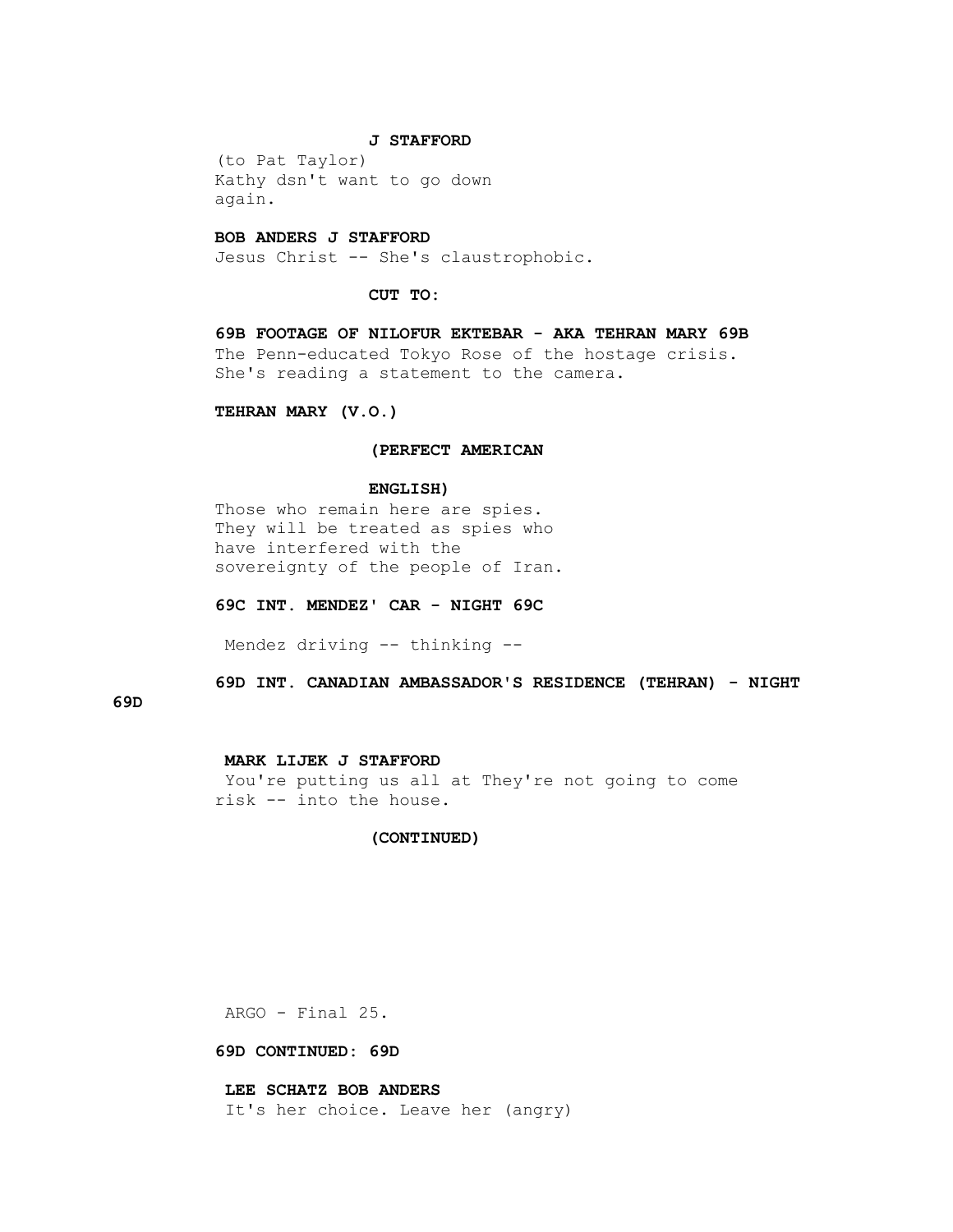be. G'head. Put flowers in their gun barrels -- SAHAR, housekeeper, is visible here cleaning up after their meal.

### **70 INT. MUSHROOM INN - DAY 70**

 A dark room where hostages are kept in groups of two. A 21-year-old with an automatic weapon --

# **CROSS-CUTTING WITH --**

## **71 INTERVIEW FOOTAGE OF AYATOLLAH KHOMEINI 71**

### **KHOMEINI (V.O.)**

#### **(SUBTITLED)**

 If Carter ds not send back the Shah, it is possible that they will be tried and if they are tried, who knows what will happen.

## **72 INT. SMALL-TOWN BAR - DAY 72**

 News footage of men inside a small-town bar. It's a broadcast of RON MILLER reporting from barometer community• Pecatonica, Illinois, on ABC News', America Held Hostage.• ( 11/21/79)

## **RON MILLER (V.O.)**

 So, like the government in Washington, the people in Pecatonica are grappling for solutions. JACK STROUP, Vietnam vet, red beard, a cap with the Kenworth trucks logo, a denim jacket.

## **STROUP (V.O.)**

 Even in our little community here, people are drawn up, they're tense.

### **73 OMITTED 73**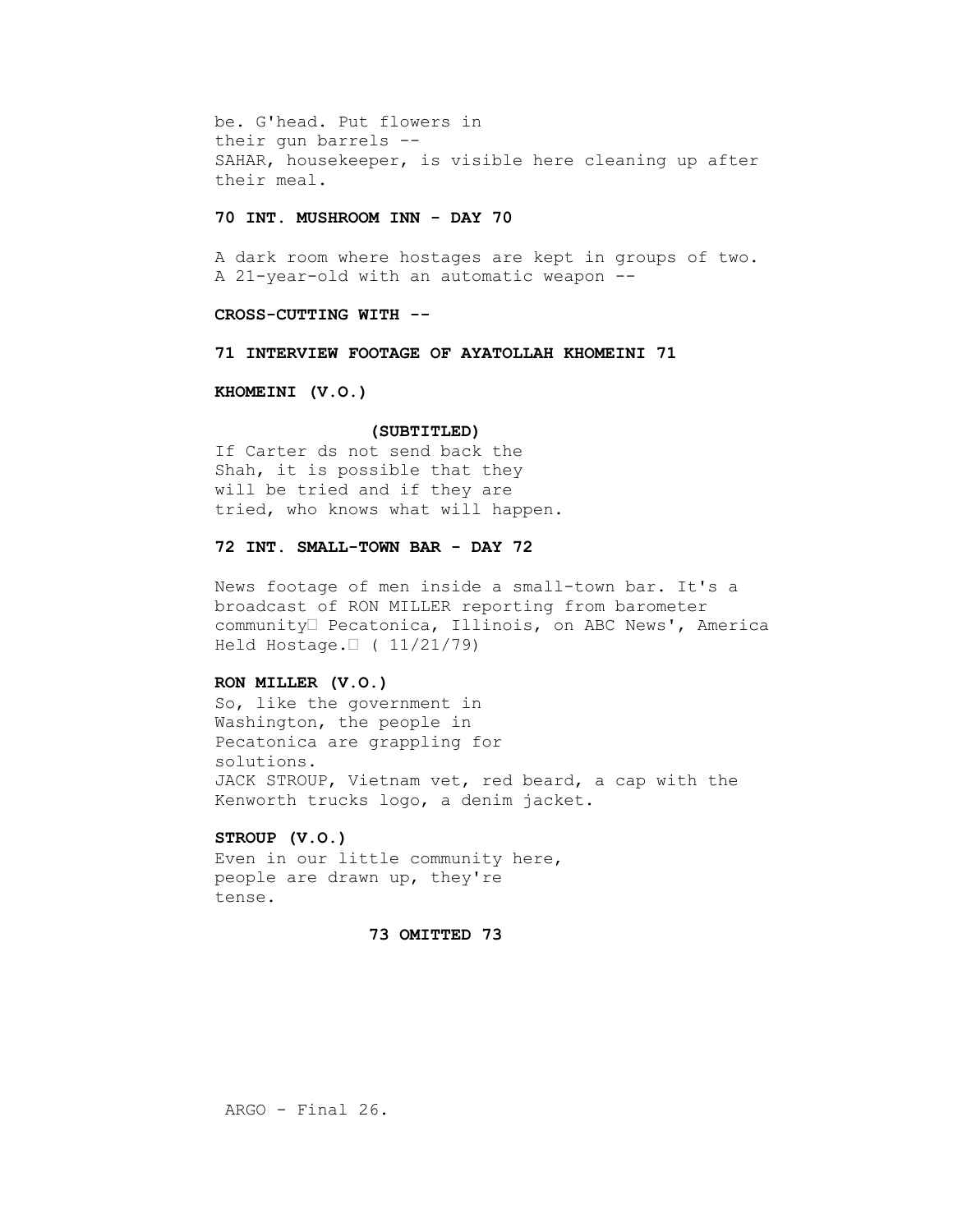## **74 INT. CARPET FACTORY - DAY 74**

### **ANGLE - A SMALL HAND**

pieces shreds together to form the words: U.S.

## **DEPARTMENT OF STATE -- TEHRAN -- CLASSIFIED.**

 He is working on reassembling the seized EMBASSY PAPERS - a giant pile of shredded documents -- with the skill of a blindfolded child Mozart at the harpsichord. We see the unmistakable image of a FACE being formed from the shredded material.

# **75 ANGLE - CLOSEUP OF AYATOLLAH KHOMEINI 75**

(Footage from a Mike Wallace interview. •60 Minutes•

 **11/18/79.)**

 **KHOMEINI (V.O.)**

 **(FARSI)**

 Our young people have taken over this nest of corruption. America can't do a damn thing about it --

## **76 OMITTED 76**

### **77 ARCHIVE FOOTAGE 77**

 Rage at an anti-Iran protest in front of the White House. Signs: DEPORT ALL IRANIANS•/•CAMEL JOCKEYS GO HOME.• An IRANIAN-AMERICAN MAN is kicked as he crouches on the ground. A MIDDLE-AGED WOMAN looks murderous as she waves an American flag at the camera.

#### **CUT TO:**

### **78 INT. SMALL-TOWN BAR - DAY 78**

Back to the ABC News report, the bar in Pecatonica.

### **STROUP (V.O.)**

 I'm like that guy screamin' in that movie-program Network, y'know? I've had it. And if need be, I'll bear arms again.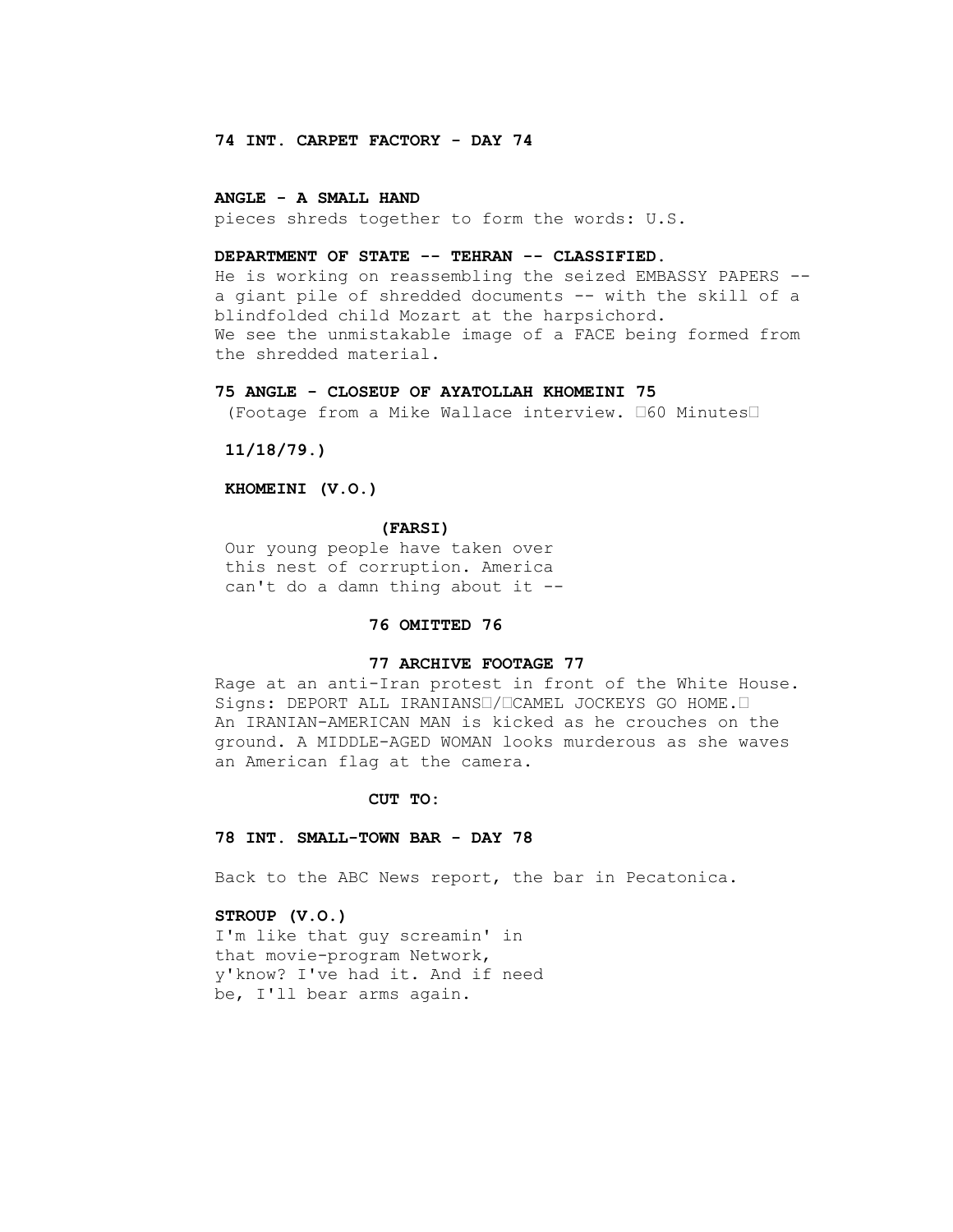ARGO - Final 27.

### **79 INT. CANADIAN AMBASSADOR'S RESIDENCE (TEHRAN) - NIGHT 79**

 The Houseguests descend into the crawlspace, a darkened, cramped area -- first the Lijeks, then Anders and Schatz... then J and Kathy Stafford. The trapdoor closes and the crawlspace gs COMPLETELY

### **BLACK.**

 **CUT TO:**

 **80 INT. MENDEZ APARTMENT - KITCHEN - NIGHT 80**

## **WALTER CRONKITE (V.O.)**

#### **(ON TV)**

 And that's the way it is, on this, the 70th day of captivity for the American hostages in Iran. Mendez is watching Cronkite on a small television in his kitchen. In front of him, a folder with Xeroxed photographs of the HOUSEGUESTS. He changes the channel and finds a GOOFY SEVENTIES COMMERCIAL -- He picks up the phone.

# **81 INT. CHRISTINE'S HOUSE - CROSS-CUTTING - NIGHT 81**

 IAN MENDEZ, 7 and about to turn 8, is watching a movie on his bed. He picks up on the second ring.

 **IAN** 

Hello.

### **MENDEZ (V.O.)**

Buddy-man.

## **IAN**

Mom's asleep.

#### **MENDEZ**

You do homework tonight?

## **IAN**

Yeah.

### **MENDEZ**

What was it?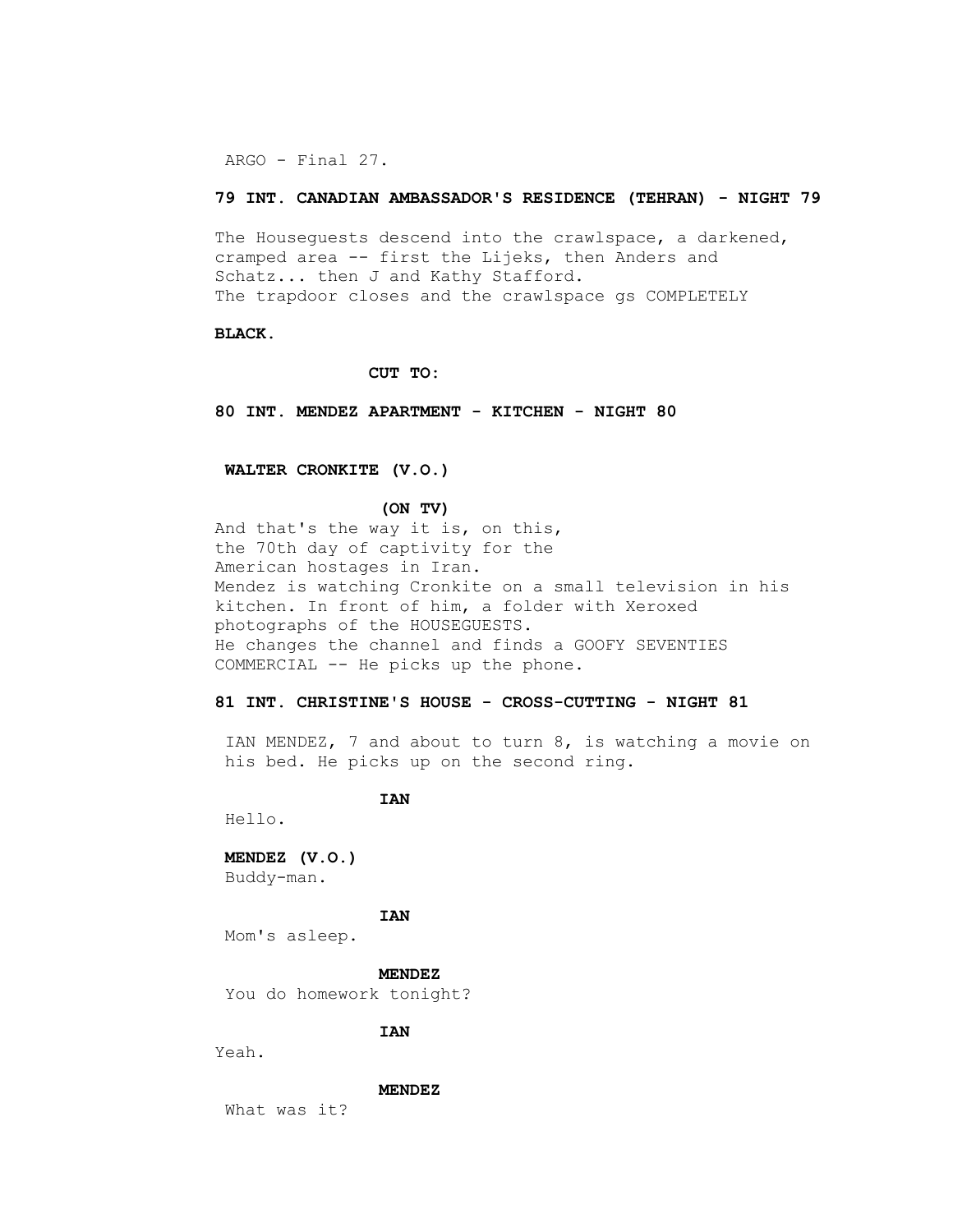But Tony can hear a television soundtrack with ominous electronic music.

### **(CONTINUED)**

ARGO - Final 28.

## **81 CONTINUED: 81**

#### **MENDEZ**

What do I hear?

# **IAN**

#### **(COMING CLEAN)**

 ˜Battle for Planet of the Apes.' Am I in trouble? A beat.

### **MENDEZ**

What channel?

## **IAN**

Nine.

81 Mendez turns on his living room television to the three-

81

hour BATTLE FOR PLANET OF THE APES.•

# **MENDEZ**

 Catch me up. Tony listens, staring ahead at the TV . A desert landscape dotted with technological garbage. An ape played by Roddy MacDowell walks across the landscape. He's staring at the television, but now really paying attention. The apes walk into the ruins of what was once a great city. RODDY MacDOWELL (V.O.) (on TV, as Caesar) This is the hell my forefathers used to speak about. (Etc.)

#### **ON TONY**

staring at the movie. Wheels turning in his head.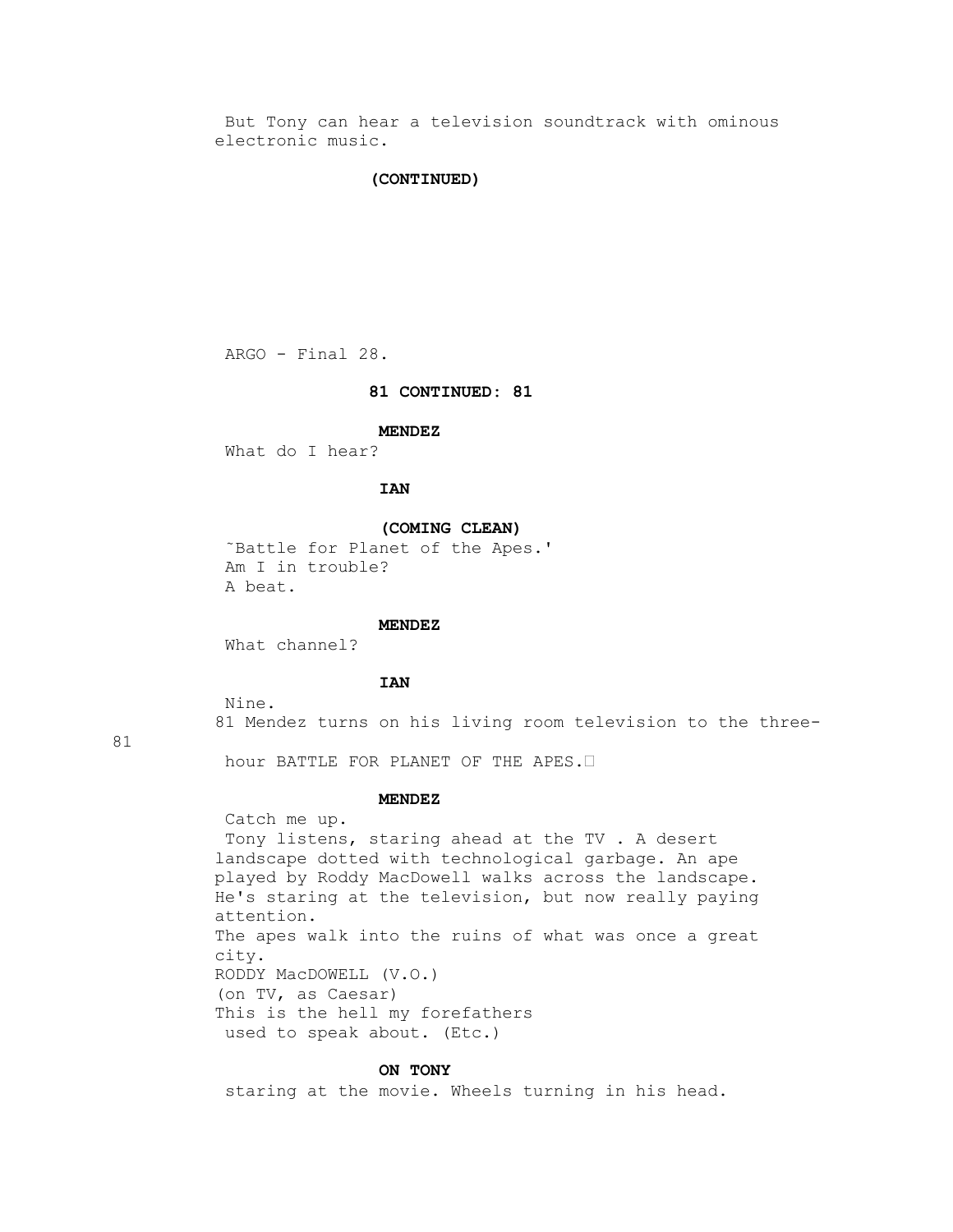# **CUT TO:**

### **82-85 OMITTED 82-85**

### **86 INT. SCI-FI LAB - A MINOTAUR - DAY 86**

 A bull/human experiment in a SCI-FI lab, coming to bovine life. A SEXY SPACE NURSE is administering some kind of shot to him. A SECOND NURSE stands by.

## **SPACE NURSE**

My creation... My creation...

#### **(CONTINUED)**

ARGO - Final 29.

### **86 CONTINUED: 86**

The Minotaur lifts his head, KNOCKS into the Nurse.

### **SPACE NURSE**

 **(BREAKING CHARACTER)**

What the fuck, Brian?

 **DIRECTOR (O.S.)** Cut!

 **A.D. (O.S.)**

# **WE'RE CUTTING!**

A bell. WIDER REVEALS that we're on a...

### **87 INT. WARNER BROS. SOUNDSTAGE - DAY 87**

 A DIRECTOR, 40s, whispers something to an A.D., mid thirties.

 **A.D.**

(inquiring into a

## **WALKIE)**

 John Chambers. John Chambers make up...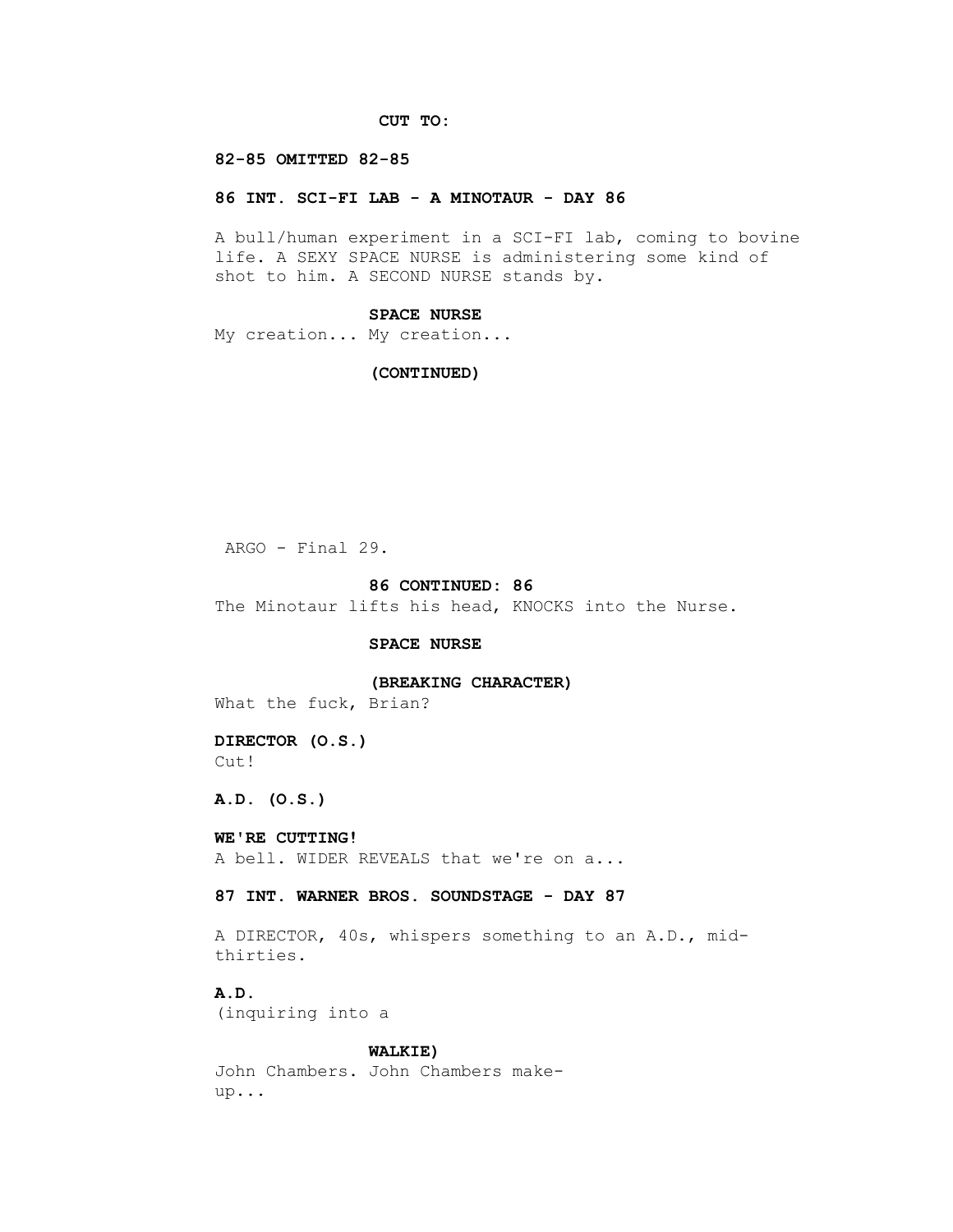## **CUT TO:**

#### **88 INT. WARNER BROS. SOUNDSTAGE - DAY 88**

 JOHN CHAMBERS, Hollywood's first Oscar winner for makeup, walks onto set carrying a fishing tackle box of supplies.

 **SUPERIMPOSE: BURBANK, CALIFORNIA - JANUARY 19, 1980**

The A.D. joins Chambers, walking him onto the set.

# **A.D.**

 He says the Minotaur's prosthetic is too tight so he can't act.

### **CHAMBERS**

 If he could act he wouldn't be playing the Minotaur. He smiles and waves at the Minotaur and begins to work on his prosthetic with a brush and solvent.

### **CUT TO:**

ARGO - Final 30.

## **89 INT. NEAR CRAFT SERVICES TABLE - DAY 89**

 Chambers is foraging through ˜70s SNACKS. At the craft service table. A guy in his SPACE ARMOR PANTS without the top is eating as well. A P.A. approaches, carrying a PHONE on a long cord.

# **P.A.**

Mr. Chambers.

### **CHAMBERS**

#### **(STILL FORAGING)**

Who is it?

# **P.A.**

 Kevin Harkins? Chambers gives the kid a look, takes the phone from him and puts it to his ear.

### **CHAMBERS**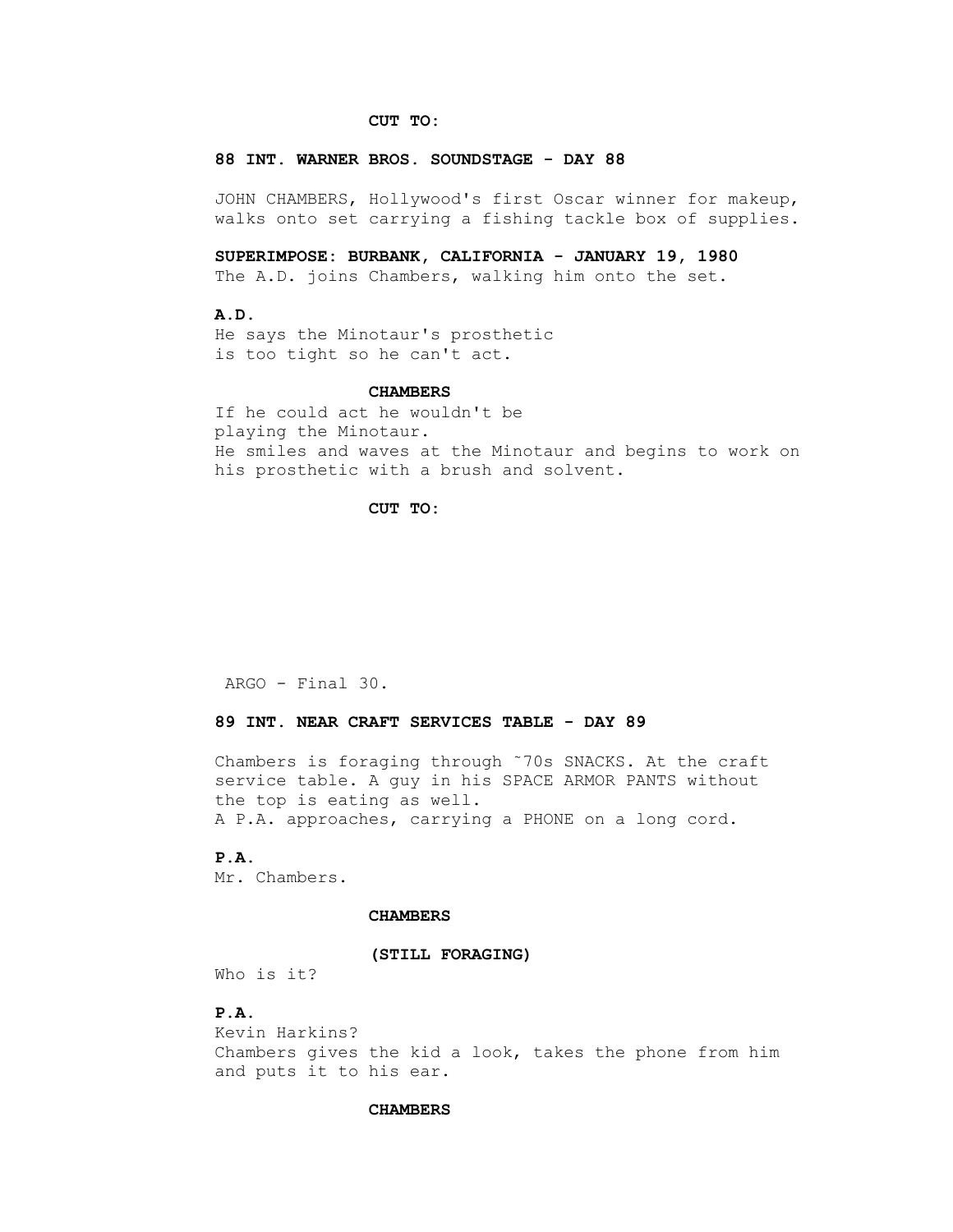Hey, Tony.

## **90 INT. CIA - CONFERENCE ROOM - DAY 90**

 Pender and Engell sit at the table; O'Donnell hovers. A few State Department and CIA ANALYSTS here, including Malinov and Lamont; and DAVID MARMOR, early 30s, Engell's guy.

#### **O'DONNELL**

 (quiet, to Malinov) Is he coming? Engell nods for the door to be shut.

# **ENGELL**

### **(TO PENDER)**

 Okay. Our N.E. put together a work-up. David.

# **MARMOR**

 They would pose as teachers from the international school.

## **PENDER**

We went through all that -- it's boarded up -- O'Donnell looking at the clock.

### **(CONTINUED)**

ARGO - Final 31.

## **90 CONTINUED: 90**

# **MARMOR**

 Suppose the airport guards don't know that --

## **PENDER**

 Suppose. Suppose Heckle and Jeckle go over and save them -- The door swings open.

### **MENDEZ**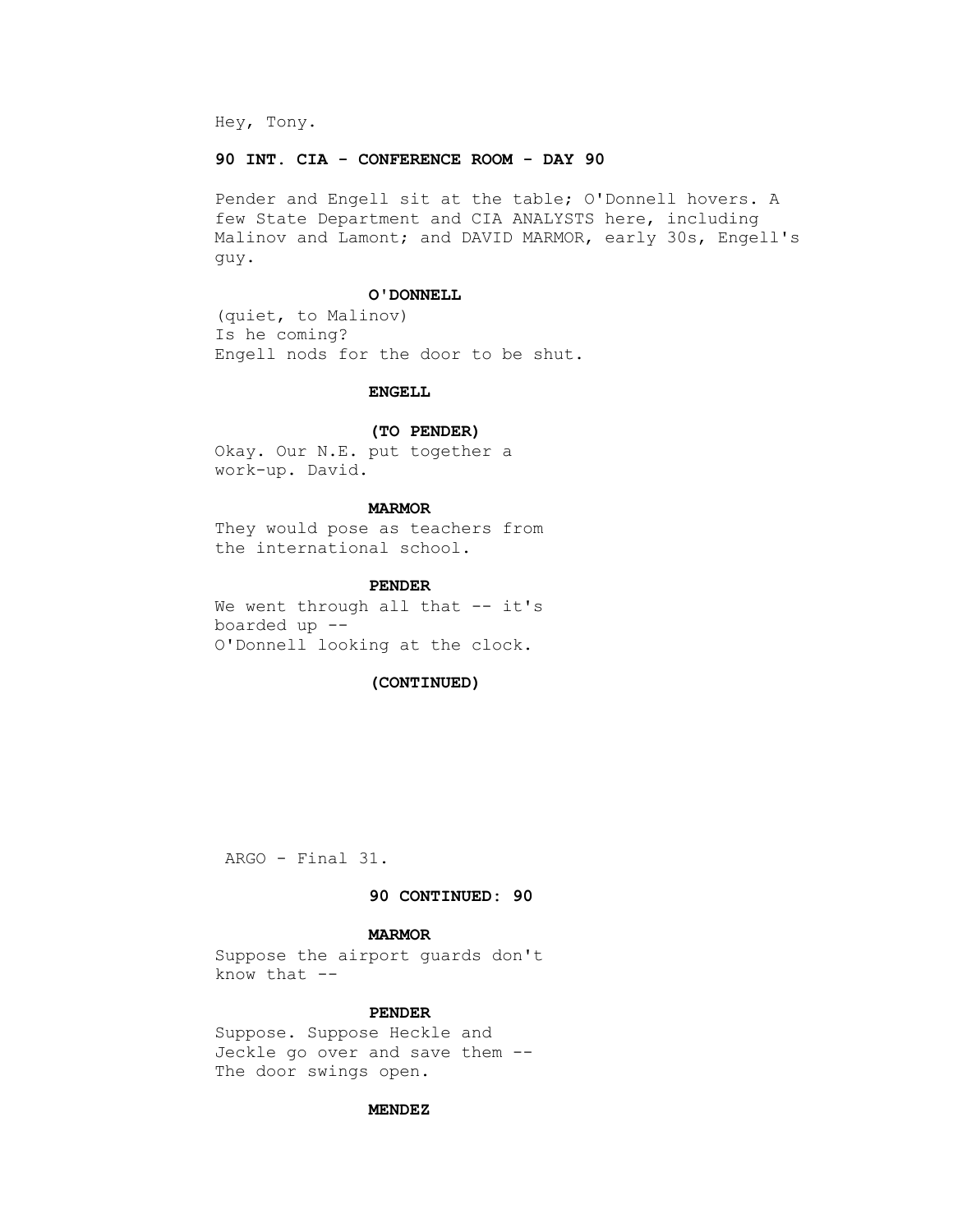Hi. Sorry. Hi.

# **O'DONNELL**

 Have a seat, Tony. He dsn't. There's an energy in him we haven't seen before.

# **MENDEZ**

 They're a Canadian film crew on a location scout for a science fiction movie -- A shift in the room.

#### **MENDEZ**

 Star Wars, Star Trek. They need an exotic place to shoot. We put it out -- the Canadian producers put it out -- that they're looking at Turkey, Egypt, whatever. Then we go to the consulate and say we wanna look at Iran. I fly in there and we fly out together as a film crew. Done.

#### **MARMOR**

# **(DRY)**

 ˜In an exfiltration, flamboyant cover identities should be avoided, as it increases

# **OPERATIONAL' --**

### **MENDEZ**

 This is more plausible than foreigners who want to go to school in Iran --

### **ENGELL**

 So you're going to wake up tomorrow in the movie business? We have credentials for --

#### **(CONTINUED)**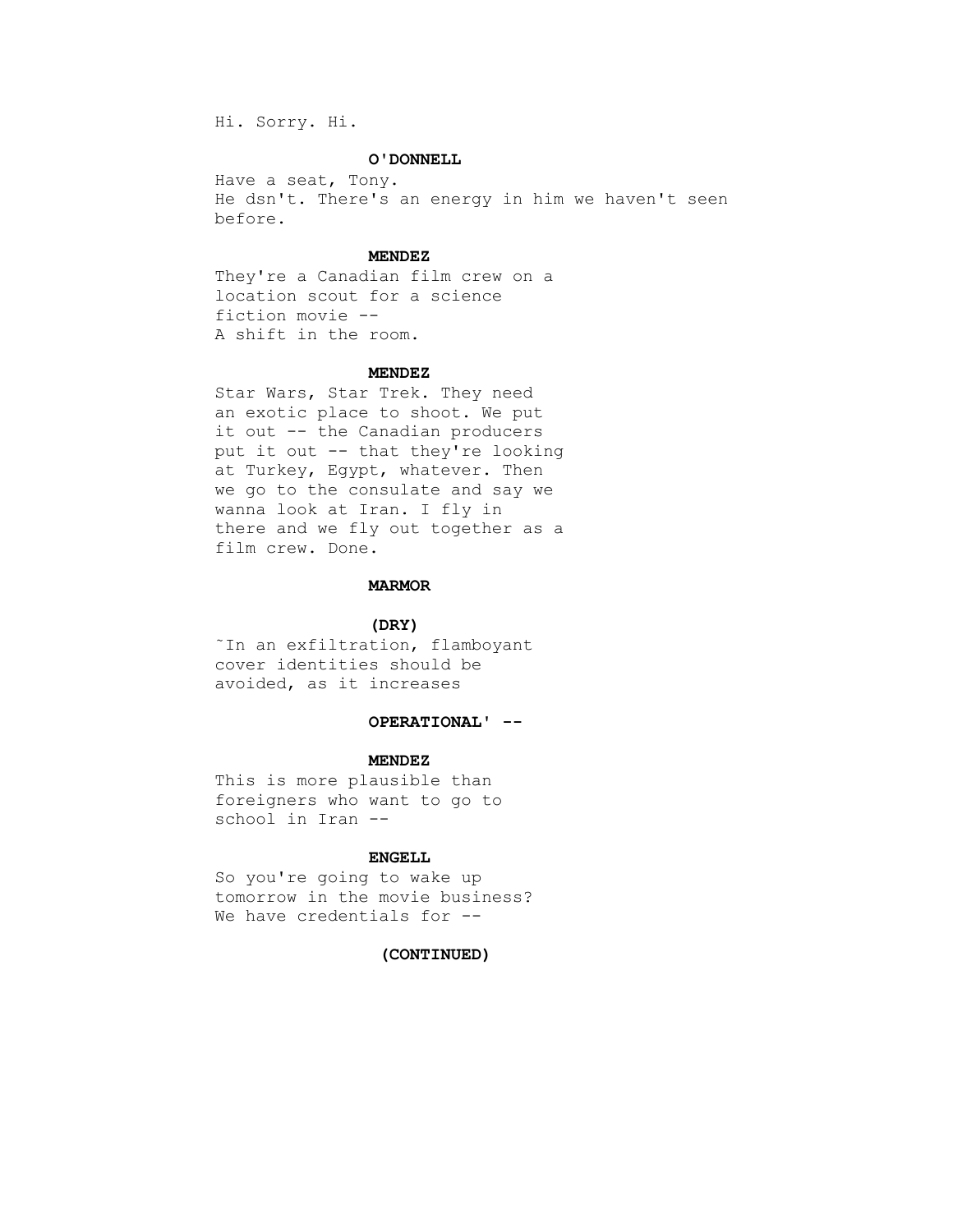ARGO - Final 32.

### **90 CONTINUED: (2) 90**

#### **MENDEZ**

I've got a contact in L.A.

# **ENGELL**

### **(CATCHING ON)**

Chambers.

# **MENDEZ**

# **(TO PENDER)**

 John Chambers. He's a Hollywood prosthetics guy, ds contracting work for us on the side. If I go see him, he'll set us up. A couple days to make it look real. Mendez and O'Donnell turn their eyes on Pender, who is the decision-maker here.

#### **PENDER**

(after a beat, to

#### **MENDEZ)**

Remind me who you are again?

# **91 INT. CIA - THE PIT - A FEW MINUTES LATER 91**

 Tony stands in small messy KITCHEN AREA, pouring coffee. On the coffeepot somebody's pinned a note: CHANGE FILTER

# **IF YOU USE! DO UNTO OTHERS.**

 O'Donnell approaches, quietly stands behind him, smoking quietly. Mendez turns around.

# **O'DONNELL**

We want you to go to L.A. If you can make the movie thing credible, we'll take it to the Director. (a beat; a cigarette

# **DRAG)**

 Don't fuck up. The whole country's watching you. They just don't know it.

# **92 INT. T.W.A. FLIGHT - MORNING 92**

Mendez sits in an aisle seat. The PASSENGER next to him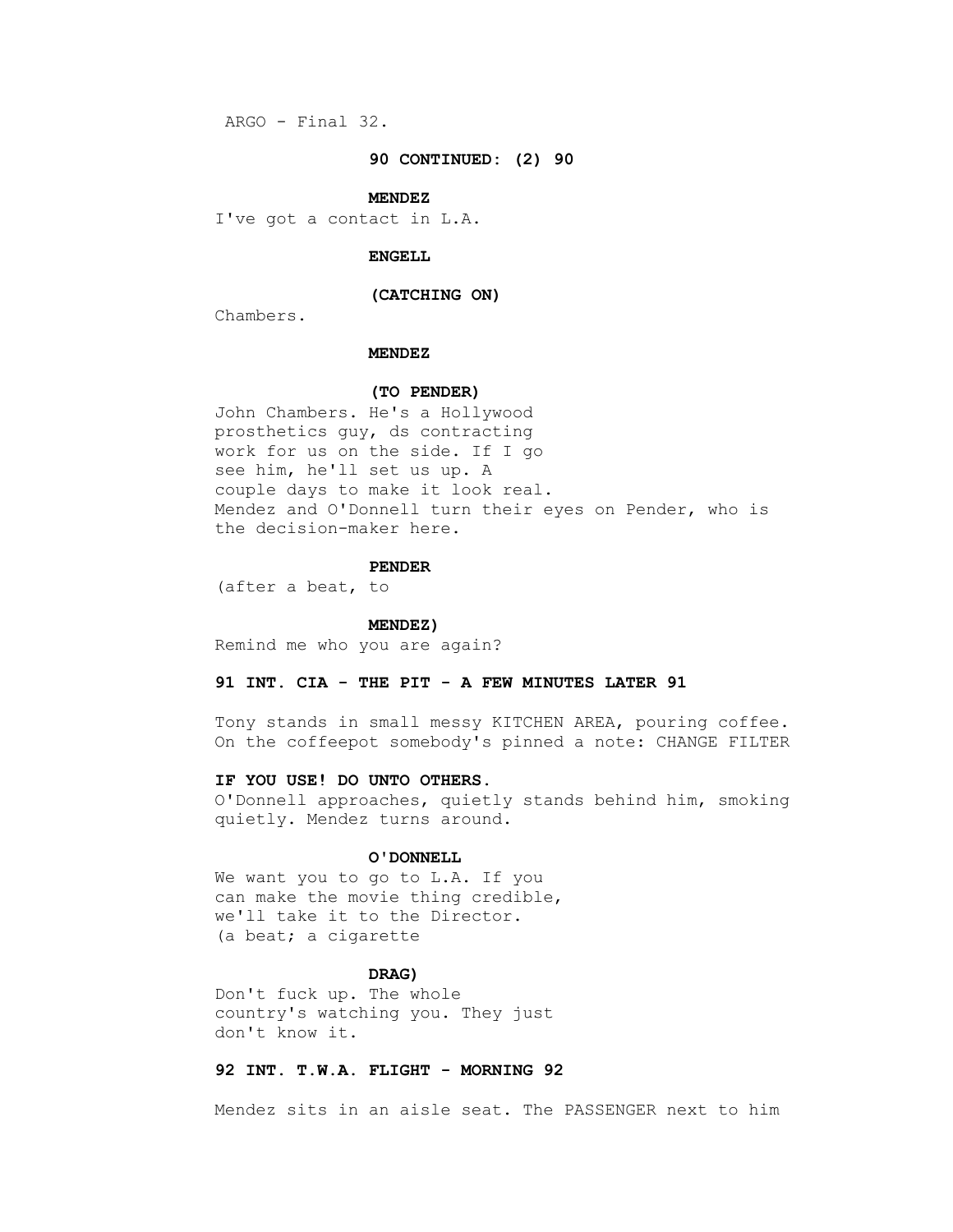is looking at the headline of The New York Times: NEW

### **THREATS FOR HOSTAGE TRIBUNALS.•**

Mendez is reading THE FIVE C'S OF CINEMATOGRAPHY.

ARGO - Final 33.

# **93 INT. MIDDLE-CLASS TEHRAN HOUSE - NIGHT 93**

Six KOMITEH force their way into a house.

# **KOMITEH SOLDIER**

# **SAVAK! SAVAK!**

 A Komiteh drags away a MAN in his forties while the man's wife cries. Automatic weapons are aimed at him, point blank. From ACROSS THE STREET, an IRANIAN WOMAN, 20s, watches.

### **94 OMITTED 94**

# **95 INT. CANADIAN AMBASSADOR'S RESIDENCE - LIVING ROOM - 95**

#### **NIGHT**

 Lee Schatz and Bob Anders play poker in a room decorated with Persian carpets and mosaics. The gunfire audible here too. Staring at their cards.

# **LEE SCHATZ**

50 caliber?

### **BOB ANDERS**

Mmm. 50, 35.

 **95A INT. CANADIAN AMBASSADOR'S RESIDENCE - DINING ROOM - 95A**

### **NIGHT**

 Pat Taylor helps THE SAME WOMAN we just saw, SAHAR, 20s, clear the table. She is their housekeeper.

# **SAHAR**

Your friends from Canada, ma'am. All this time. They never go out.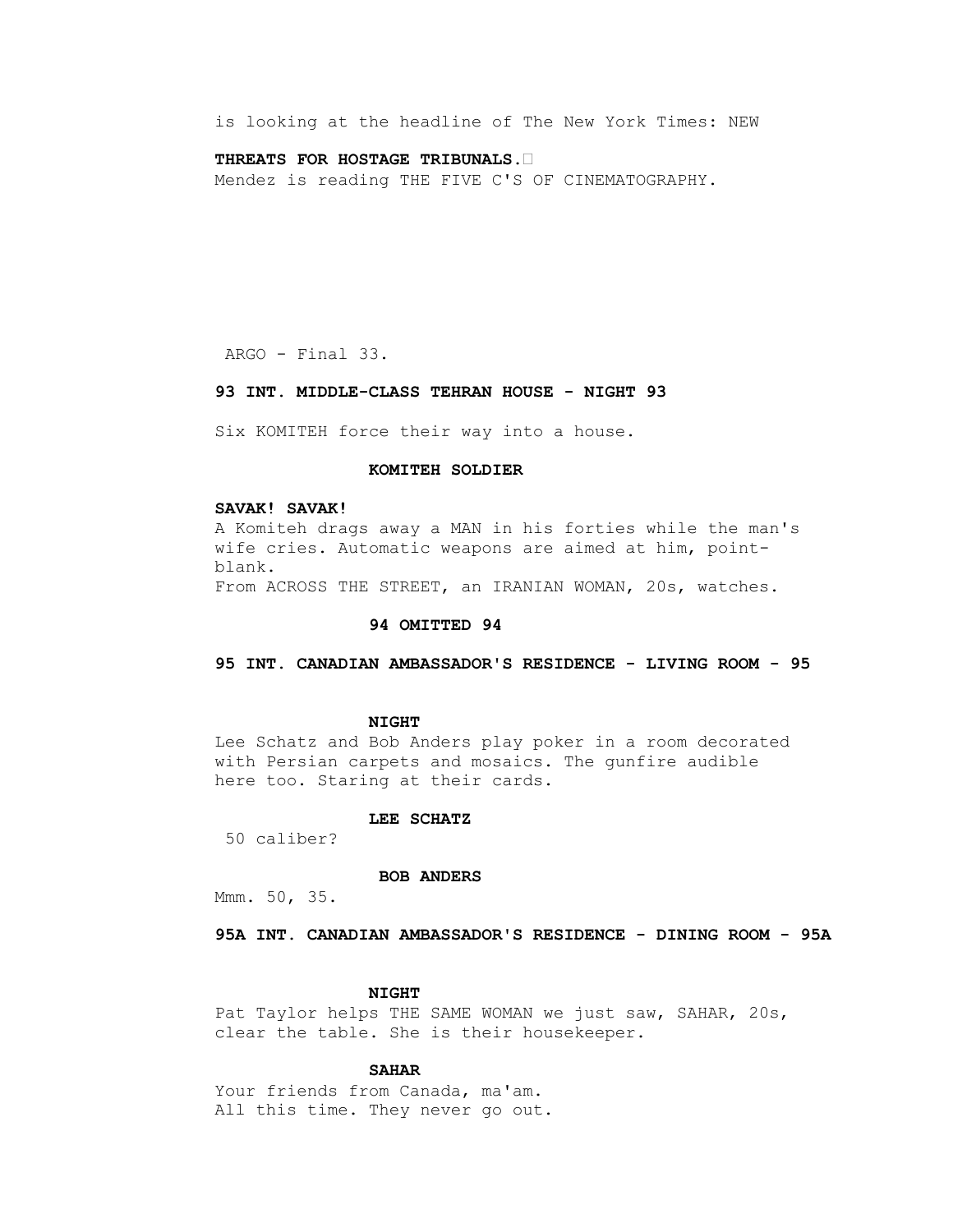A significant moment of eye contact. Then Sahar gs back to clearing the table.

# **96 INT. CANADIAN AMBASSADOR'S RESIDENCE - KITCHEN - LATER 96**

 Kathy Stafford is roughly washing wine glasses at the sink.

#### **J STAFFORD**

 You've washed them three times. He puts his arm on her shoulder. She keeps scrubbing.

ARGO - Final 34.

 **97 INT. CANADIAN AMBASSADOR'S RESIDENCE - BATHROOM - NIGHT** 

**97**

 Ken Taylor is brushing his teeth in the mirror. Pat comes in.

# **PAT TAYLOR**

Sahar knows.

# **98 EXT. BURBANK - AFTERNOON 98**

 The water tower on Warner Bros. studio -- which in 1980 read, Burbank Studios.•

# **99 INT. CHAMBERS' STUDIO - AFTERNOON 99**

 Chambers leads Mendez into his makeup studio and starts to open windows. Around the studio: stunt double-masks, deformed monster foreheads, dental implants on shelves. Planet of the Apes prosthetics. Mr. Spock ears on Styrofoam stands. (Chambers created all these - really.)

# **MENDEZ**

What are you shooting?

### **CHAMBERS**

A monster movie.

### **MENDEZ**

Any good?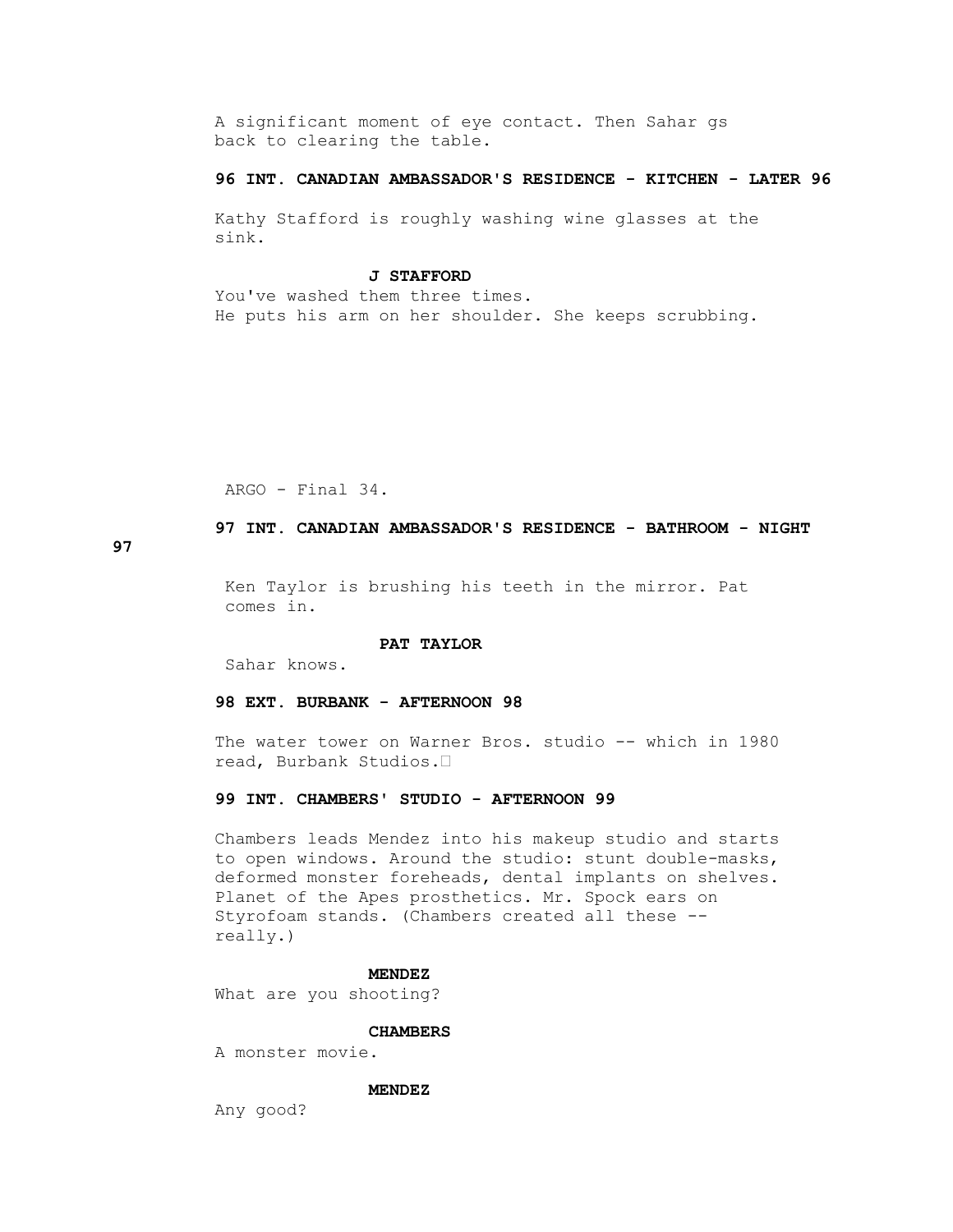# **CHAMBERS**

The target audience will hate it.

### **MENDEZ**

Who's the target audience?

# **CHAMBERS**

People with eyes. Talk to me.

### **MENDEZ**

It's an exfil.

### **CHAMBERS**

From where?

### **MENDEZ**

Worst place you can think of.

# **CHAMBERS**

Universal City.

# **(CONTINUED)**

ARGO - Final 35.

# **99 CONTINUED: 99**

 Mendez picks up a Newsweek magazine under a can of Tab on a makeup table: blindfolded Iran hostages on the cover. Chambers takes it in for a moment -- the gravity of it.

# **CHAMBERS**

How you getting in the embassy?

# **MENDEZ**

 Six got away. They're hiding in the city. I'm going over to get them.

# **CHAMBERS**

What am I making?

# **MENDEZ**

 I need you to help me make a fake movie.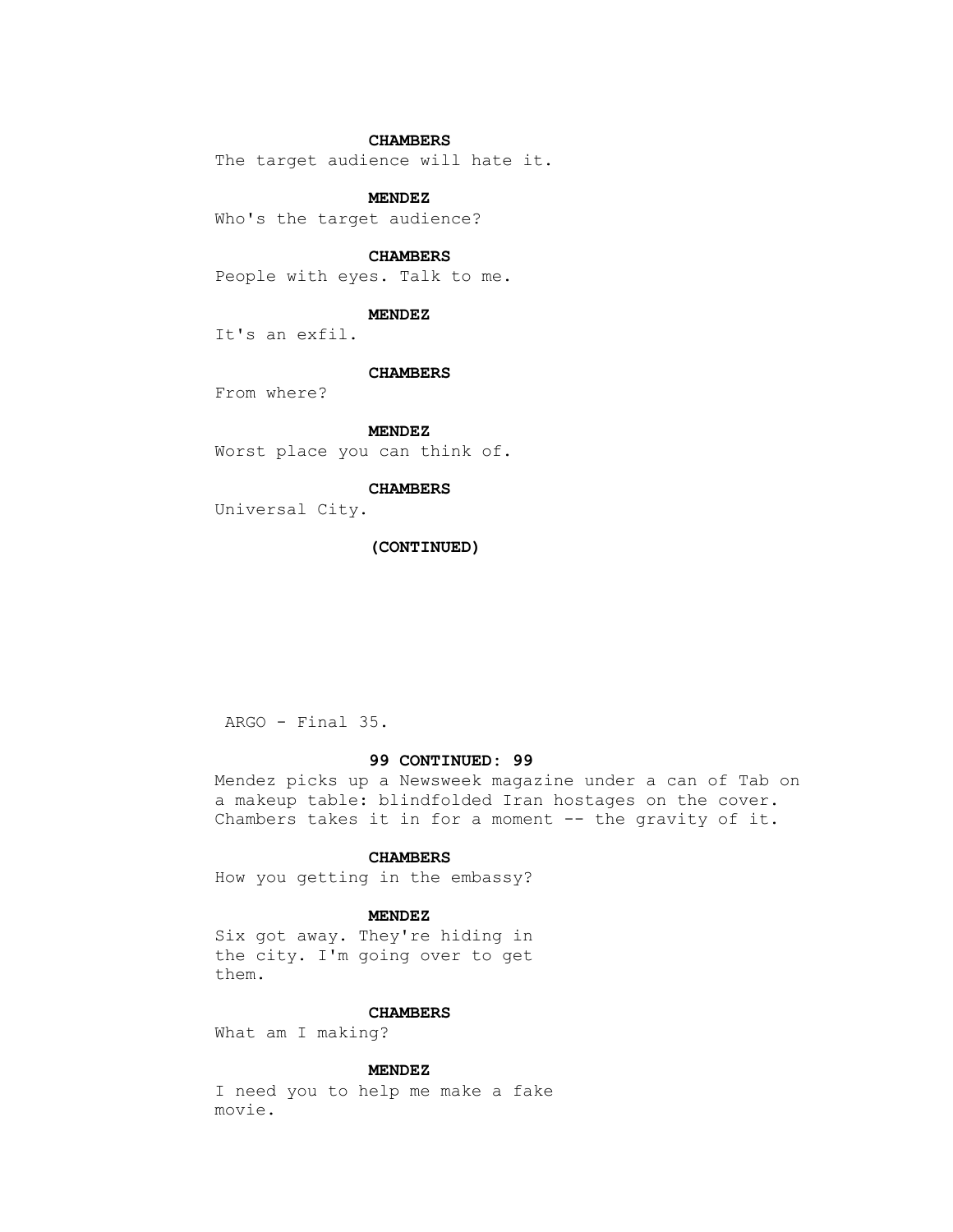# **CHAMBERS**

You've come to the right place.

### **MENDEZ**

 I need to set up a production company and build a cover around making a movie.

### **CHAMBERS**

That we're not going to make.

### **MENDEZ**

No.

# **CHAMBERS**

 You want to go around Hollywood acting like you're an important person in the movie business.

# **MENDEZ**

That's right.

# **CHAMBERS**

 But you don't want to actually do anything.

#### **MENDEZ**

No.

#### **CHAMBERS**

You'll fit right in.

ARGO - Final 36.

# **100 INT. SMOKE HOUSE - AFTERNOON 100**

 A couple of empty highball glasses on the table. Chambers is looking at PHOTOGRAPHS of the SIX. Mendez is taking notes. On a photo of Cora Lijek.

# **CHAMBERS**

 This one's got an M.A. in English. She should be your screenwriter. Sometimes they go on scouts ˜cause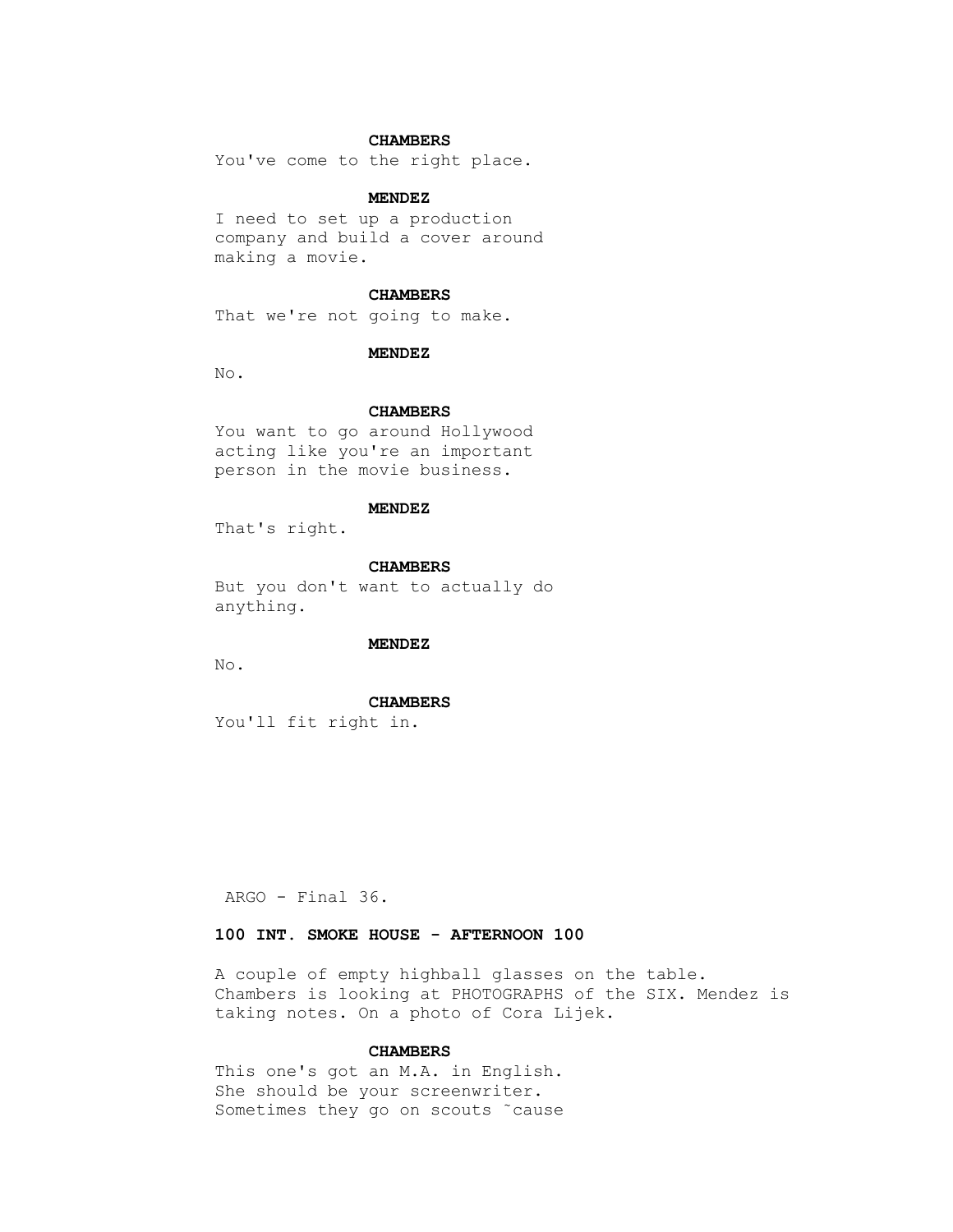they want the free meals. (re: Bob Anders) This guy's the director.

### **MENDEZ**

 Can you teach a guy how to be a director in a day?

# **CHAMBERS**

 You can teach a rhesus monkey to be a director in a day. Look, if you're gonna do it, you've got to do it. The Khomaniacs are fruit loops, but they have cousins selling eight tracks and prayer rugs on La Brea. You can't build cover stories around a movie that dsn't exist. You need a script. You need a producer.

# **MENDEZ**

I'm the producer.

#### **CHAMBERS**

 No, you're not. ˜Associate' at best. If it's a twenty-million dollar Star Wars rip-off, you need somebody who's a somebody to put his name on it. Here we see some AUTOGRAPHED ˜70s CELEBRITY 8X10s hanging on the wall. The waiter brings a bill.

# **CHAMBERS**

 Somebody respectable. With credits. Who we can trust with classified information. Who'll produce a fake movie. For free.

# **101 EXT. BEVERLY HILLS - EVENING 101**

They walk up the driveway of a ~70s Bel Air home.

# **(CONTINUED)**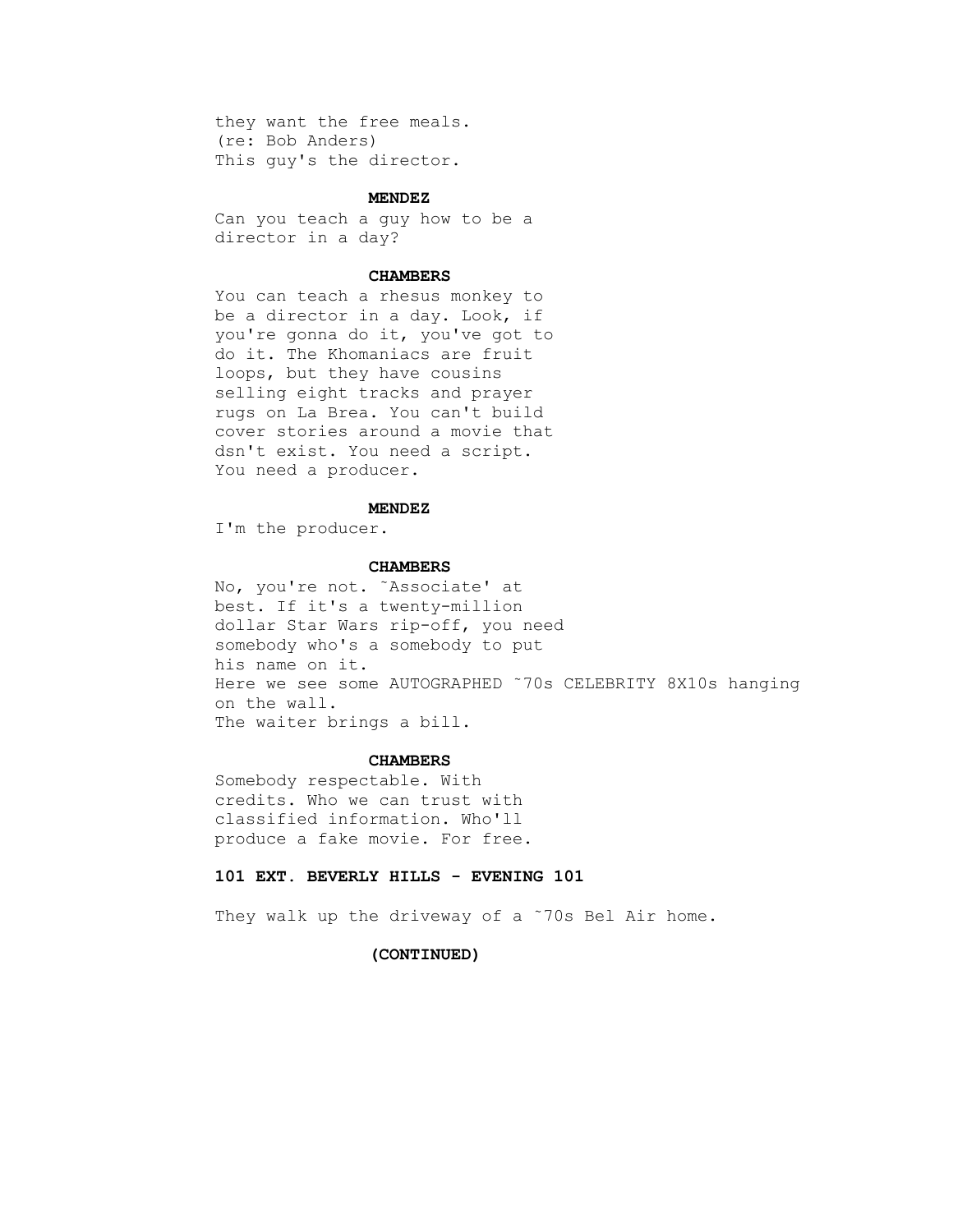ARGO - Final 37.

#### **101 CONTINUED: 101**

### **SIEGEL (V.O.)**

Yeah, come in.

# **102 INT. SIEGEL HOUSE - HALLWAY - EVENING 102**

 And there's LESTER SIEGEL, a semi-legendary producer in his semi-legendary seventies. He's equal parts bookie and rabbi. His father sold perfume on the Lower East Side. Lester is halfway to dressed in a tuxedo.

### **SIEGEL**

#### **(SHAKES HANDS)**

 I only got a couple minutes. I'm getting a lifetime achievement award tonight.

#### **CHAMBERS**

Mazel tov, Lester.

#### **SIEGEL**

 Aaah, I'd rather stay home and count the wrinkles on my dog's balls. These fuckin' things are like getting measured for your coffin. ˜He don't look so good. Let's give him an honorary award.'

# **TIME CUT TO:**

 **103 INT. SIEGEL'S DEN - ANGLE ON TV - TED KOPPEL - EVENING** 

# **103**

Reporting on Iran.

#### **SIEGEL (O.S.)**

 A little experiment. You be me hearing you. The TV we're watching sits in a room with a couple of Golden Globes and pictures of a younger Lester.

### **ANOTHER ANGLE**

### **SIEGEL**

 Six people in the middle of a city of, what, four million -- ON TV, a wild-eyed woman in the crowd (in one of the most widely-played clips of the hostage crisis) makes an ax-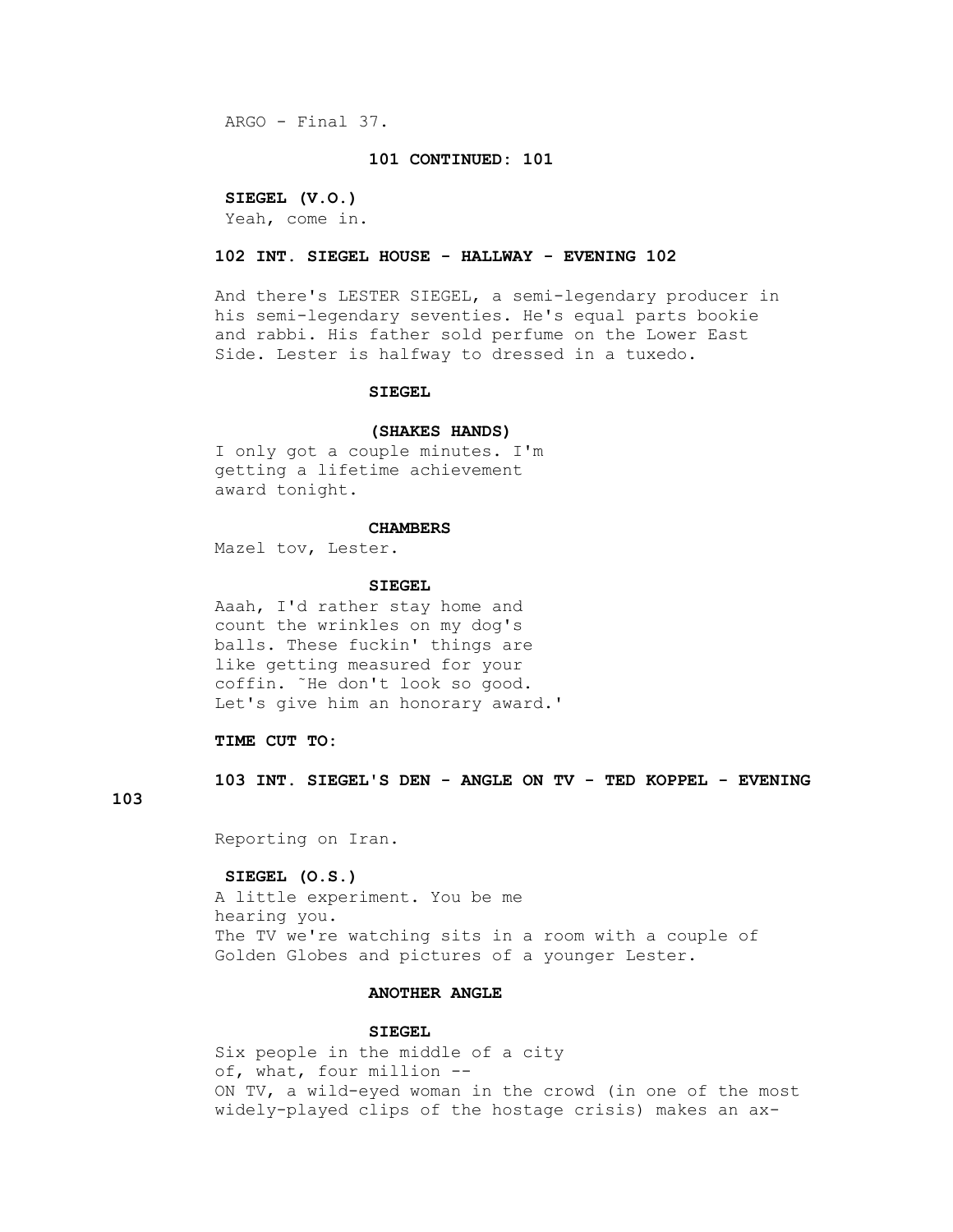### **(CONTINUED)**

ARGO - Final 38.

#### **103 CONTINUED: 103**

### **SIEGEL**

 -- who chant ˜Death to America' all the livelong day. You wanna set up a picture in a week. Lie to a whole town of people who lie for a living. Have Double-O-Seven here sneak into a country that wants CIA blood with their breakfast cereal. Duck Iranian intelligence. Then walk the Brady Bunch out of the most watched city in the world...

### **MENDEZ**

 ... and past a hundred Komiteh at the airport.

# **SIEGEL**

 Look, I wanna help you but... In the Army, we did suicide missions that had better odds. So lemme hit it again for the cheap seats:

# **NO.**

Chambers gives Mendez a look.

#### **CHAMBERS**

(to Lester, as he

# **GETS UP)**

 Enjoy your fish dinner tonight. Chambers stops at the muted television. More images of angry crowds.

# **CHAMBERS**

You ever think, Lester, how it's all for the cameras?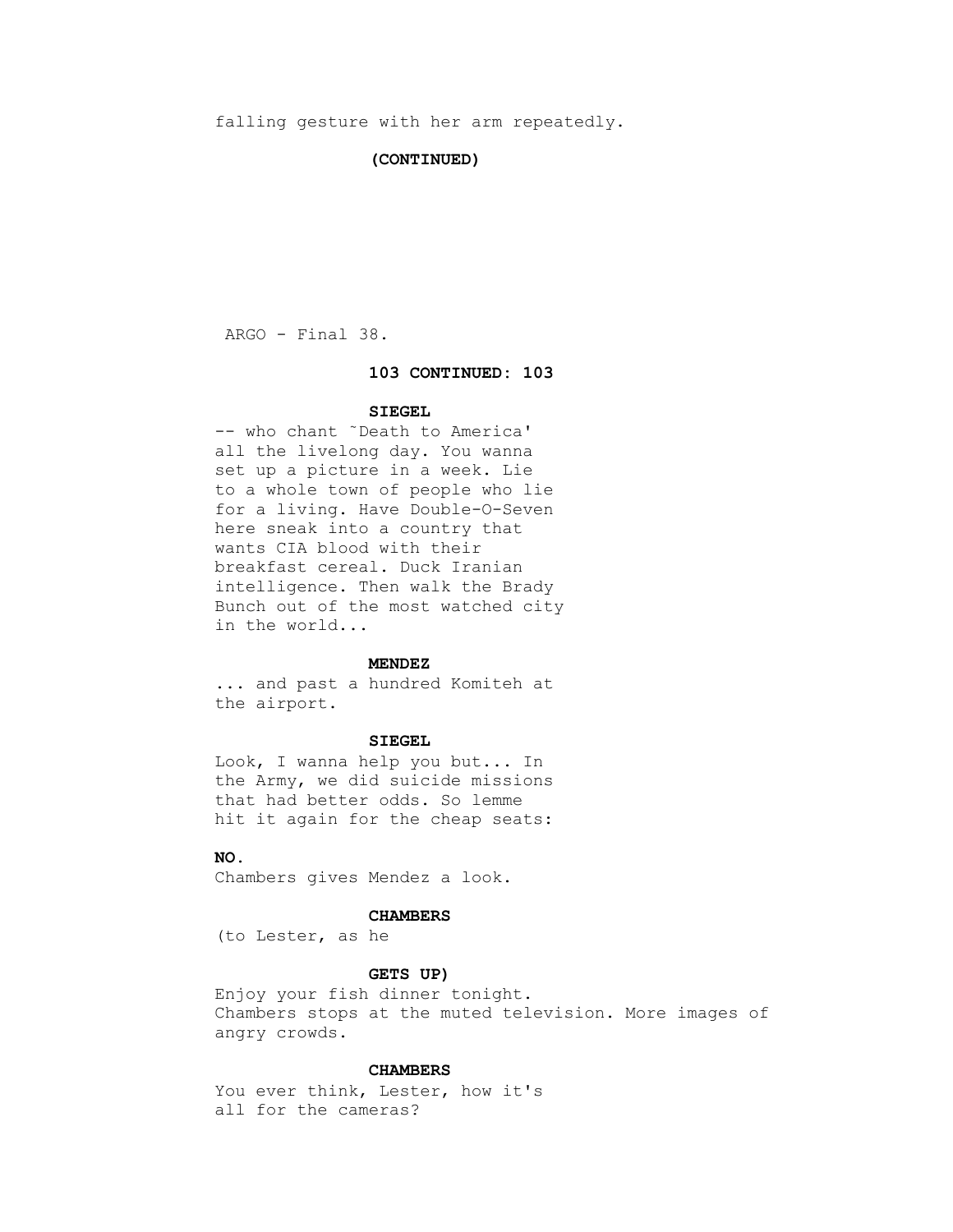# **SIEGEL**

 They're getting the ratings, I'll give ˜em that -- Siegel looks at the TV: at that moment, a HOSTAGE TAKER holding up photos of hostages for CAMERAS in front of him. He takes a beat.

# **SIEGEL**

 We're gonna need a script. A beat of silence. A LOOK from Siegel to Chambers.

 **CHAMBERS (V.O.)**

# **(PRE-LAP)**

How ˜bout The Horses of Achilles?

ARGO - Final 39.

# **104 EXT. BY LESTER'S POOL - MORNING 104**

 Chambers, on hold on the phone, walks to Siegel holding up The Horses of Achilles script in a William Morris binder. Stacks of scripts on a table outside. Siegel's new A.F.I. award is being used as a coaster.

# **SIEGEL**

Nobody makes Westerns anymore.

#### **CHAMBERS**

 (looking through it) It's ancient Troy.

#### **SIEGEL**

 If it's got horses in the title, it's a Western.

# **CHAMBERS**

 (into the phone) Yeah, Kenny, please. It's John Chambers, about the office space.

### **(THEN)**

 It dsn't matter. It's a fake movie.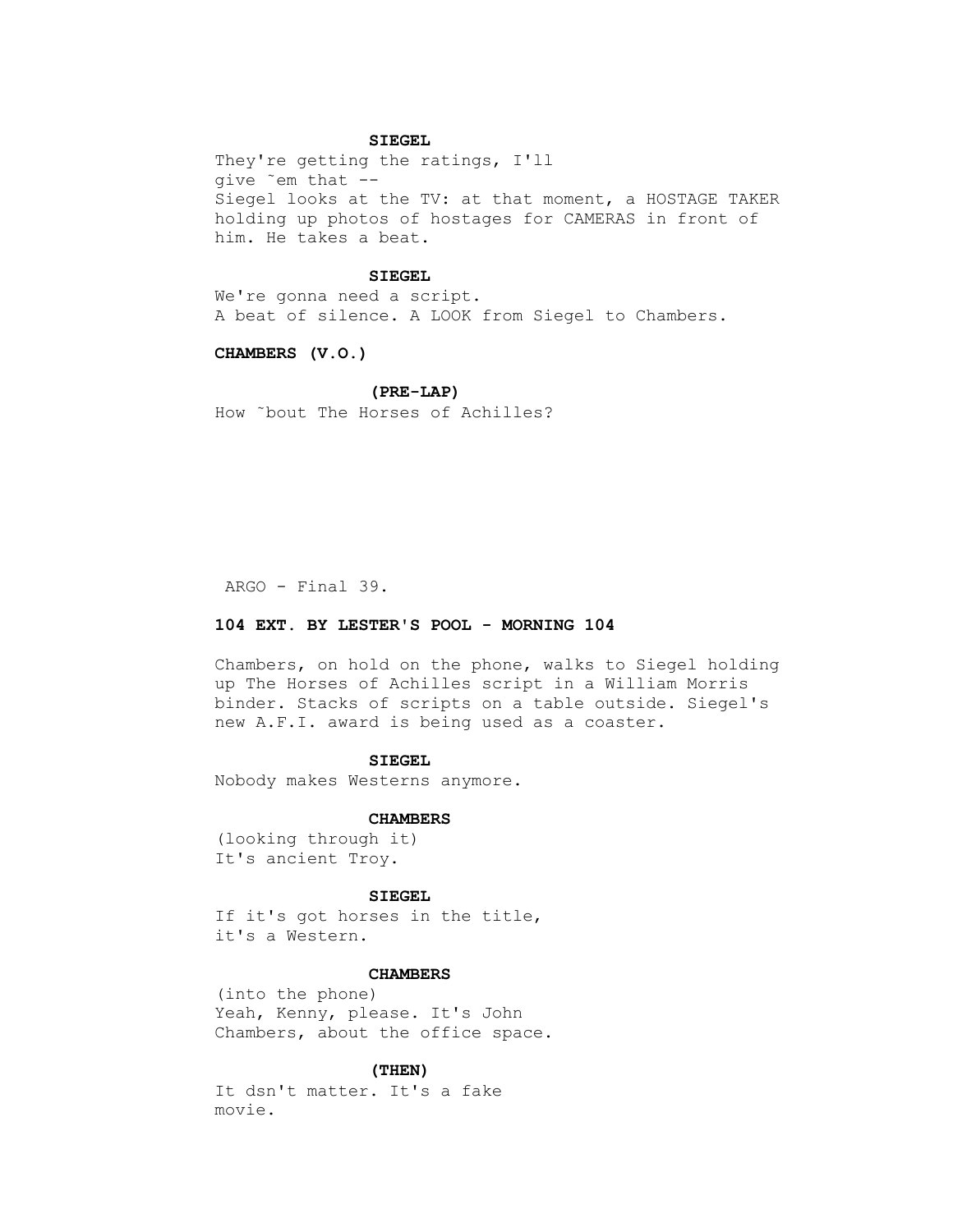# **SIEGEL**

 If I'm doing a fake movie, it's gonna be a fake hit.

# **CHAMBERS**

 **(TO PHONE)** Is A006 still open on the lot?

#### **105 INT. SIEGEL'S LIVING ROOM - DAY 105**

Mendez, on the PHONE near a fully stocked bar.

# **O'DONNELL (V.O.)**

 The Canadians are done. Say they're bearing too much risk.

# **106 INT. O'DONNELL'S OFFICE - CROSS-CUTTING - DAY 106**

# **O'DONNELL**

 Foreign Secretary cornered Vance in Brussels and told him she's serving eviction papers. The Cardinal wants all cover options on his desk Friday morning.

# **MENDEZ**

That's too soon.

# **(CONTINUED)**

ARGO - Final 40.

# **106 CONTINUED: 106**

# **O'DONNELL**

 Engell's prepping the Bikes Option and the Teachers Option. You've got 72 hours to make yours better...

 **107 INT. SIEGEL'S LIVING ROOM - DAY 107**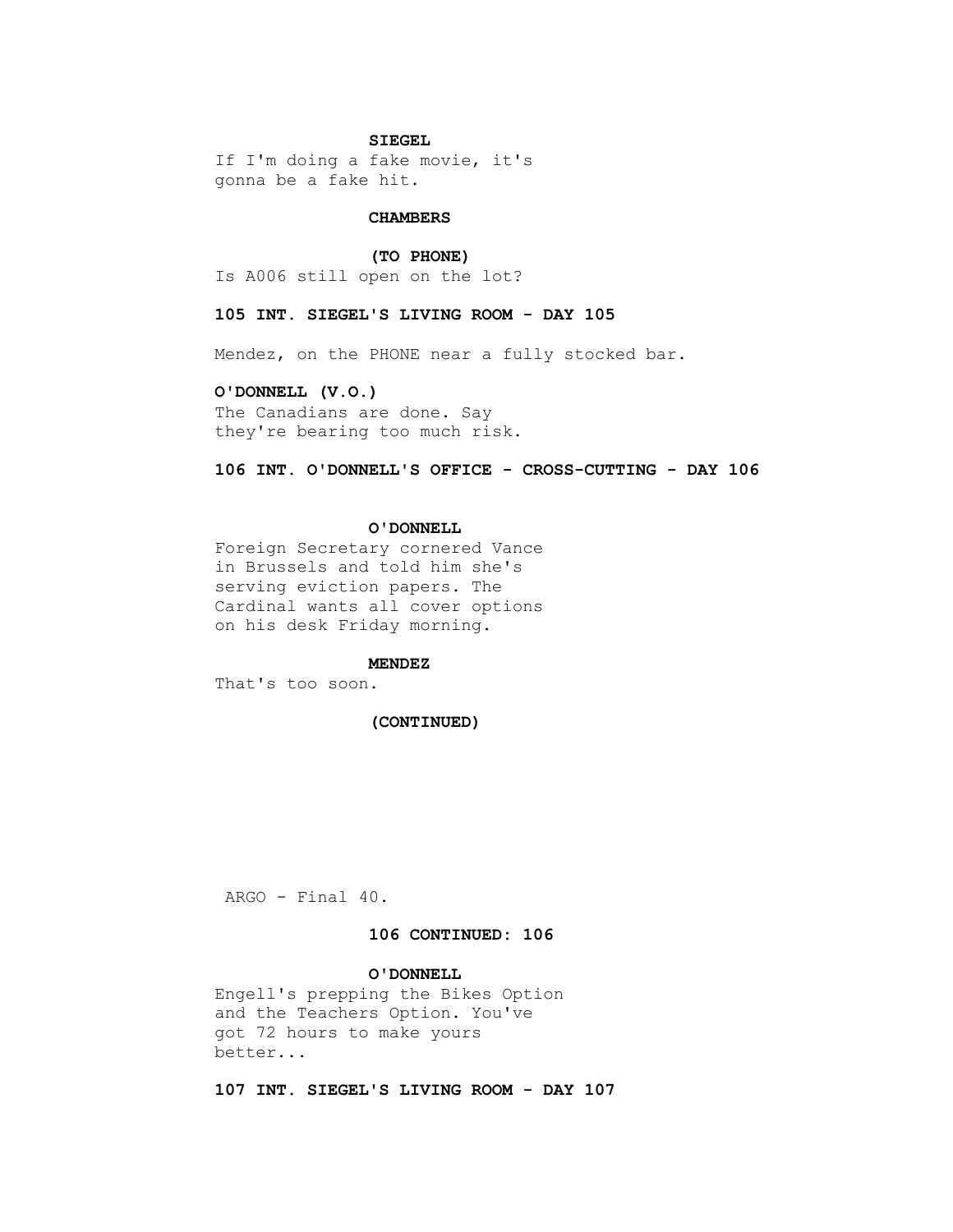Mendez is looking down at the SCRIPT in front of him. He opens to the first page.

# **ANGLE ON HIM**

reading, thinking.

# **108 EXT. LESTER'S POOL - DAY 108**

 Mendez walks up to the table where Siegel and Chambers are already eating.

# **MENDEZ**

 (entering, reading) ˜Fade in on starship landing. An exotic, Middle Eastern vibe. Women gather, offering ecstatic libations to the sky gods.'

# **(LOOKS UP)**

 ˜ARGO. A science-fantasy adventure.' Mendez throws down the script.

#### **SIEGEL**

 It's in turnaround. It's dog shit.

# **MENDEZ**

 It's a space movie in the Middle East. Ds it matter? Chambers looks at the BULLSEYE logo on the cover page. Reacts.

# **CHAMBERS**

# **(TO LESTER)**

Can we get the option?

# **MENDEZ**

Why do we need the option?

# **(CONTINUED)**

ARGO - Final 41.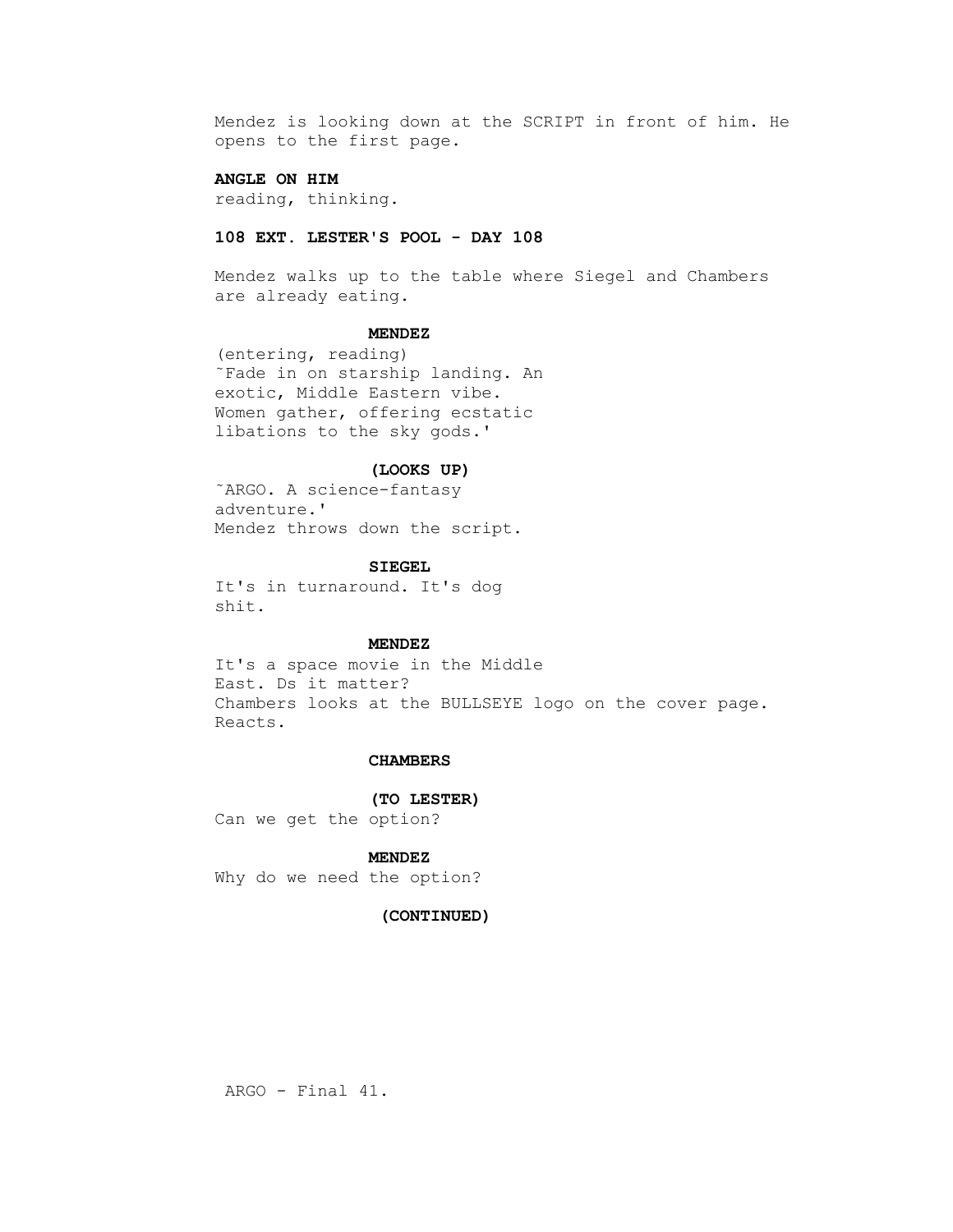# **108 CONTINUED: 108**

# **SIEGEL**

 You're worried about the Ayatollah? Try the WGA.

# **109 EXT. CROSSROADS OF THE WORLD (HOLLYWOOD) - DAY 109**

 Tony and Lester turn off Sunset Blvd. and into the office complex.

### **SIEGEL**

 He's only a prick if you catch him on the wrong day.

# **MENDEZ**

Is it the wrong day?

# **SIEGEL**

 It's always the wrong day. They've arrived at a door with a sign: MAX KLEIN

# **PRODUCTIONS/BULLSEYE FILMS.•**

# **110 OMITTED 110**

# **111 INT. MAX KLEIN'S OFFICE - A FEW MINUTES LATER 111**

We see all kinds of MOVIE POSTERS AND MEMORABILIA ALL

# **OVER THE OFFICE.**

### **KLEIN**

 You're gonna get this into production in one month?

### **MENDEZ**

One month.

# **KLEIN**

Who are you again?

# **MENDEZ**

Kevin Harkins. Studio Six Films.

# **SIEGEL**

He's the money.

### **KLEIN**

 I thought you were retired, Lester.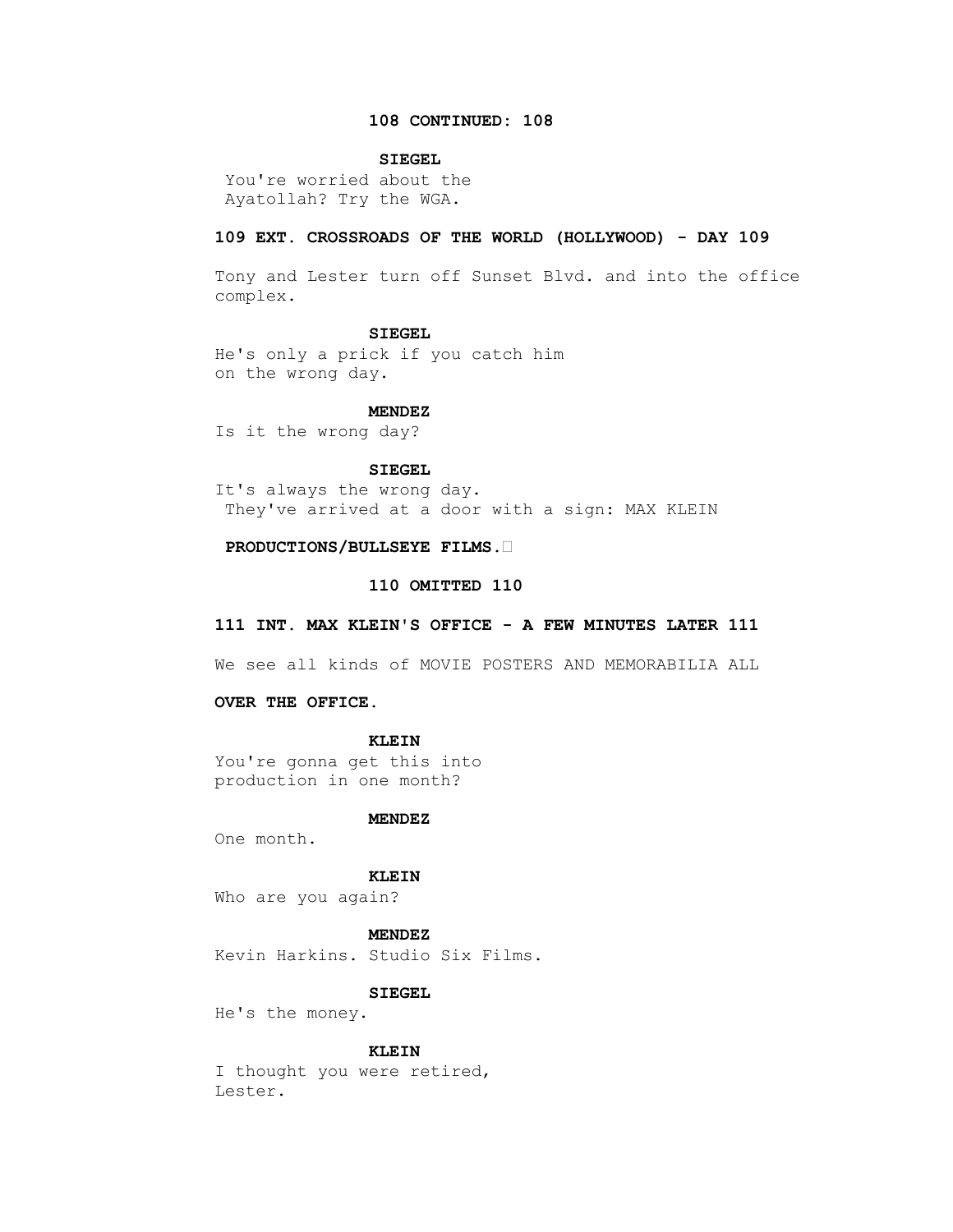# **(CONTINUED)**

ARGO - Final 42.

# **111 CONTINUED: 111**

# **SIEGEL**

 -- Till I read the Argo. Look, how ˜bout we say fifteen thou and close on this?

# **KLEIN**

You want me to be honest with you, Les?

# **SIEGEL**

Naah, bullshit me, Max.

# **KLEIN**

 Okay. Because I enjoyed your films, the early ones. I took this meeting out of respect because I wanted to tell you ˜no' to your face.

# **SIEGEL**

Thank you. Very respectful.

### **KLEIN**

 You're done, Lester. You've gotta get your cataracts fixed and read the trades. MGM just capitalized for six new films and they're desperate for Sci-Fi. They've already offered me four times what you are.

# **SIEGEL**

# **(A BEAT)**

 What can I say? Congratulations. (shrugs to Mendez) He's got me. A beat. Mendez ready to go --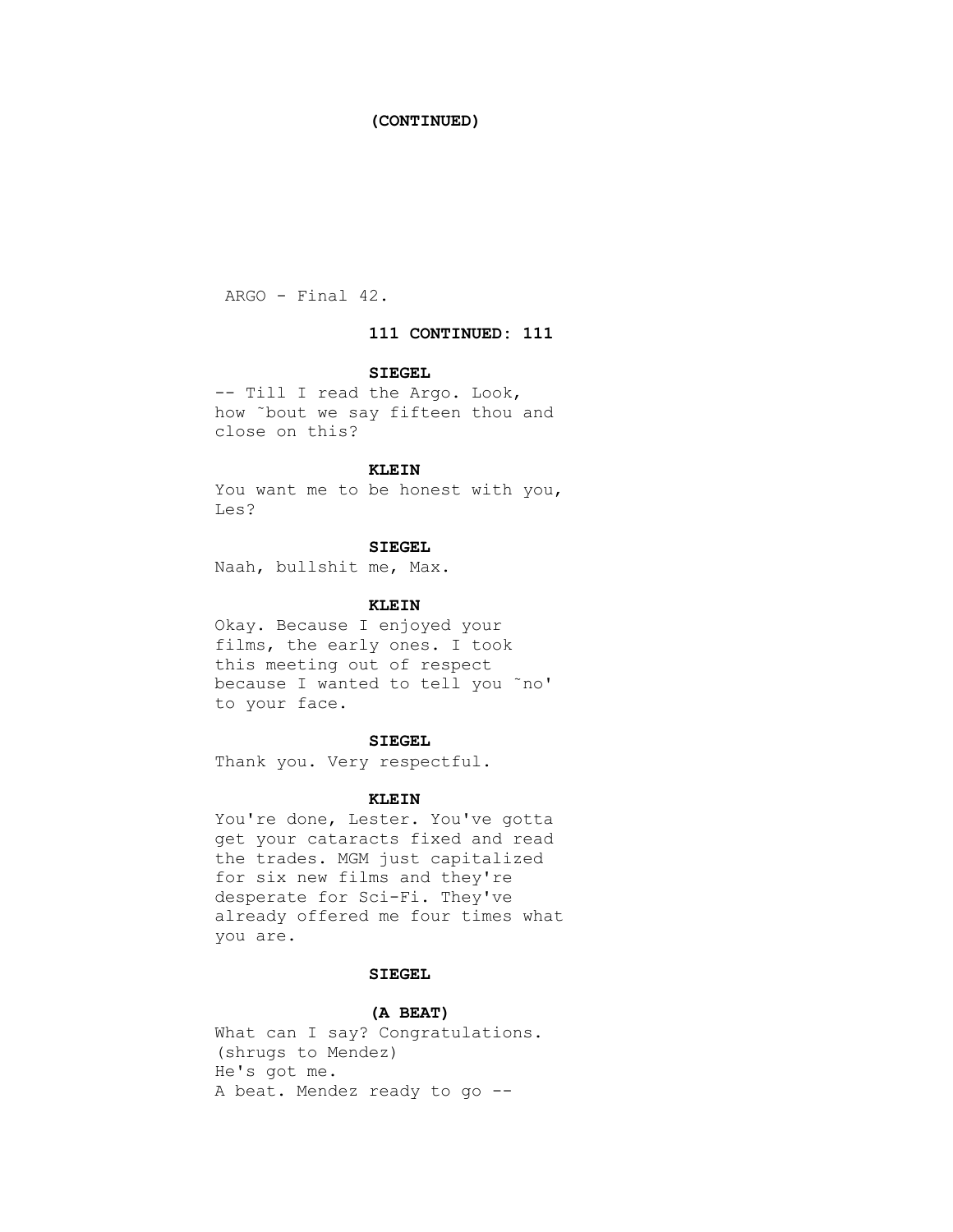# **SIEGEL**

But see  $-$  it worries me, what you said, and I'll tell you why. A couple weeks back I was sitting in Trader Vic's enjoying a Mai Tai when my pal Warren Beatty came to wish me well and we had a little chat. Seems he was attached to star in Zulu Empire -- which was gonna anchor that MGM slate -- but Warren confided in me that the picture's gone over-budget ˜cause the Zulu extras wanna unionize.

# **(MORE)**

#### **(CONTINUED)**

ARGO - Final 43.

# **111 CONTINUED: (2) 111**

# **SIEGEL (CONT'D)**

 They may be cannibals swallowing each other up but they want health and dental, so the movie's kaput - which means that MGM deal ain't gonna happen and your script ain't worth the buffalo-shit on a nickel. So. Lester takes some documents out of a folder.

# **SIEGEL**

The way this looks to me - through the cataracts, I grant you -- is that you can either sign here and take ten thousand for your toilet-paper script -- or you can go fuck yourself. Siegel smiles kindly and holds a pen and the contracts out to Klein. Klein takes them.

# **112 EXT. STREET - A FEW MINUTES LATER 112**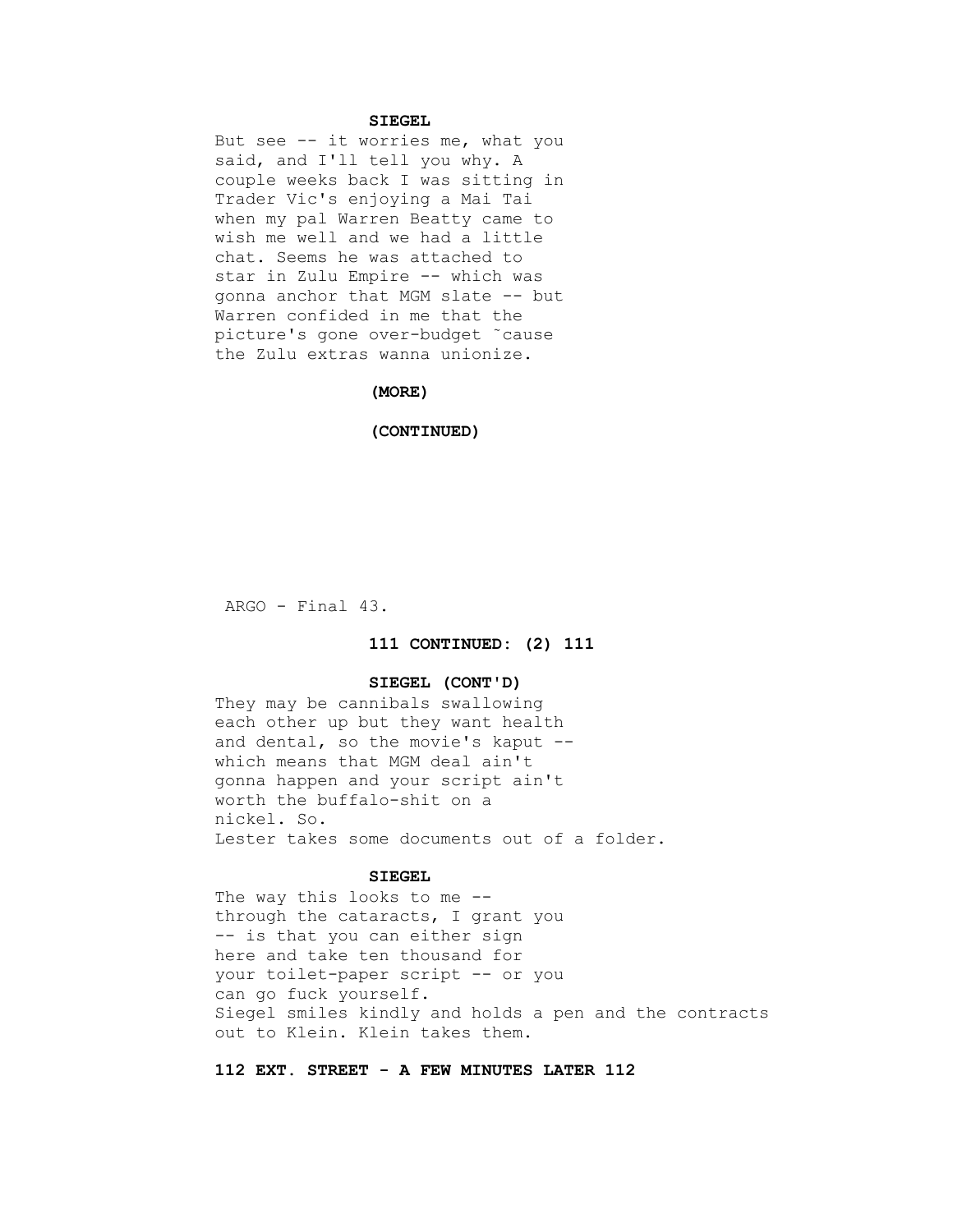# **MENDEZ**

You know Warren Beatty?

# **SIEGEL**

 I took a leak next to him at the Golden Globes.

# **(BEAT)**

Taco?

# **113 OMITTED 113**

# **114 EXT. WARNER BROS. LOT - LATE DAY 114**

Lester and Tony eat tacos at a picnic table on the lot.

# **MENDEZ**

You got kids, Lester?

# **SIEGEL**

Two daughters.

 **MENDEZ**

You see them much?

 **SIEGEL**

I talk to them once a year, maybe.

# **MENDEZ**

Why's that?

# **(CONTINUED)**

ARGO - Final 44.

# **114 CONTINUED: 114**

# **SIEGEL**

I was a terrible father.

# **(BEAT)**

 The bullshit business is like coal mining. You can't wash it off before you kiss your wife and kids... You?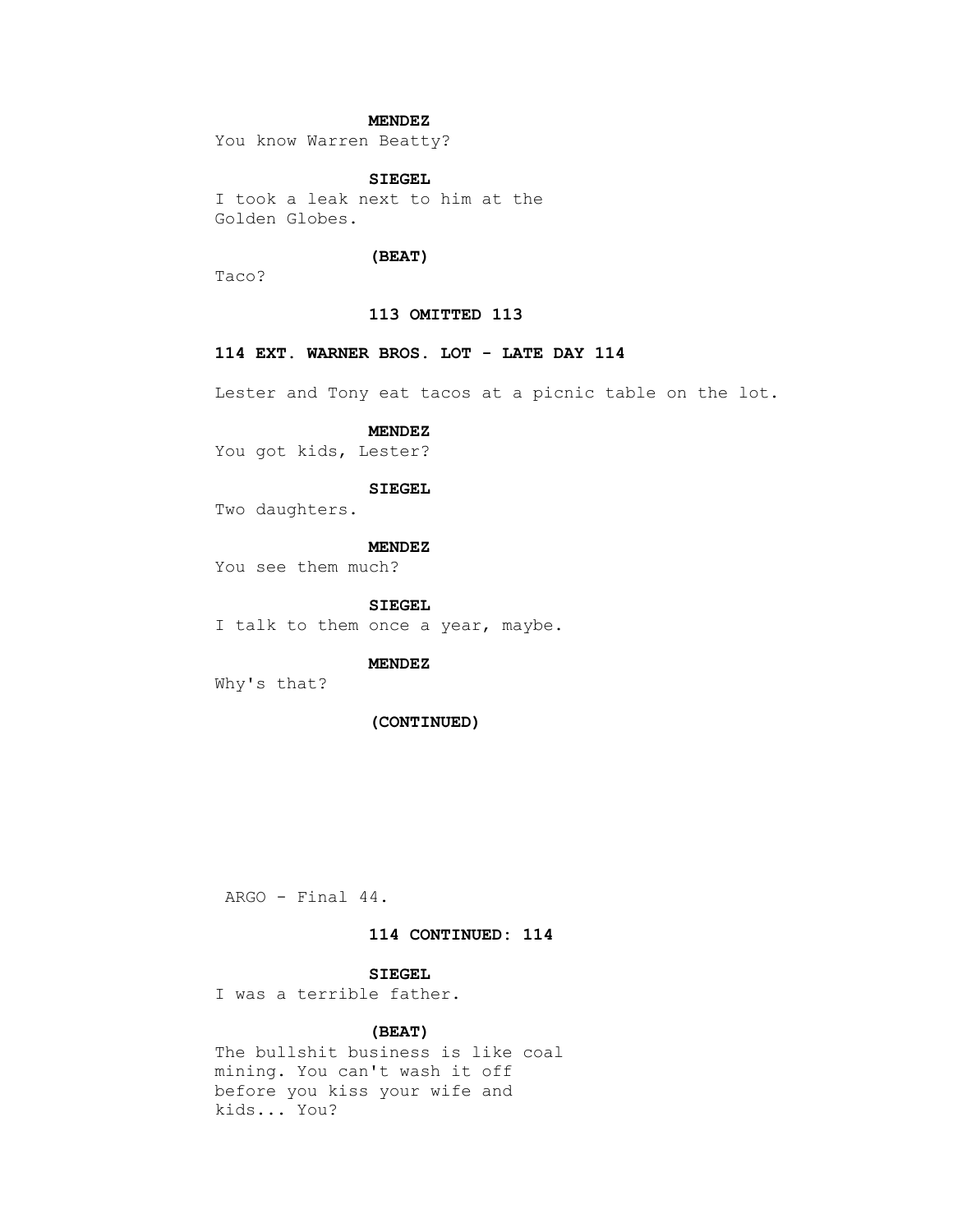### **MENDEZ**

 A son. Lives with his mother in Virginia.

#### **SIEGEL**

You're divorced?

### **MENDEZ**

 Taking time off. (then, quiet) He's gotta... stay where he is.

#### **SIEGEL**

# **(BEAT)**

Kids need the mother.

# **114A EXT. ARGO PRODUCTION OFFICE (LOT - NY STREET) - MORNING**

### **114A**

 Chambers and a GRAPHIC ARTIST walk through the set. We REVEAL a couple of CYLON RAIDERS, helmets off, taking a break from shooting and leaning against the wall.

# **115 INT. O'DONNELL'S OFFICE - DAY 115**

O'DONNELL reads from the EYES ONLY document.

### **O'DONNELL**

 They caught the shah's chief of security trying to get on a plane to Paris.

# **INTERCUT WITH:**

# **116 INT. PRODUCTION OFFICE - MORNING 116**

 WIDER REVEALS that the production office is being set up. A couple of FURNITURE GUYS move chairs in. Mendez is looking at a POSTER. It reads: Studio Six Productions presents: ARGO. A COSMIC WAR.•

#### **(CONTINUED)**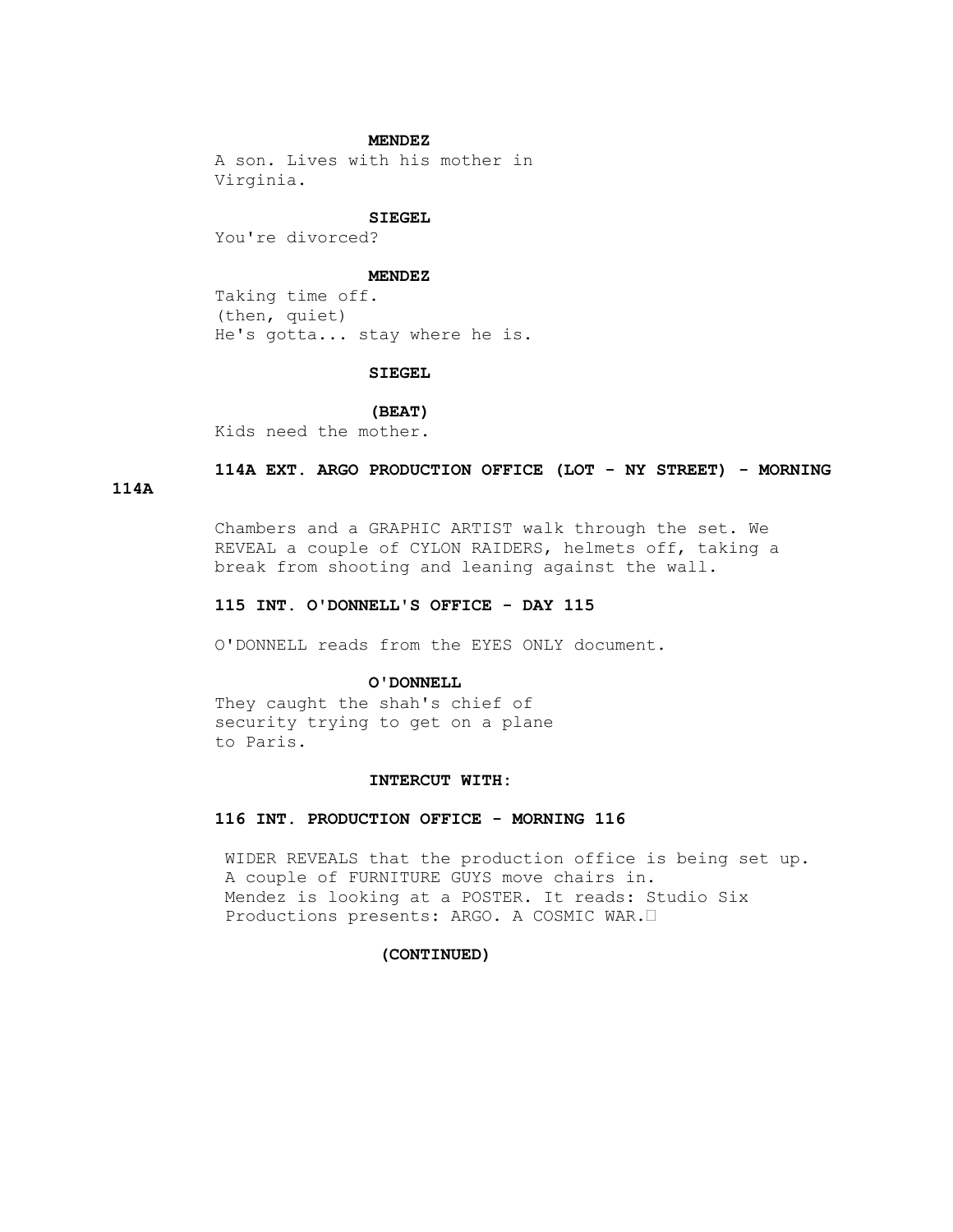ARGO - Final 45.

# **116 CONTINUED: 116**

#### **MENDEZ**

 (to a graphic artist) ˜War' sounds like Star Wars. Let's use a different word. Mendez closes the door to his private office.

### **O'DONNELL**

 ˜Since the incident, the number of guards at the airport has doubled. Thorough background examinations should be expected.'

#### **MENDEZ**

I need another week.

# **O'DONNELL**

You don't have it.

# **117 INT. ARGO PRODUCTION OFFICE - NIGHT 117**

 Mendez gs out into the main part of the office -- it's Tony, Siegel, and Chambers now. They have hung up all their ARGO MATERIALS on the wall and are reviewing them.

# **MENDEZ**

 We've got a script. We've got business cards.We've got a poster. If I'm them? It's nothing we couldn't make at home.

#### **CHAMBERS**

 I did a movie with Rock Hudson once.

#### **(A BEAT)**

 ˜You need to sell a lie, you get the press to sell it for you.'

# **118 INT. ARGO PRODUCTION OFFICE - DAY 118**

 Now it's noisy in here now -- a PUBLICIST, ASSISTANTS and controlled chaos --

# **SIEGEL**

 (on the phone) -- press event and reading... No, I promised Variety exclusive on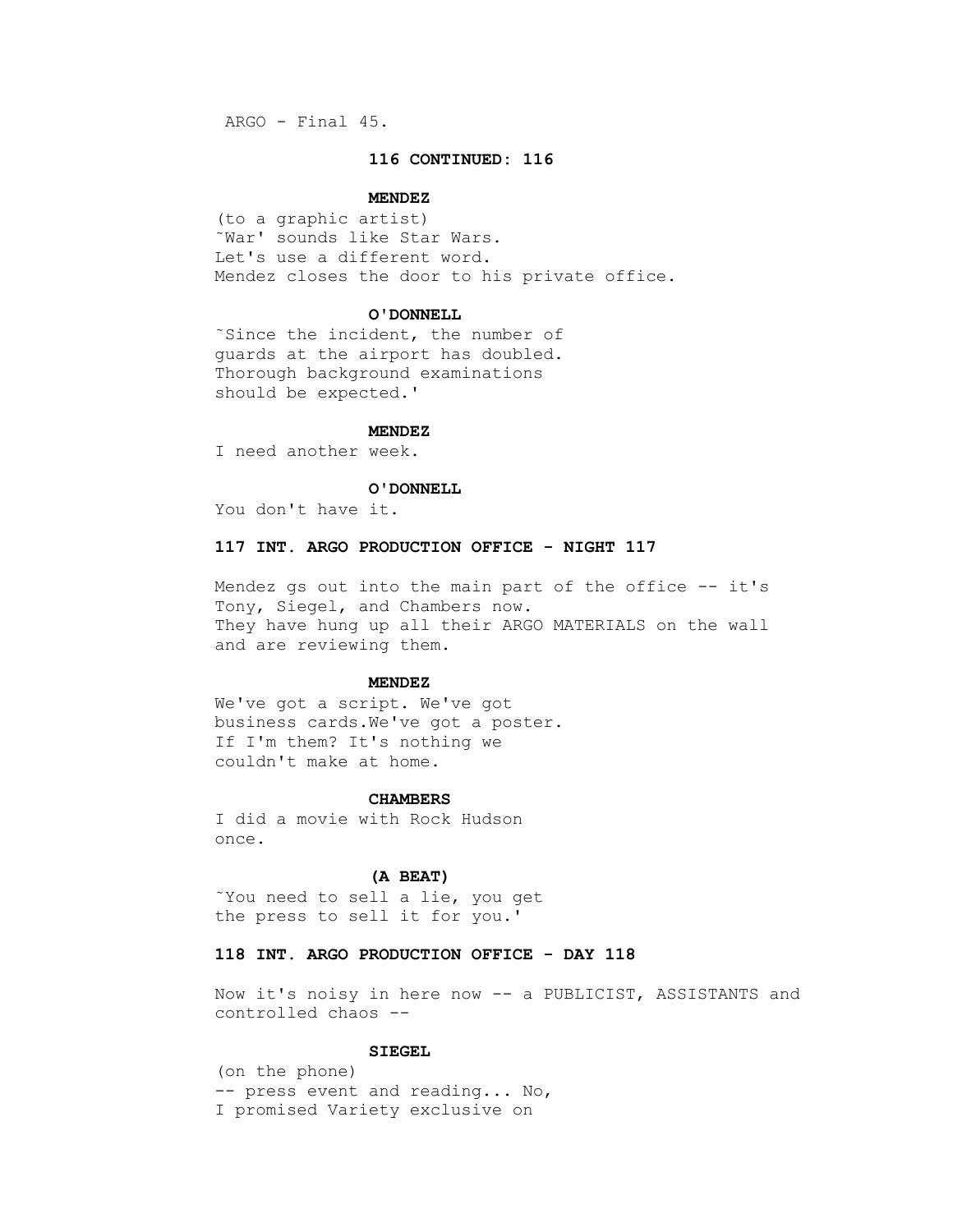that one... Mendez is making a list with a PUBLICIST.

# **(CONTINUED)**

ARGO - Final 46.

# **118 CONTINUED: 118**

#### **MENDEZ**

 ˜Biggest Canadian production in history.' Canadian Gone With The

# **WIND --**

# **PUBLICIST ASSISTANT #2**

 Canadian Sci-Fi Gone With Studio Six Films. The Wind. As Chambers pulls Mendez --

#### **SIEGEL**

 (on the phone) I gotta get back to you, Phil. I can't get my own mother a ticket. I had to tell her it was cancelled.

# **MENDEZ**

Are you turning people away?

# **SIEGEL**

 (covering the phone) You know what gets more suckers than a sign that says ˜Brooklyn Bridge For Sale'? ˜Brooklyn Bridge: Approved Buyers Only.' (as they go) Philip? You there? Chambers leads us into the main room, leading Tony to a table where JACK KIRBY, 62, comics artist, fusses with large COMIC PANELS of ARGO CONCEPT DRAWINGS spread over a table. Kirby starts to distribute storyboards. Some hold on to them and an ASSISTANT begins putting them up on the board.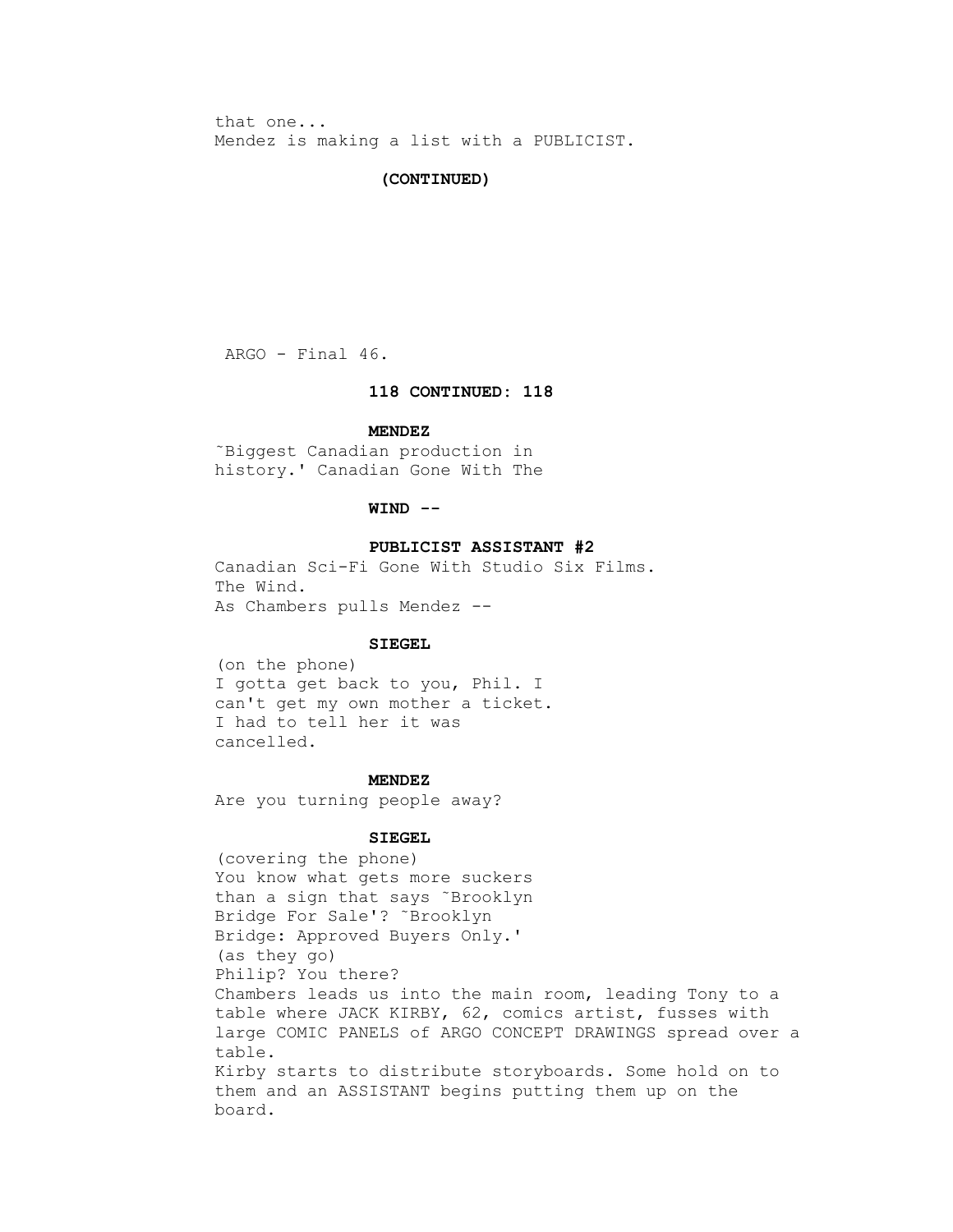Mendez looks at them. Impressed. He picks up a drawing of some futuristic-looking vehicles.

### **MENDEZ**

```
 Any way to make the chariots look
more -- Middle-Eastern -- ?
```
# **KIRBY**

Mesopotamia... Egypt...

# **MENDEZ**

 Iran. Kirby takes out a marker and starts to sketch a futuristic-looking desert glider.

ARGO - Final 47.

 **120 OMITTED 120 121 OMITTED 121 122 OMITTED 122** 

 **119 OMITTED 119** 

# **123 EXT./INT. BEVERLY HILTON - LATE DAY 123**

 A black sedan pulls up to the hotel. A driver opens the back door. Mendez, Siegel, and Chambers get out of the car. They're wearing suits. They walk past a sign that reads: PRESS EVENT and READING FOR ARGO. A couple of posters with the explosion in-space ARGO: A COSMIC CONFLAGRATION logo.

# **124 INT. BEVERLY HILTON - STARDUST LOUNGE - DUSK 124**

 Tony is on a balcony outside the ballroom. He passes the bar on his way in. Inside he sees Chambers, Lester and a PUBLICIST who promptly moves Tony into a conversation with a REPORTER.

#### **PUBLICIST**

 Janet from the Times -- You know Johnny Chambers and Lester Siegel. This is Kevin Harkins. He'll tell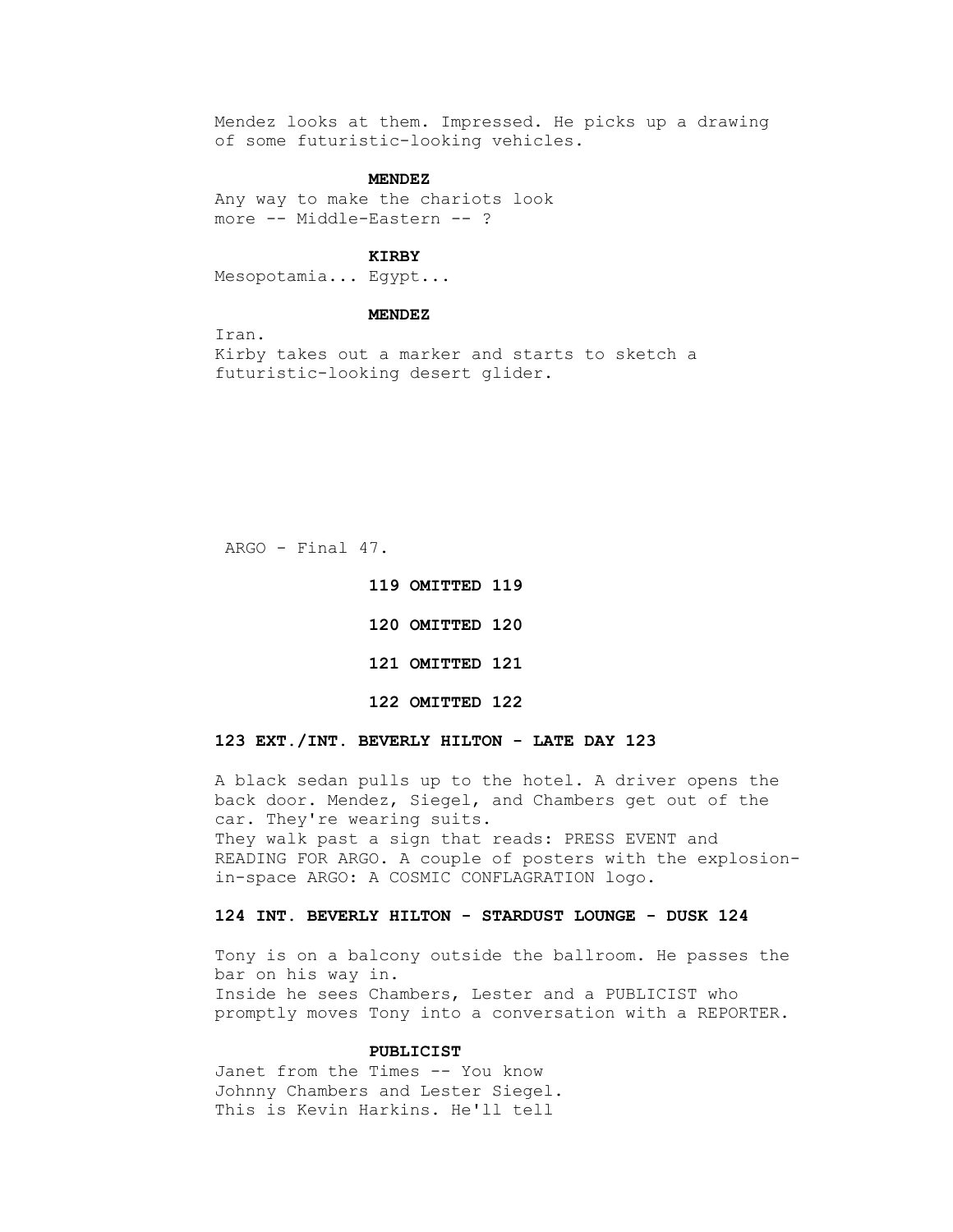you a bit about the film -- We leave Mendez with the L.A. Times -- FOLLOWING Siegel -- Jack Kirby's storyboard drawings throughout the room. Four or five ACTORS IN SCI-FI COSTUMES.

# **WOMAN (O.S.)**

 Lester. He turns around. NINA, a woman in her early sixties, made up to look younger.

# **SIEGEL**

 You're gorgeous. You're in the reading?

# **(CONTINUED)**

ARGO - Final 48.

# **124 CONTINUED: 124**

### **NINA**

 I'm playing Serksi, the Galactic Witch. BACK TO: Mendez. A Publicist is guiding Mendez toward an anemic-looking man --

#### **PUBLICIST**

(to Mendez,

# **INTRODUCING)**

 Rodd from Variety. Kevin Harkins. BACK TO Siegel and Chambers, walking away from NINA.

### **SIEGEL**

 Keep that fucking space witch away from me.

### **CHAMBERS**

You know her?

# **SIEGEL**

 I was married to her. Mendez, now talking to RODD, from VARIETY.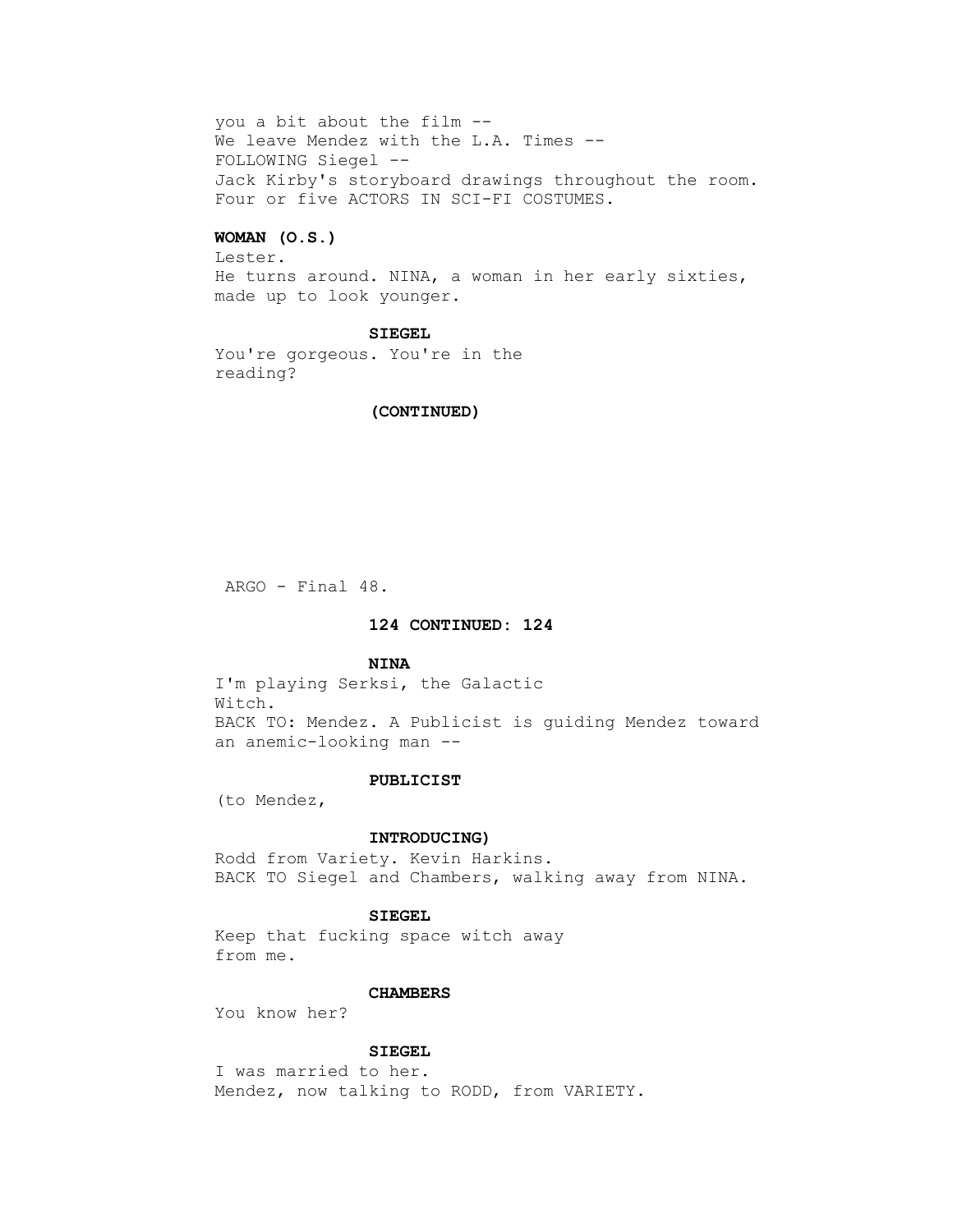# **RODD**

 **(TO MENDEZ)**

You said shooting in Iran with an

# **N?**

# **MENDEZ**

Tehran.

# **RODD**

 You ever watch the news? Publicist hands Mendez a LASER GUN and a photographer snaps his picture. Siegel walks by, downing one from the bar.

# **BACK TO SIEGEL AND CHAMBERS**

 A Hollywood Reporter writer talking to Siegel. The publicist stands by --

# **REPORTER**

So the title refers to...

#### **SIEGEL**

The Argo, it's the, y'know, the

# **THING --**

# **(CONTINUED)**

ARGO - Final 49.

# **124 CONTINUED: (2) 124**

Siegel takes a couple of canapés from a passing Waiter, starts eating.

# **REPORTER**

... Jason and the Golden Fleece, or...?

# **SIEGEL**

 **(CHEWING)** 

-- the spaceship, it flies around space, alllll over space --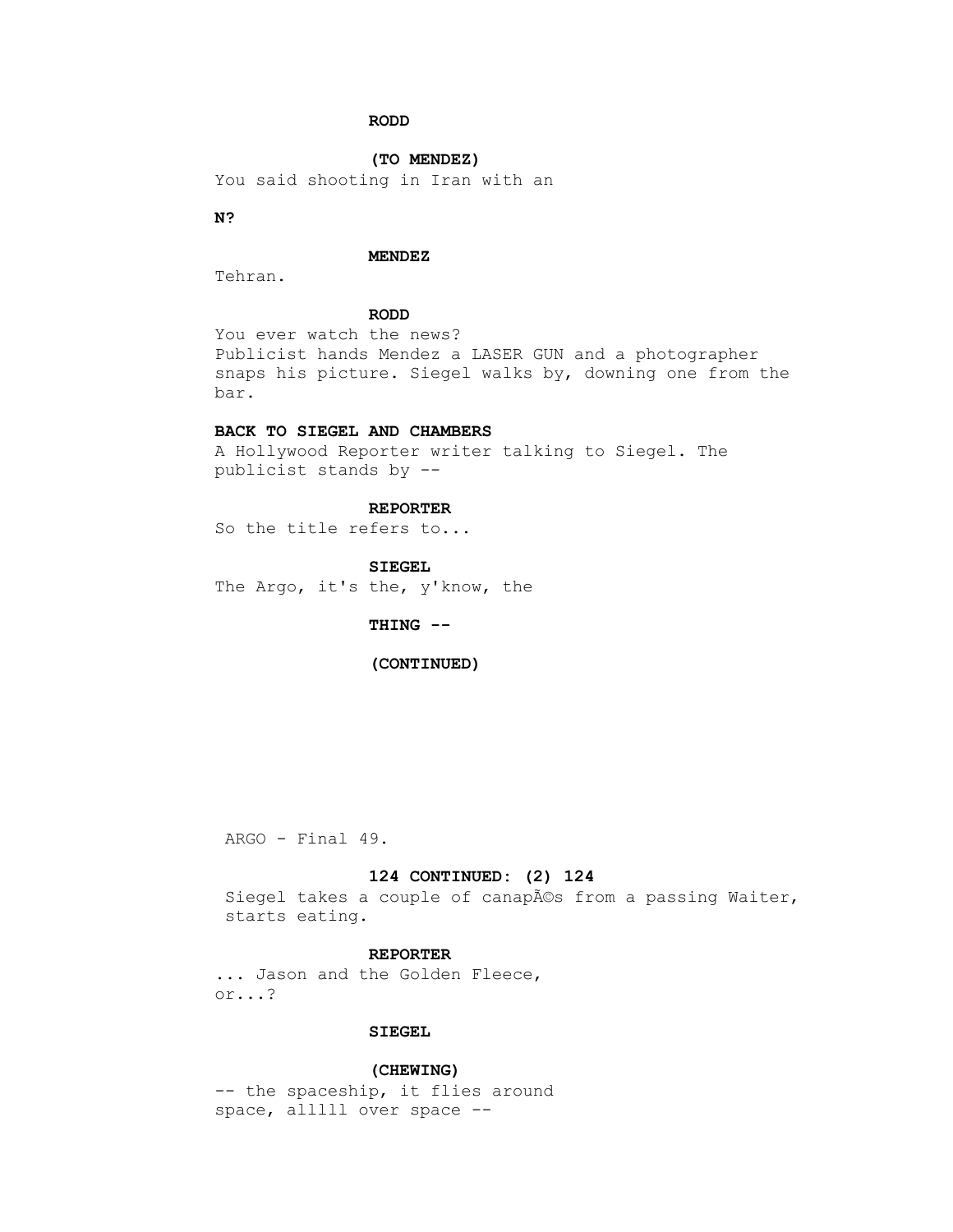# **REPORTER**

 Is it the Argonaut? Siegel dsn't know what he's talking about.

### **SIEGEL**

No.

# **REPORTER**

 Then what ds ˜Argo' mean? And finally Lester's had it -- with his mouth full --

### **SIEGEL**

It means Argo fuck yourself.

### **PUBLICIST**

 Let's all take our places for the reading.

 And we SETTLE ON MENDEZ. He takes a glass of wine from a passing waiter's tray, downs it, and puts it on another WAITER'S tray. We FOLLOW that waiter THROUGH a swinging door, INTO the kitchen and prep area, where a small black and white TV plays...

### **125 ARCHIVE FOOTAGE 125**

Tehran Mary speaks into a microphone.

### **TEHRAN MARY (V.O.)**

#### **(ON TV)**

 As the Imam Khomeini said, we have found no evidence that proves that these people are diplomats.

# **126 INT. O'DONNELL'S OFFICE - NIGHT 126**

O'Donnell, watching the same footage on the News.

# **(CONTINUED)**

ARGO - Final 50.

# **126 CONTINUED: 126**

### **TEHRAN MARY (V.O.)**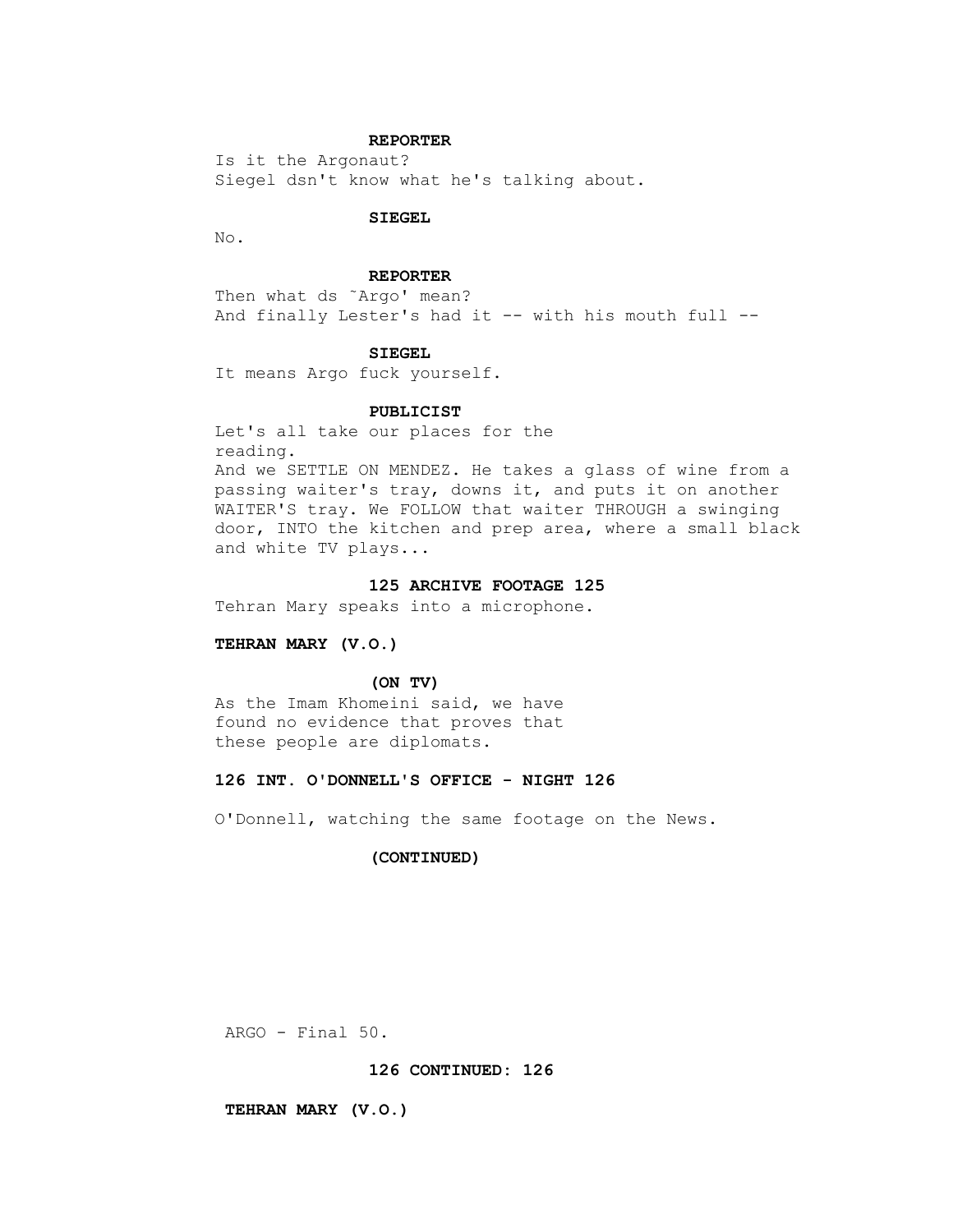#### **(ON TV)**

 All evidence proves that these people are spies. The ARRAY OF VIDEO CAMERAS on tripods recording her.

### **NINA (V.O.)**

#### **(AS SERKSI)**

Our world has changed.

# **127 INT. BEVERLY HILTON HOTEL - STARDUST LOUNGE - DUSK 127**

The reading of Argo is happening around a table.

# **PRINCESS ALEPPA**

 The fire of hope stopped burning in this galaxy long ago. A HANDSOME LEAD, ACHILLES CRUX, says his line.

# **ACHILLES CRUX**

Fire the thrusters!!

# **128 INT. AROUND THE CANADIAN AMBASSADOR'S RESIDENCE (TEHRAN)**

# **128**

#### **- NIGHT**

### **MARK LIJEK**

 -- fifty-seven -- fifty-eight -- Mark counts out as Lee Schatz ds push-ups. Bob Anders watches a television in the b.g., subtitled in Farsi.

 **JIMMY CARTER (V.O.)**

#### **(ON TV)**

 We will not yield to international terror or to blackmail.

# **129-130 OMITTED 129-130**

# **131 INT. MUSHROOM INN (AMERICAN EMBASSY, TEHRAN) - NIGHT 131**

 Five of the EMBASSY HOSTAGES -- men from their 20s to their 50s -- are roused from their sleeping mats by Komiteh. Hoods are put over their heads.

# **PRINCESS ALEPPA (V.O.)**

The old ways are lost, but there is still hope.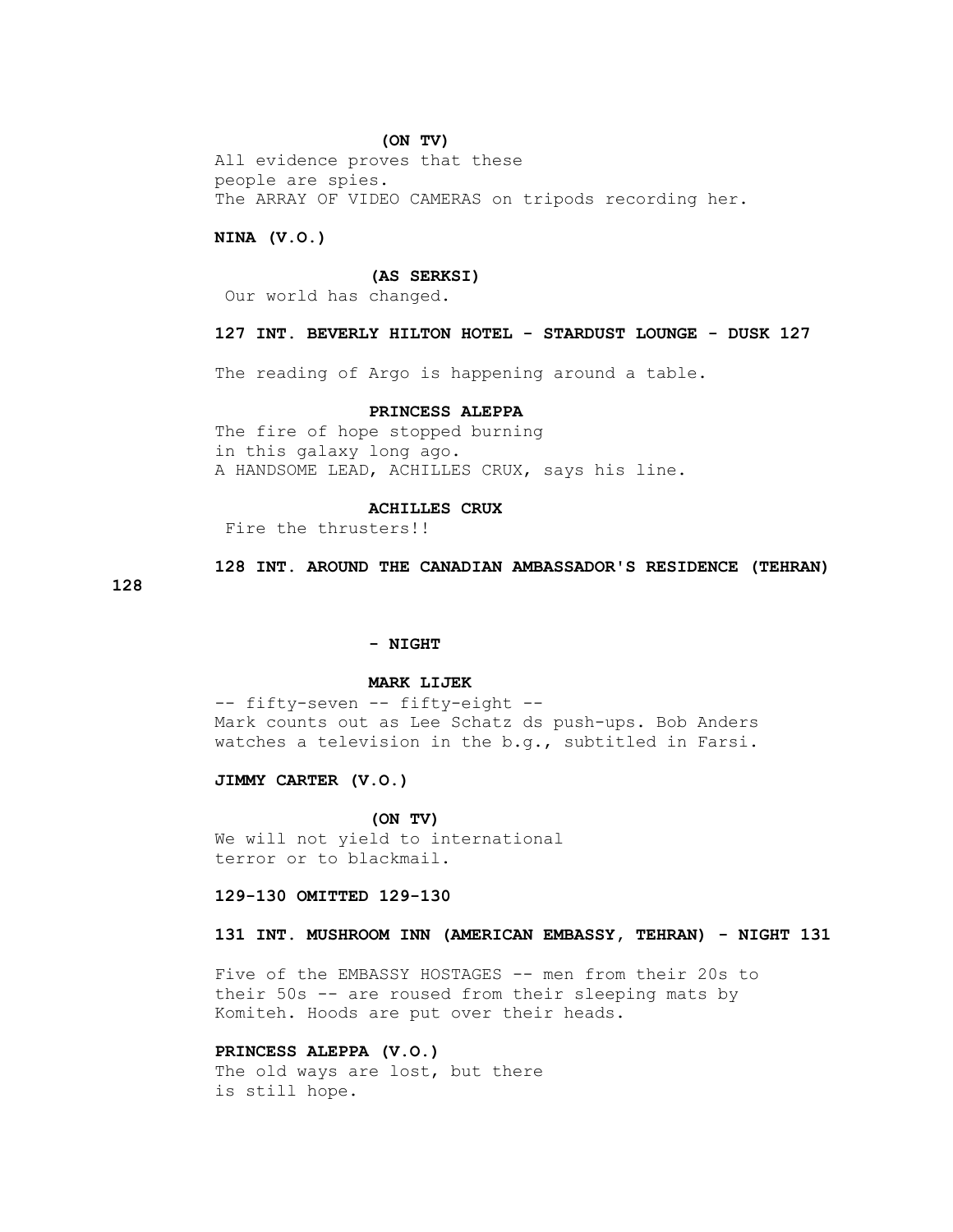# **(CONTINUED)**

ARGO - Final 51.

# **131 CONTINUED: 131**

### **TEHRAN MARY (V.O.)**

 We will begin the trials and will carry out the sentences. This MONTAGE: Voice upon voice, image upon image, landing on television sets.

# **132 OMITTED 132**

# **133 INT. AMERICAN EMBASSY (TEHRAN) - BASEMENT - NIGHT 133**

 The four hostages, hoods on their heads, placed against the wall. HOSTAGE TAKERS raise their guns at the men.

# **GREEN JACKET PRINCESS ALEPPA (V.O.)**

 (Farsi) If we find his ship, we Fire! will find our chance. Aboard the Argo lies my hope. My hero. My husband. They pull their triggers. But nothing happens. It's a mock execution (actually occurred -- February 5, 1980). The five hostages, after a beat, either scream or collapse.

# **134 INT. CANADIAN AMBASSADOR'S RESIDENCE - NIGHT 134**

J Stafford, watching Khomeini on TV, to Bob Anders --

# **J STAFFORD**

#### **(REALIZING THE**

 gravity of it) He's marginalized the moderates now.

# **MARK LIJEK**

A hundred and twelve --

 **134A INT. BEVERLY HILTON - DUSK 134A**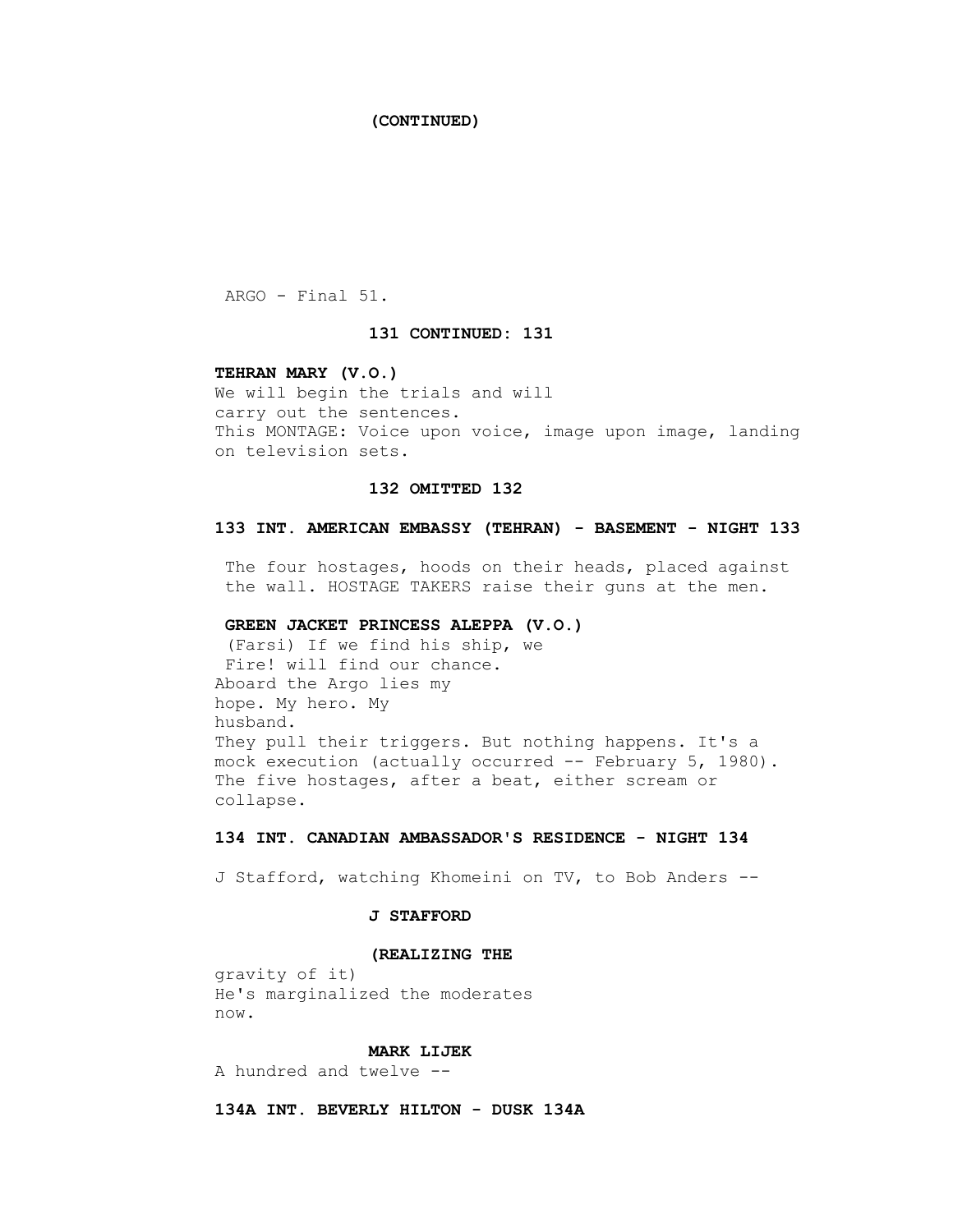#### **NESTOR THE DROID**

 We're hit. We'll never clear the Perseus Range! We see the ROW OF PRESS PEOPLE. Not unlike the ones watching Tehran Mary.

ARGO - Final 52.

# **134B INT. CANADIAN AMBASSADOR'S RESIDENCE - NIGHT 134B**

 Lee Schatz collapses from his push-ups. Breathing heavily.

# **MARK LIJEK**

 And we have a new champion. Bob Anders looks up from Khomeini, who keeps talking in the b.g., and applauds.

### **134C OMITTED 134C**

### **134D INT. CANADIAN AMBASSADOR'S RESIDENCE - NIGHT 134D**

 SAHAR quietly cleans a table. She's watching the Houseguests.

# **CHAMBERS (V.O.)**

 ˜Crane down over the battlefield and hold there...'

# **135 INT. BEVERLY HILTON HOTEL - NIGHT 135**

 Chambers, at the table, sitting next to Siegel. Mendez sits off to the side.

# **CHAMBERS**

# **(READING STAGE**

# **DIRECTIONS)**

 ˜... on a single red flower growing from the ruins of the starship in the desert. Fade to black. The End.'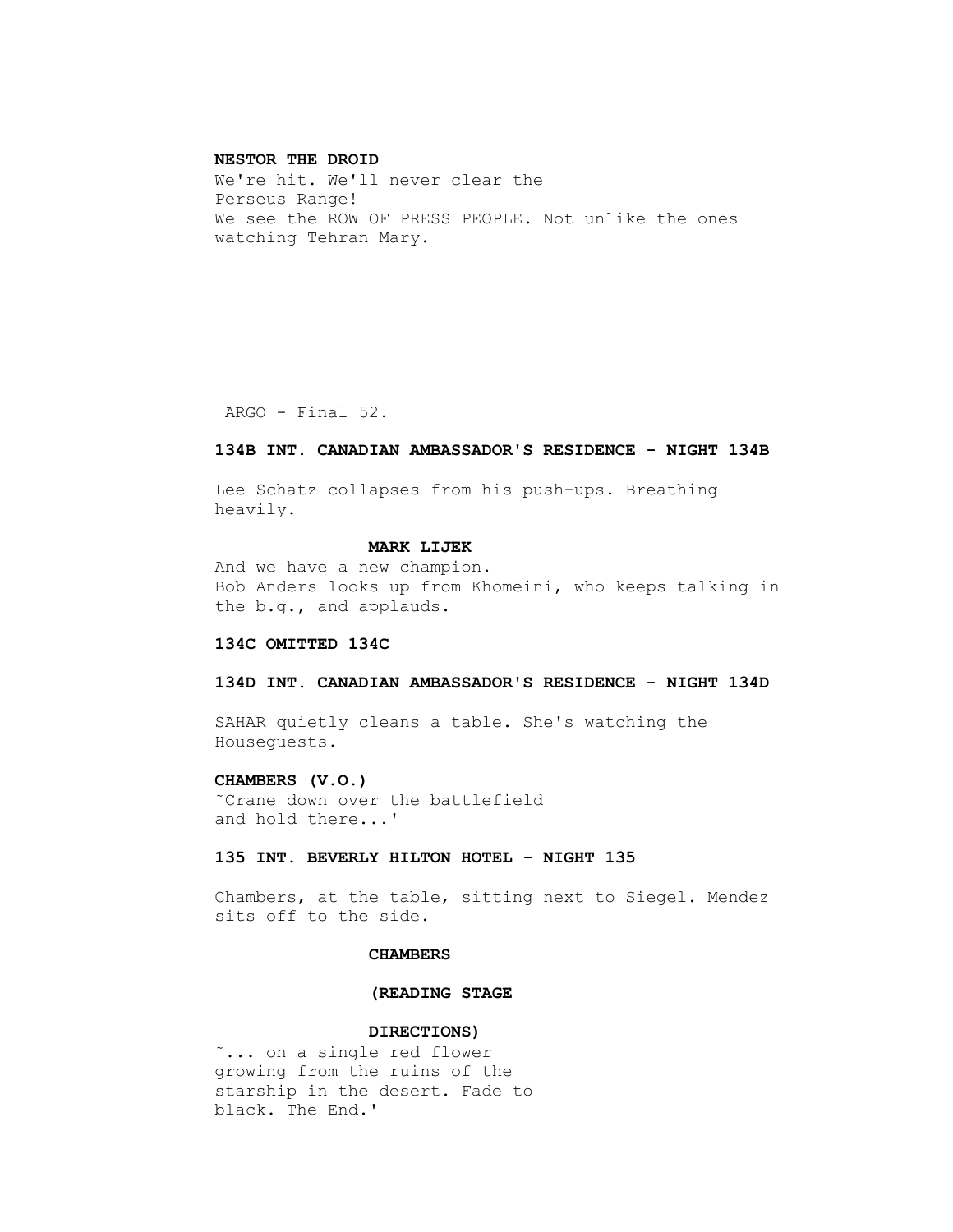**APPLAUSE.**

# **136 OMITTED 136**

### **136A OMITTED 136A**

# **137 INT. TONY'S HOTEL ROOM - EVENING 137**

 Mendez, lying on his bed with the phone. Near him, a copy of VARIETY turned to a full-page ad. ( This is real -- Variety): STUDIO SIX PRODUCTIONS PRESENTS: ARGO: A

### **COSMIC CONFLAGRATION.**

ARGO - Final 53.

# **138 INT. NEAR O'DONNELL'S OFFICE - MORNING 138**

 O'Donnell comes from the kitchen to find ENGELL waiting. He hands O'Donnell a copy of Variety. ARGO TO BEGIN SHOOTING IN MARCH. Oscar-winner Chambers, Siegel Among Producers.• And there is a photo of Mendez from the press event. Smiling and holding a laser gun.

# **139 INT. TONY'S HOTEL ROOM - MORNING 139**

Mendez, seeing red, pacing --

# **MENDEZ**

Why'd he do it?

# **O'DONNELL (V.O.)** He did it ˜cause he did it.

# **INTERCUT WITH:**

 **140 INT. O'DONNELL'S OFFICE - MORNING 140**

### **O'DONNELL**

 He saw a covert intelligence officer saying ˜cheese' with R2- D2. They're going with the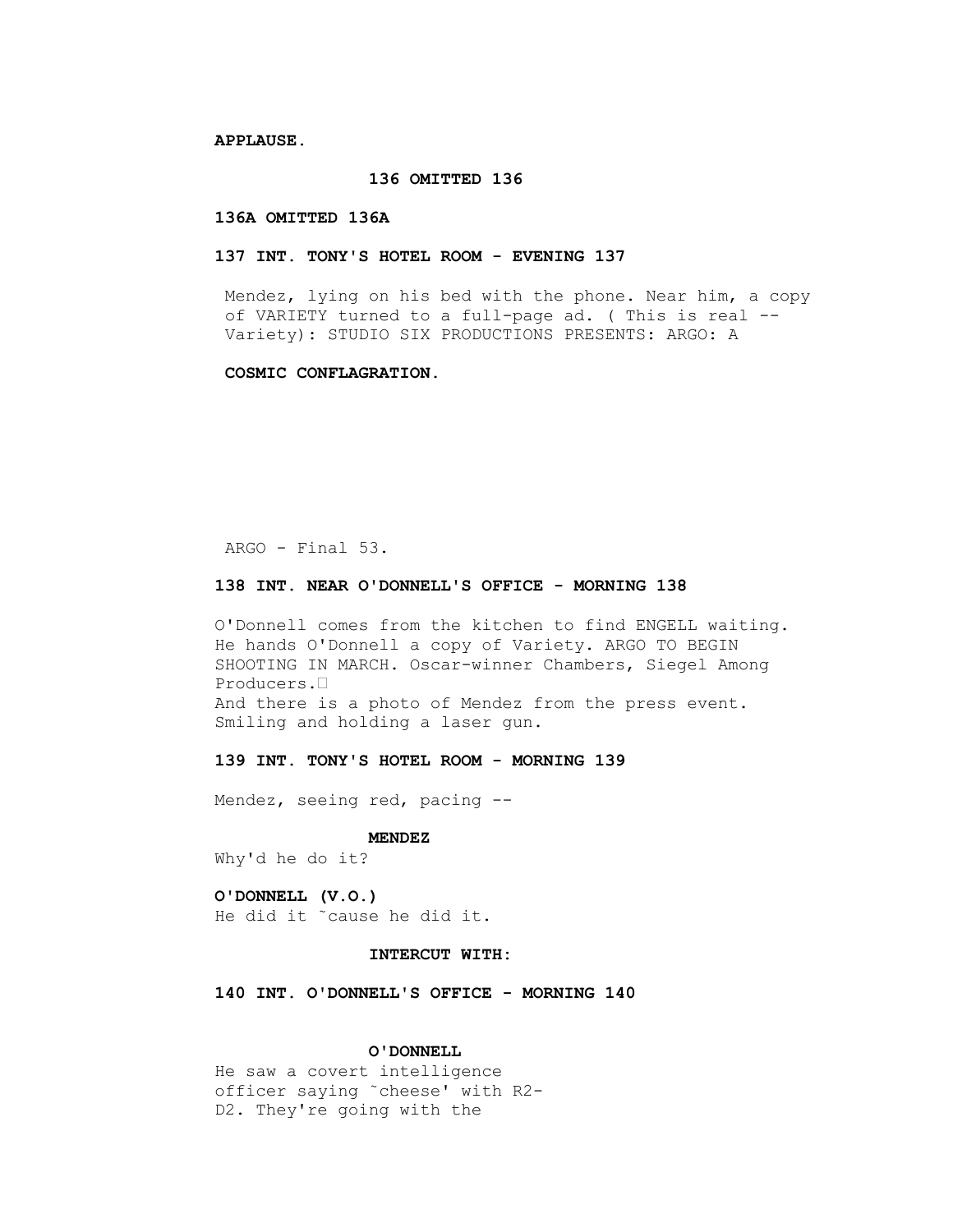teachers.

#### **MENDEZ**

It's a death sentence, Jack.

# **O'DONNELL**

Well then it's on Engell.

# **(A BEAT)**

 It's done, Tony. Wash your hands. He hangs up. Mendez, looking out the hotel window at

 **L.A.**

### **141 INT. ARGO PRODUCTION OFFICE - MORNING 141**

While Tony packs a bag of papers from his desk.

# **SIEGEL**

 I made thirty pictures. Half of them the pricks upstairs tried to shut me down. Mendez finishes packing, zips up the bag.

# **(CONTINUED)**

ARGO - Final 54.

# **141 CONTINUED: 141**

### **SIEGEL**

 My ass is staying right here and running a movie company. Mendez stops zipping as Siegel takes a bottle of Jack and three shot glasses from a drawer.

# **SIEGEL**

#### **(POURS)**

 Ey. The first shot of the picture. Lester gives glasses to each of them. Chambers holds up his glass.

### **CHAMBERS**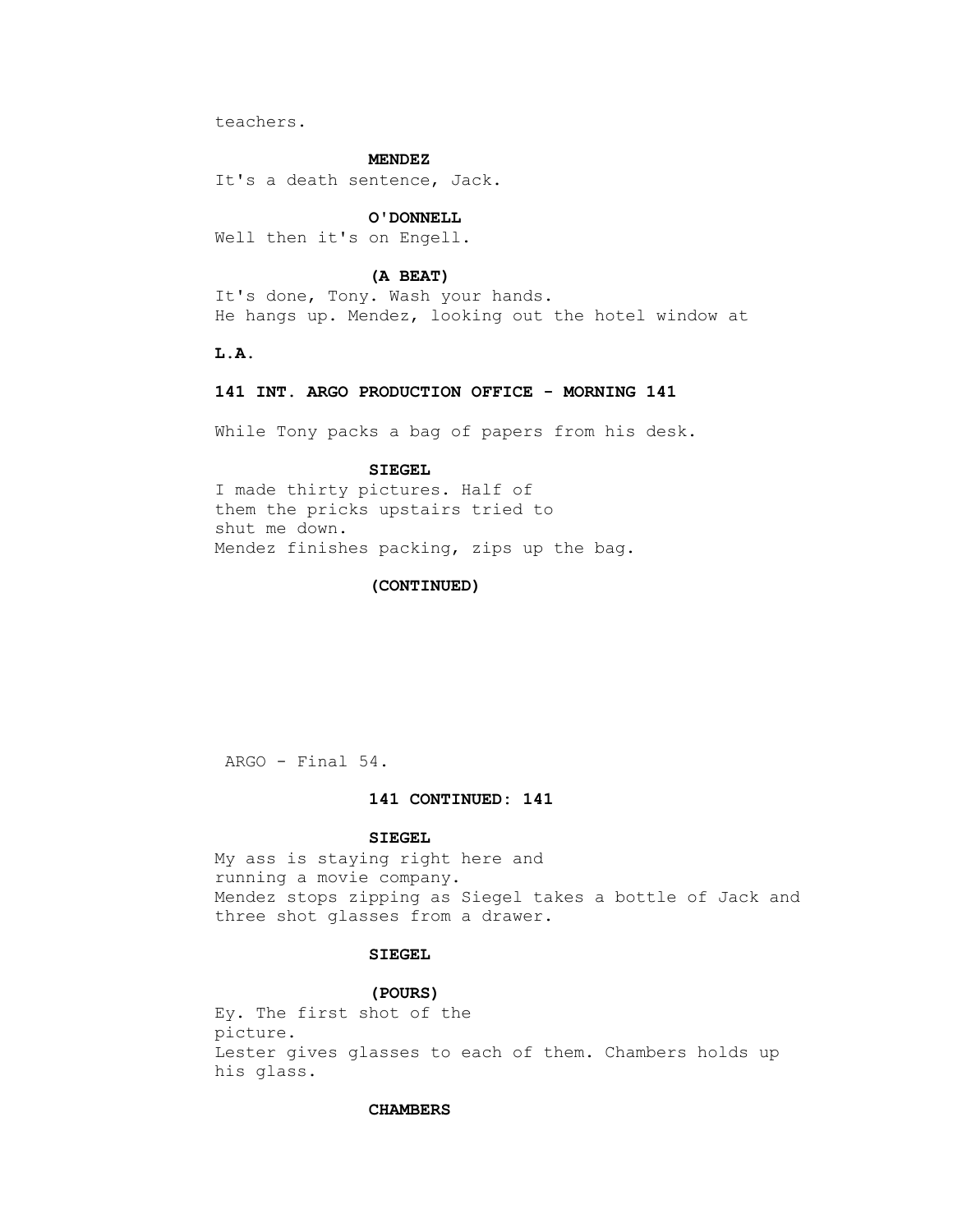Argo fuck yourself. They raise to that.

# **MENDEZ AND SIEGEL**

 Argo fuck yourself. They each do a shot. Then Tony picks up his bag and heads out. Before he gs --

# **MENDEZ**

 How'd you always get around the pricks upstairs?

#### **SIEGEL**

 There's always another prick one floor higher up.

# **142 EXT. STATE DEPARTMENT - DAY 142**

Mendez approaches the iconic building.

# **143 INT. STATE DEPARTMENT LOBBY - DAY 143**

 Mendez catches up with Jack on the second level of the lobby, opposite the row of flags.

### **O'DONNELL**

 What did you do to get the meeting?

### **MENDEZ**

 I used your name. Jack looks to Tony.

### **(CONTINUED)**

ARGO - Final 55.

# **143 CONTINUED: 143**

# **MENDEZ**

 You can forget about that time share in Ocean City, Jack.

 **144 INT. STATE DEPARTMENT - SEVENTH FLOOR - RECEPTION ROOM -**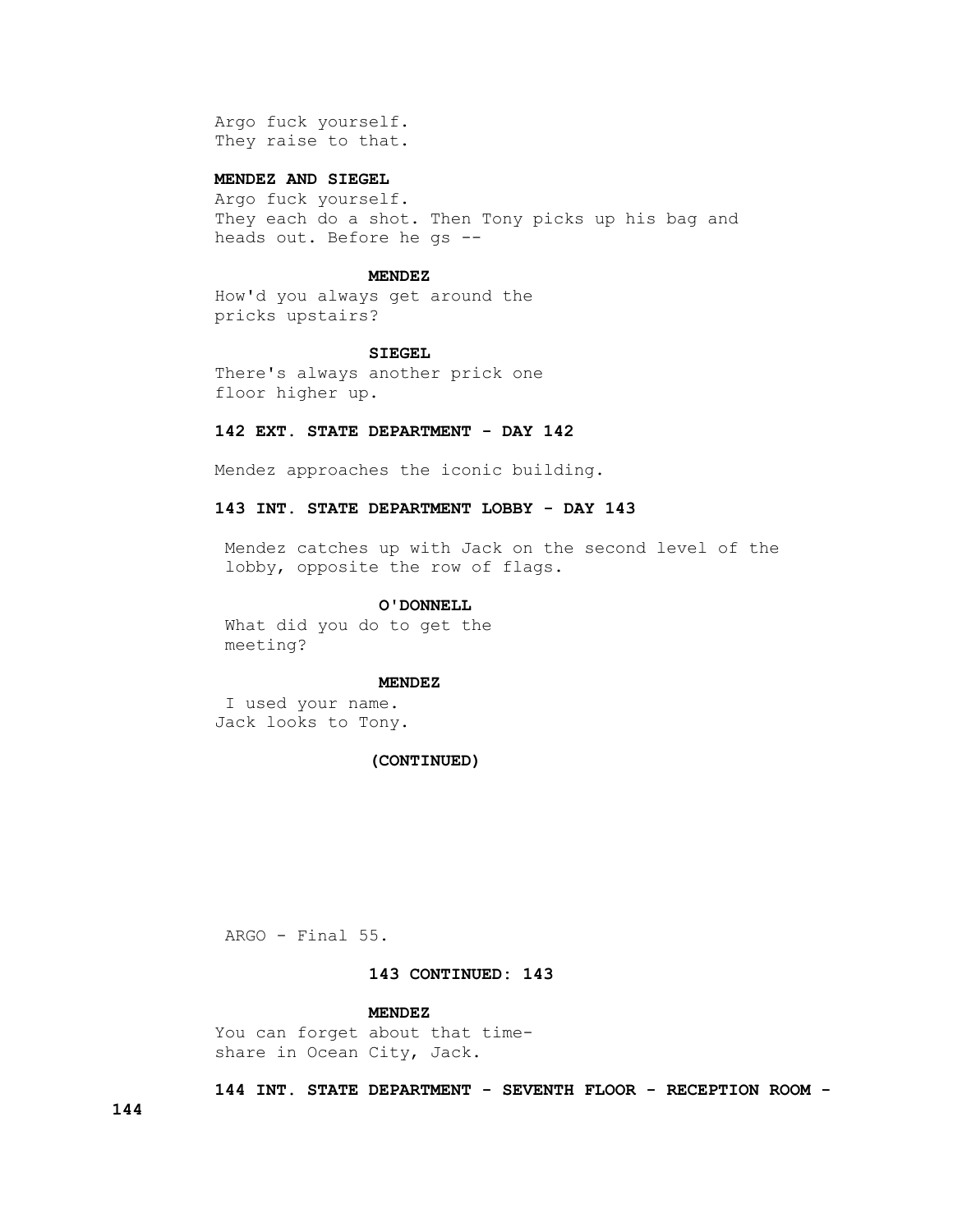# **DAY**

 Tony and O'Donnell sit in the waiting area, across from a SECRETARY. They look down the hall to see: CIA DIRECTOR ADMIRAL STANSFIELD TURNER, 50s, and SECRETARY OF STATE CYRUS VANCE walk down the hall together, discussing something in hushed tones.

#### **O'DONNELL**

 (under his breath) Brace yourself. It's like talking to those two old fucks on ˜The Muppets.' Vance and Turner enter the room without recognizing them. Mendez and O'Donnell stand up.

# **145 INT. STATE DEPARTMENT - SEVENTH FLOOR OFFICE - ANGLE -**

**145**

**DAY** A concept drawing from Argo.

> **TURNER (O.S.)** Aliens and robots.

# **MENDEZ (O.S.)**

Yes, sir.

# **ANOTHER ANGLE**

The four men are gathered in the back of Vance's office, around a table. Over them we see the STATE DEPARTMENT

# **EMBLEM.**

TURNER is looking at the storyboard.

# **TURNER**

 You're telling me there's a movie office in Hollywood right now that's funded by the Central Intelligence Agency.

### **MENDEZ**

Yes, sir.

 **(CONTINUED)**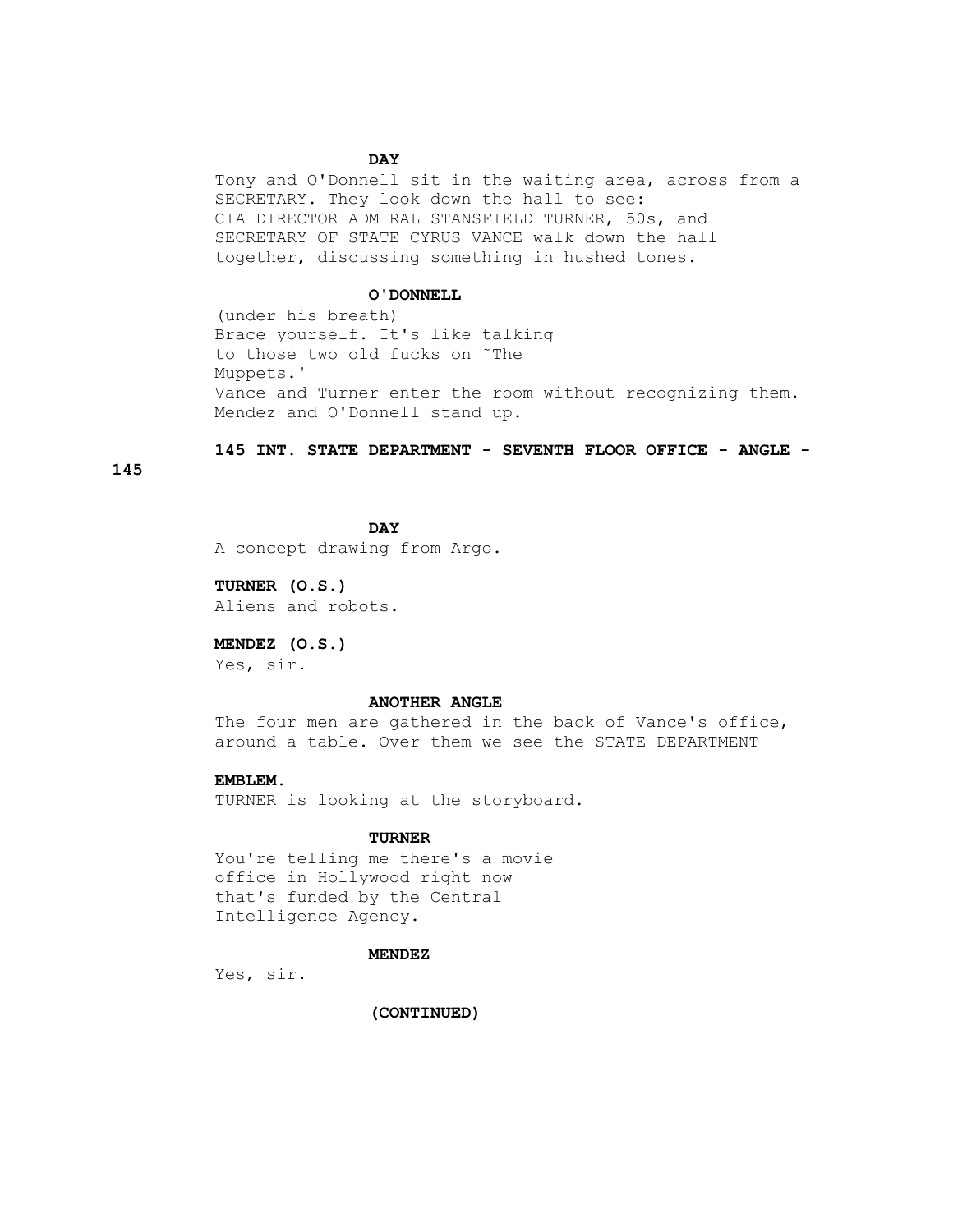ARGO - Final 56.

# **145 CONTINUED: 145**

### **VANCE**

What's wrong with the bikes again? Vance, with a copy of Comics Week. THE NEXT STAR WARS? Next to it, a photograph from the press event: Mendez holding a laser gun. CANADIAN EPIC WILL BE FILMED IN THE

# **MIDDLE EAST.**

# **TURNER O'DONNELL**

... you think this -- We tried to get the message

# **UPSTAIRS --**

### **TURNER**

 -- this is more plausible than teachers?

#### **O'DONNELL**

 One, there are no foreign teachers in Iran anymore --

### **MENDEZ**

-- two, we think everybody knows Hollywood people. And everybody thinks they would shoot during Stalingrad with Pol Pot directing if it'd sell tickets.

#### **(BEAT)**

 There are only bad options. It's about finding the best one.

# **TURNER**

 You don't have a better bad idea than this?

# **O'DONNELL**

 This is the best bad idea we have, sir. By far. Vance and Turner exchange looks.

# **TURNER**

# **(TO MENDEZ)**

The United States government just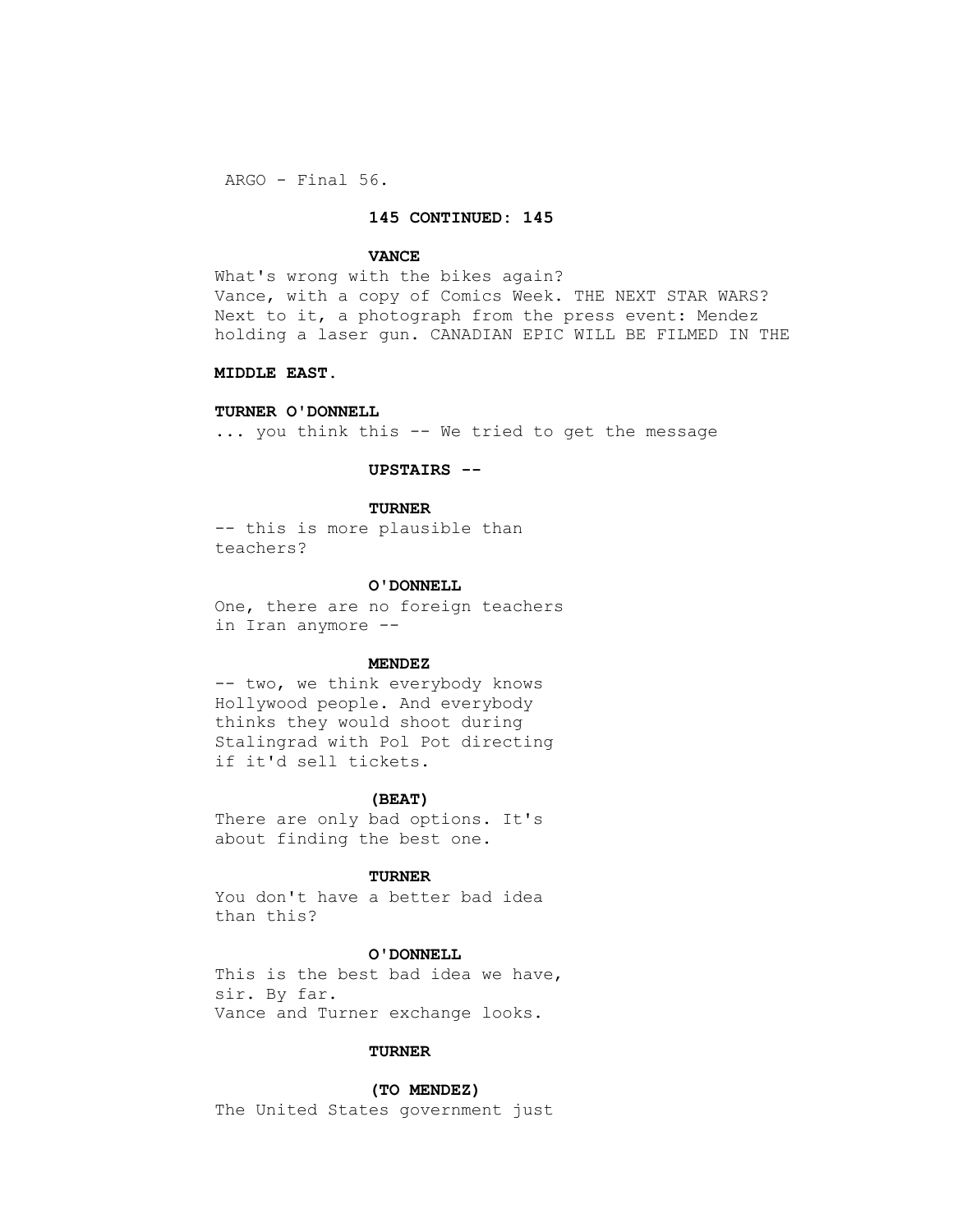sanctioned your science fiction movie.

# **146 INT. MENDEZ'S APARTMENT - BEDROOM - NIGHT 146**

 Mendez is packing to go. He packs a passport with his photo and the name KEVIN COSTA HARKINS. He takes off his wedding band and places it with care -- almost with ceremony -- in a spot on his dresser.

ARGO - Final 57.

# **147 OMITTED 147**

# **148 INT. O'DONNELL'S CAR - NIGHT 148**

 O'Donnell is driving, Mendez in the passenger seat. They just sit there for a moment. In the car.

# **O'DONNELL**

 I'm required to remind you that if you're detained, the agency will not claim you.

#### **MENDEZ**

Barely claim me as it is.

 **O'DONNELL** Your ˜In Case Of's' good?

#### **MENDEZ**

 Just Christine. They don't need to look at one another. A shared understanding.

# **MENDEZ**

 Guess I should have brought some books to read in prison.

# **O'DONNELL**

 Nah. They'll kill you long before prison. Tony gets out of the car, pulls his bags from the back seat, and slams the door. Headed into the airport.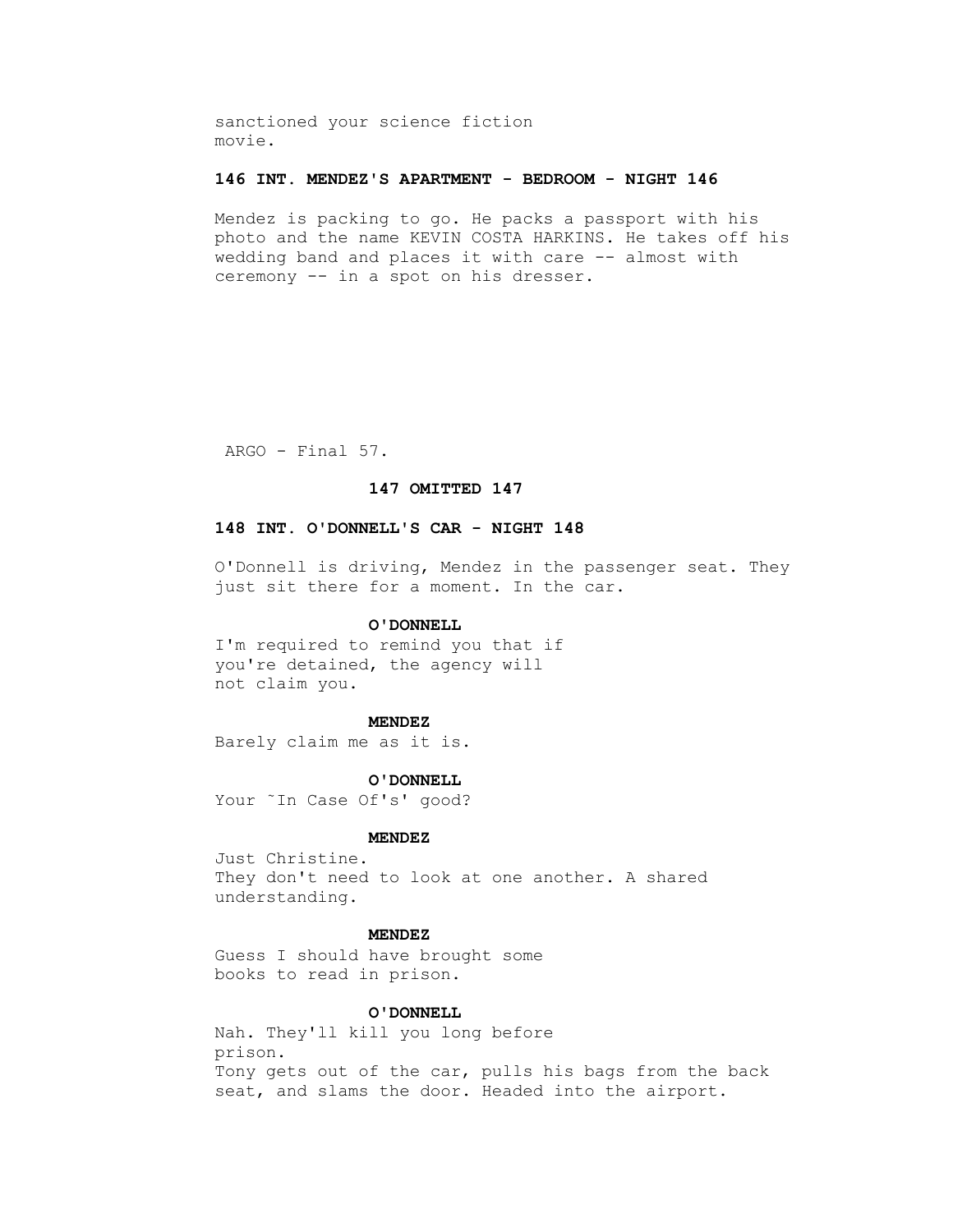# **149 INT. ARGO PRODUCTION OFFICE - DUSK 149**

 Siegel is standing in the office watching Jimmy Carter speak mournfully on TV, Chambers watching from a desk behind him.

### **SIEGEL**

 Bad news, bad news, even when it's good news it's bad news. Christ. (a phone starts

# **RINGING)**

 John Wayne's in the ground six months and this is what's left of America.

### **(CONTINUED)**

ARGO - Final 58.

# **149 CONTINUED: 149**

# **CHAMBERS**

(picking up the

# **PHONE)**

Studio Six.

# **INTERCUT WITH:**

 **150 INT. DULLES AIRPORT - NIGHT 150**

### **MENDEZ**

 We've got a green light. Chambers gives Siegel a thumbs-up.

### **MENDEZ**

 Keep the office running till you hear otherwise. (this means thank

### **YOU)**

Argo fuck yourself.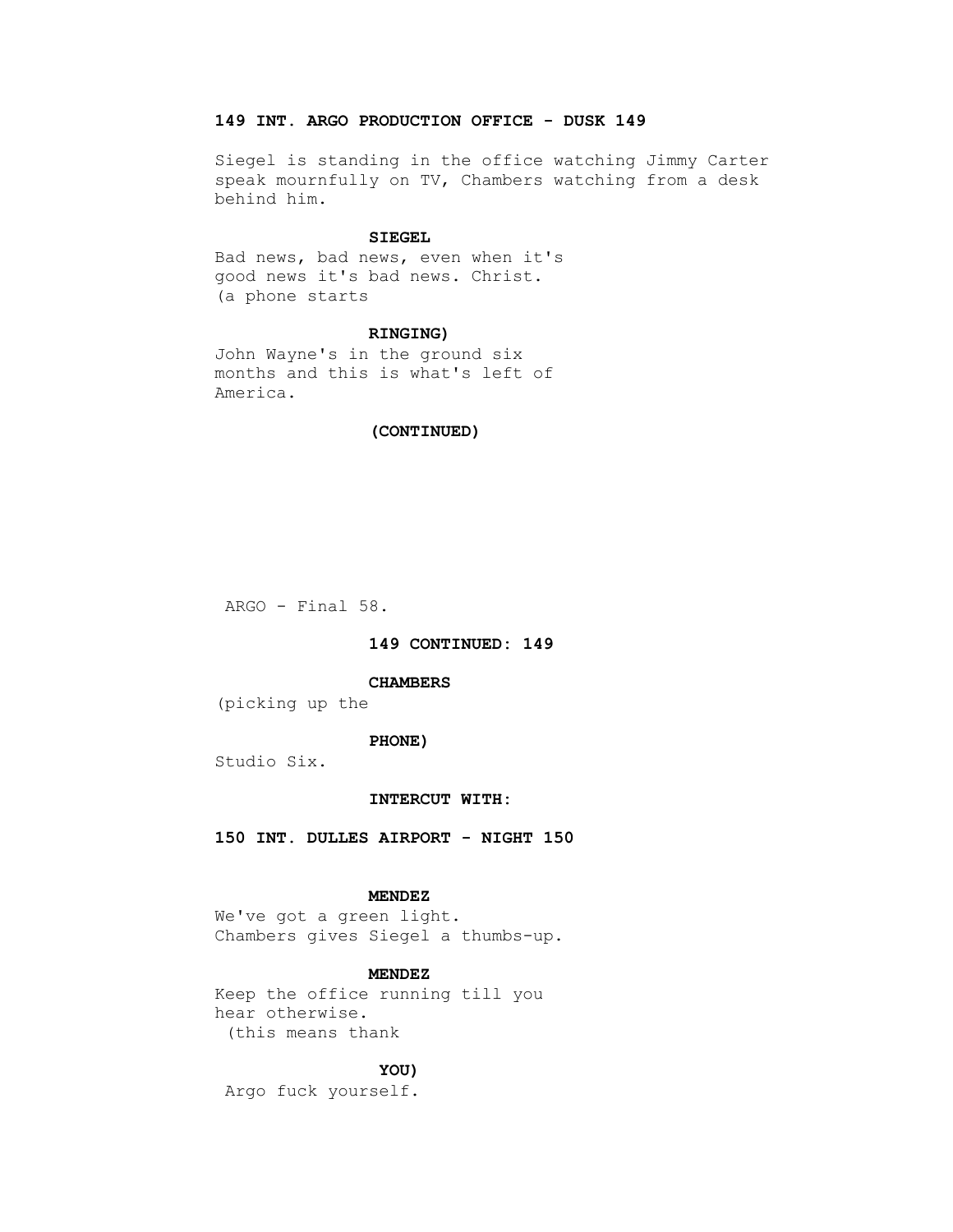### **CHAMBERS**

Argo fuck yourself.

#### **152 OMITTED 152**

# **153 INT. CHRISTINE'S HOUSE - NIGHT 153**

The phone in the living room rings. No one is home.

### **154 INT. DULLES AIRPORT - NIGHT 154**

Mendez hangs up the airport pay phone.

### **CUT TO:**

# **155 INT. DULLES AIRPORT - LATER 155**

 He sits near a mailbox inside the terminal writing on a postcard with the Washington Monument on it.

 **HAPPY BIRTHDAY TO THE BUDDY-MAN. NO PHONE FOR A WHILE.** JACK WILL CALL. LOVE YOU BOTH. Then he adds: SO MUCH. He drops the card in the box and heads toward a gate marked LUFTHANSA.•

ARGO - Final 59.

# **156 OMITTED 156**

 **157 INT. CANADIAN AMBASSADOR'S RESIDENCE - LIVING ROOM - DAY** 

**157**

The Houseguests are gathered around Bob Anders.

# **BOB ANDERS**

 -- it was thirty seconds for Christ's sake. To get some air in the yard. I couldn't breathe --

# **MARK LIJEK J STAFFORD**

 You know what the rules All it takes is one second are. to spot you.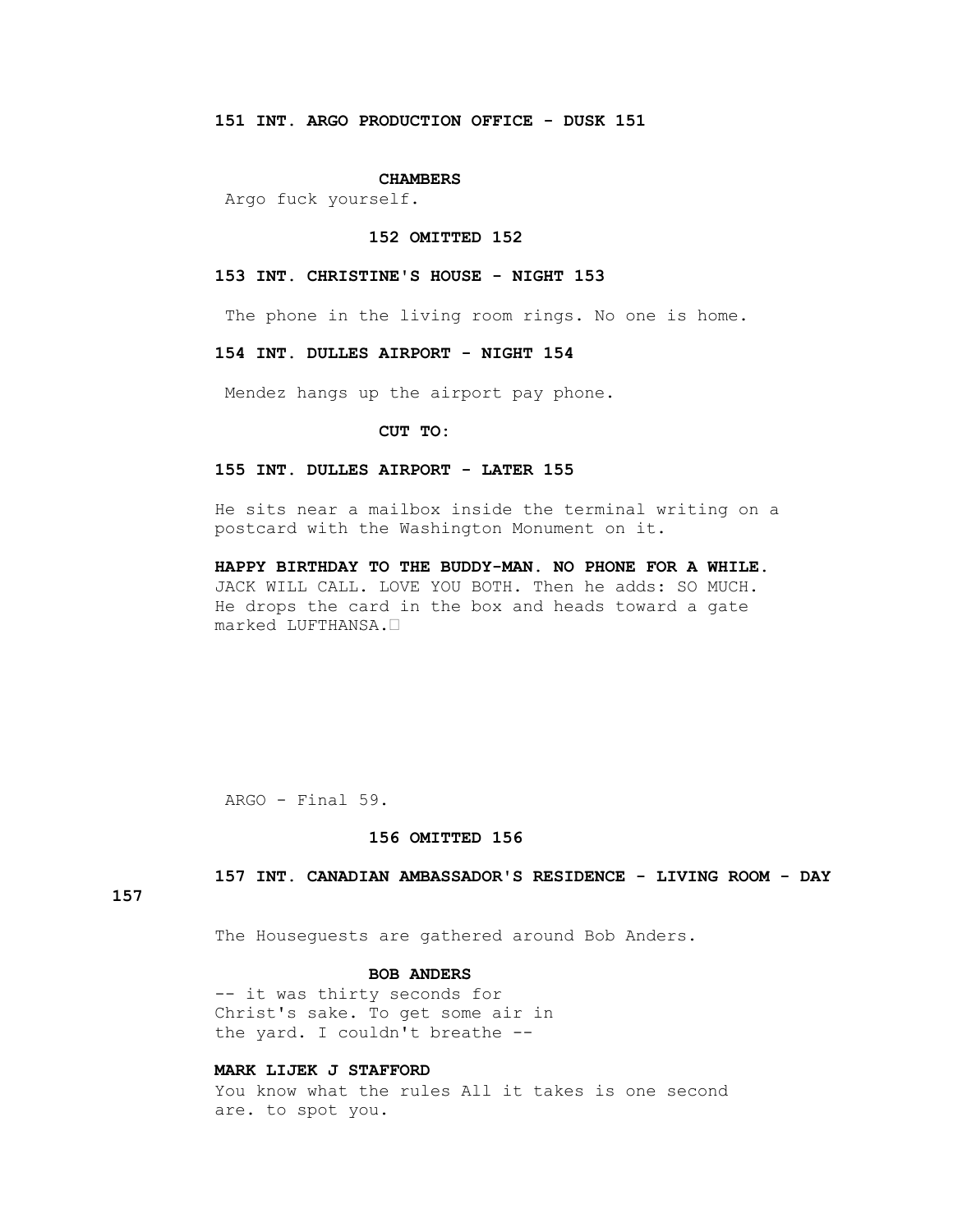### **BOB ANDERS**

Who saw me go out?

# **MARK LIJEK CORA LIJEK**

 It dsn't matter. You did I did, actually. I saw go out. you.

# **BOB ANDERS**

 (to Cora Lijek) Miss Hall Monitor. Creeping around with her notebook --

# **MARK LIJEK**

# **(SOMETHING ROUSED)**

Don't talk to her that way.

# **CORA LIJEK BOB ANDERS**

 (to Mark) Little Laura Ingalls. I'll defend myself. Okay? Watching every move -- A sound at the door, and they go silent.

### **LEE SCHATZ**

 Dad's home. Ken carrying his briefcase, cheerfully oblivious to what he's walked into.

# **TAYLOR**

You're getting a visitor.

### **158 OMITTED 158**

# **159 INT. WEST WING - MORNING 159**

 An NSC LIAISON, holding a file with a red stripe, walks to Jordan's office.

ARGO - Final 60.

# **160 INT. CHIEF OF STAFF OFFICE - MORNING 160**

 He finds Jordan sitting on a long table, looking exhausted, silently watching one of the monitors: The Today Show• on NBC.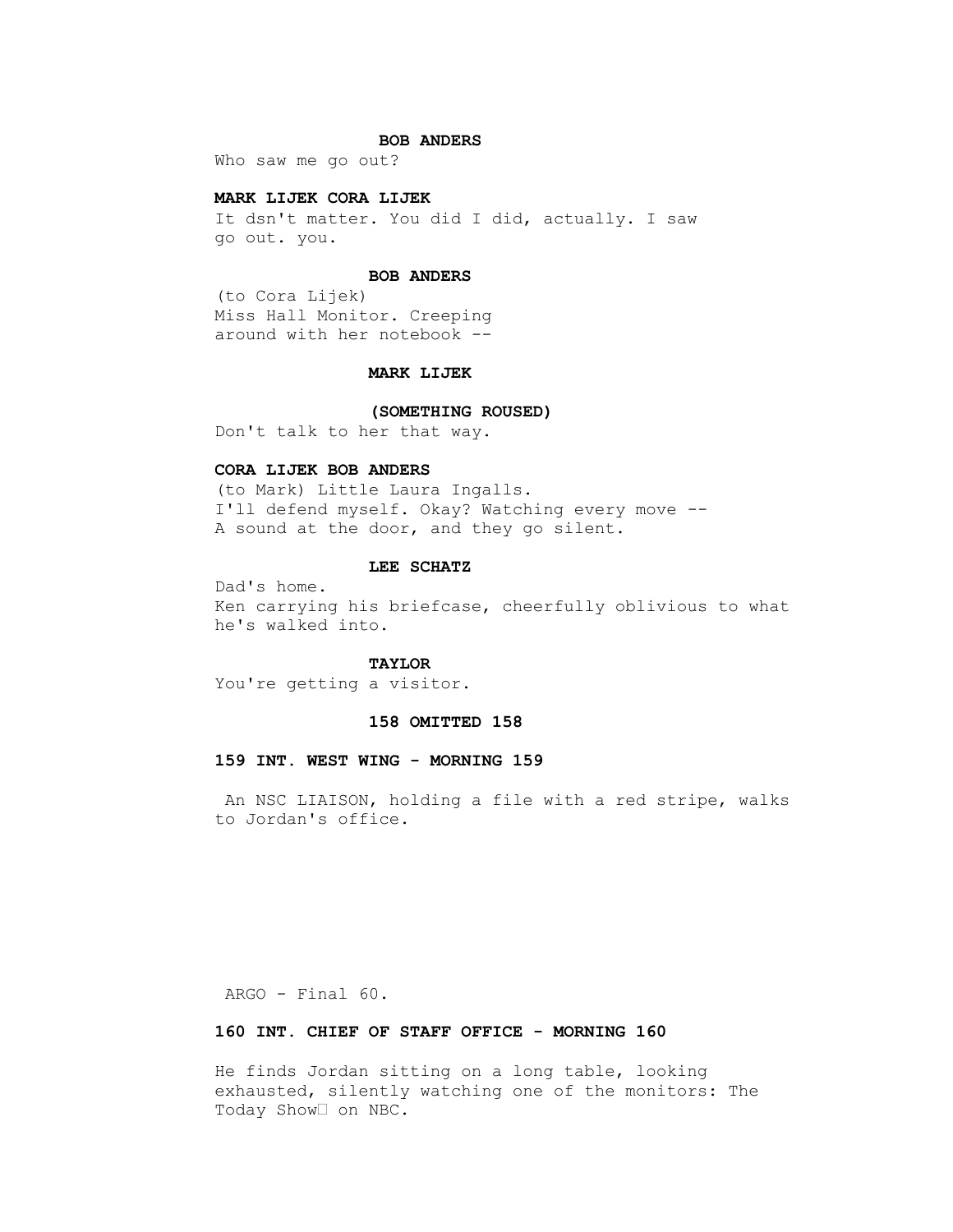# **JORDAN**

 A man in Scranton's putting a flag on his lawn for every day of captivity.

# **(BEAT)**

 When he runs out of lawn, Kennedy wins the primary. Vance hands him the folder.

# **LIAISON**

 The six with the Canadians are coming out. Jordan, brought back from Scranton and politics by this, opens the file and looks at it.

### **JORDAN**

 (after a moment) Who signed off on this?

# **161 OMITTED 161**

# **161A EXT. ISTANBUL - DAY 161A**

 ESTABLISHING SHOT. WIDE. OVER the city, featuring the famous domed mosques.

# **SUPERIMPOSE: ISTANBUL - JANUARY 25**

# **162 EXT. ISTANBUL - PLAZA ON THE WATER - DAY 162**

 Mendez walks, the BOSPHORUS in the b.g. He reaches the doors of an OFFICIAL-LOOKING BUILDING and gs inside.

### **163 INT. IRANIAN CONSULATE (ISTANBUL) - DAY 163**

 Mendez sits in a reception room with a few VISA APPLICANTS. Photographs of the Ayatollah Khomeini hang on the wall. Two REVOLUTIONARY GUARD OFFICIALS in ill fitting suits sit at a desk.

ARGO - Final 61.

 **164 INT. IRANIAN CONSULATE - VISA OFFICE - DAY 164**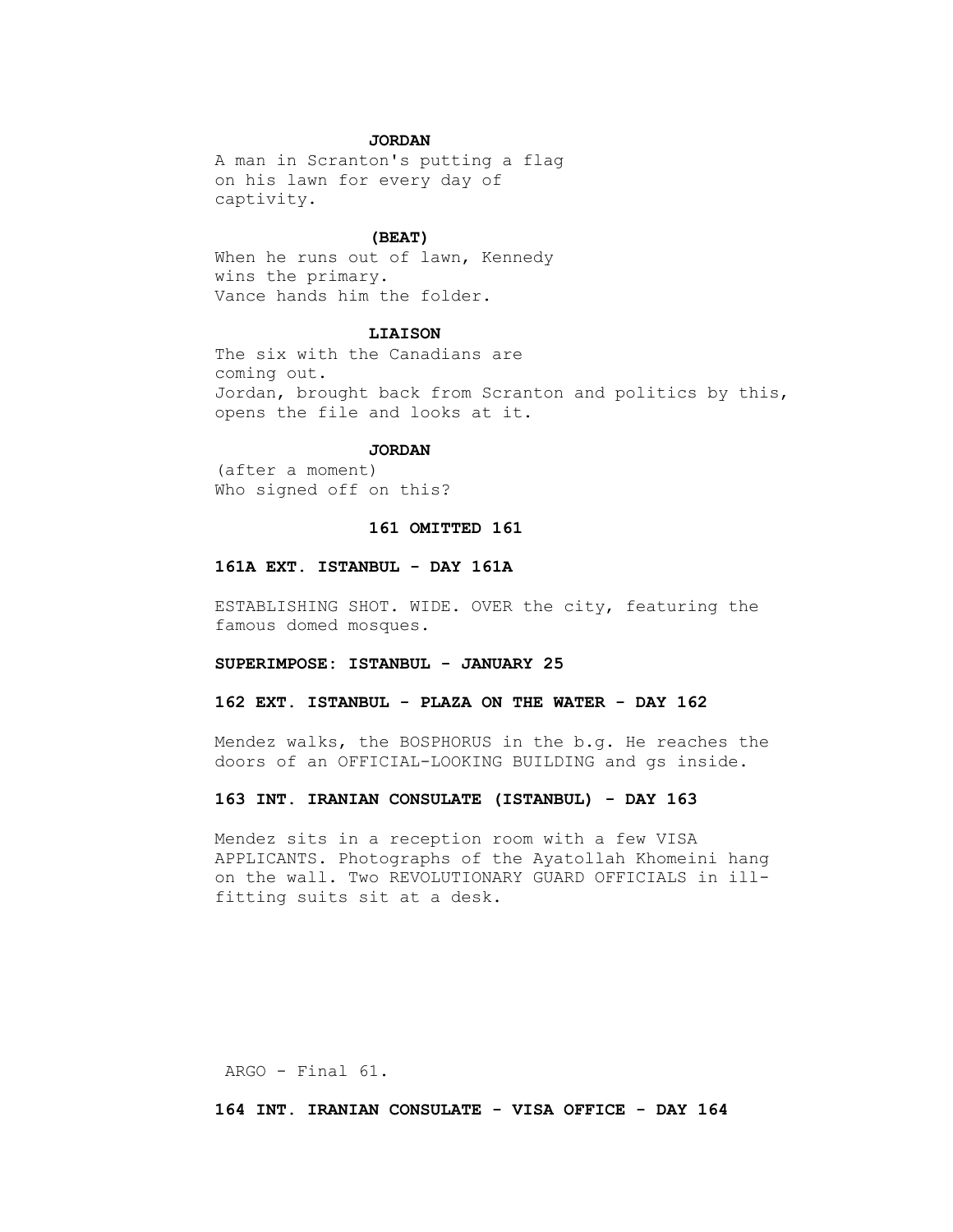The IRANIAN CONSUL OFFICIAL, late 30s, is smoking.

## **CONSUL OFFICIAL**

 What will be the purpose of your visit to Iran?

## **MENDEZ**

 Business. Film production. The Consul Official looks at his Canadian passport.

#### **CONSUL OFFICIAL**

 Why didn't you get your visa in Canada?

#### **MENDEZ**

 My boss waited until I was here to send the telex.

#### **(LIGHTING CIGARETTE)**

 If he had a thought in his head, it would die of loneliness. Pointed look from Mendez. The universal condition of boss hatred almost always works for him, and it ds now. Consul nods. Stamps the passport. KINGDOM OF IRAN -- He crosses out KINGDOM and writes by hand: ISLAMIC REPUBLIC

 **OF.**

## **164A EXT. BLUE MOSQUE - MORNING 164A**

 Tony walks through the doorway revealing the historic mosque, we hear the call to prayer echo through the courtyard. Tony walks through the courtyard. We see some TOURISTS with ˜70s Instamatics. Locals are HEADING

#### **IN TO PRAY.**

## **165 INT. HAGIA SOPHIA - UPPER LEVEL - LATER 165**

 We see the beautiful ceiling of the former cathedral. PULL BACK to reveal Tony stands looking out over the second level balcony. A MAN walks up behind him.

## **MAN (O.S.)**

 ˜Iran is a hundred percent not in a pre-revolutionary state.' End quote. Mendez looks up: a MAN, late 40s-50s with a British accent, is talking to him. PETER NICHOLLS, an Oxbridge type and a very good spy.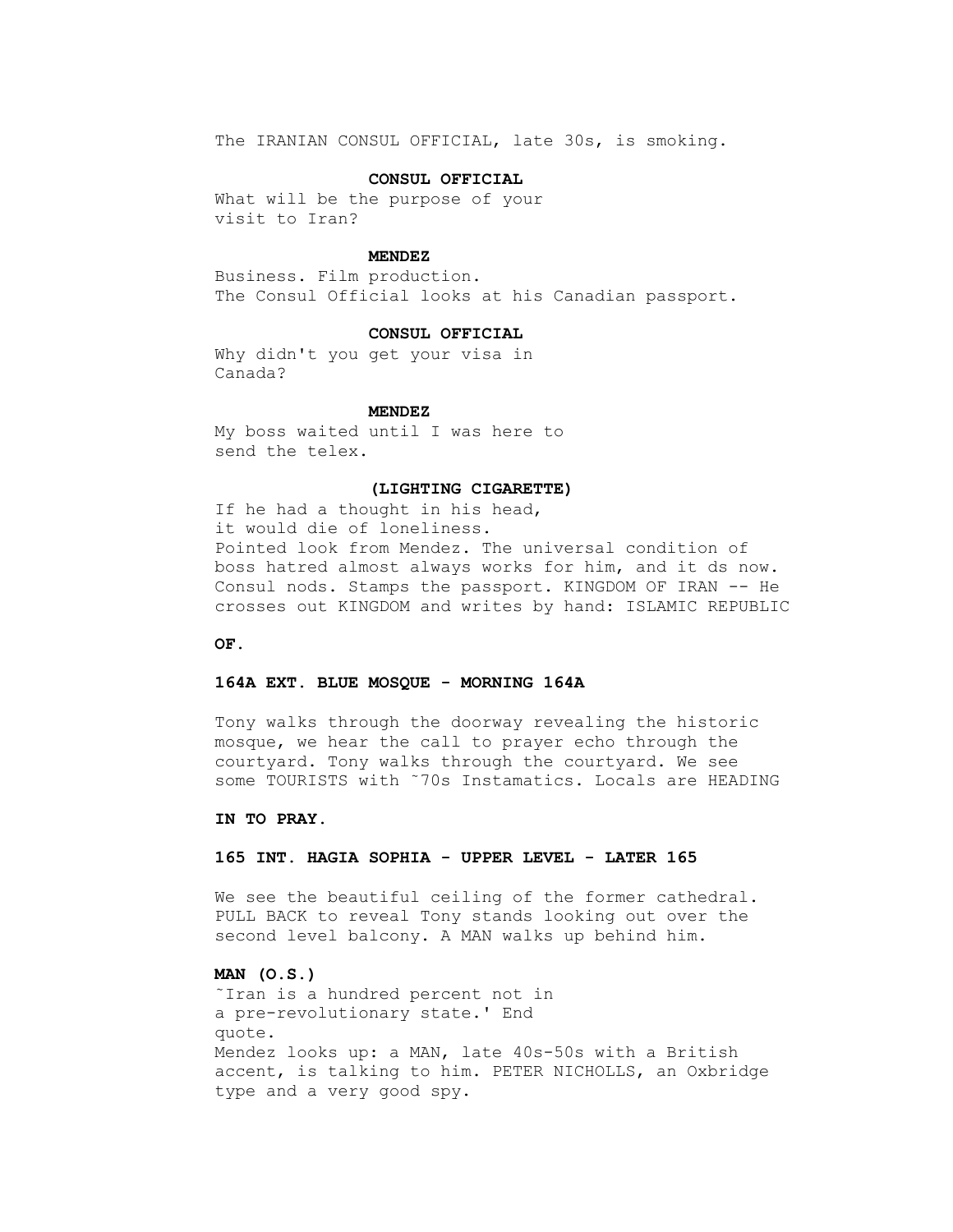## **(CONTINUED)**

ARGO - Final 62.

## **165 CONTINUED: 165**

 **MENDEZ**

Can't be right all the time.

#### **NICHOLLS**

Mr. Harkins.

## **MENDEZ**

When'd you get back?

#### **CUT TO:**

 **165A INT. HAGIA SOPHIA - LOWER LEVEL - DAY 165A**

FIND Mendez and Nicholls.

## **MENDEZ**

Were you metal detecting?

#### **NICHOLLS**

 None left to find. Shah escaped with a 747 so laden with gold bars it nearly didn't make it off the runway.

#### **MENDEZ**

But you kept busy.

#### **NICHOLLS**

 Ferrying out the torture apparatus of our friend's fallen dictatorship. Both these men do this work and share an unspoken understanding. They stop and look up at a MOSAIC on the wall. An ancient rendition of Christ, fashioned before the Muslims took the city and converted this church to a mosque. Nicholls has WHITE AND YELLOW SLIPS OF PAPER with Farsi writing on them in hand. He gives them to Tony.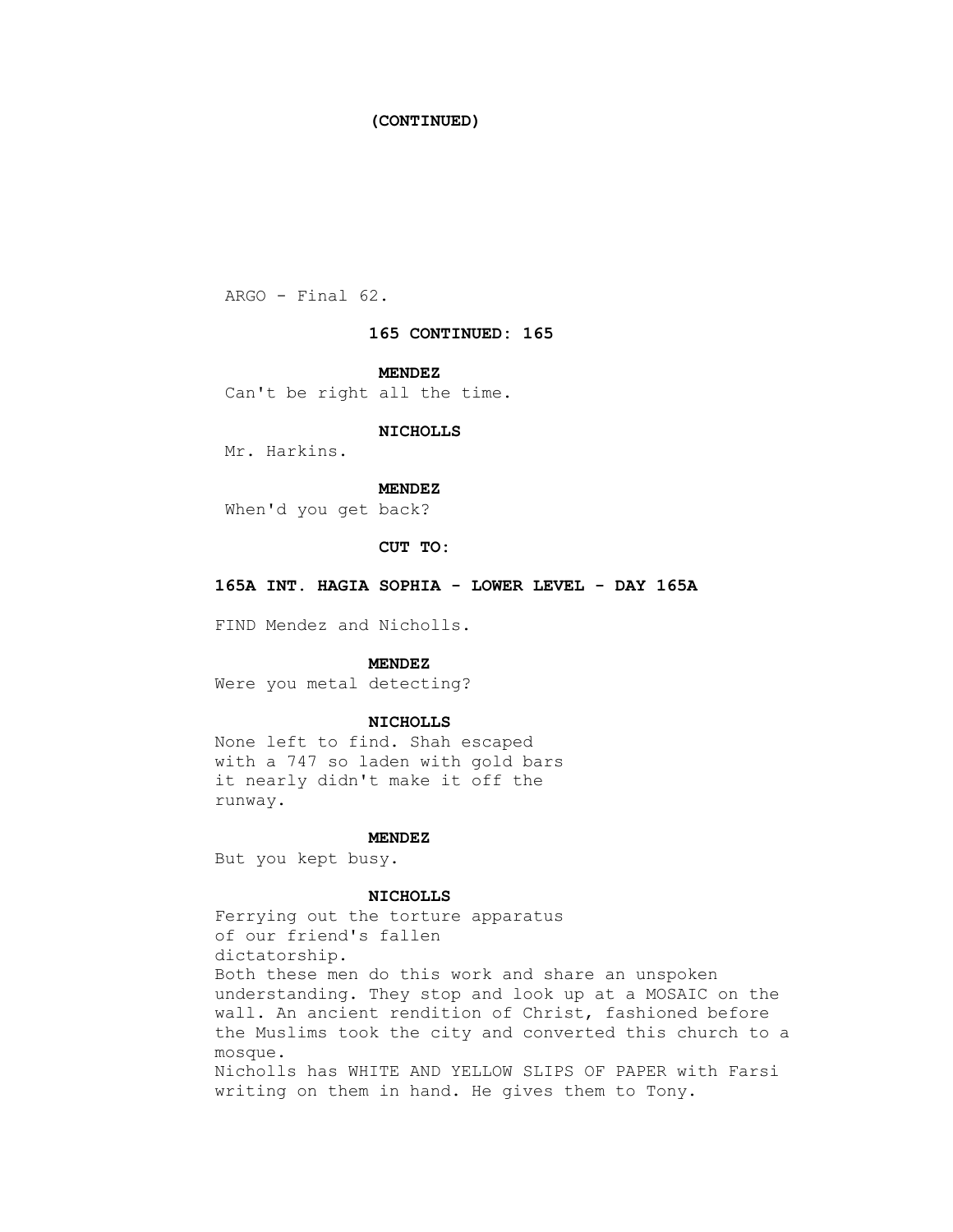## **NICHOLLS**

 It's getting worse. Everybody who lands at Mehrabad now fills out one of these. (a WHITE one) That slip makes a copy to this one underneath. (a YELLOW one) Passenger keeps Yellow, Airport keeps White.

## **(MORE)**

#### **(CONTINUED)**

ARGO - Final 63.

## **165A CONTINUED: 165A**

## **NICHOLLS (CONT'D)**

When you leave the country, they match them up to verify you came into the country when you said you did.

#### **MENDEZ**

 So if they look, they'll know six people didn't come in with me.

#### **NICHOLLS**

 If they look. Nicholls and Tony turn away from the mosaic, surreptitious work now done, and meander toward the middle of the great room.

## **166 INT. HAGIA SOPHIA - CONTINUOUS ACTION 166**

Nicholls and Tony walk towards the inner courtyard.

## **NICHOLLS**

 When you land, you should go straight to the Ministry of Culture and Islamic Guidance to kiss the ring. Get on record as having applied for a film permit.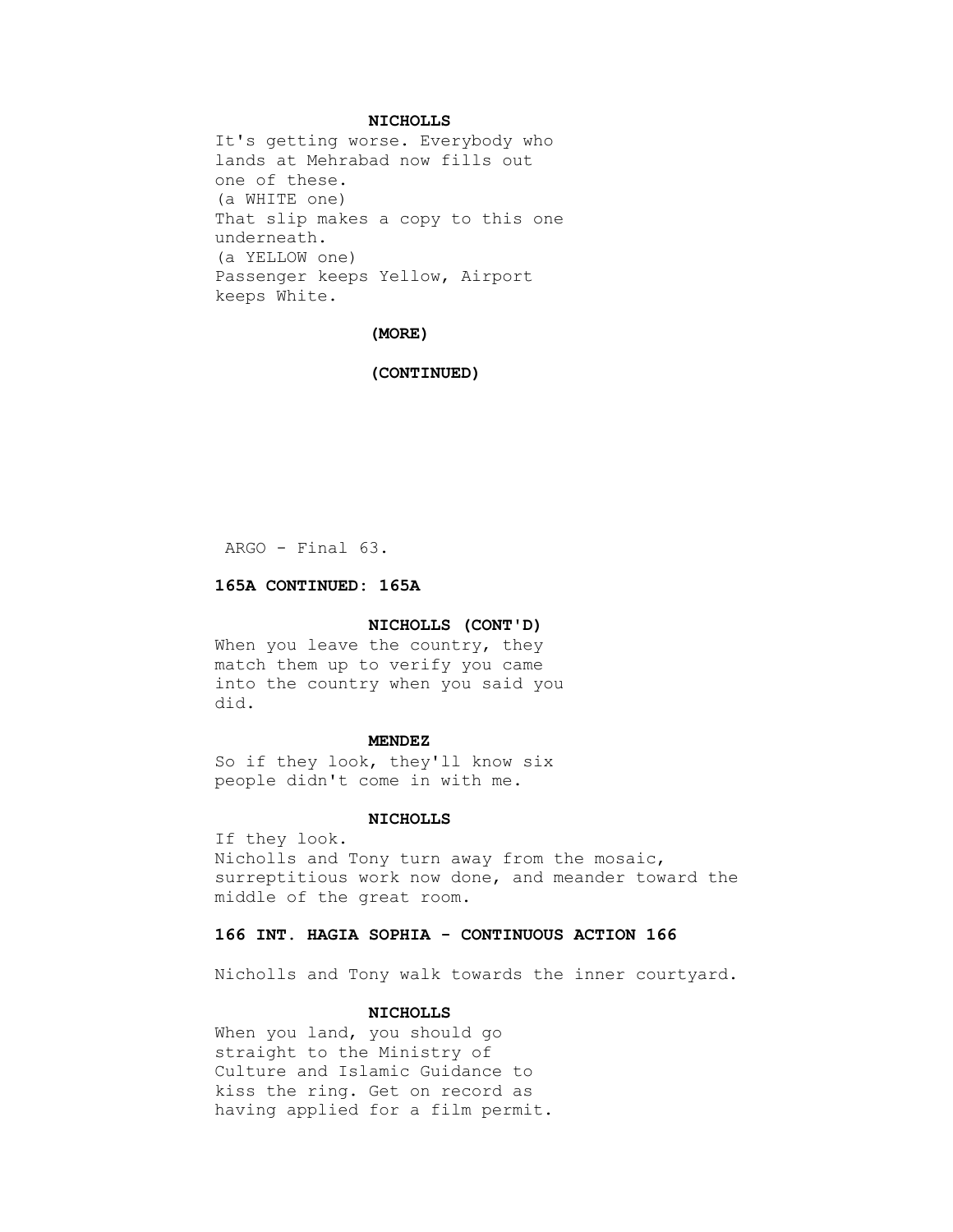If they catch you later, at least they'll be confused while they're torturing you... Your biggest problem may be convincing the six of them to go with you. They're foreign service. They're willful. Nicholls takes a picture.

#### **MENDEZ**

How's June?

## **NICHOLLS**

Left.

#### **MENDEZ**

I'm sorry.

#### **NICHOLLS**

 She picked out a ring and gave me a choice. She's a Chinese national. If I married her, I'd have to resign, so. You and Christine?

#### **MENDEZ**

Good. Yeah.

 **(CONTINUED)**

ARGO - Final 64.

#### **166 CONTINUED: 166**

 He said that without hesitation. Maybe here we realize that Mendez is a very good liar.

## **166A EXT./INT. PRODUCERS' BUILDING - NIGHT 166A**

 Lester is BOUNCING A RUBBER BALL. The PRODUCER from later in the movie walks by.

## **PRODUCER**

You're working late.

## **SIEGEL**

˜Til the dawn's early light.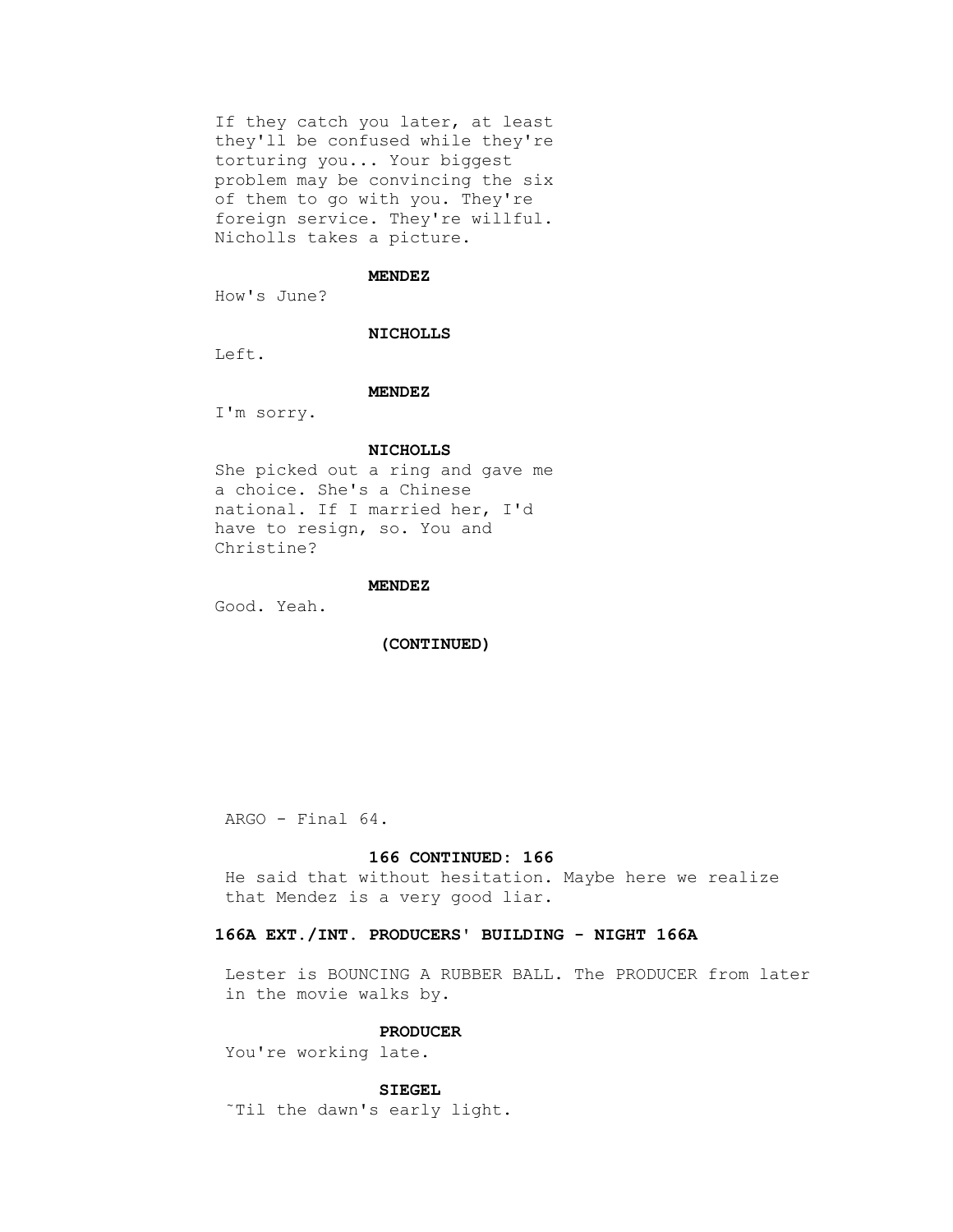#### **PRODUCER**

You got stamina, Lester. I wanna be you.

#### **SIEGEL**

You wouldn't be me for long. I'm

## **80.**

 Producer walks away and Lester looks into the ˜Argo' office as he squeezes the ball. FROM INSIDE THE OFFICE -- In the foreground, we see what Lester is looking at: a phone. Stubbornly silent.

#### **167 OMITTED 167**

 **168 OMITTED 168** 

#### **169 OMITTED 169**

#### **170 INT. BRITISH AIRWAYS DC-10 - MORNING 170**

 Mendez sits in a window seat. A FLIGHT ATTENDANT speaks with a pleasant British accent.

## **FLIGHT ATTENDANT (V.O.)**

 The Captain has informed us that we have entered Iranian airspace. Members of our cabin crew will be coming through to collect any remaining alcoholic beverages at this time.

ARGO - Final 65.

## **171 INT. MEHRABAD AIRPORT TERMINAL - DAY 171**

 Mendez walks through the terminal of a crowded 1960s-era airport. Newly-hung portraits of the Ayatollah Khomeini watch over the duty-free shops.

## **SUPERIMPOSE: TEHRAN - JANUARY 26**

 The MOBS OF PEOPLE WITH BOXES OF THEIR WORLDLY BELONGINGS puts in high relief that Tony is going into a place that everyone else is desperately fleeing.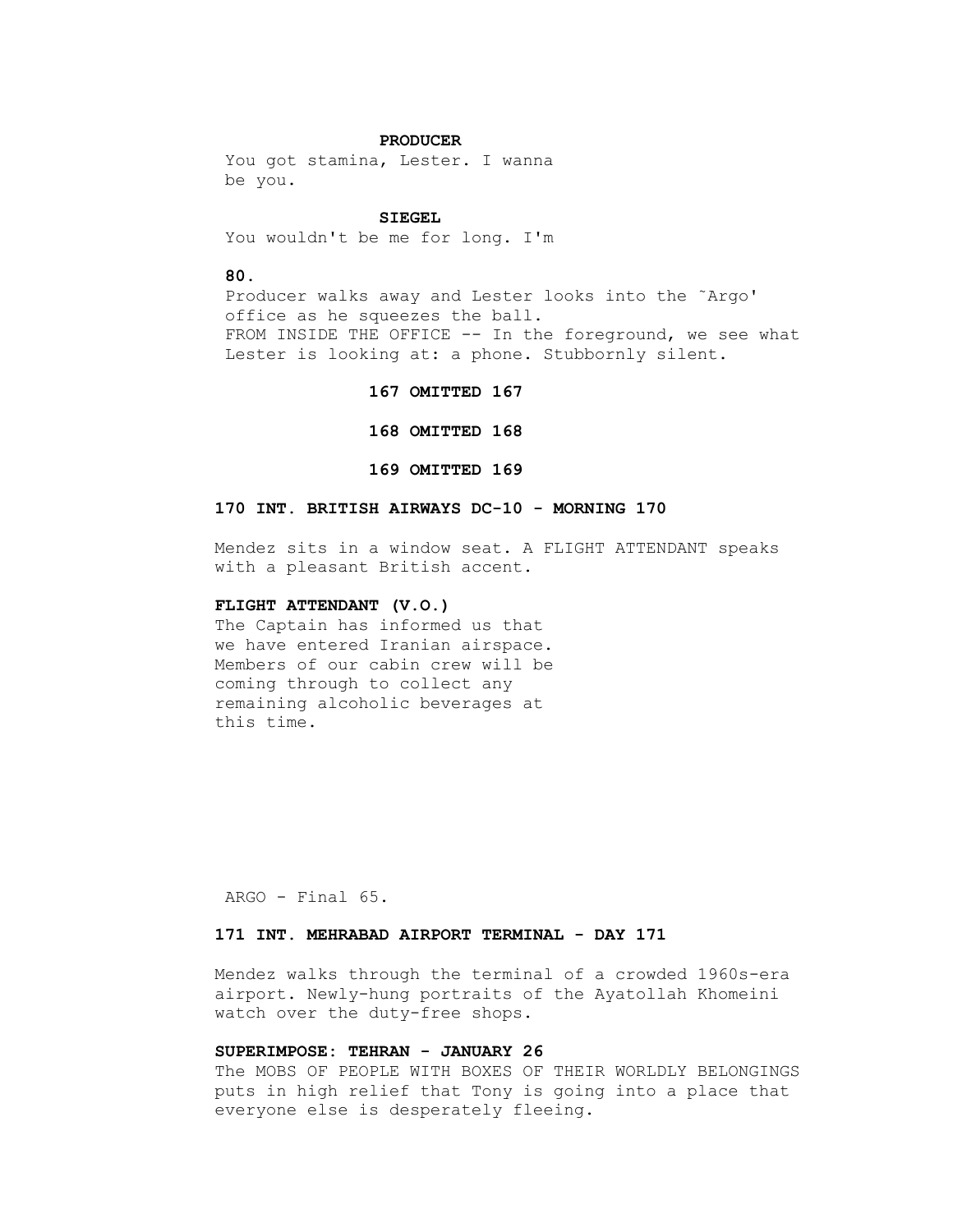## **172 INT. MEHRABAD AIRPORT IMMIGRATION - DAY 172**

 Tony fills out a white form. It makes an impression on a YELLOW form. Tony presents his passport to a REVOLUTIONARY GUARD IMMIGRATION OFFICIAL. Official looks at it, Tony hears the sound of a woman screaming in Farsi. Three lanes away, at the outgoing immigration station, a Revolutionary Guard is dragging away the woman's HUSBAND. The Immigration Official stamps Tony's passport -- takes the white form, gives Tony the yellow one -- and waves him through.

## **173 EXT. TEHRAN - DAY 173**

 Archive footage may be mixed with new footage. Normal city life mixed with men with automatic weapons. The contradictions of Tehran at this moment.

## **173A EXT. TEHRAN - DAY 173A**

 A Massive HELICOPTER SHOT OF TEHRAN. We TILT DOWN to see a traffic jam SPRAWLS AROUND THE AZADI MONUMENT. Bikes, mopeds, pedestrians, peddlers and old, patched together cars compete for space. No one gets anywhere.

## **174 INT. TAXI - DAY 174**

 Mendez sits in the back of a taxi in the Tehran traffic, some of the worst traffic in the world. We see the AZADI MONUMENT out his window.

#### **ANGLES OUT HIS WINDOWS**

The Ayatollah looks down from everywhere.

#### **(CONTINUED)**

ARGO - Final 66.

#### **174 CONTINUED: 174**

 A MAN IS HANGING FROM A CRANE. People mill underneath. Women in chadors at Kentucky Fried Chicken. An ARMED GANG in the back of pickup truck pulls up near his taxi.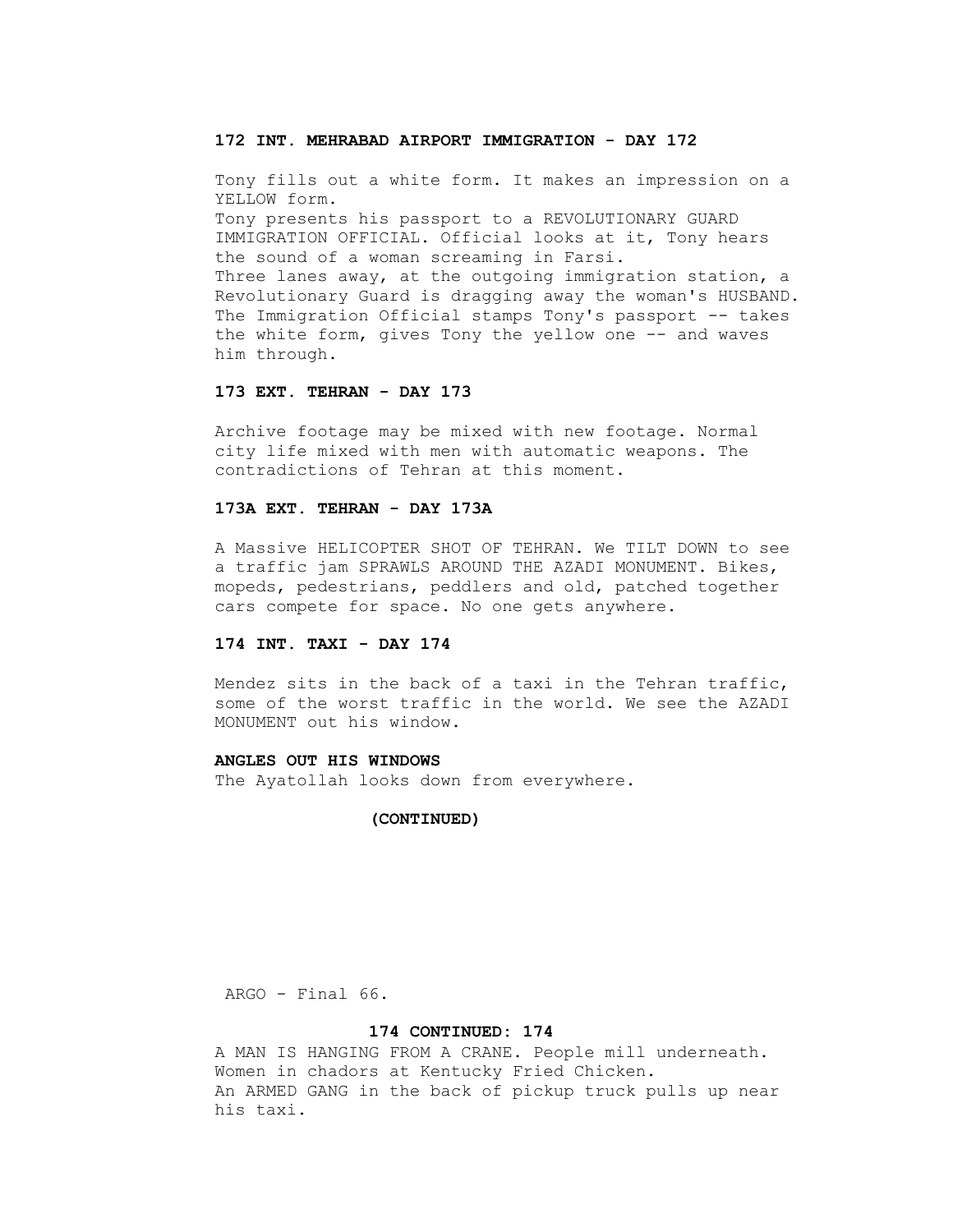We see PROPAGANDA painted on a wall/window.

#### **175 INT. TAXI/EXT. MINISTRY - DAY 175**

The taxi pulls up to a FORMAL, PINK BUILDING. The Driver stops. They've arrived.

## **176 INT. MINISTRY OF CULTURE AND ISLAMIC GUIDANCE - DAY 176**

 MEHDI BEHROUZ, 33, is the newly appointed Deputy Minister of Culture and Islamic Guidance. Like many of the stars of the Revolution, he was educated in the U.S. Right now he's looking at the ARGO script.

#### **BEHROUZ**

This film crew is just yourself?

## **MENDEZ**

 Six more are joining me today. They're coming from Canada.

## **BEHROUZ**

You'd like to film at the bazaar?

 **MENDEZ** The bazaar, maybe the palace.

#### **BEHROUZ**

## **(NOT PARTICULARLY**

#### **FRIENDLY)**

 I see. The exotic Orient. Snake charmers and flying carpets.

#### **(A BEAT)**

 You come to us at a complicated time. Before the Revolution, 40 percent of the movie theaters in Tehran were showing pornography. Our function is purification as well as promotion of the arts.

#### **(TAKES SCRIPT)**

I'll review for the Minister.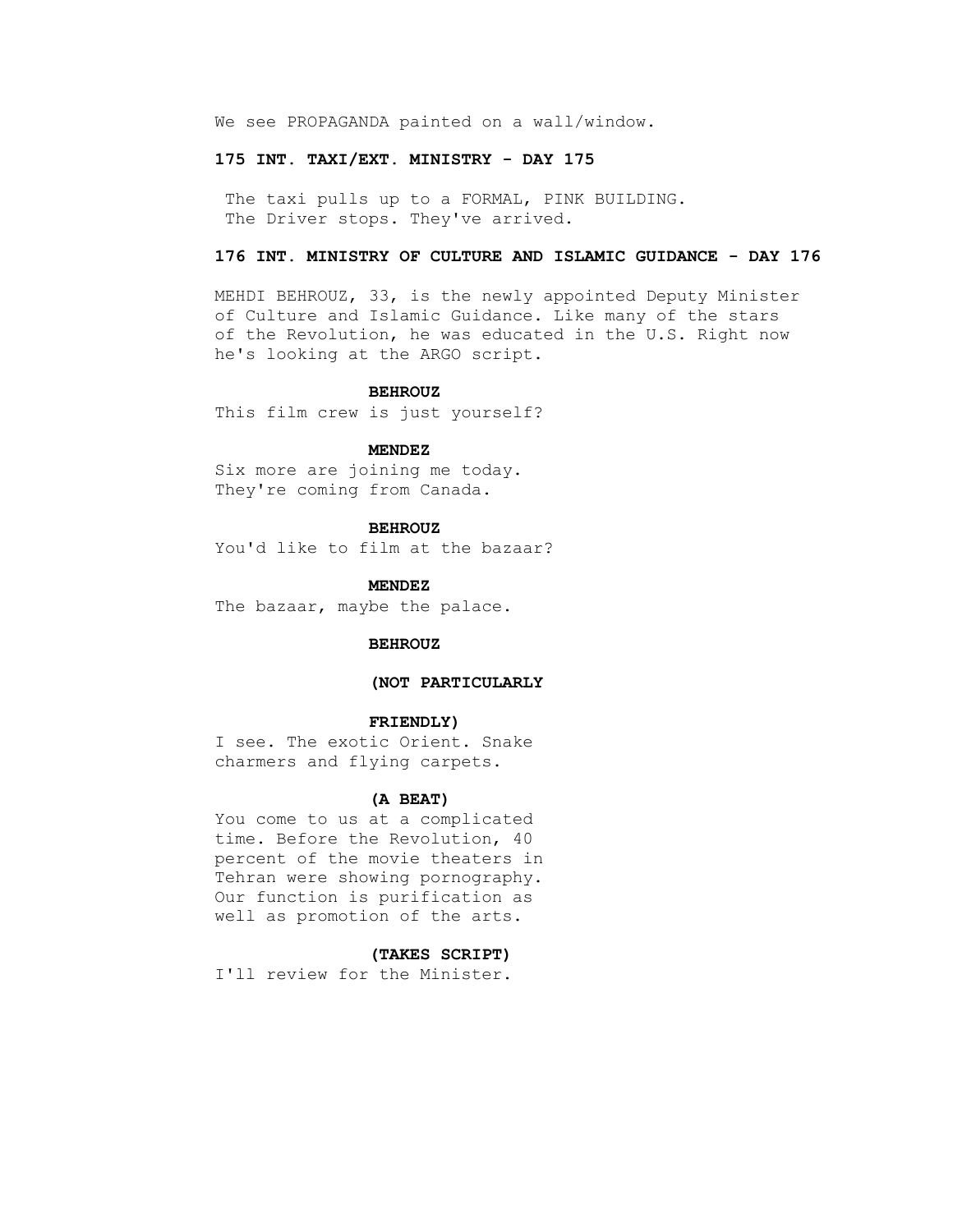ARGO - Final 67.

## **177 EXT. CANADIAN EMBASSY - DAY 177**

A TAXI pulls away.

 Mendez, carrying his luggage, stands at a wrought iron gate with MAPLE LEAVES worked into the iron. Ken Taylor comes out of the building, opens the gate himself.

#### **MENDEZ**

Mr. Ambassador.

#### **TAYLOR**

 Ken Taylor. He shakes Tony's hand and they start to walk to Taylor's car.

## **TAYLOR**

 I was expecting more of a G-Man look.

## **MENDEZ**

You're thinking of FBI, sir. They get into the car.

## **178 INT. TAYLOR'S CAR - OUTSIDE EMBASSY - CONTINUOUS ACTION**

## **178**

Taylor gives Tony SIX BLANK CANADIAN PASSPORTS.

## **TAYLOR**

 These are blank, y'know. The stamps?

 **MENDEZ**

I'll take care of that.

## **TAYLOR**

How long?

 **MENDEZ**

 A day to prep them with their cover stories. Two if they need it.

## **TAYLOR**

 And you'll fly out with them? Tony nods. A distant sound of a crowd outside.

## **(CONTINUED)**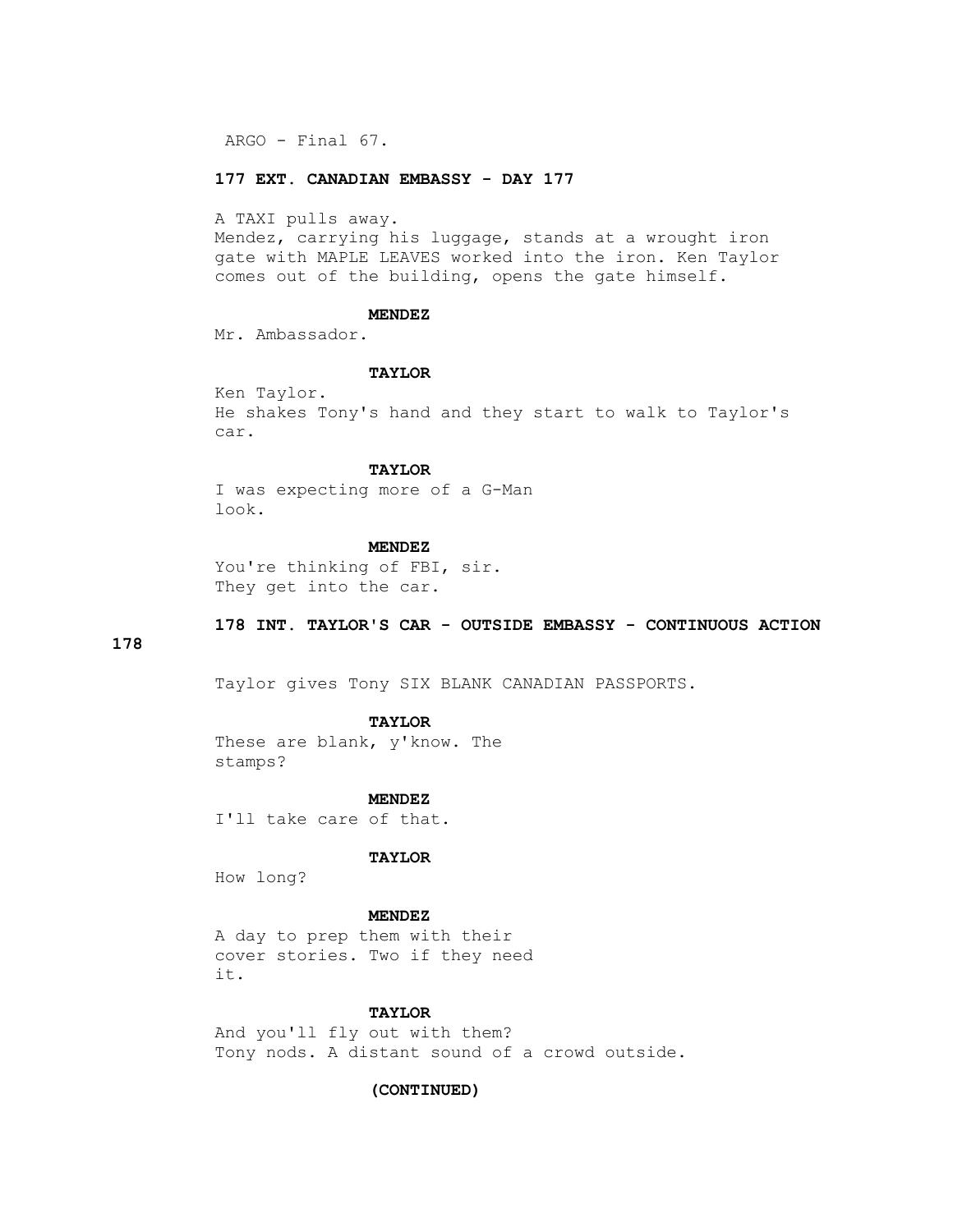ARGO - Final 68.

#### **178 CONTINUED: 178**

## **TAYLOR**

 There's something you should know. We think one of our housekeepers figured out who they are. We don't know if we can trust her. Now the noise outside is louder. Taylor turns to the window. Tony joins him.

## **TAYLOR**

 So sooner is better. They stand listening to the demonstration sounds, echoing over the rooftops of the city.

## **179 OMITTED 179**

 **179A INT. CIA - O'DONNELL'S OFFICE - NIGHT 179A**

#### **O'DONNELL**

 He got to the embassy. O'Donnell closes the door. Pender, wearing an undone tuxedo, as if he's just been pulled from a formal event. They stay standing.

#### **O'DONNELL**

 I can't tell you more than that ˜cause I don't know any more.

#### **PENDER**

 (cutting to it) The Times and A.P. found out they're with the Canadians. Somebody in one of the families talked.

## **O'DONNELL**

Mother of God.

## **PENDER**

 I just put Vance on a plane to take the editors to Le Cirque. He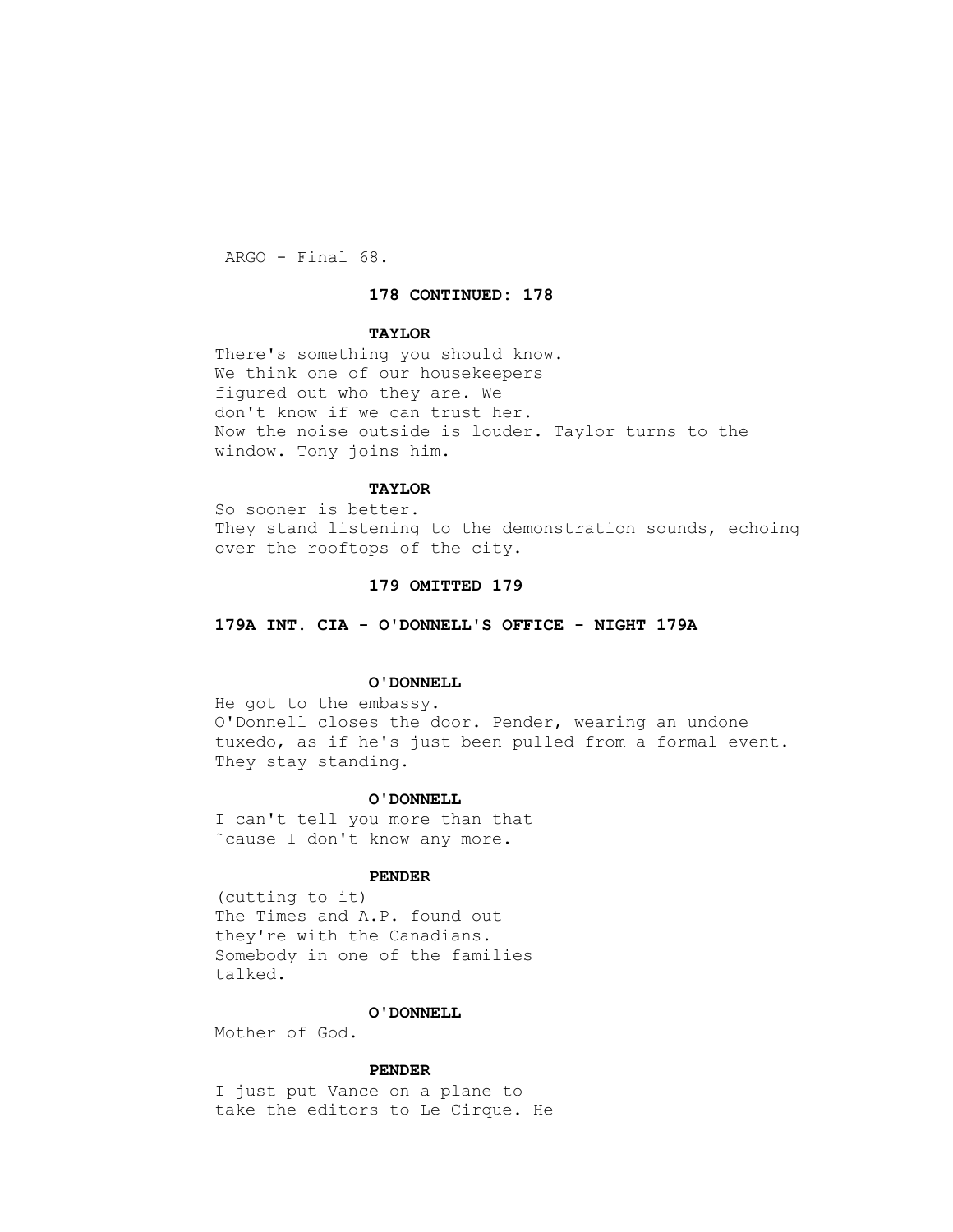thinks he can get them to sit on it. For now.

## **(A BEAT)**

 Your guy better get them and get the hell out.

ARGO - Final 69.

## **180 EXT. SHEMIRANAT (TEHRAN) - DAY 180**

 Ken Taylor drives up to a nice, but not huge, home in the expat/diplomatic neighborhood of Tehran. Automatic gates open.

## **181 EXT./INT. CANADIAN AMBASSADOR'S RESIDENCE - DAY 181**

 Taylor leads Mendez inside. Pat Taylor waits for them in the hall. Takes Tony's hand.

#### **182 INT. CANADIAN AMBASSADOR'S RESIDENCE (TEHRAN) - DAY 182**

 They enter the LIVING ROOM... and here are the SIX HOUSEGUESTS. They're looking at Mendez like kids waiting to be told the lesson plan.

#### **183 INT. CANADIAN AMBASSADOR'S RESIDENCE - LIVING ROOM - 183**

 **NIGHT**

Each Houseguest has a copy of the ARGO script.

#### **BOB ANDERS**

It's theater of the absurd.

#### **MARK LIJEK**

What are the chances?

 **MENDEZ**

The chances are good.

## **MARK LIJEK**

What's the number value of ~good'? 30 percent chance of success? 80 percent?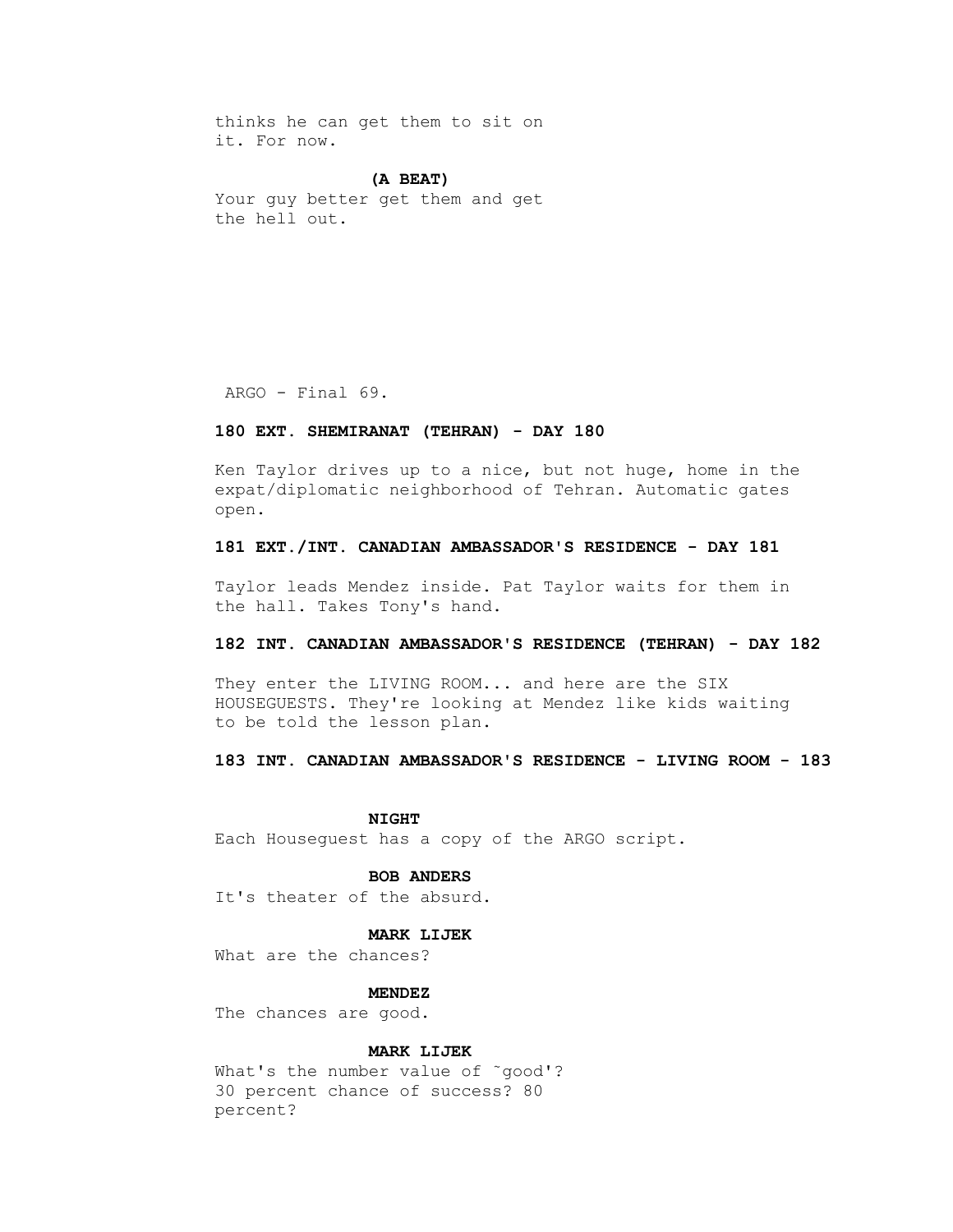## **CORA LIJEK**

We just  $--$ 

## **BOB ANDERS**

 What was the objection to picking normal cover identities?

#### **MENDEZ**

 There are no Canadians in the country for normal reasons.

## **KATHY STAFFORD MARK LIJEK**

 They'll sniff us out The Swedish consul said regardless. they accused him of being an American at the airport and held him for an hour.

## **(CONTINUED)**

ARGO - Final 70.

## **183 CONTINUED: 183**

#### **BOB ANDERS**

 We can't stand up to that. We don't know what the hell movie people do.

#### **MENDEZ**

 That's why I'm here. I'll be with you. This is what I do.

#### **CORA LIJEK**

 Have you gotten people out this way before?

#### **MENDEZ**

This would be a first.

## **CUT TO:**

 **184 INT. CANADIAN AMBASSADOR'S RESIDENCE - LIVING ROOM - 184**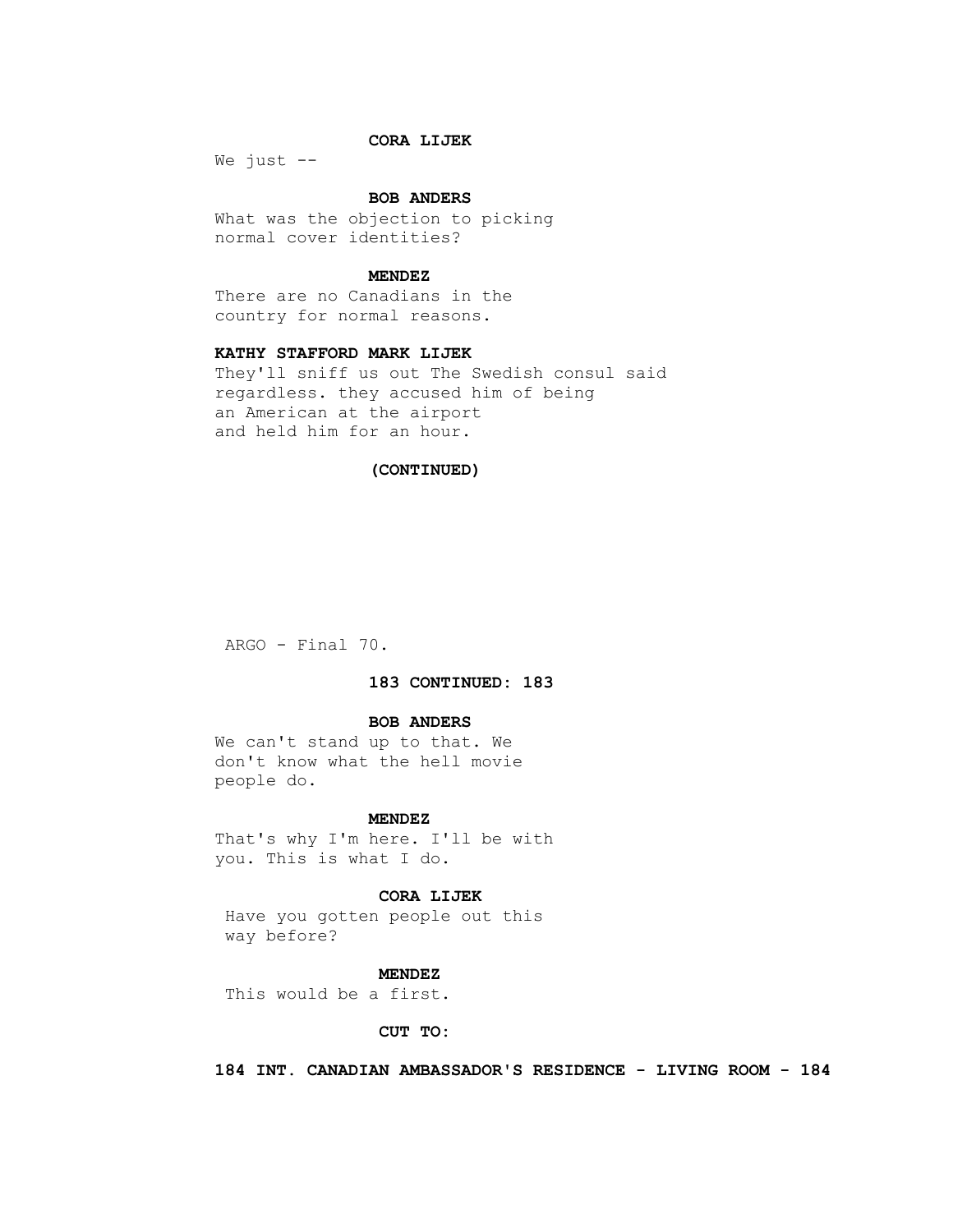## **NIGHT**

## **THE HOUSEGUESTS --**

 minus J and Kathy Stafford, go into the living room. Mendez stays in his seat; J approaches him.

#### **J STAFFORD KATHY STAFFORD**

 Do you know that every ... J, don't. day...

#### **J STAFFORD**

 ... every day they catch another friend of the shah at the airport. Kangaroo trials then firing squads. Just for having American names in their phone books. He puts the Iranian newspaper in front of Mendez.

#### **J STAFFORD**

 You've been here an hour and you're asking us to trust you with our lives, Mr. --

#### **MENDEZ**

Harkins.

## **J STAFFORD**

 Is that your real name? A beat.

#### **MENDEZ**

No.

#### **(CONTINUED)**

ARGO - Final 71.

#### **184 CONTINUED: 184**

 J Stafford nods, as if this has proven a point. He gs back into the living room, followed by Kathy.

## **ANGLE ON THE PHOTOGRAPH**

 in the Tehran Times. A MAN IN A SUIT at Mehrabad Airport. Terrified, being led out at gunpoint.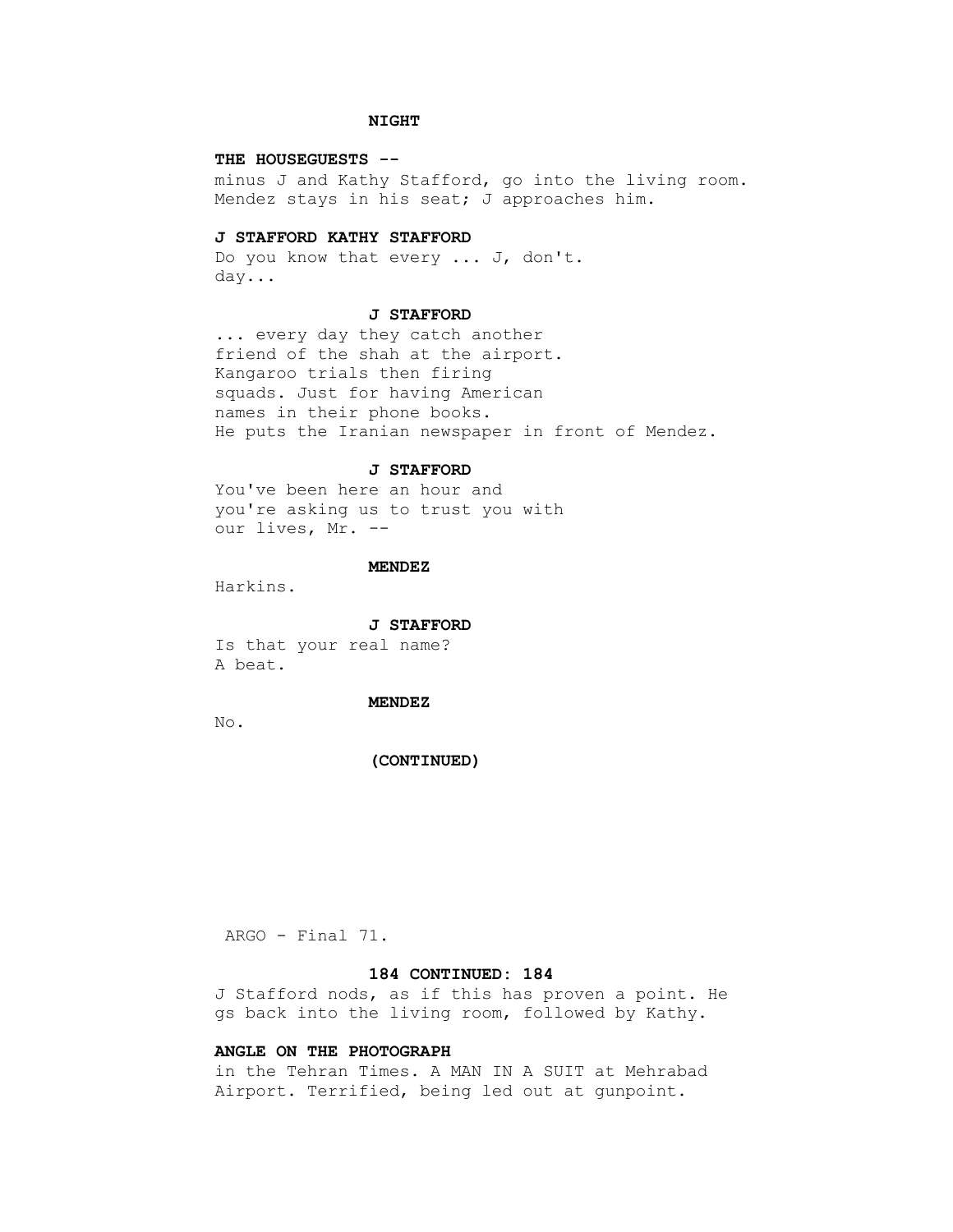## **185 EXT. CANADIAN AMBASSADOR'S RESIDENCE - VERANDA - NIGHT**

## **185**

 Mendez comes out and lights a cigarette. Ken Taylor is already there.

#### **TAYLOR**

 We've got orders to close the embassy and go back. There's nowhere for them to stay.

## **186 INT. CANADIAN AMBASSADOR'S RESIDENCE - LIVING ROOM - 186**

#### **NIGHT**

#### **J STAFFORD**

I'm serious, too. This is what?

#### **BOB ANDERS J STAFFORD**

 Don't do this, J... ... the part where we say, ˜That's so crazy it just might work'? C'mon...

#### **BOB ANDERS**

 I saw it in Burma. They get people out. They know how.

#### **J STAFFORD**

 Snitches in banana republics. They get them over the border after the coup...

## **BOB ANDERS J STAFFORD**

 That's your opinion. ... pay the guards at the crossing a hundred bucks to look the other way...

#### **MARK LIJEK**

 His opinion got us out of the embassy in the first place.

ARGO - Final 72.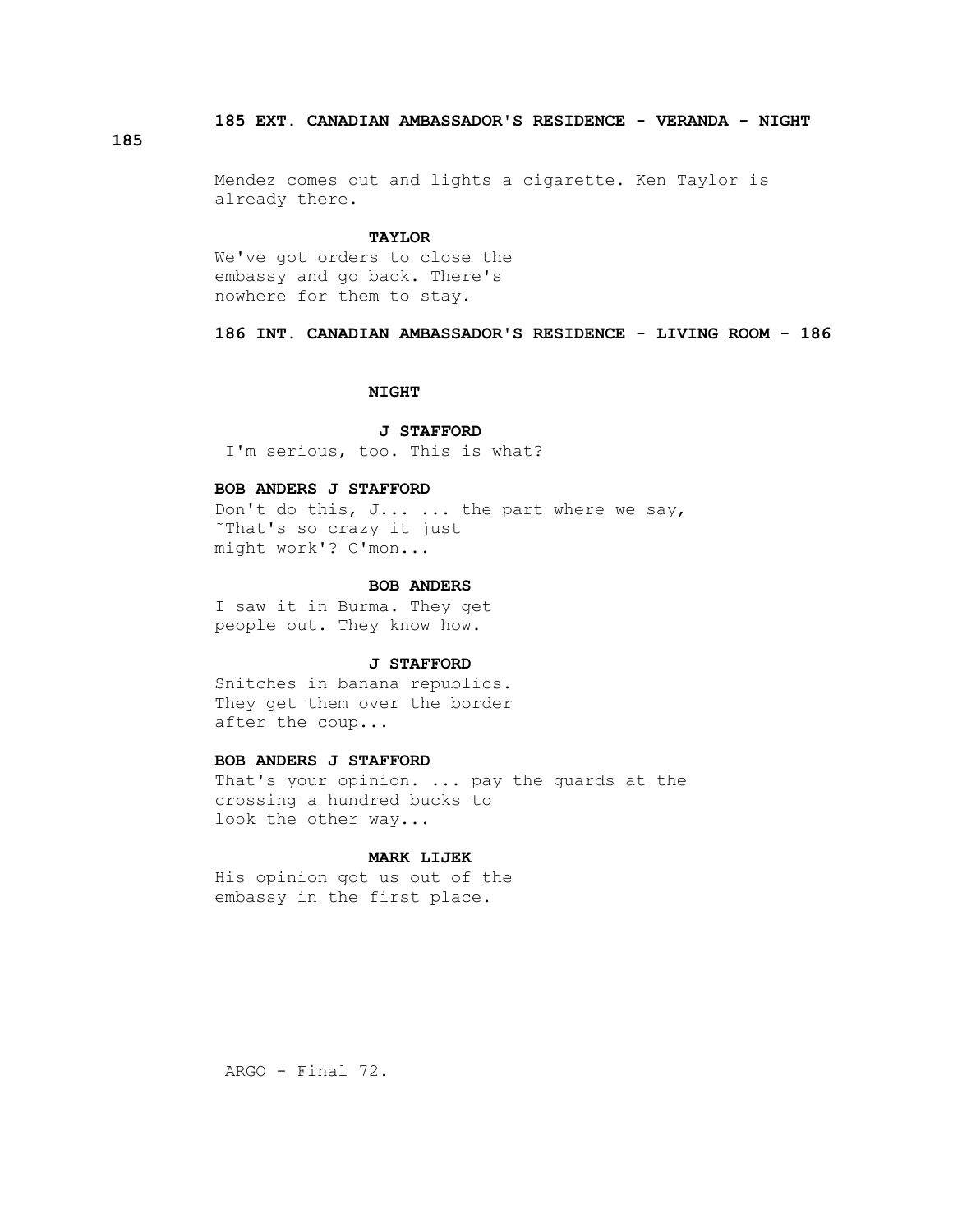**187**

#### **MENDEZ**

 If we go, you need to leave immediately. There's a

## **DANGER --**

## **TAYLOR**

 Pat and I discussed it. If they catch you at the airport, they come here and we go on trial for harboring the enemy. It's a risk we took. (after a moment) Can you pull this off?

## **MENDEZ**

I don't know.

 **188 INT. CANADIAN AMBASSADOR'S RESIDENCE - LIVING ROOM - 188**

#### **NIGHT**

#### **J STAFFORD**

 -- even if they do. They find us here, we're not lying, we're just hiding. We go out there with fake passports, we're spies, period, execution.

#### **CORA LIJEK**

 So how long do we stay? A month? A year?

#### **J STAFFORD**

 That man out there, he's got bad cards, he's gonna lose. If he loses, it's our lives.

#### **KATHY STAFFORD**

 (after a beat) And his life too. Another beat. ANGLES ON the Houseguests.

 **CUT TO:** 

#### **189 OMITTED 189**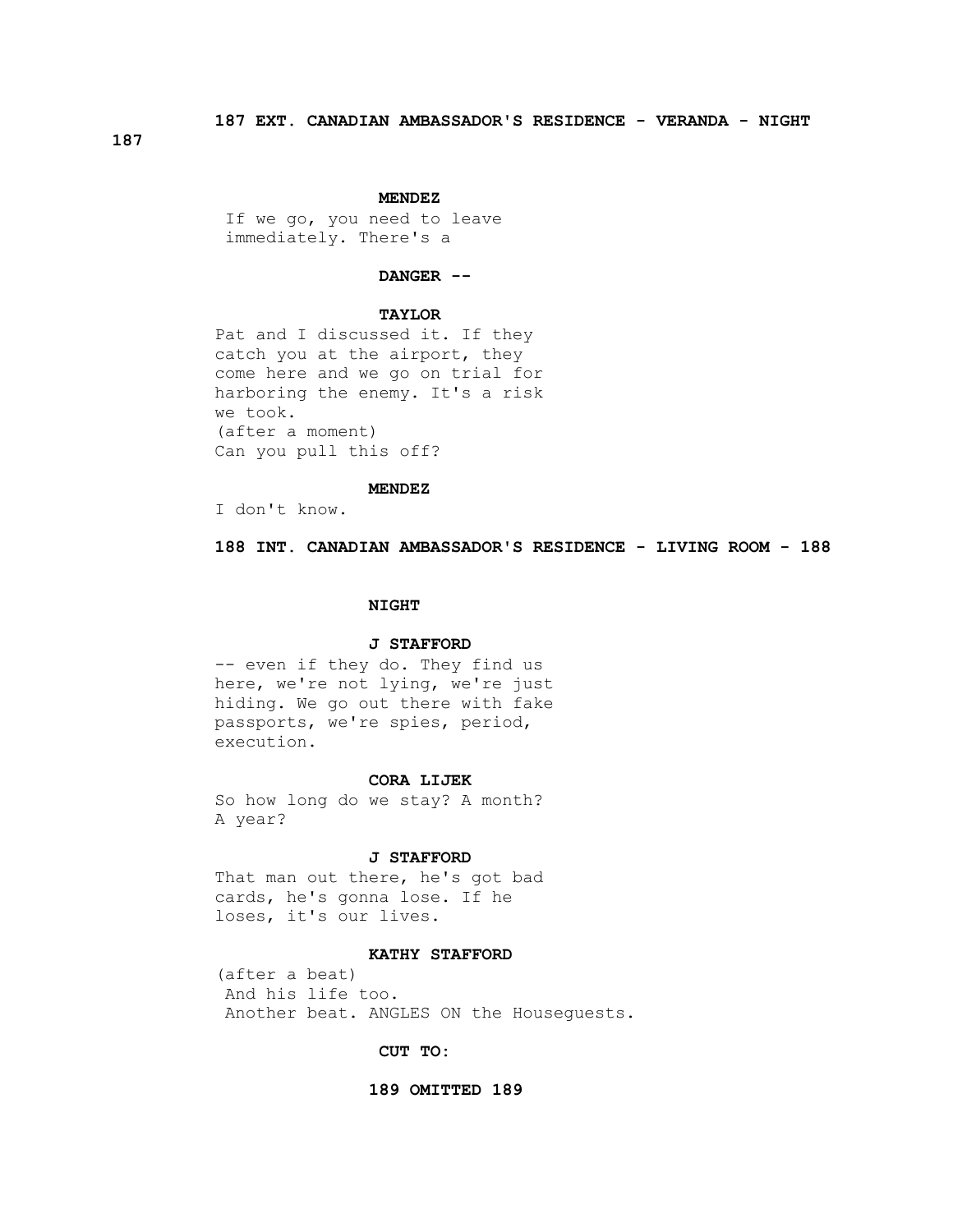ARGO - Final 73.

## **189A INT. CANADIAN AMBASSADOR'S RESIDENCE - LIVING ROOM -**

**189A** 

#### **NIGHT**

#### **MENDEZ**

 Your cover identities were created specifically for each one of you. Mendez, now dressed to leave, is handing each Houseguest an envelope.

## **MENDEZ**

What I need you to do is memorize everything inside. Who you are, what you are, where you've been. Cora Lijek looks at a document from inside her envelope. A union card for the Canadian Writers Guild with her picture on it.

#### **MENDEZ**

When we're done, you'll know these so well that you'll dream as these people. Mendez nods at them, and gs. The Houseguests look at what's inside their envelopes -- all except J Stafford, whose envelope remains sealed.

## **190 INT. SHERATON HOTEL - NIGHT 190**

A TELEFAX MACHINE spells out a message, letter by letter:

## **MR KEVIN HARKINS - CARE OF HOTEL SHERATON.•**

#### **191 OMITTED 191**

## **192 INT. SHERATON ROOM - NIGHT 192**

Tony is PREPPING the CANADIAN PASSPORTS -- expertly copying Farsi stamps with a small sharpened stick. A KNOCK on the door. Tony hides the passports. Answers the door.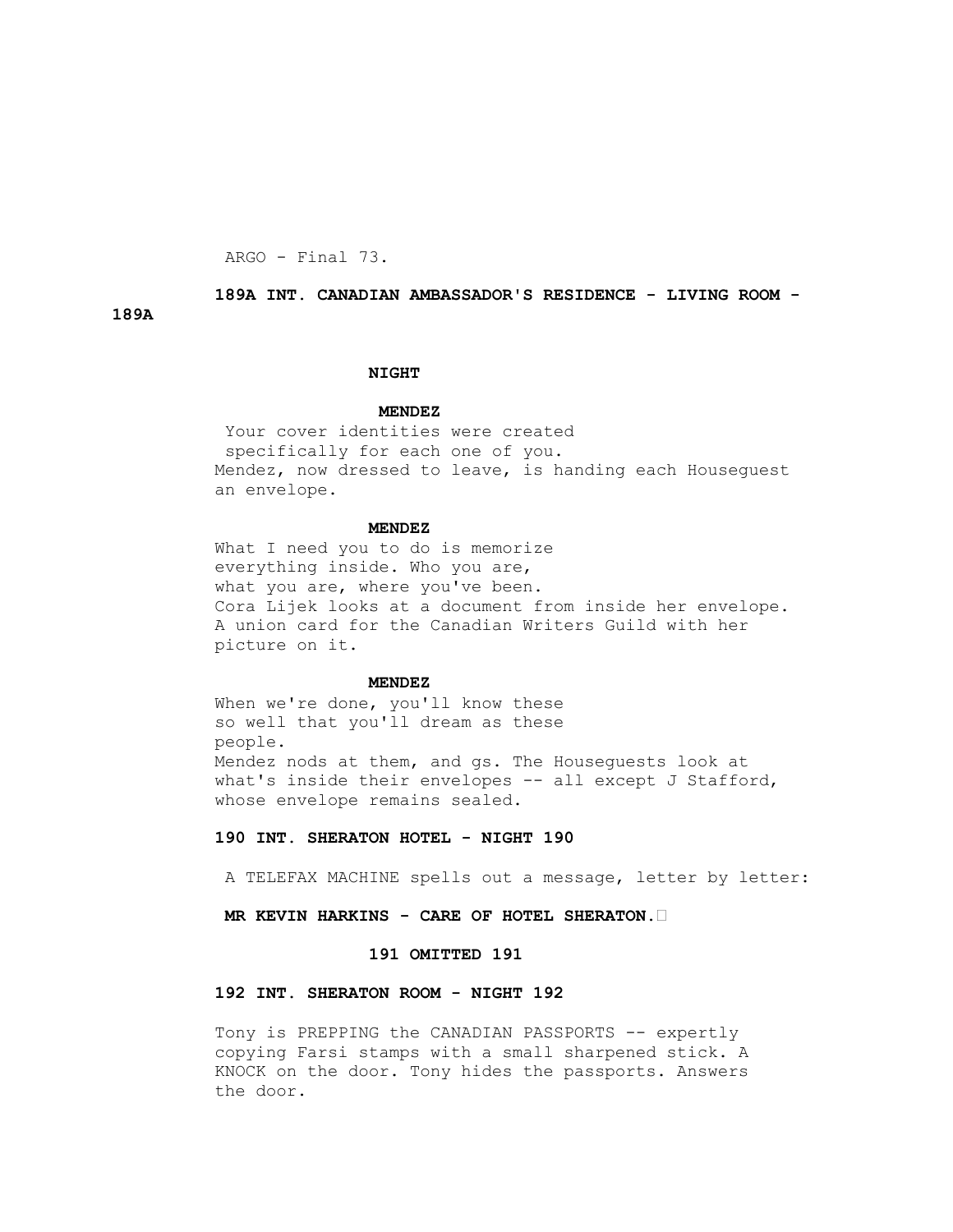## **BELLHOP**

 Sir, a telex arrived for you. The BELLHOP hands Tony a piece of paper. He reads it.

## **CUT TO:**

ARGO - Final 74.

## **193 INT. SHERATON ROOM - NIGHT 193**

 Mendez takes a small 1978 model radio out of his suitcase. He unscrews the casing and from inside takes out what looks like a 6-inch transistor board for the radio. On either side of the board: telephone jacks. He detaches the cords from the hotel phone and plugs them into the jacks on the transistor board. It's a phone scrambler.

## **MENDEZ (V.O.)**

 ˜The Minister of Culture and Guidance has approved your location scout.'

#### **194 INT. SHERATON ROOM - A FEW MINUTES LATER 194**

Mendez, on the phone --

#### **MENDEZ**

 (reading the telefax) ˜He will send a representative to meet you and your crew at the Khayyam entrance to the Grand Bazaar tomorrow at 3 PM.'

#### **INTERCUT WITH:**

 **195 INT. O'DONNELL'S OFFICE - NIGHT 195**

O'Donnell on the phone.

#### **O'DONNELL**

They called your bluff.

#### **MENDEZ**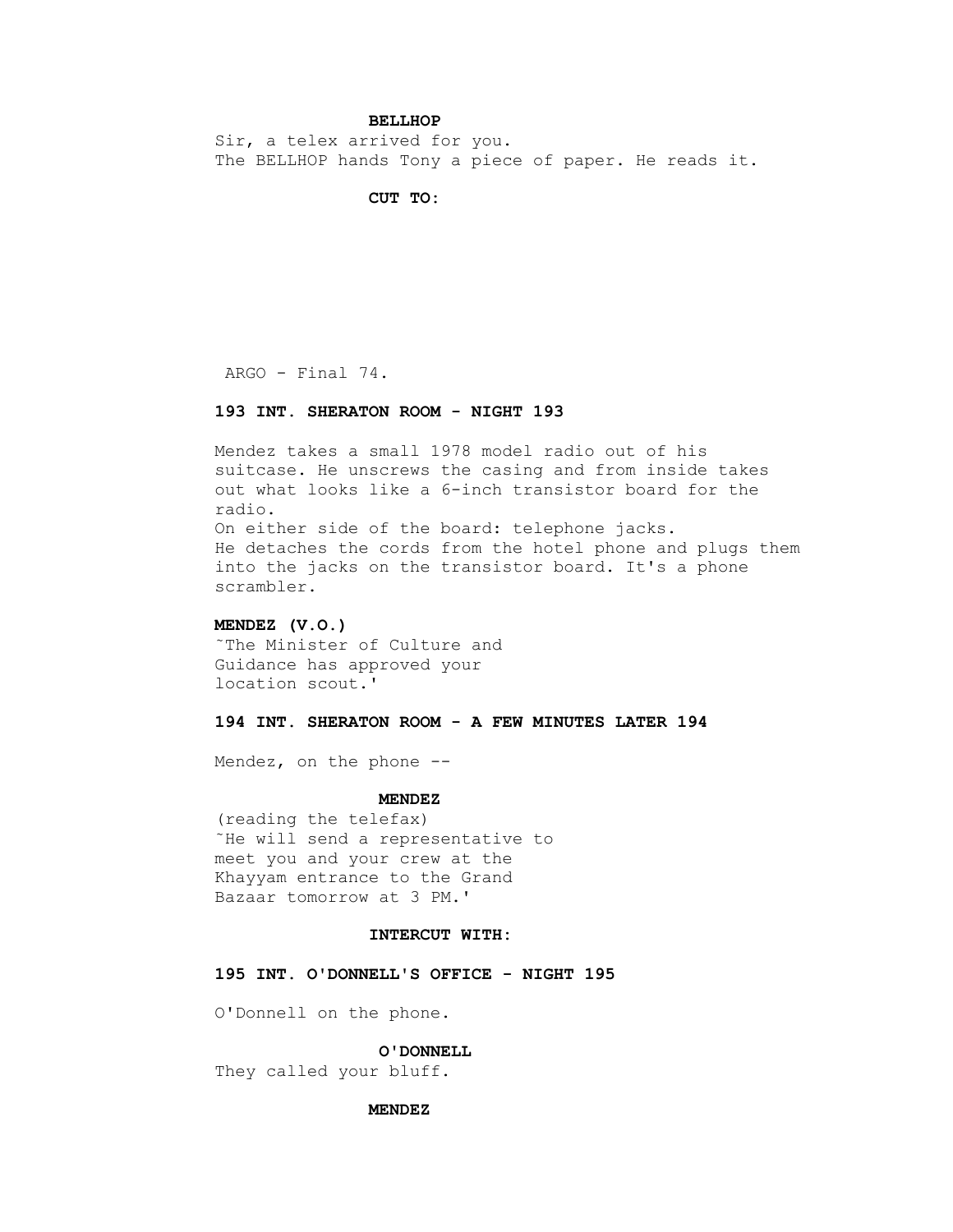Or maybe they're cooperating.

## **O'DONNELL**

 N.E. says absolutely not. Seven Americans walking the bazaar, you're asking for a riot, it's the

## **HIVE --**

#### **MENDEZ**

Seven Canadians, Jack.

#### **O'DONNELL**

 Never give them multiple shots at a cover. Are they even ready?

## **(CONTINUED)**

ARGO - Final 75.

## **195 CONTINUED: 195**

#### **MENDEZ**

They're getting there.

#### **O'DONNELL**

 Terrific. There's no prize for ˜Most Improved.'

#### **MENDEZ**

#### **(ESCALATING)**

 I don't have a choice. We say no, they come to the residence and pull everyone out at gunpoint. How do you think the covers hold up with their fingernails pulled out?

## **196 INT. CANADIAN AMBASSADOR'S RESIDENCE - KITCHEN - NIGHT**

**196**

 Mark Lijek is studying pages from the envelope Tony gave him. J Stafford is sitting near him, having a drink, watching Iranian State Television footage of the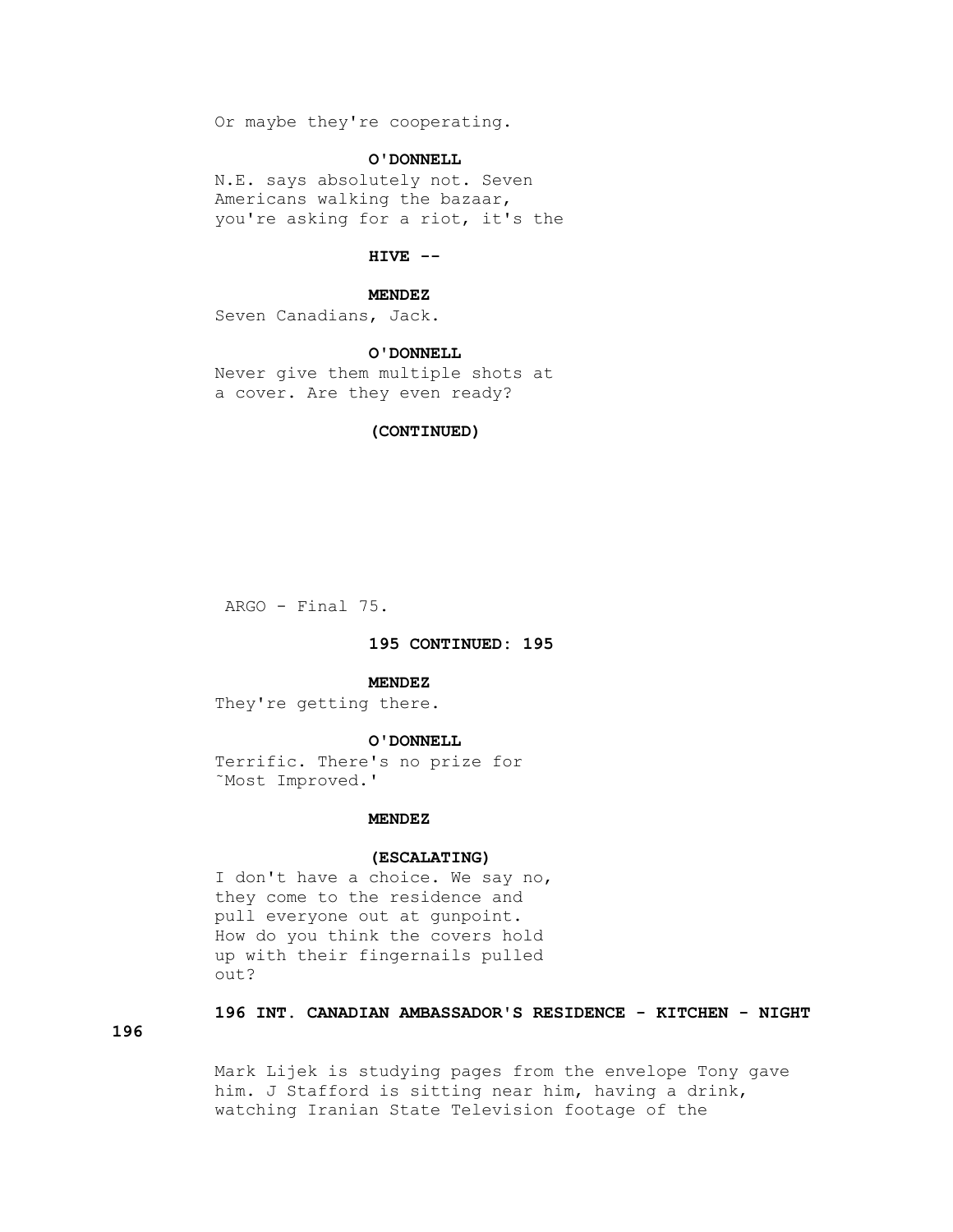Ayatollah. J Stafford translates out loud.

#### **J STAFFORD**

 ˜We are a nation of 35 million and... many of these people are looking forward to martyrdom.˜ Kathy Stafford looks into the room. J stops talking, looks up.

#### **J STAFFORD**

## **(TO KATHY)**

 Five minutes? He smiles at her. Kathy, who looks like she hasn't been sleeping, nods and leaves. J takes a drink. After a

#### **MOMENT --**

#### **J STAFFORD**

 She pleaded with me. Mark, looking to J. This is new.

#### **J STAFFORD**

 When it started in the streets nine months ago. She begged for us to leave. She packed our bags. I said, ˜A little longer.' And what I was thinking was, ~This is a good thing for me. Stay. Show Newsom you've got the balls. Grab for the ring.'

#### **(MORE)**

## **(CONTINUED)**

ARGO - Final 76.

## **196 CONTINUED: 196**

#### **J STAFFORD (CONT'D)**

#### **(A BEAT)**

I think we're gonna die here.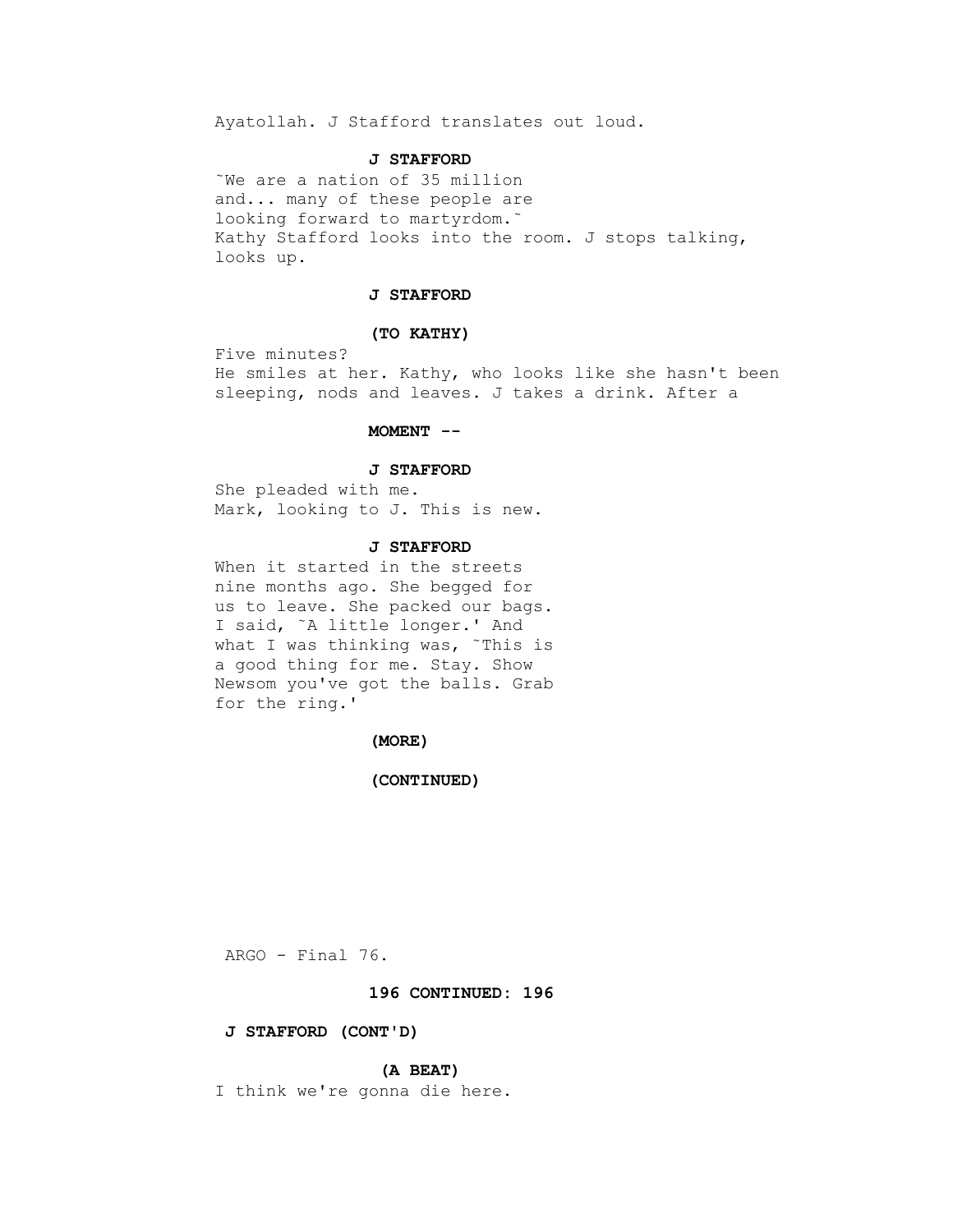## **197 INT. KOMITEH HEADQUARTERS (AMIR ABAD DISTRICT) - DAY 197**

 The feeling here is dangerous. Young men carrying automatic weapons casually. Behrouz stands next to ALI KHALKALI, 30s, a Revolutionary Committee security official. There are RECONSTRUCTED

## **EMBASSY PICTURES ON THE WALL.**

We see the FAMOUS PICTURES OF THE HOSTAGES BEING MARCHED

#### **DOWN THE STEPS.**

# **197A INT. KOMITEH HEADQUARTERS STAIRWAY - CONTINUOUS ACTION**

 A Kafka-esque stairway. We see a YOUNG KOMITEH call up from the bottom and head up the stairs. JUMP CUT TO: one flight to go. Now on the level WITH CAMERA, we carry him INTO the office as he hands off the ARGO script and STUDIO SIX BUSINESS CARD. Khalkali has some words in Farsi for the young man.

#### **198 EXT. SHERATON BALCONY - MORNING 198**

 Tony looks at one of the Argo storyboards -- one depicting an EXOTIC SPICE MARKET, a BAZAAR -- in the light.

# **CORA LIJEK (V.O.)**

This isn't what we agreed to.

# **199 INT. CANADIAN AMBASSADOR'S RESIDENCE - KEN'S OFFICE -**

## **199**

**197A**

#### **MORNING**

 The Houseguests are gathered in the office. Cora hands the telefax to Bob Anders. J Stafford, looking on.

#### **CORA LIJEK**

 You said ˜a day to learn your covers then straight to the airport.' You said that.

## **BOB ANDERS**

They suspect something?

## **(CONTINUED)**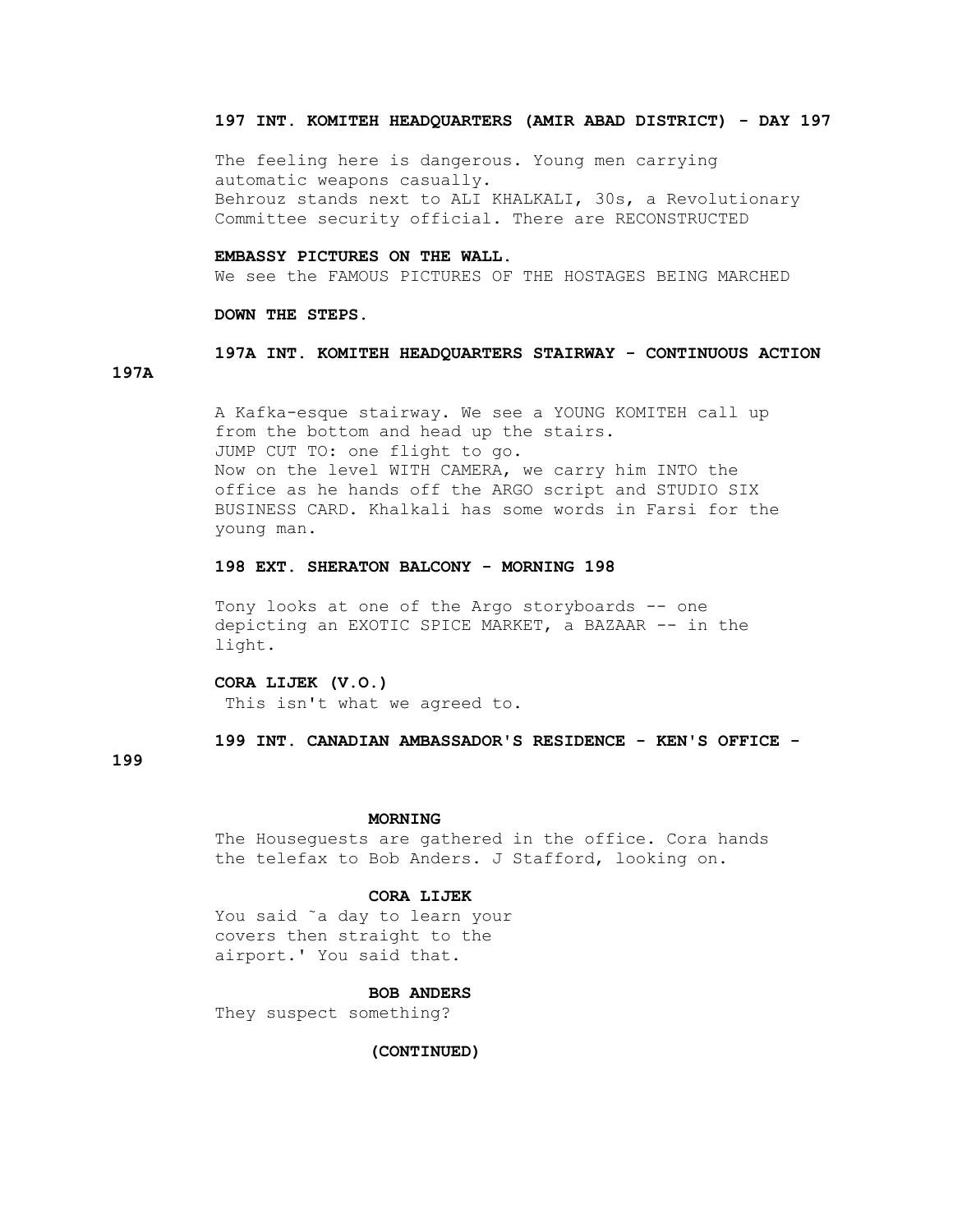ARGO - Final 77.

## **199 CONTINUED: 199**

#### **MENDEZ**

 What I know is we need to act like a movie crew. We go to the bazaar today, we fly out tomorrow. Silent assent among the group. Then J Stafford, sitting with his wife, speaks up --

#### **J STAFFORD**

We won't do it.

#### **MARK LIJEK**

 He told them there were six of us. They're expecting six.

## **J STAFFORD**

#### **(TO MENDEZ)**

 You are about to show the only card we're holding. Which is that they don't know we're here.

#### **MENDEZ**

I'm asking you to trust me.

#### **J STAFFORD**

I don't trust you.

#### **BOB ANDERS**

 (fed up, to J) What's the alternative? This is the ball game, J. What world are you living in?

#### **J STAFFORD**

 The one where they're hanging people from construction cranes, Bob. J takes Kathy's hand and gs, leaving Mendez with the others. After a moment --

## **MARK LIJEK**

#### **(TO MENDEZ)**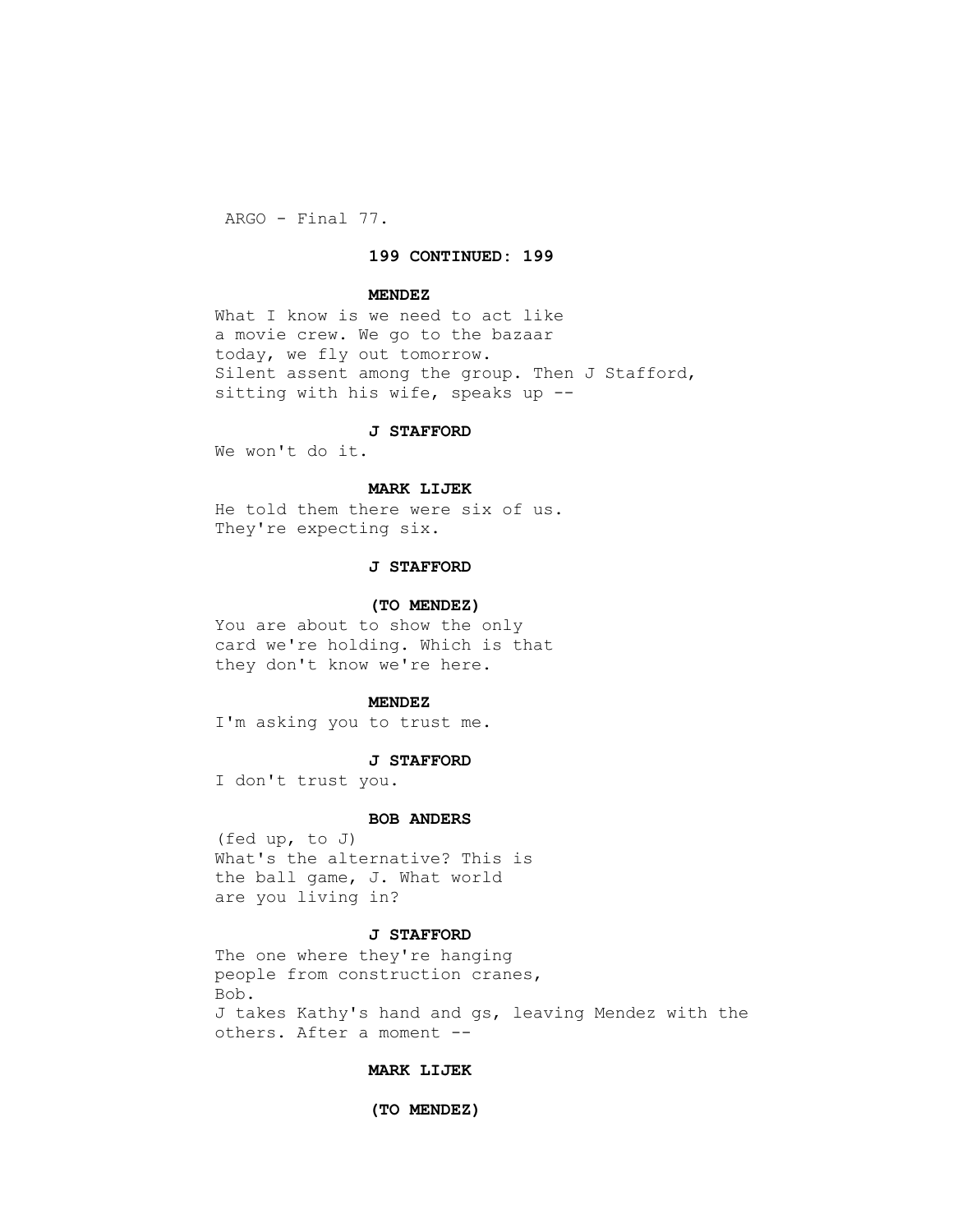So we'll see you at two?

#### **200 INT. CARPET FACTORY - MORNING 200**

 A KOMITEH BOSS inspects the work of the CARPET WEAVER KIDS -- whose numbers have grown into the HUNDREDS -- as they labor quietly. Some HEADSHOTS are in various stages of repair.

#### **(CONTINUED)**

ARGO - Final 78.

#### **200 CONTINUED: 200**

 Dozens of documents are now complete, sitting on the floor in rows. Some pages from the EMBASSY MUG BOOK are now re-assembled. The boss picks one of the pages up: meticulously worked so that text and photos are now intact.

 **201 INT. CANADIAN AMBASSADOR'S RESIDENCE - DAY 201**

#### **PAT TAYLOR**

This one.

 She gives Bob Anders a Canadian maple leaf lapel pin, which he affixes to his shirt. Cora Lijek paints lighter hair dye onto her hair. The Houseguests are making subtle efforts to disguise themselves.

#### **CORA LIJEK**

(at a mirror, quoting

#### **INSTRUCTIONS)**

 So don't be recognizable, but look exactly like your passport picture.

## **MARK LIJEK**

 Not that picture. You won't want to scare them. A nervous smile. Trying to deal with anxiety. J and Kathy Stafford look to each other. Sitting reading newspapers while the other Houseguests prep for the scout. The PHONE starts ringing.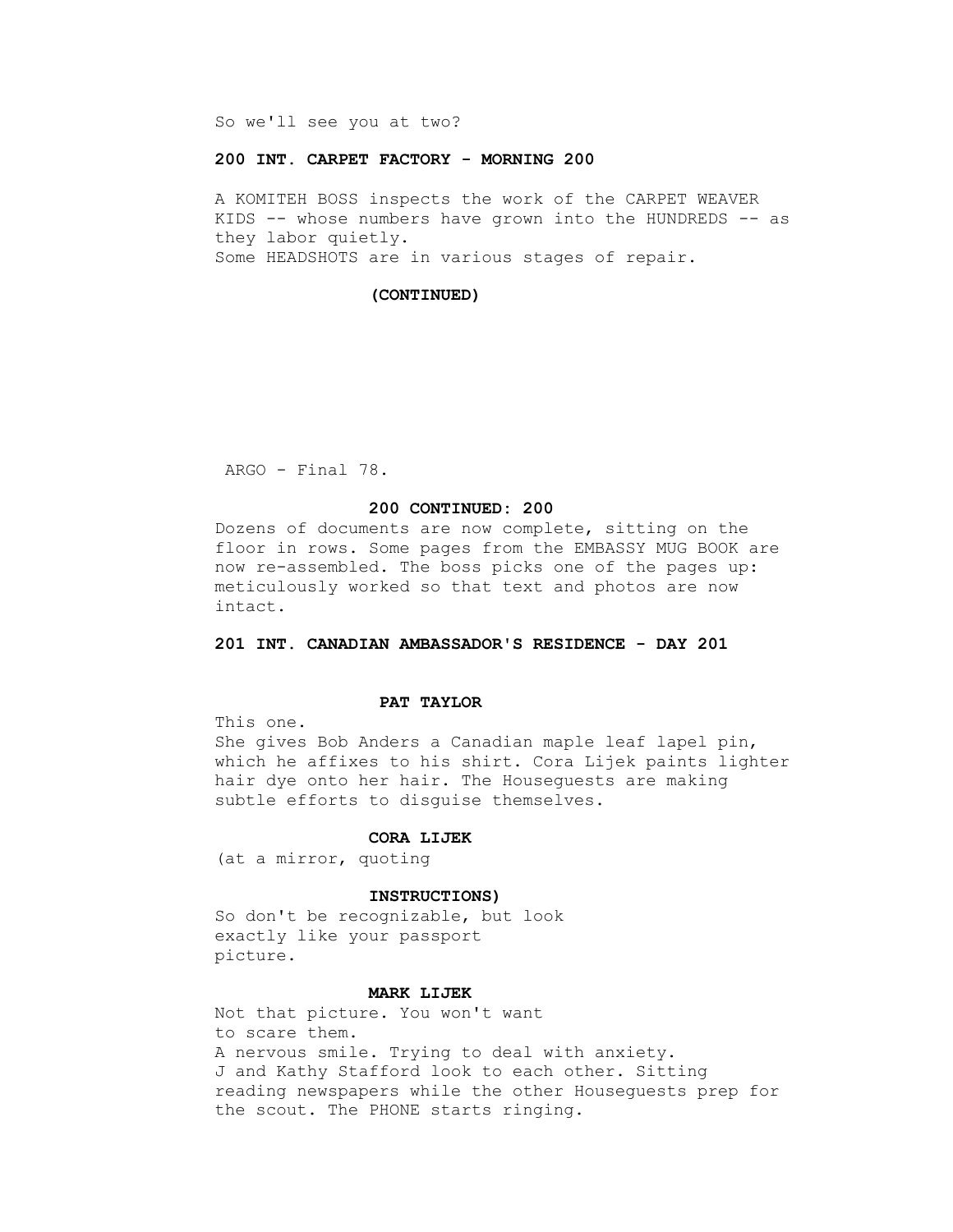## **PAT TAYLOR**

 (answering the phone) Hello? A cloud comes over Pat as she listens.

#### **PAT TAYLOR**

 No, there's no one like that here. She hangs up the phone fast, as if it were hot to the touch.

#### **BOB ANDERS**

 Who was it? Pat shakes her head.

## **ON J STAFFORD**

listening. Kathy takes his hand.

## **(CONTINUED)**

ARGO - Final 79.

#### **201 CONTINUED: 201**

#### **KATHY STAFFORD**

## **(TO J)**

Somebody knows.

#### **202 INT. SHERATON ROOM - DAY 202**

 Tony getting dressed. Thinking. He gets up and leaves, and we start to hear the sound of a man talking fast in Farsi.

## **203 EXT. CAR RENTAL - DAY 203**

 It's a CAR RENTAL MAN, 60s, speaking. Tony is looking at a MINIVAN on a lot of beaten-up rental cars.

## **MENDEZ**

 This one, how much? One day, how much?

 **204 INT. CANADIAN AMBASSADOR'S RESIDENCE - DAY 204**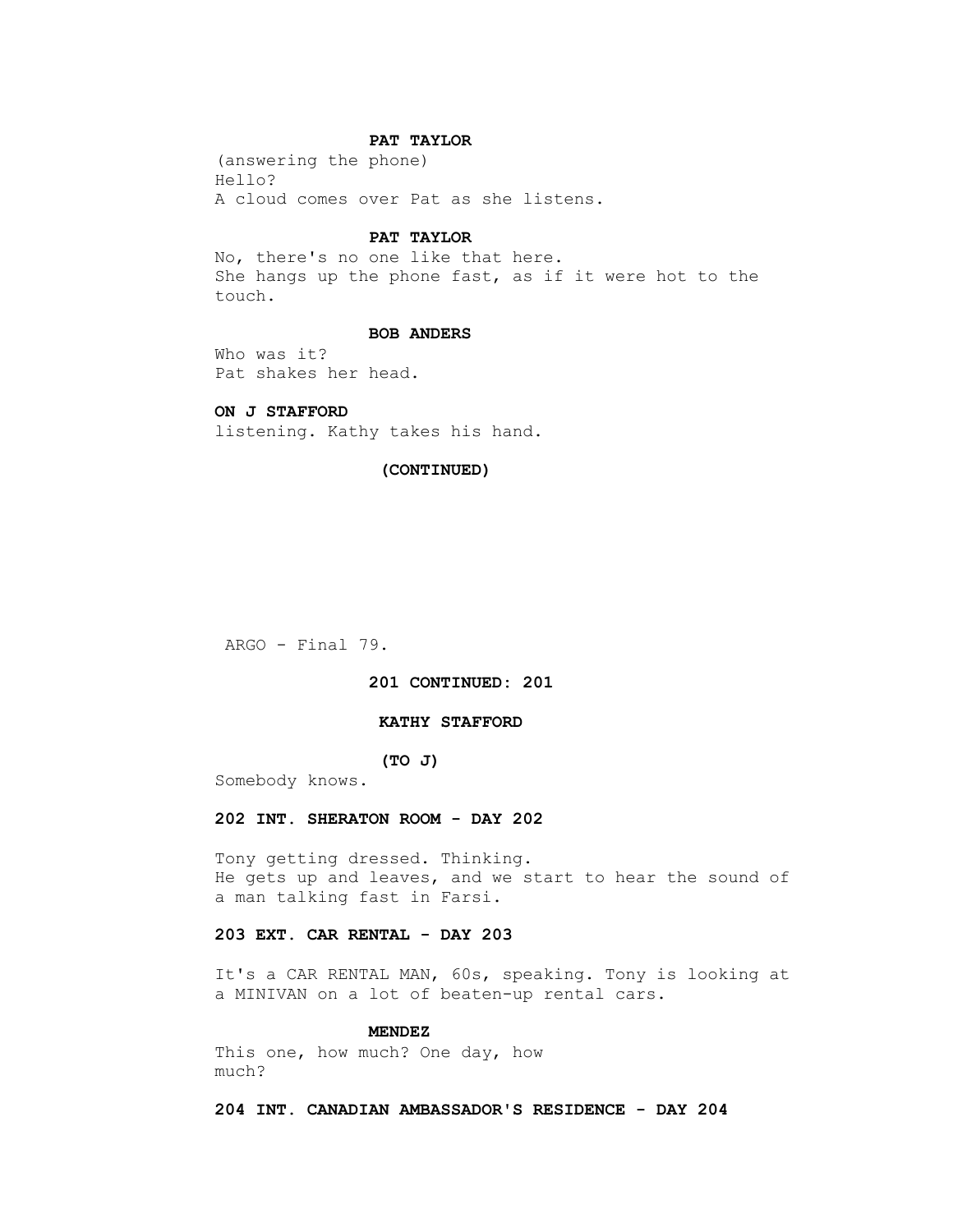Four of the Houseguests are waiting on the couch, dressed in their best approximation of the clothes of a movie scout crew. Cora has the maple leaf flag pin on her shirt. They turn when they see Tony come in the door. Tony as he steps down into the living room, down the hall

 **--**

#### **205 INT. CANADIAN AMBASSADOR'S RESIDENCE - KITCHEN - DAY 205**

 ... to find J Stafford sitting at the table. They are badly shaken.

#### **MENDEZ**

 I promise you that if you will play along today, I will get you out tomorrow.

#### **J STAFFORD**

 I wish I could believe you, Mr. Harkins.

#### **MENDEZ**

 My name is Tony Mendez. Mendez gs back out to the minivan. STAY WITH J and Kathy.

ARGO - Final 80.

## **206 INT. MINIVAN - DAY 206**

 Mendez, in the driver's seat, looks at the house, then at his watch. He starts up the van, filled with four of the Houseguests. Then he looks in the rearview and sees one of the back doors open. J and Kathy Stafford board.

## **207 EXT. TEHRAN - DAY 207**

 Tony drives the minivan through streets of Tehran. The Houseguests sit in silence, looking out the windows. There is a vehement DEMONSTRATION going on -- stars-andstripes burning in Molavi Square -- and it's taking place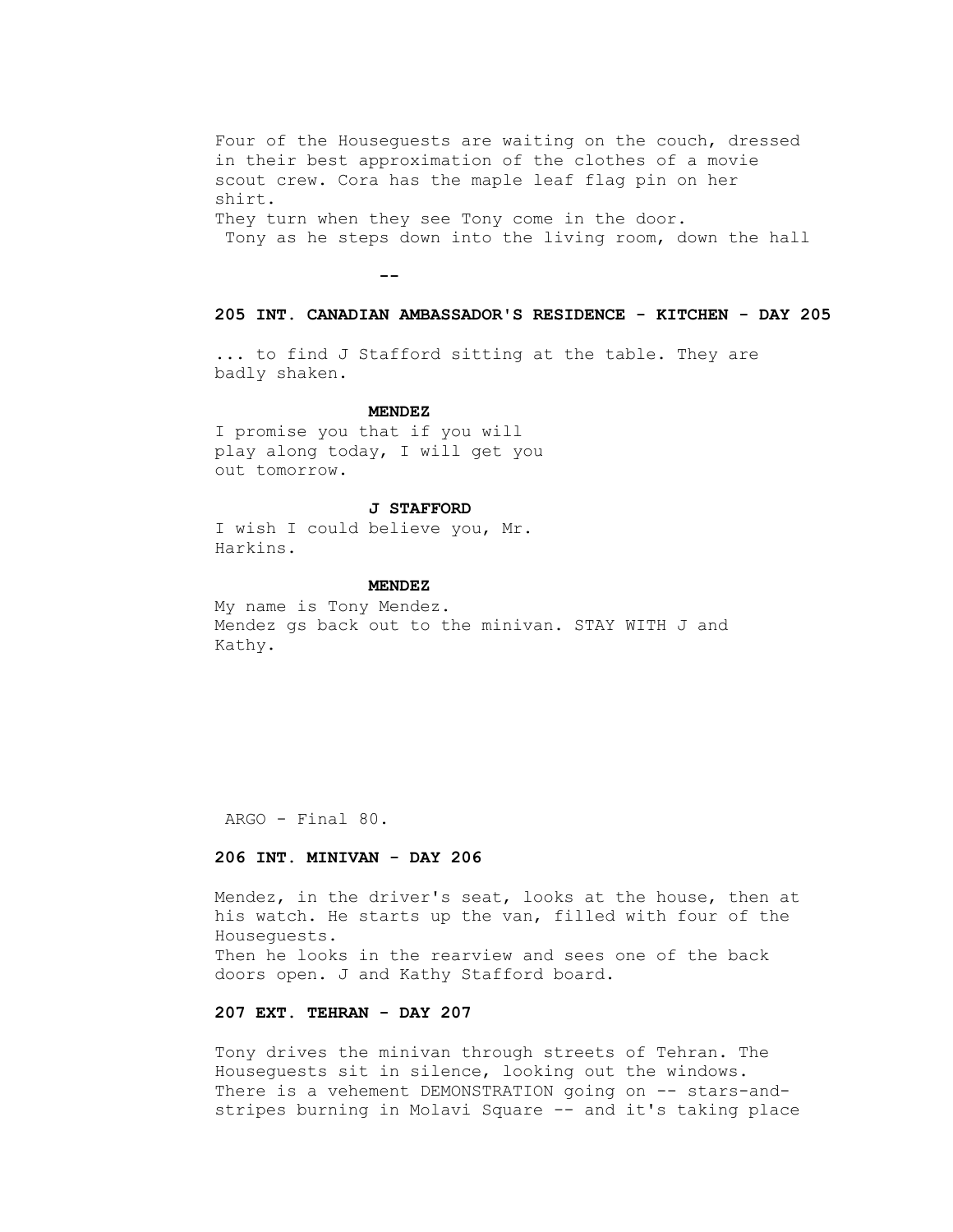#### right in their way.

They stop at the demonstration, then realize people aren't passing by as much as celebrating in the street. Tony is forced to nose his way through the crowd - chanting and yelling -- some SLAPPING THE WINDOWS. They finally get through and pull away. With the demonstration receding behind them, Tony tries to regain their focus.

#### **MENDEZ**

 Tell me who you are. This recalls attention from the windows.

#### **LEE SCHATZ**

Mike McEwan, cameraman.

#### **BOB ANDERS**

Robert Baker, director.

#### **MARK LIJEK**

Timothy Harris, location manager.

## **CORA LIJEK**

Mary Ann Boyd, screenwriter.

#### **KATHY STAFFORD**

 Rachel Dewart, production designer. Kathy looks at her husband.

#### **J STAFFORD**

Sean Bissett, associate producer.

#### **MENDEZ**

Let's make a movie.

ARGO - Final 81.

## **208 EXT. STREET NEAR THE BAZAAR - DAY 208**

 The minivan double-parks on Musavi Street. Taxis, men loading and unloading rolled-up carpets onto pickup trucks, chaos. A YOUNG MAN IN SUIT WITH NO TIE waits. This is REZA, mid- 20s, a low-level administrator in the Ministry of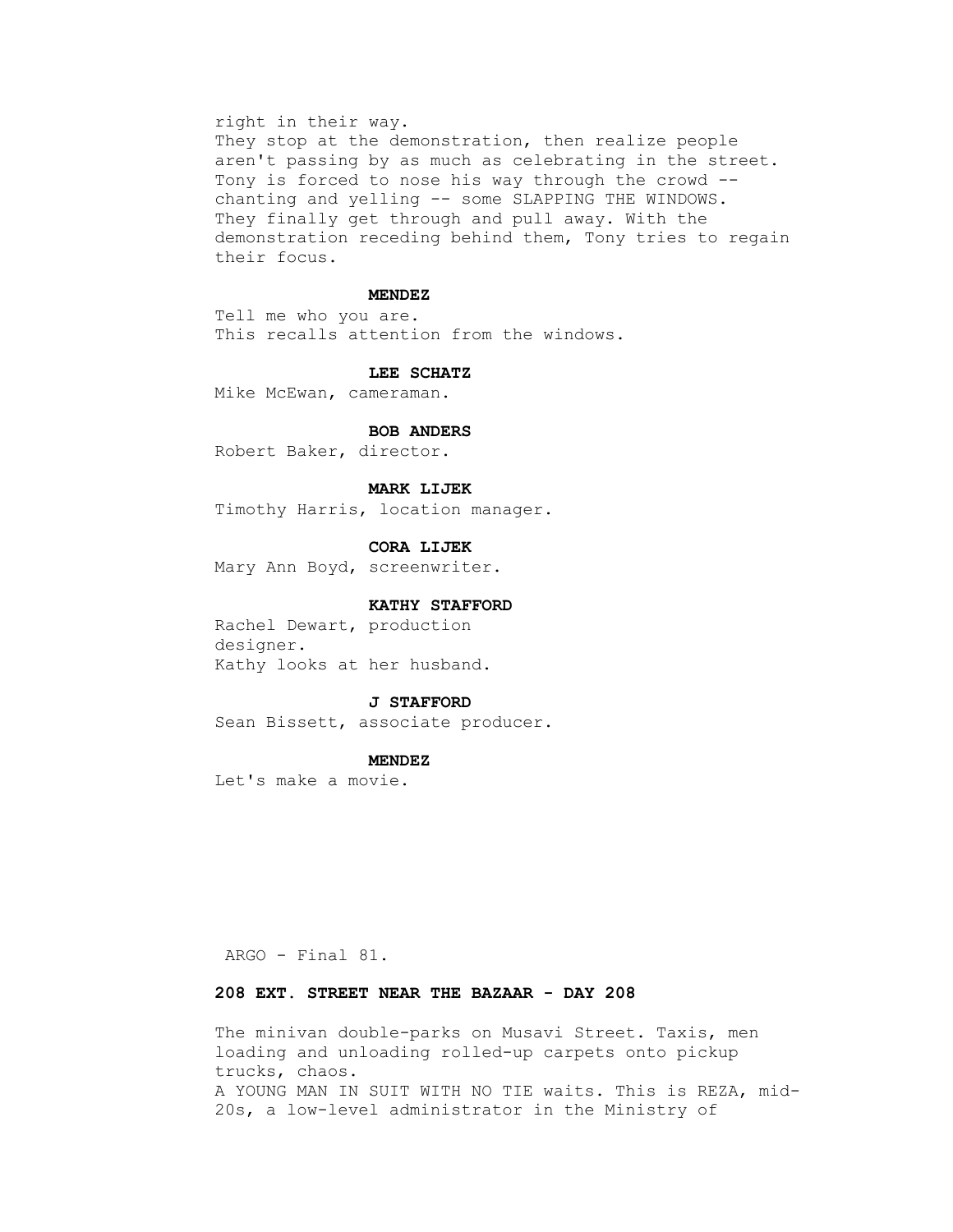Guidance.

 Mendez gets out and they speak and shake hands. The image FREEZES. In a BLACK AND WHITE PHOTOGRAPH. They exchange pleasantries and Reza leads them down a narrow street toward the bazaar.

## **209 EXT./INT. TEHRAN BAZAAR - DAY 209**

 Reza is leading Mendez and the group of Houseguests through the Tehran Bazaar. A word about the place: the world's largest bazaar. 10 kilometers of narrow alleys. Chinese-made Swiss watches, banks, mosques, butchers, fabric stores, gold stands. Boys with hand-trucks loaded down with piles of fabric cut through the crowd. Older Islamic architecture elbows up against neon signs and rickety wooden stands with second-story balconies like Bourbon Street.

Bob Anders walks toward the front.

 **REZA**

You are the director?

#### **BOB ANDERS**

Yes.

 **REZA**

 **(PLEASANT)** Is this film a foreign bride film?

## **BOB ANDERS**

I'm sorry?

## **REZA**

 A film where a foreign bride is brought to Iran, but she dsn't understand the language and customs and there are misunderstandings and laughs.

## **BOB ANDERS**

No.

 **(CONTINUED)**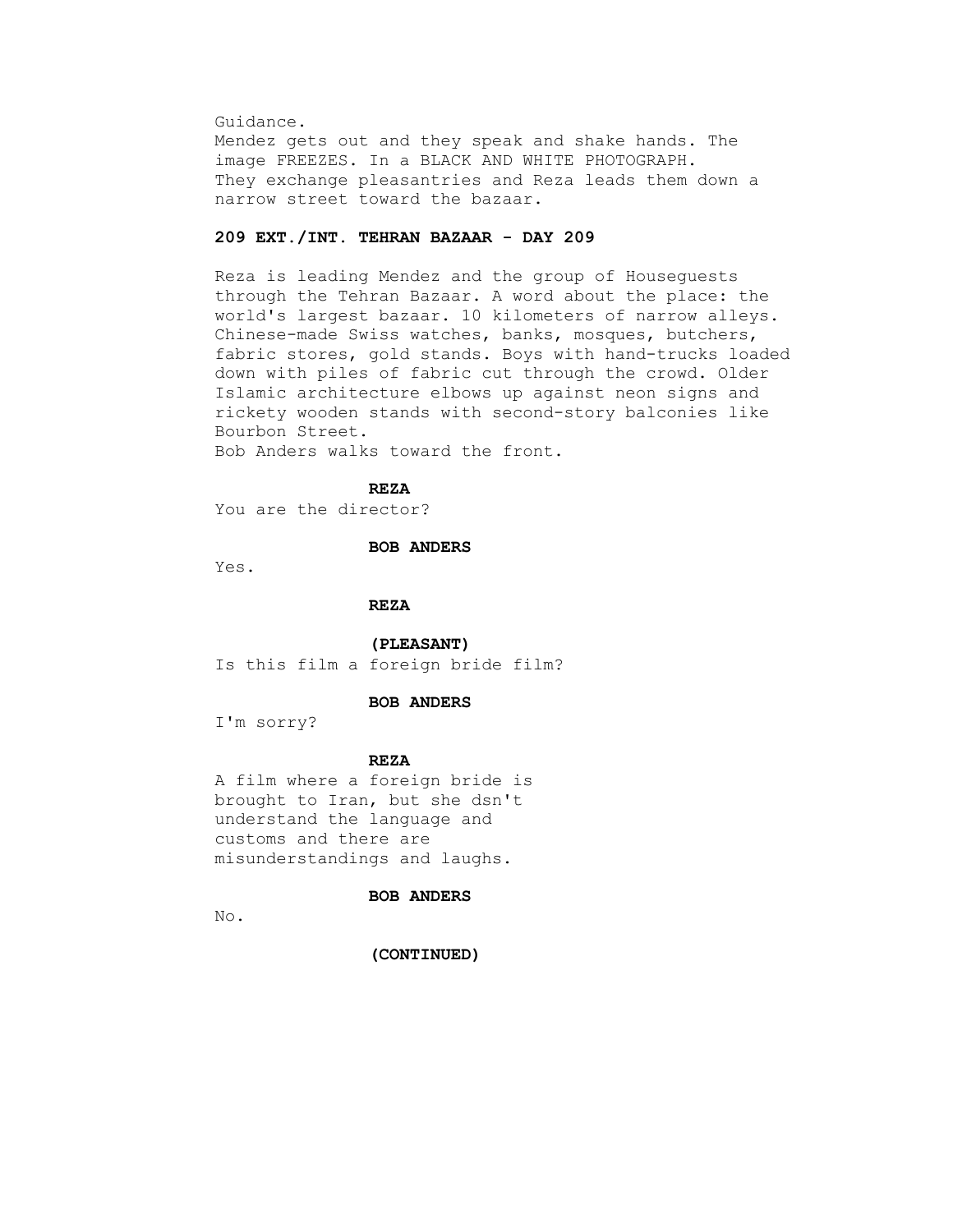ARGO - Final 82.

## **209 CONTINUED: 209**

#### **REZA**

 (not happy with that) Mmmm. Mendez walking toward the back of the group. Lee, the cameraman, is looking through a viewfinder down the alley

of the bazaar.

#### **MENDEZ**

#### **(QUIET)**

Mike?

#### **LEE SCHATZ**

 (not looking up) Yeh.

#### **MENDEZ**

 If I said you were looking through the wrong end of that viewfinder, would I be right? Lee turns the viewfinder around and looks through it again.

#### **LEE SCHATZ**

Yep.

#### **ANGLE**

 Mendez talking to Lee from a distance. A zoom, a closer snapshot of LEE. Then of CORA LIJEK, who walks through the bazaar with an open ARGO SCRIPT in her hand. The Revolutionary Guard photographer is taking pictures of each of the Houseguests, picking their portraits off one by one like a sniper.

## **210 EXT. CANADIAN AMBASSADOR'S RESIDENCE (TEHRAN) - DAY 210**

 Two sedans turn onto the property and head up the driveway. Ali Khalkali, the revolutionary official, gets out of one of the cars. He's joined by a couple other OFFICIALS and by two armed REVOLUTIONARY GUARDS. Sahar is moving through the garden, she sees the men approach. She gs to greet them at the gate.

#### **SAHAR**

(Farsi, from behind

#### **THE GATE)**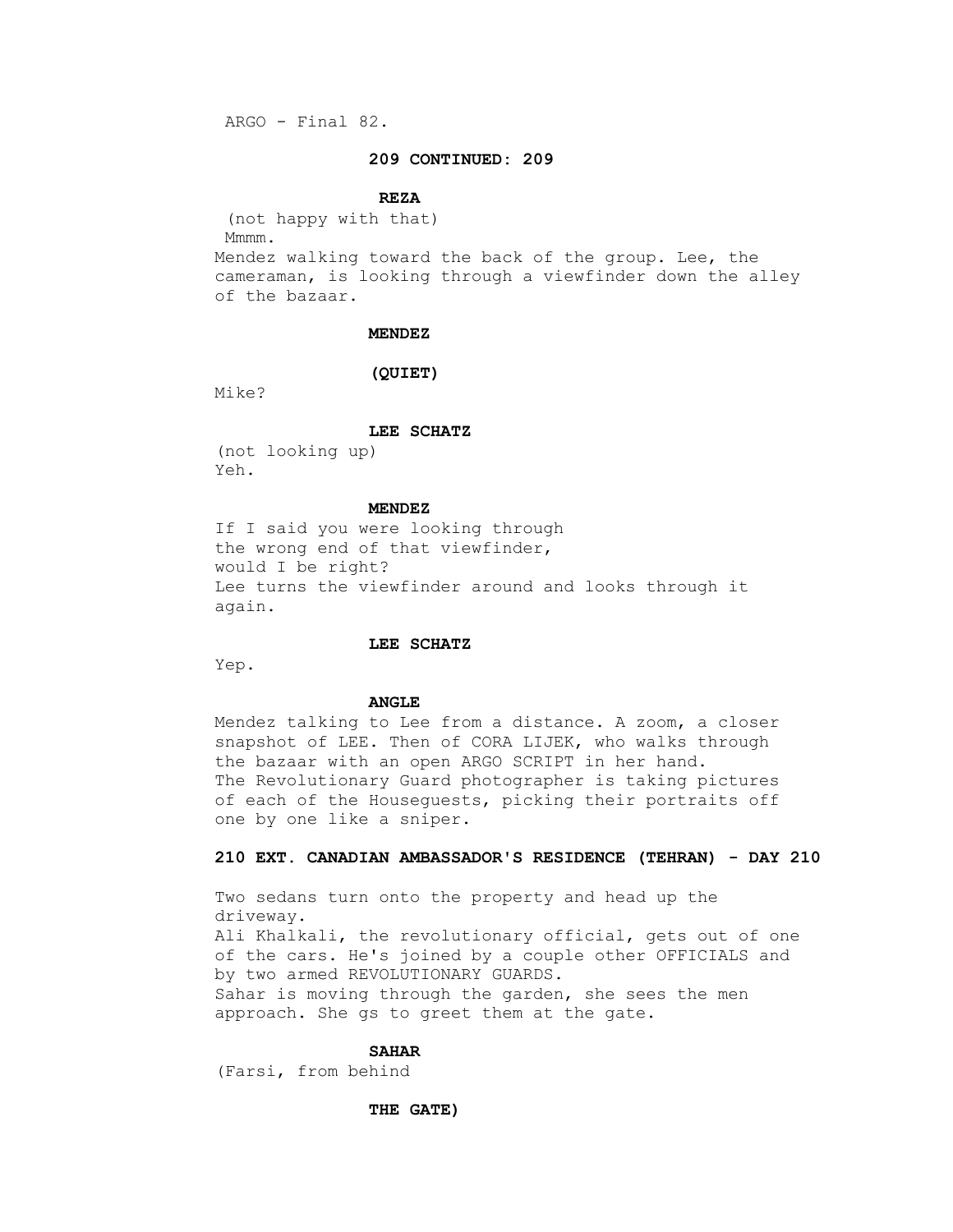ARGO - Final 83.

Yes?

#### **211 OMITTED 211**

#### **212 INT. TEHRAN BAZAAR - DAY 212**

 Reza leads Mendez and the Houseguests deeper into this city within a city; fundamentalist ground zero. BAZAARIS stand at their shop doors; puzzled; unfriendly; watching the visitors. Kathy Stafford, the production designer on the scout, takes a Polaroid of a window adorned in gold. The SHOPKEEPER, a 70-ish bazaari, sees her do so. He hurries out of his store, speaking in rapid-fire Farsi at her. The Houseguests stop. Reza speaks to the Shopkeeper.

## **REZA**

#### **(TO KATHY)**

He wants the photograph you took.

#### **MENDEZ**

 She's the production designer. Her job is to take photographs. SHOPKEEPER getting more and more heated in Farsi.

#### **REZA**

 He says he did not give you permission to take a photograph of his store. Other BAZAARIS and SHOPPERS are starting to gather. Kathy holds out the Polaroid toward the Shopkeeper.

## **KATHY STAFFORD**

He can have the photograph. Tell

#### **HIM --**

The Shopkeeper knocks the Polaroid out of her hand.

 **213 INT./EXT. CANADIAN AMBASSADOR'S RESIDENCE - ENTRANCE -**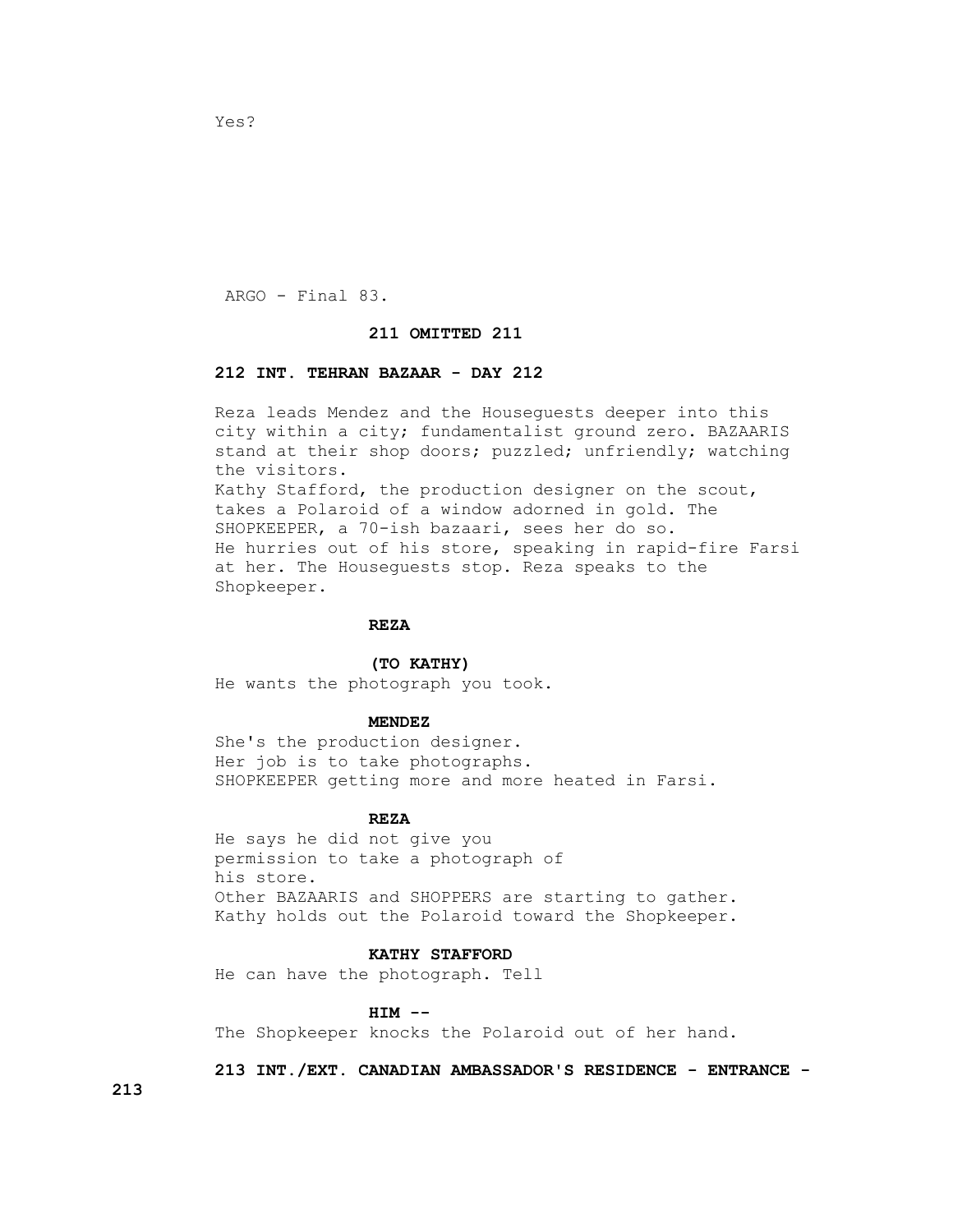**DAY** 

## **KHALKALI**

 **(FARSI)**

When did they arrive?

## **SAHAR**

 **(FARSI)**

I'm sorry?

 **(CONTINUED)**

ARGO - Final 84.

## **213 CONTINUED: 213**

## **KHALKALI**

## **(FARSI)**

 The guests of the ambassador. How long have they been in this house?

## **214 INT. TEHRAN BAZAAR - DAY 214**

 People are now starting to surround Mendez and Reza and the Houseguests. Bazaaris more and more heated. Women in chadors are screaming and finger-pointing.

## **ANGRY MAN**

## **(IN ENGLISH)**

 America NO!... NO! Then he speaks in Farsi and makes shooting gestures with his hand.

## **LEE SCHATZ**

 (quiet, to Mendez) He's saying the Shah killed his son with an American gun. Cauldron heating up and --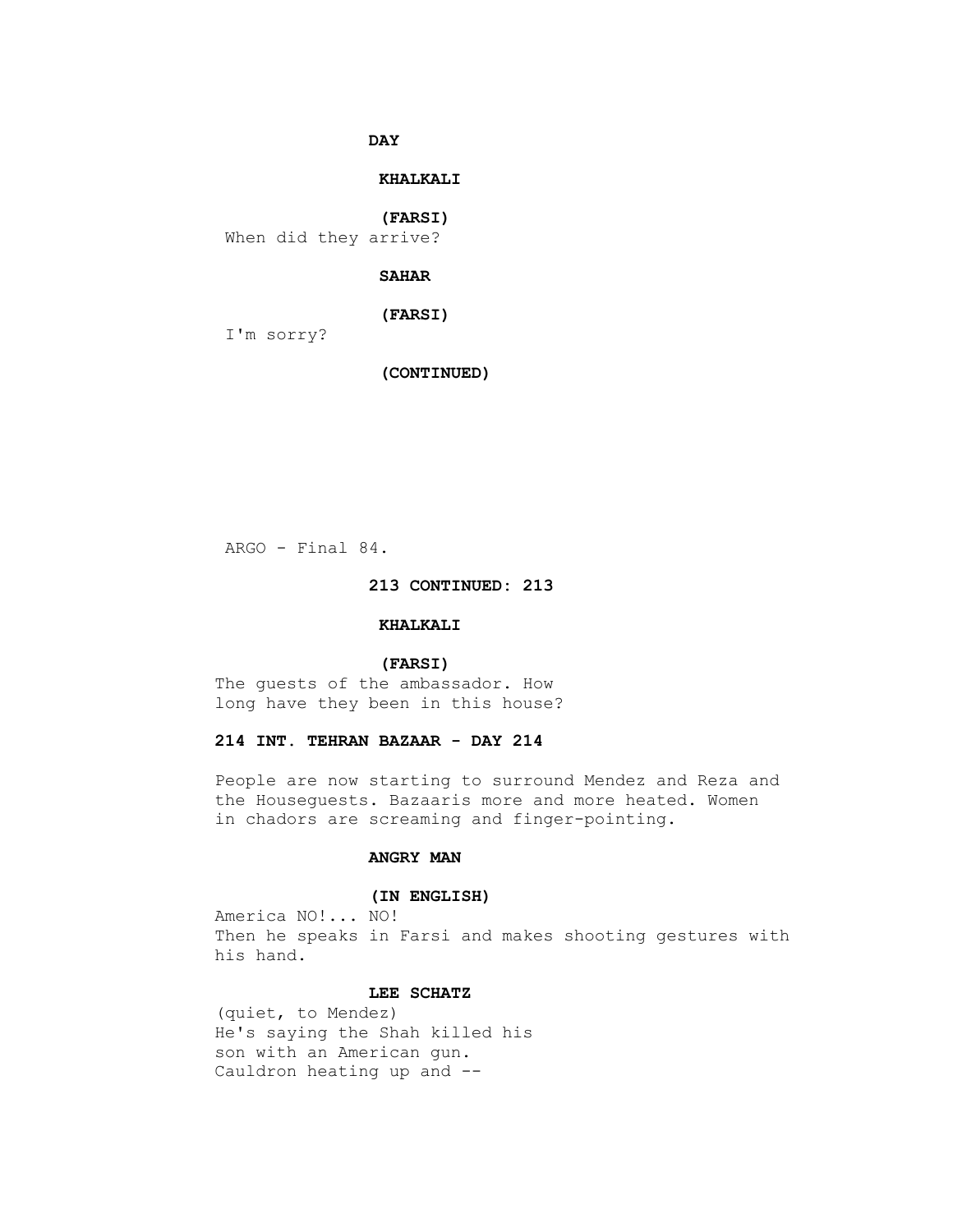**215 INT./EXT. CANADIAN AMBASSADOR'S RESIDENCE - ENTRANCE -**

**215**

**DAY** 

ON Sahar -- her face impassive -- and then --

## **SAHAR**

 **(FARSI)** Two days. They arrived two days ago. Khalkali looks to the other Officials.

 **216 INT. TEHRAN BAZAAR - ANGLE ON MORE AND MORE BAZAARIS -**

#### **216**

## **DAY**

A CROWD starts to gather around the group.

## **ON KATHY**

Her claustrophobia as the crowd closes in -- an ANGRY BAZAARI WOMAN sticks her finger in Kathy's face --

## **CORA LIJEK**

 (to one of the women) Canada... Ca-na-da...

## **(CONTINUED)**

ARGO - Final 85.

#### **216 CONTINUED: 216**

She's showing a Canadian flag, Bob Anders' lapel button --

## **LEE SCHATZ**

 (quiet; to Mendez) He says we're the CIA taking photographs to plan the bombing of the city.

 **217 INT./EXT. CANADIAN AMBASSADOR'S RESIDENCE - ENTRANCE -**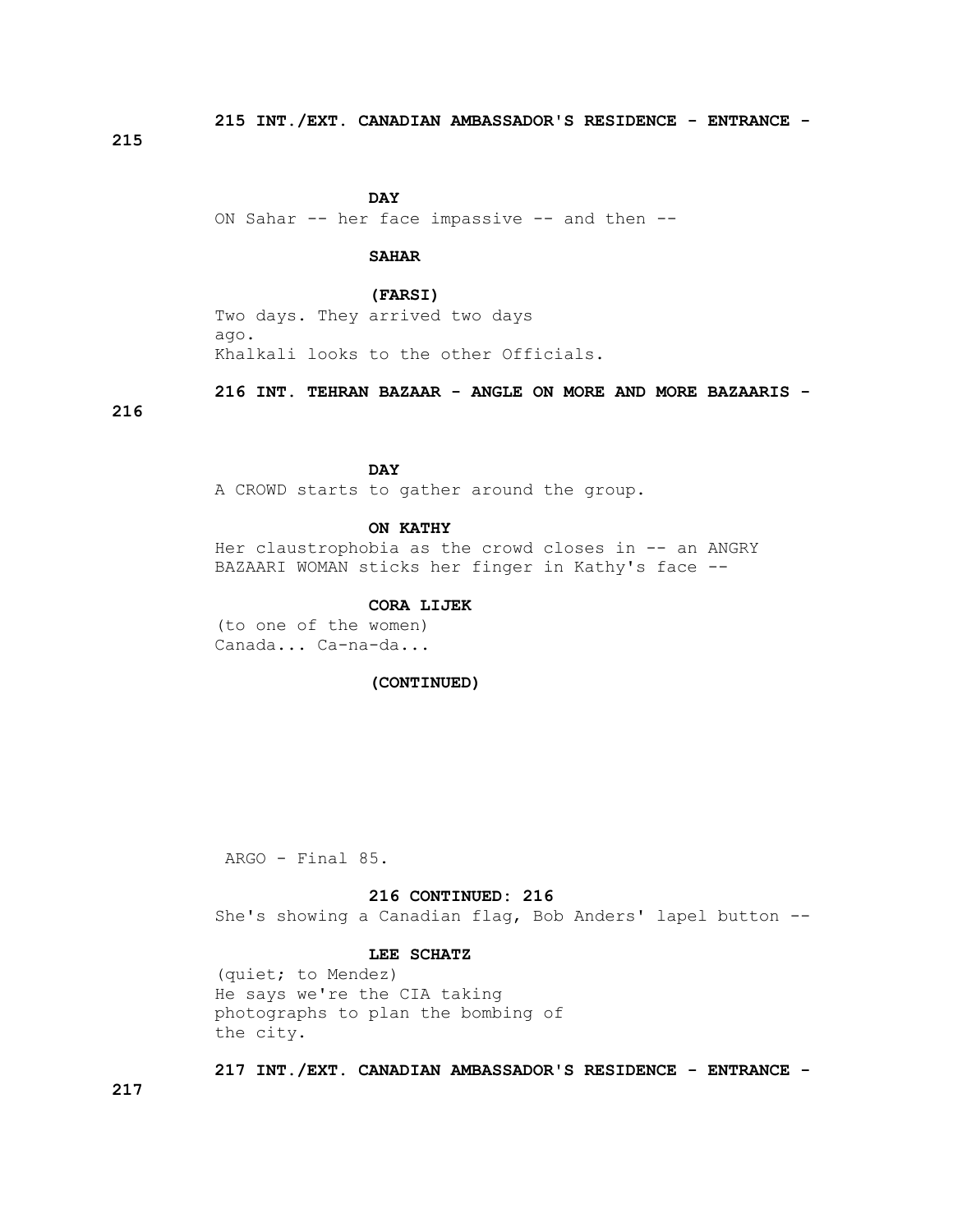## **DAY**

 Khalkali eyes Sahar, gauging her. She hides her fear well.

## **KHALKALI**

## **(FARSI)**

Sister, those who are with him, Rasool of Allah, we are tender among ourselves.

#### **(BEAT)**

But stern against the kuffar.

## **SAHAR**

As god wills it.

## **KHALKALI**

## **(QUOTING MOSSADEGH)**

 But those who sit silently have sinned. Ds he know? Ds he not know? Is he trying to trick her? His opacity makes it impossible to know. He holds his look to her -- and she holds hers.

#### **218 INT. TEHRAN BAZAAR - DAY 218**

Reza indicates an exit to the street.

 **219 INT./EXT. CANADIAN AMBASSADOR'S RESIDENCE - ENTRANCE -**

## **219**

## **DAY**

 -- and Sahar, so dignified and stony she is almost shaming these men --

## **SAHAR**

 Everyone in this house is a friend of Iran. Khalkali makes his decision. He wordlessly turns to go.

ARGO - Final 86.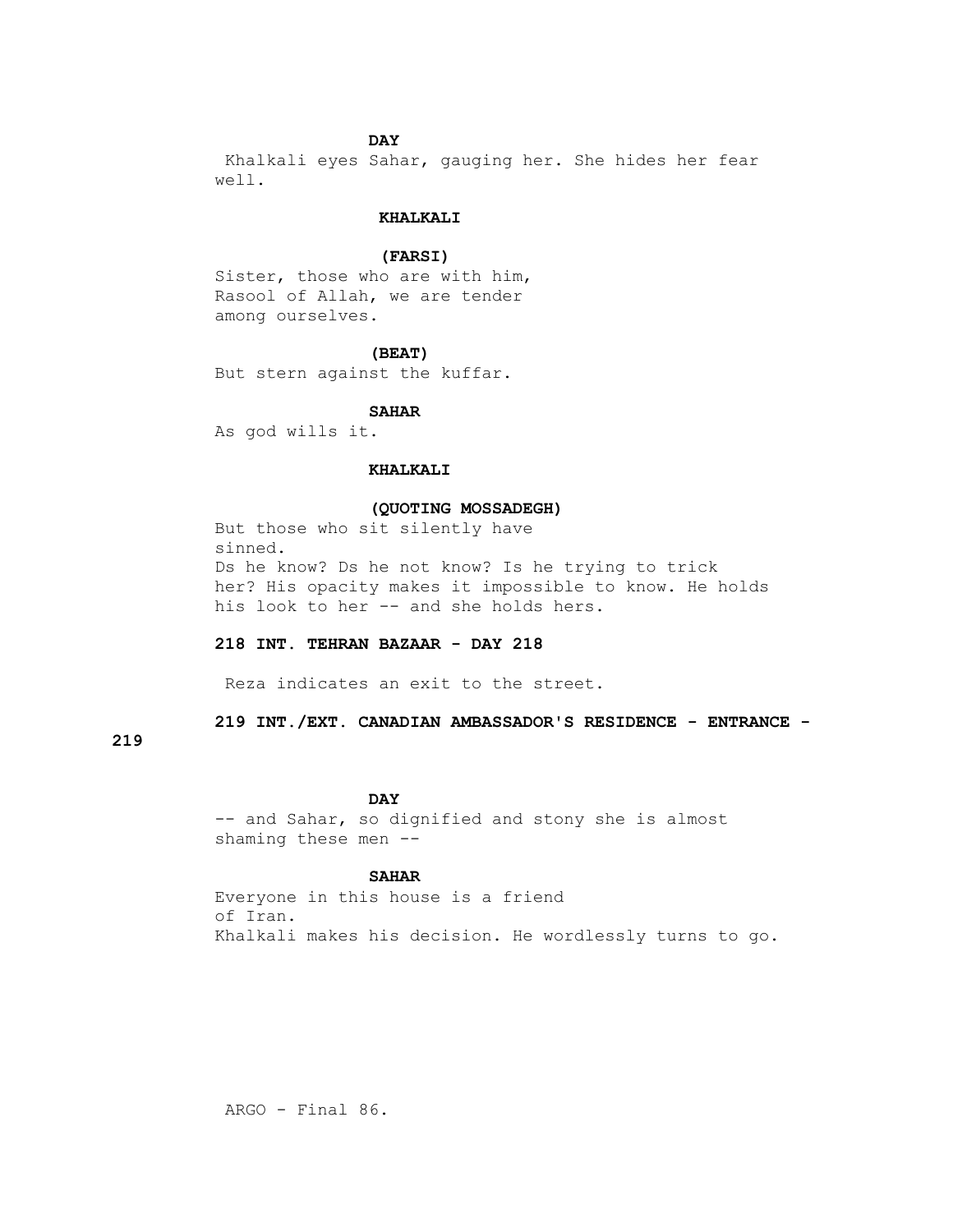## **220 INT. TEHRAN BAZAAR - DAY 220**

 The CROWD heckles the Houseguests as they walk toward the exit.

#### **221 INT. CANADIAN AMBASSADOR'S RESIDENCE - FOYER - DAY 221**

 Sahar calmly closes the door. After she ds, she lets the facade go. All of a sudden scared. Maybe she tears up. Either way, it's clear she knows the stakes of the game she is playing.

## **222 INT. CANADIAN AMBASSADOR'S RESIDENCE - AFTERNOON 222**

 The aftermath. The Houseguests, badly shaken, come inside. Each dealing with shock and adrenaline. Ken Taylor comes up next to Mendez and, for once, Taylor's ambassadorial calm is breaking.

#### **TAYLOR**

 They drew you out there to take your picture.

#### **MENDEZ**

 Nobody broke. At the door to the residence, Tony can see Pat Taylor, holding Sahar's hand, both looking spooked as the Houseguests come inside.

#### **TAYLOR**

#### **(SOBERED NOW)**

 And tomorrow? A beat on Mendez, who stamps out his cigarette and follows.

#### **MENDEZ**

 Tomorrow they'll be ready. We start to hear the sound of the evening's call to prayer, amplified over a megaphone, in the distance.

#### **THEN --**

 **223-224 OMITTED 223-224**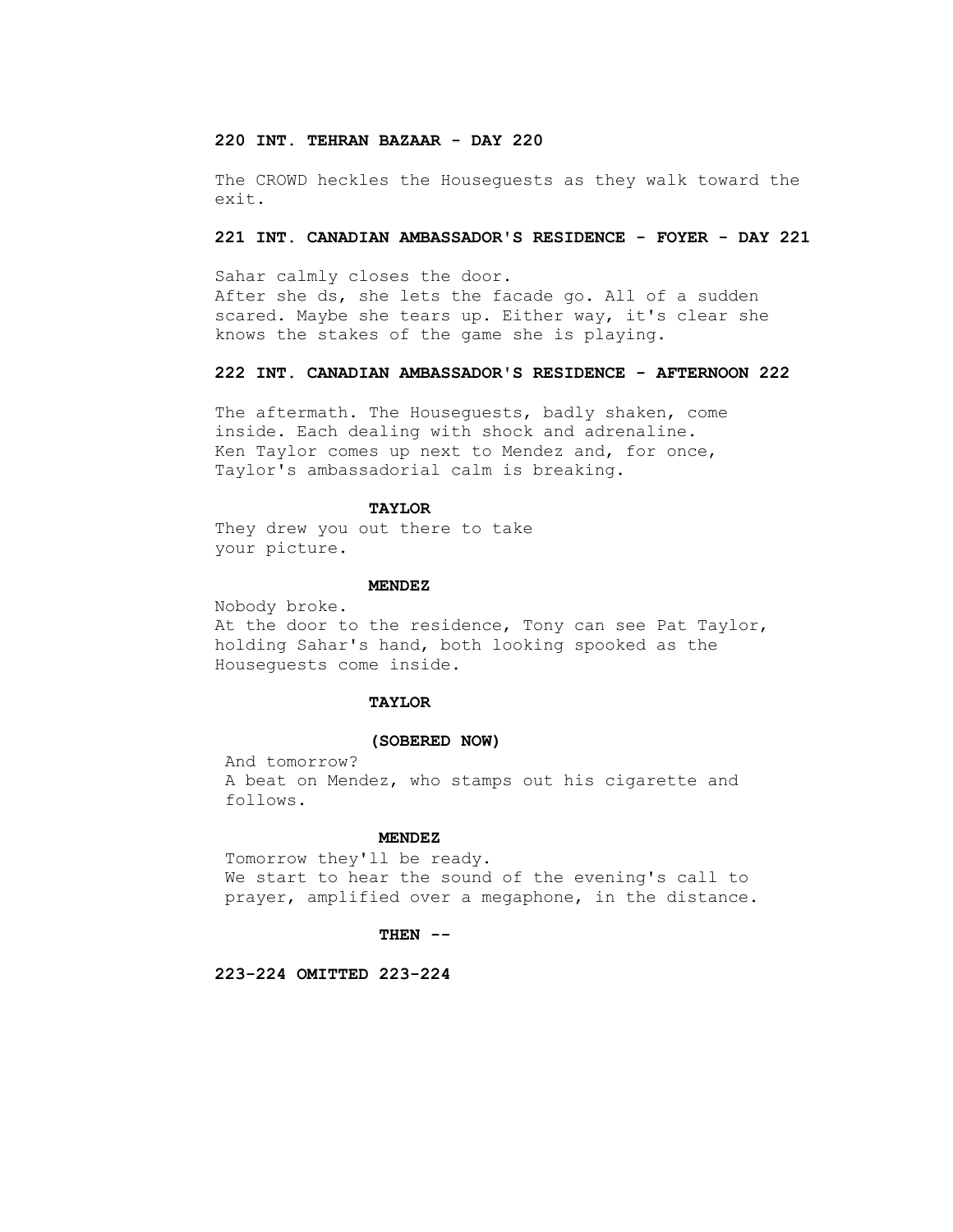ARGO - Final 87.

## **224A MONTAGE - EXT. TEHRAN - DUSK 224A**

 The call to prayer echoing as night falls in Tehran. In an alley where cloaked women hurry past posters of Khomeini. On a street where a five-year-old boy, in the care of his eight-year-old brother, watches a pickup truck of armed komiteh speed past.

## **224B INT. CANADIAN AMBASSADOR'S RESIDENCE - NIGHT 224B**

 Mendez holds a passport and some papers in front of Bob Anders' face. It feels late. The Houseguests are tired, sweating, sitting around a dining room. Mendez, sleeves rolled up, drilling them. The ARGO STORYBOARDS are scattered around the room.

## **MENDEZ**

 Where was your passport issued? Bob Anders dsn't know. ANGLES ON the Houseguests.

#### **ANDERS**

Vancouver.

#### **MENDEZ**

Where were you born?

#### **BOB ANDERS**

Toronto.

#### **MENDEZ**

 Toronno like piranha. Canadians don't pronounce the T.

#### **LEE SCHATZ**

 Some border guard's gonna know that?

#### **MENDEZ**

 If you're held for questioning, they'll bring in somebody who knows that.

#### **MENDEZ**

 (to Cora Lijek) Last three Canadian prime minsters.

## **CORA LIJEK**

(an A student)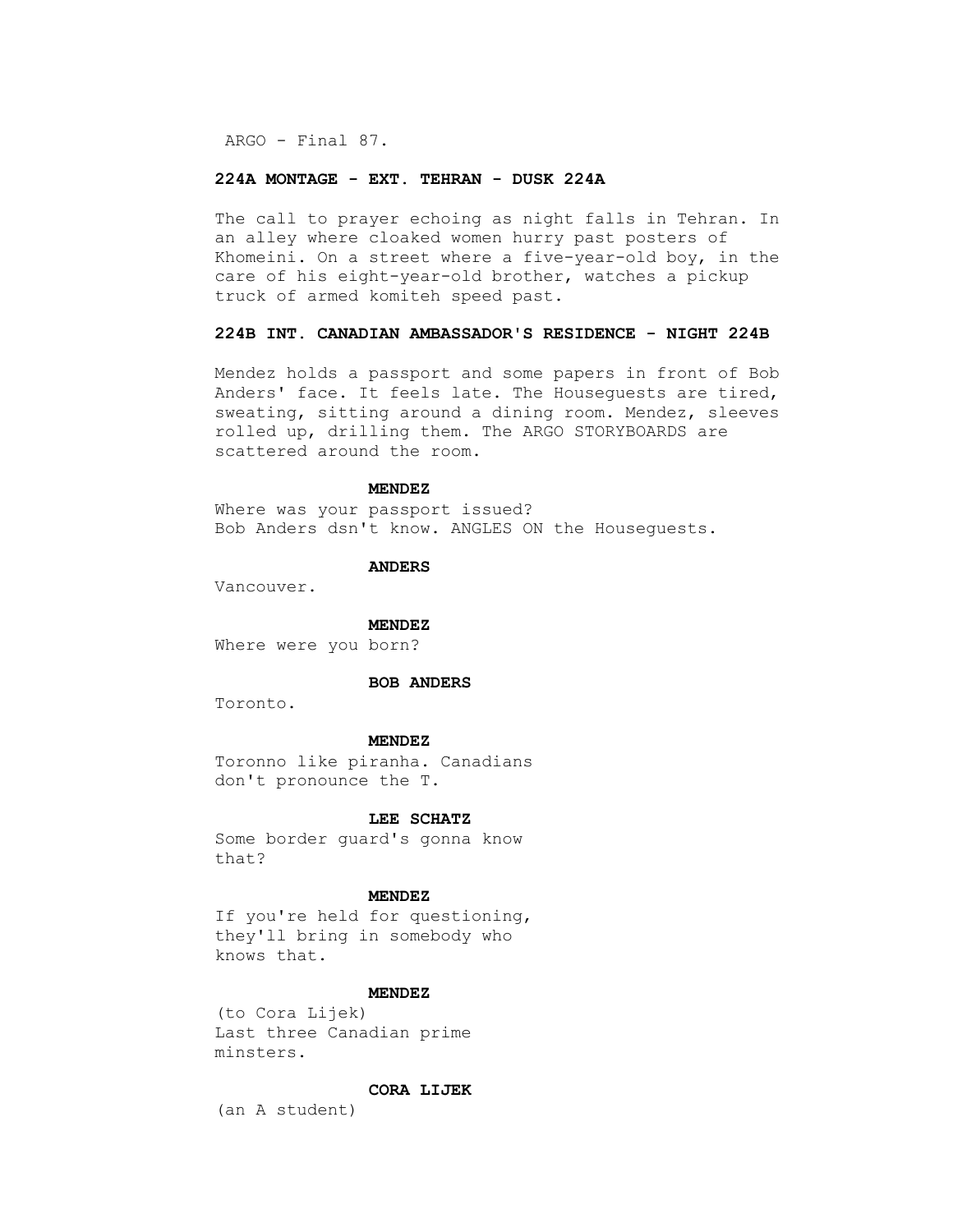Trudeau, Pearson, Diefenbaker.

#### **(CONTINUED)**

ARGO - Final 88.

## **224B CONTINUED: 224B**

#### **MENDEZ**

 Good. (to J Stafford) Your job on the film.

#### **J STAFFORD**

Producer.

#### **MENDEZ**

 Associate Producer. What's the name of the last film you worked on?

#### **J STAFFORD**

Uh... High and Dry.

#### **MENDEZ**

Who paid for the movie?

## **J STAFFORD**

 **C.F.D.C.**

## **MENDEZ**

 What's your middle name? J Stafford is silent. He looks down to consult the paper in front of him, but before he can, Mendez pulls the paper.

## **MENDEZ**

 He's an American spy. Shoot him. A beat on Stafford, frustrated --

#### **MENDEZ**

 They'll try to break you by getting you agitated. You need to know your résumé so well that you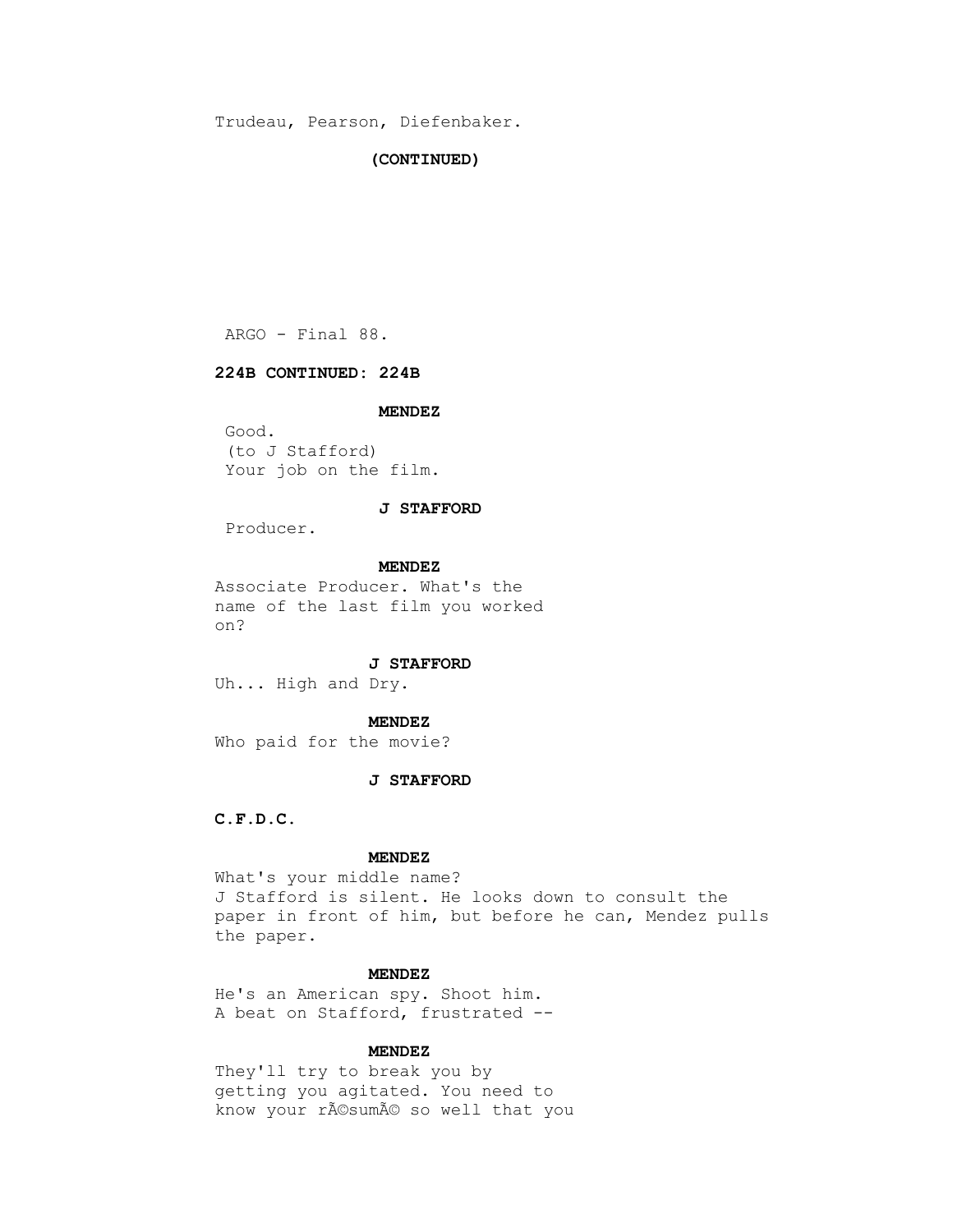don't flinch.

#### **J STAFFORD**

(nearly defeated,

## **LOOKING AWAY)**

 You think your little story will matter when there's guns to our heads?

## **MENDEZ**

 My story's the only thing between you and the gun to your head. A beat. Mendez puts the résumé back in front of Stafford. Kathy looks at her husband: he just isn't good at this.

## **(CONTINUED)**

ARGO - Final 89.

## **224B CONTINUED: (2) 224B**

#### **MENDEZ**

Let's go again.

## **224C INT. CIA - THE PIT - AFTERNOON 224C**

 O'Donnell, walking toward his office. It's the first time today Malinov has seen him.

## **MALINOV**

## **(GOOD NEWS)**

 They made it through the location scout. O'Donnell ignores him. He gs straight to his office. Looking like he's seen a ghost.

# **224D EXT. CANADIAN AMBASSADOR'S RESIDENCE - VERANDA - NIGHT**

**224D**

 Mendez, finishing a cigarette outside. We might hear the distant sound of a phone ringing. Ken Taylor emerges. Waits a beat.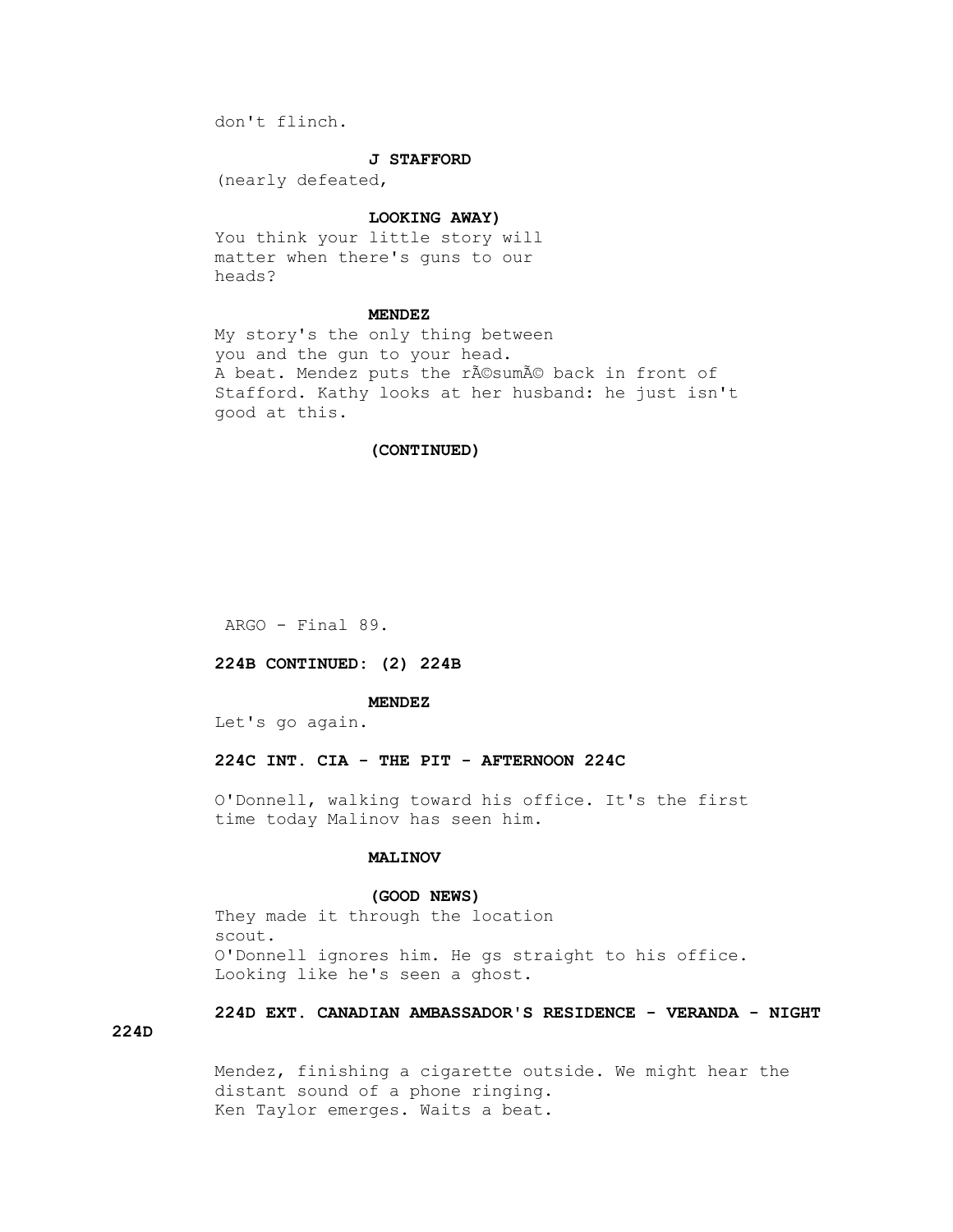## **TAYLOR**

Kevin.

## **224E INT. CANADIAN AMBASSADOR'S RESIDENCE - KEN TAYLOR'S 224E**

#### **OFFICE - CROSS-CUTTING - NIGHT**

 Mendez picks up the complicated-looking satellite phone in Ken Taylor's home office. As soon as he ds --

#### **O'DONNELL**

 Go to black on green. Jack's calling him here, so he knows something's wrong.

#### **MENDEZ**

What is it?

#### **O'DONNELL**

 Go to black on green. Mendez turns knobs on the satellite phone.

## **224F INT. O'DONNELL'S OFFICE - CROSS-CUTTING - AFTERNOON**

## **224F**

We see Jack is on a GREEN PHONE.

## **(CONTINUED)**

ARGO - Final 90.

## **224F CONTINUED: 224F**

#### **O'DONNELL**

 It all just changed. They called the game. You've got to come back. ON Mendez, not believing what he's hearing.

## **O'DONNELL**

 (quiet, fast, clear) Joint Chiefs are planning a military rescue of the hostages in a month. Delta Force started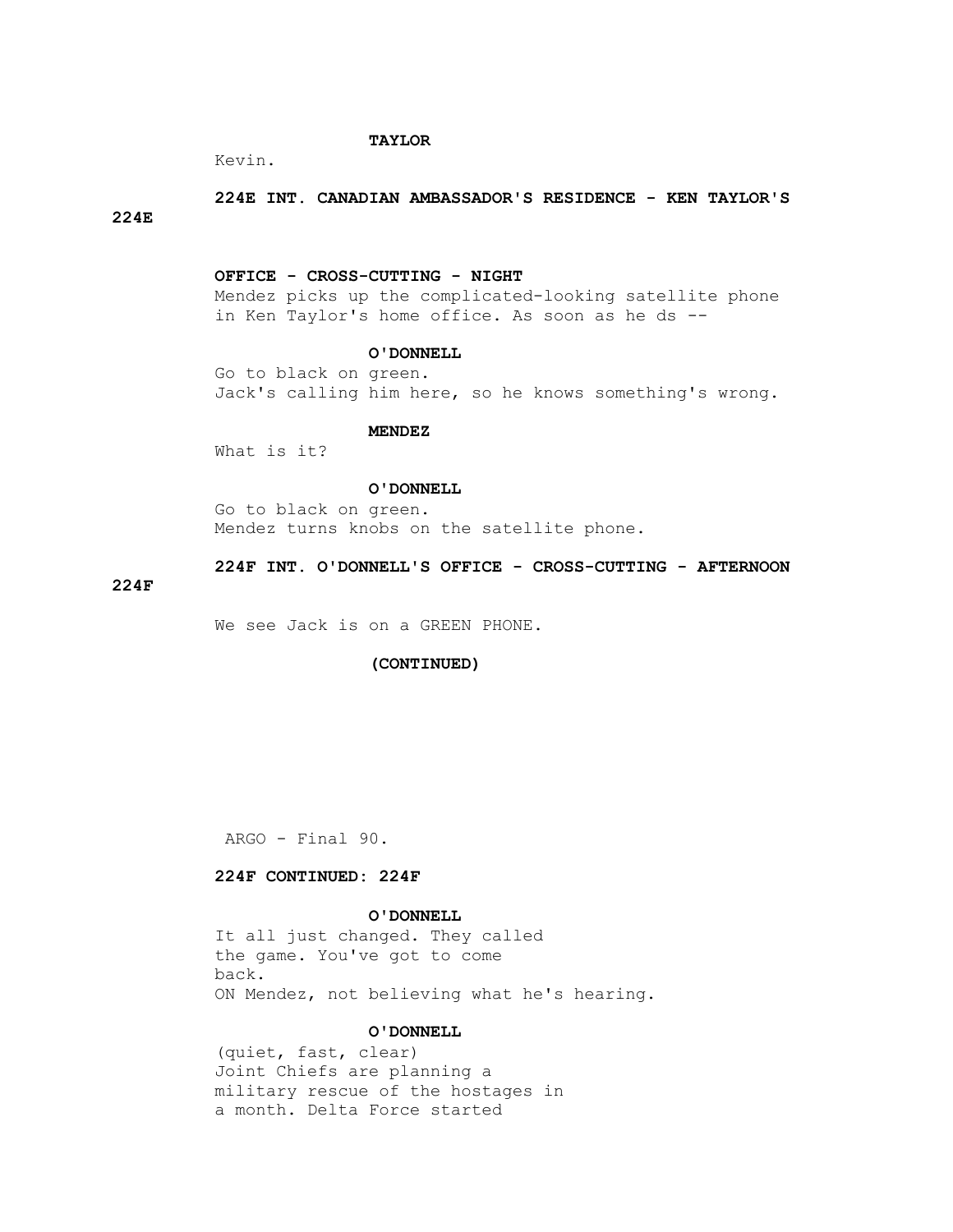training to storm the grounds. So if the six of them get brought down there, they won't be held for long.

#### **MENDEZ**

 I never would have exposed them if I wasn't authorized to take them out.

#### **O'DONNELL**

It's over, Tony.

#### **MENDEZ**

They will be taken. Probably not

#### **ALIVE --**

## **O'DONNELL**

 LISTEN TO ME. The thinking's changed. Six Americans get pulled out of a Canadian diplomat's house and executed, it's another world outrage. Six Americans get caught playing movie make-believe with the CIA at the airport and executed, it's a national embarrassment. They're calling the operation.

#### **MENDEZ**

 We're responsible for those people.

## **O'DONNELL**

#### **(GENUINELY SAD)**

 What we are is required to follow orders. I'm sorry. Mendez hangs up. O'Donnell sits listening to the dial tone for a moment, then puts the phone on the receiver.

#### **(CONTINUED)**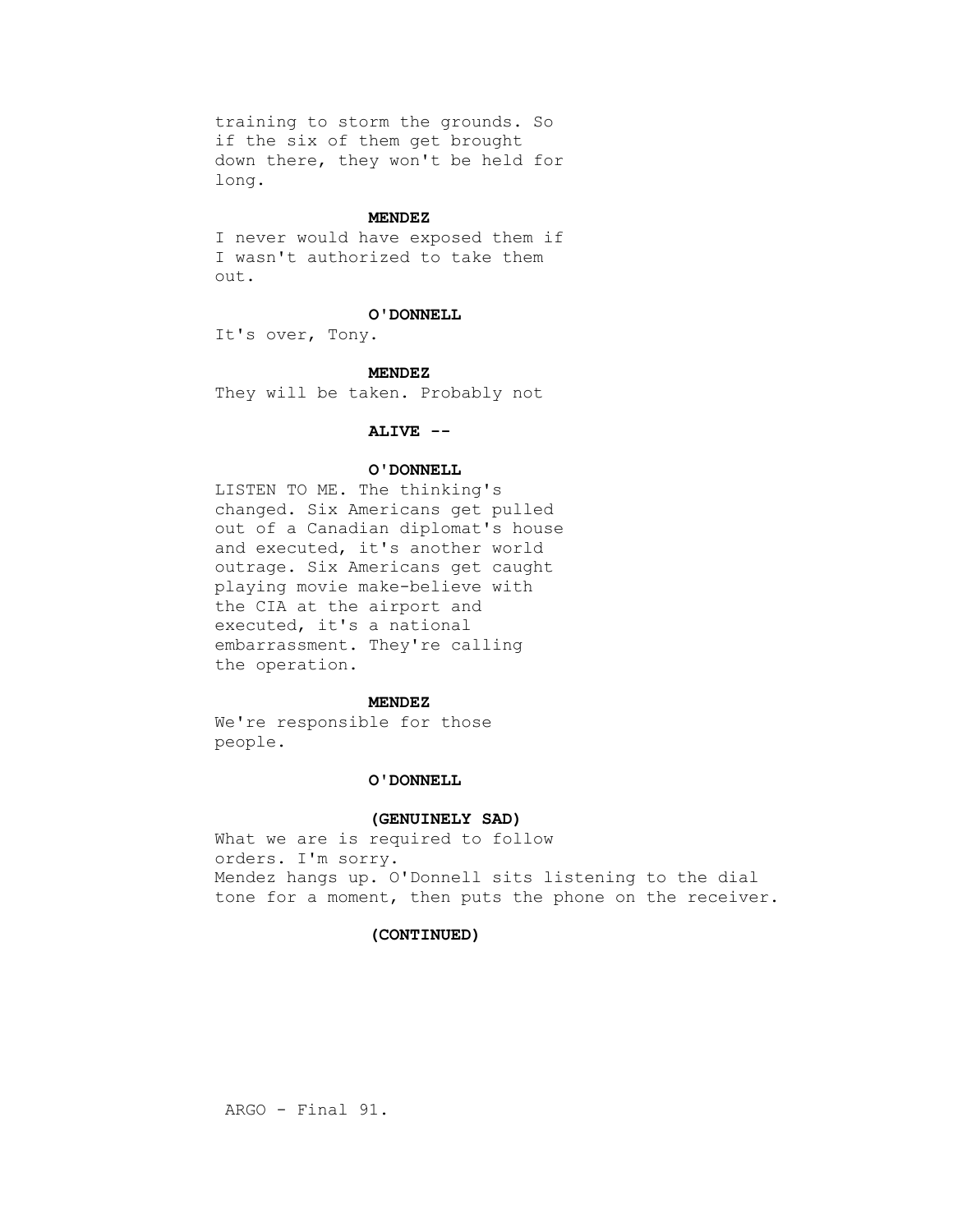# **224F CONTINUED: (2) 224F**

 Then, very suddenly, he looks at an old coffee cup near him and backhands it off his desk.

#### **TIME CUT TO:**

# **224G INT. CANADIAN AMBASSADOR'S RESIDENCE - KEN TAYLOR'S 224G**

## **OFFICE - NIGHT**

 Maybe only a minute, maybe ten or more have passed. Mendez sits at Taylor's desk, numb. Cora Lijek knocks but dsn't get a response. She tentatively opens the door and sticks her head inside.

## **CORA LIJEK**

We're ready to try again.

## **MENDEZ**

 (after a beat) I think the most important thing you can do to be ready for tomorrow is rest.

## **TIME CUT TO:**

 **225 INT. CANADIAN AMBASSADOR'S RESIDENCE - LIVING ROOM - 225**

#### **NIGHT**

 Now the mood among the Houseguests is lighter. Bob Anders, a handful of liquor bottles in his arms, puts them down on a table. Music plays on a record player.

#### **BOB ANDERS**

 Scorched earth policy tonight. Nothing gets left. Taylor comes in, drink in hand, thoughts heavy, looks at Tony.

#### **MENDEZ**

So you know.

## **TAYLOR**

#### **(NODS)**

 ExtAff wants you to burn the passports before you leave. Mendez looks at the Houseguests, setting the table.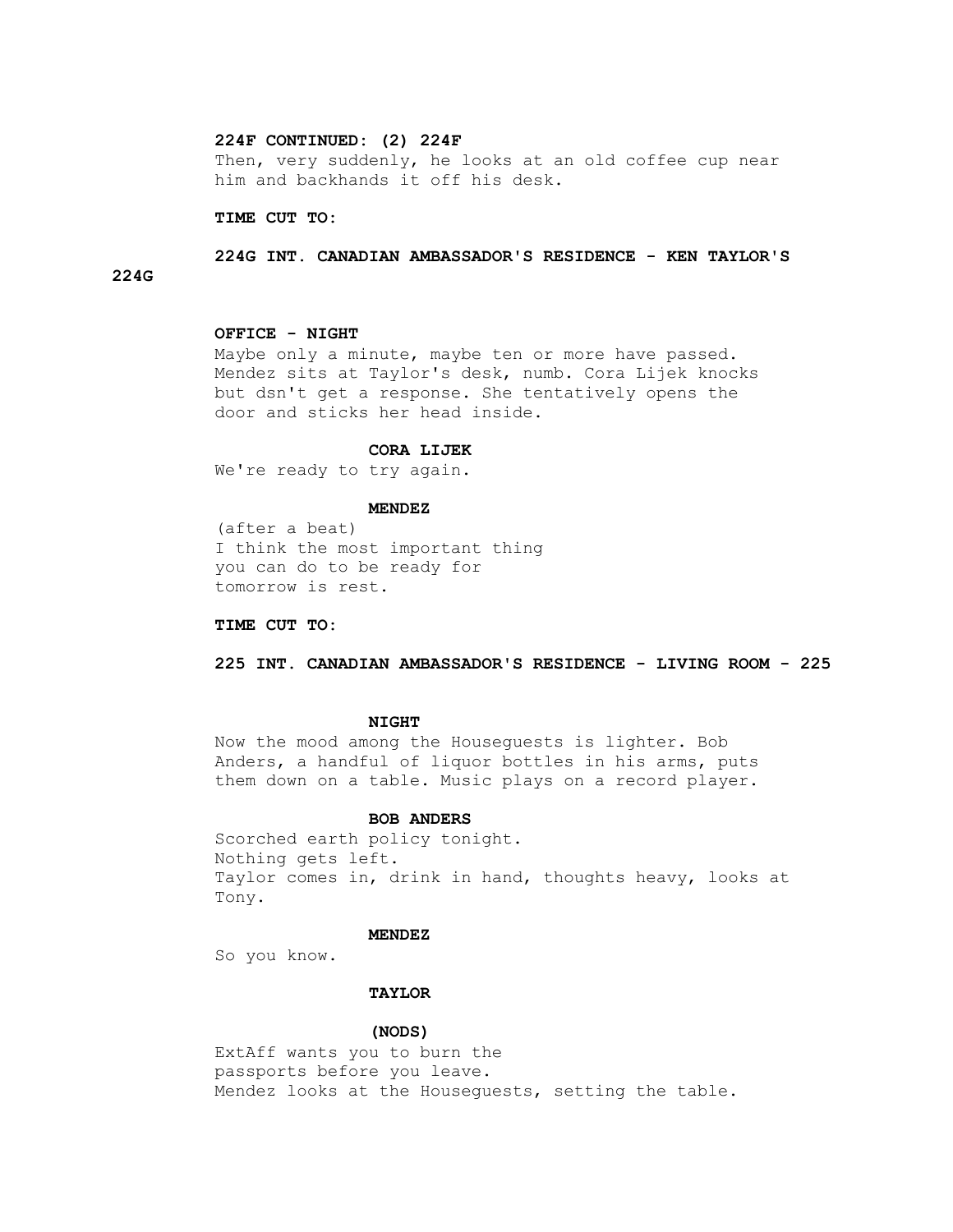## **TAYLOR**

 If we tell them, they'll panic. It's better if you just don't show.

## **(A BEAT)**

 **(MORE)**

## **(CONTINUED)**

ARGO - Final 92.

## **225 CONTINUED: 225**

## **TAYLOR (CONT'D)**

 It was always a fucked mission. You came closer than anybody else. Kathy and Cora are cracking each other up. No one sees Mendez take a bottle of Macallan from the table and put it in his bag.

# **226 INT. CAR - NIGHT 226**

 Mendez drives through nighttime Tehran, back to the hotel. There is a dangling TOTEM from the rearview mirror. It reflects light. He passes a VAN ON FIRE.

## **227 OMITTED 227**

## **228 INT. SHERATON ROOM - NIGHT 228**

 Mendez takes the bottle of Macallan from his bag. He takes a drink, then drinks more.

## **229 OMITTED 229**

# **230 INT. ARGO PRODUCTION OFFICE - DAY 230**

 Chambers, listening on a phone, shakes his head at Siegel. He hangs up.

## **CHAMBERS**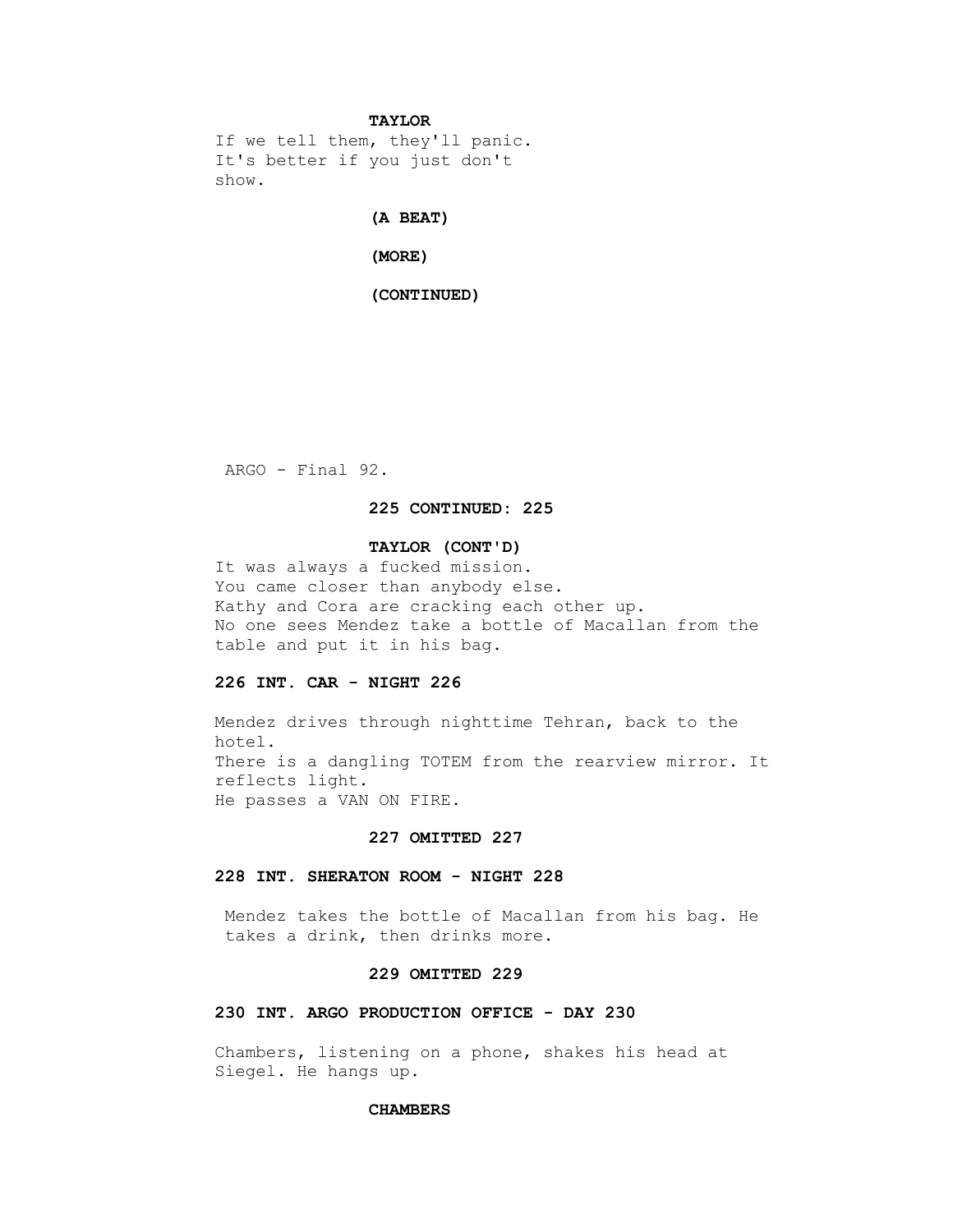It's off. They want us to pack up the office. A beat on Lester. He's devastated but he's not showing it.

#### **SIEGEL**

 They can wait. Let's go get a drink.

# **231 EXT. TEHRAN - DAWN 231**

The city waking up.

ARGO - Final 93.

# **232 INT. CANADIAN AMBASSADOR'S RESIDENCE - DAWN 232**

 The Houseguests, getting dressed. Suiting up for the airport. Ken Taylor watches in the hall.

## **233 INT. SHERATON ROOM - DAWN 233**

Mendez -- who looks like he hasn't slept -- sits at a table, looking out the window.

## **234 INT. CANADIAN AMBASSADOR'S RESIDENCE - DAWN 234**

 Lee Schatz puts his Infant of Prague holy card into an Argo script. Packs the script. Cora Lijek is sitting next to her husband. Kathy Stafford looks at the clock.

## **KATHY STAFFORD**

 (to J Stafford) He's late.

# **235 EXT. SHERATON BALCONY - DAWN 235**

 Tony comes out to the balcony with a hotel ice bucket in one hand and the Canadian passports in the other. He puts the passports in the bucket, LIGHTS A MATCH. He looks down at the match, at the passports. The first stirring of the morning calls-to-prayer echo in the distance.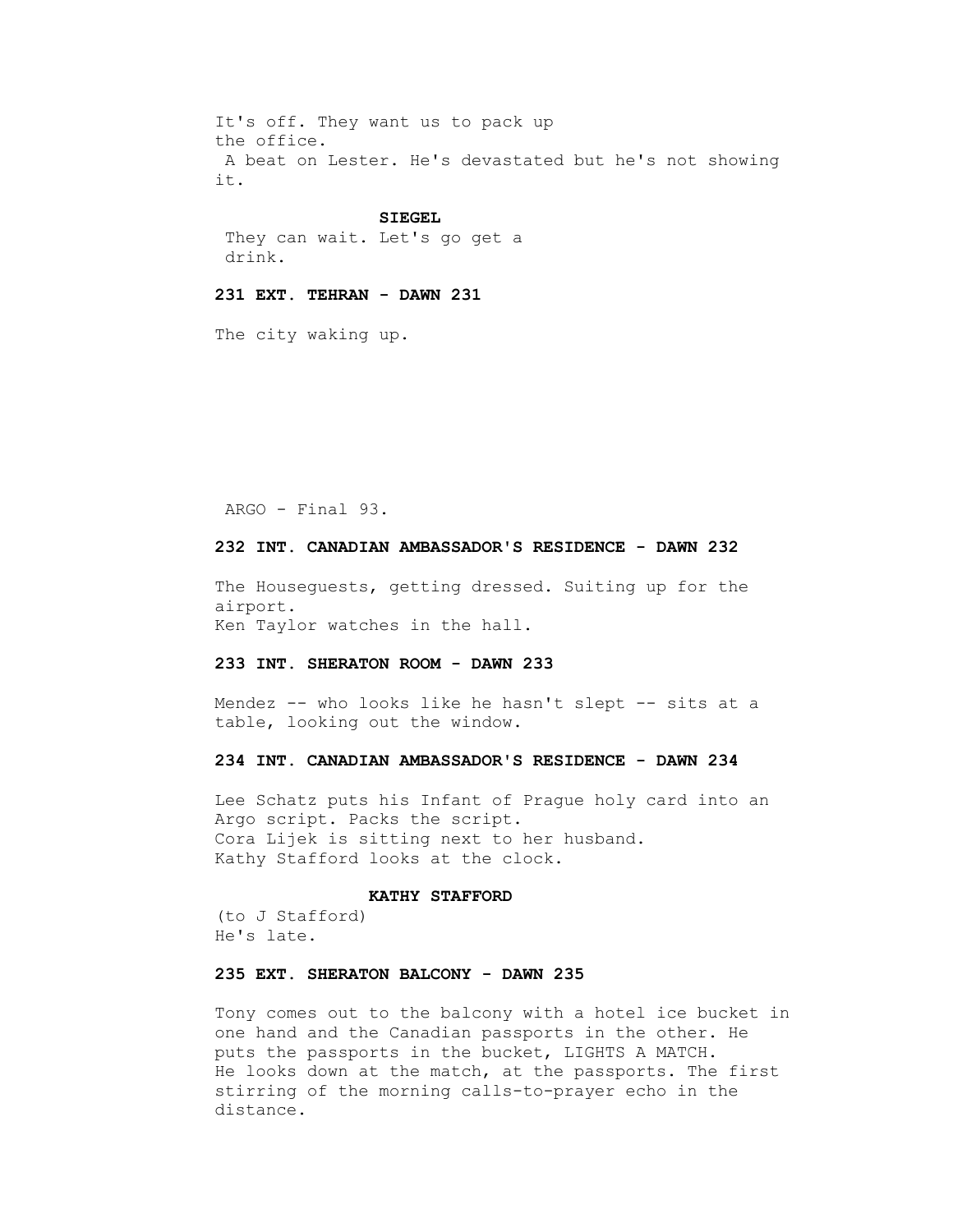HOLD for a long beat ON Tony. Thinking. Then, HE BLOWS OUT THE MATCH.

# **236 INT. O'DONNELL'S OFFICE - NIGHT 236**

 O'Donnell is packing up for the night. Paper towels sit on top of the coffee spill on his rug. His phone rings. He picks up.

#### **O'DONNELL**

Yeah.

ARGO - Final 94.

 **237 INT. SHERATON ROOM - DAWN 237**

#### **MENDEZ**

 Somebody is responsible for things when things happen, Jack. I am responsible.

## **(A BEAT)**

 I'm taking them through. And before Jack can answer, Tony hangs up. Stands. A duffel bag over his shoulder, Tony turns out the light in the hotel room. Gs.

## **238 INT. CIA (LANGLEY) - O'DONNELL'S OFFICE - NIGHT 238**

 O'Donnell, thinking. Looking at the phone. Then, with a sudden decision, he gets up. Rushing out of his office, into --

# **239 INT. CIA - THE PIT - NIGHT 239**

 -- where he catches ALAN SOSA, 50s, head of the Directorate of Support -- the CIA's chief financial officer -- leaving for the night.

## **O'DONNELL**

 We need to confirm those seven tickets out of Tehran on

## **SWISSAIR --**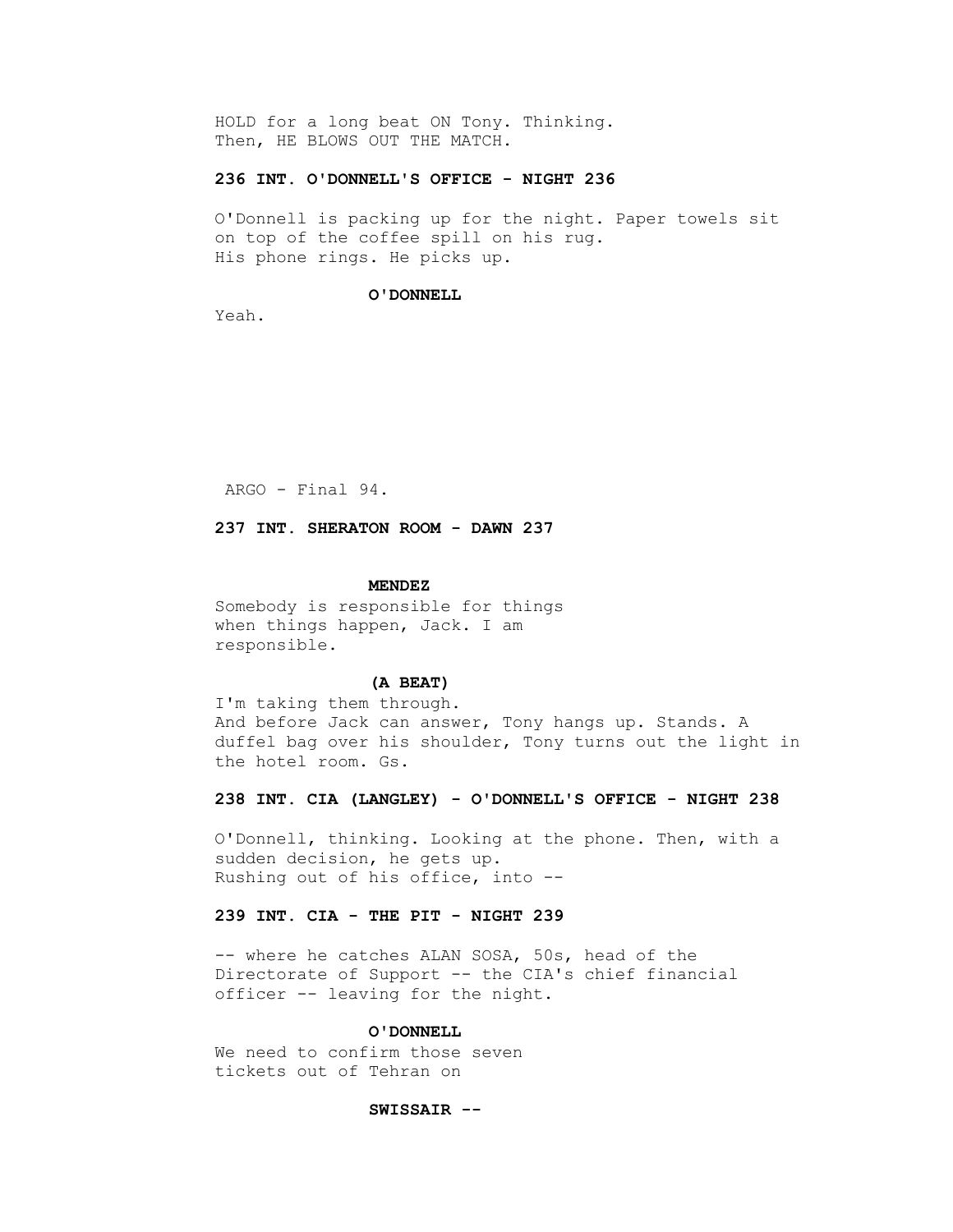## **SOSA**

N.E. shut that down.

 **O'DONNELL**

I'm saying it's back on!

 **SOSA**

 I can't do it. It's backstopped pending Executive Branch GO.

#### **O'DONNELL**

What the fuck ds that mean?

 **SOSA**

 Carter's got to say yes for us to get the tickets.

## **240 INT. CANADIAN AMBASSADOR'S RESIDENCE - DAWN 240**

 Pat Taylor comes to answer an insistent knocking on her front door. She opens it.

## **(CONTINUED)**

ARGO - Final 95.

## **240 CONTINUED: 240**

 She's shocked to see him. Ken Taylor now appears behind Pat. In the hall behind him: The Houseguests are assembled, waiting to go. They look their parts -- or, much more so than they did on the scout. Cora Lijek has darker hair. The Staffords look on, fully dressed.

# **241 INT. OUTSIDE ENGELL'S OFFICE - NIGHT 241**

 **O'DONNELL**

Where's Engell?

#### **SECRETARY**

He's in a meeting.

## **O'DONNELL**

Pull him out.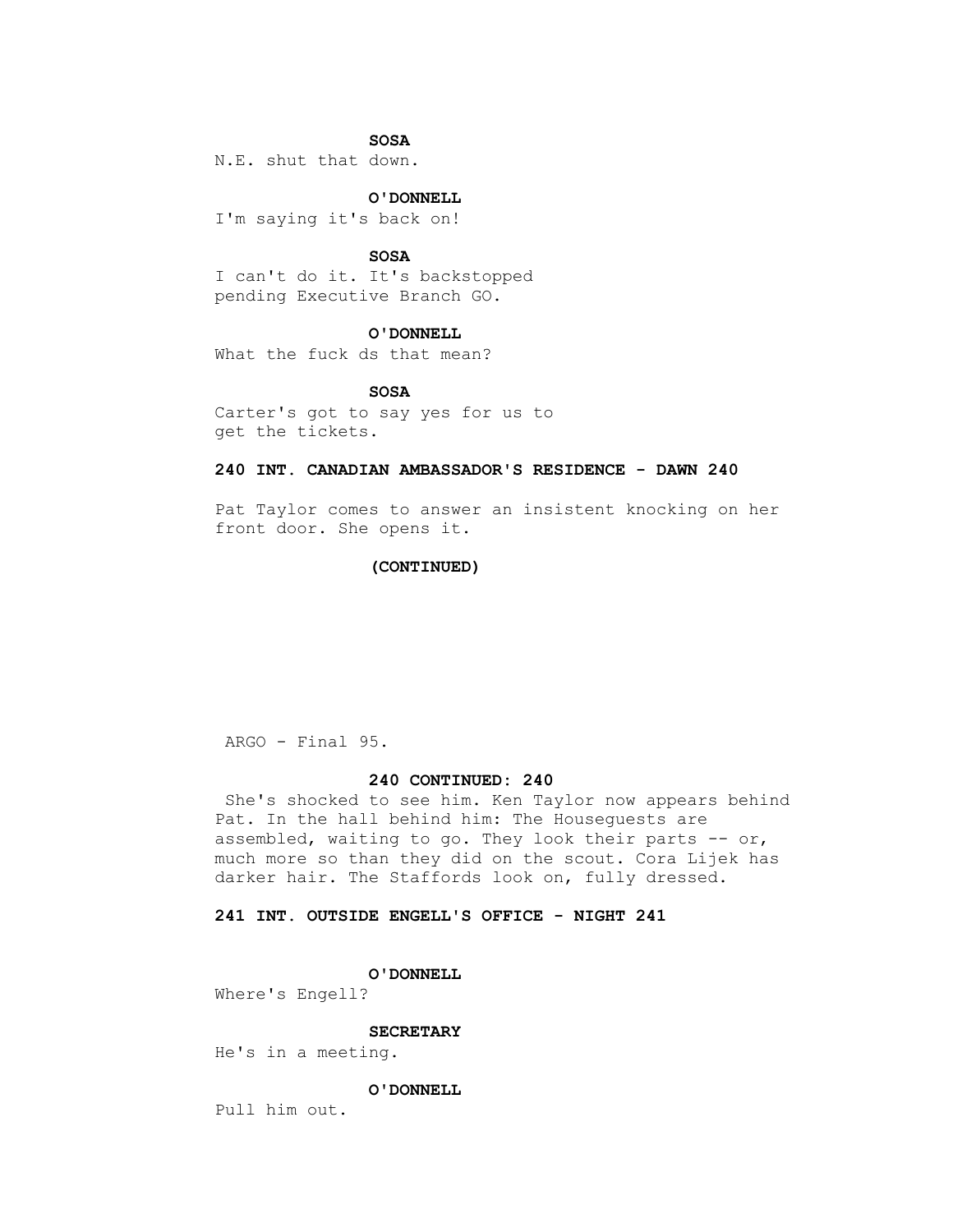(as she hesitates)

## **PULL HIM OUT!**

## **242 INT. CANADIAN AMBASSADOR'S RESIDENCE - DAWN 242**

Pat Taylor is embracing the Houseguests, saying goodbye.

## **PAT TAYLOR**

Sahar's on a bus.

#### **MENDEZ**

 Good. And you two leave right now. Ken Taylor nods. Mendez shakes his hand.

#### **243 INT./EXT. MINIVAN - DAWN 243**

 Mendez gets into the driver's seat. Lee Schatz on the passenger side. We see Ken's black embassy sedan waiting, driven by a

# **PAKISTANI DRIVER.**

Mendez pulls away.

## **243A INT. KEN'S OFFICE - LATER 243A**

 Ken Taylor watches a SGT. CLAUDE GAUTHIER, 30s, Canadian military policeman, use a sledgehammer to SMASH

# **EVERYTHING IN THE OFFICE TO PIECES.**

Pat Taylor comes to the door. She's holding a suitcase.

## **(CONTINUED)**

ARGO - Final 96.

# **243A CONTINUED: 243A**

 **TAYLOR**

(to Gauthier, as he

# **LEAVES)**

Get to your flight.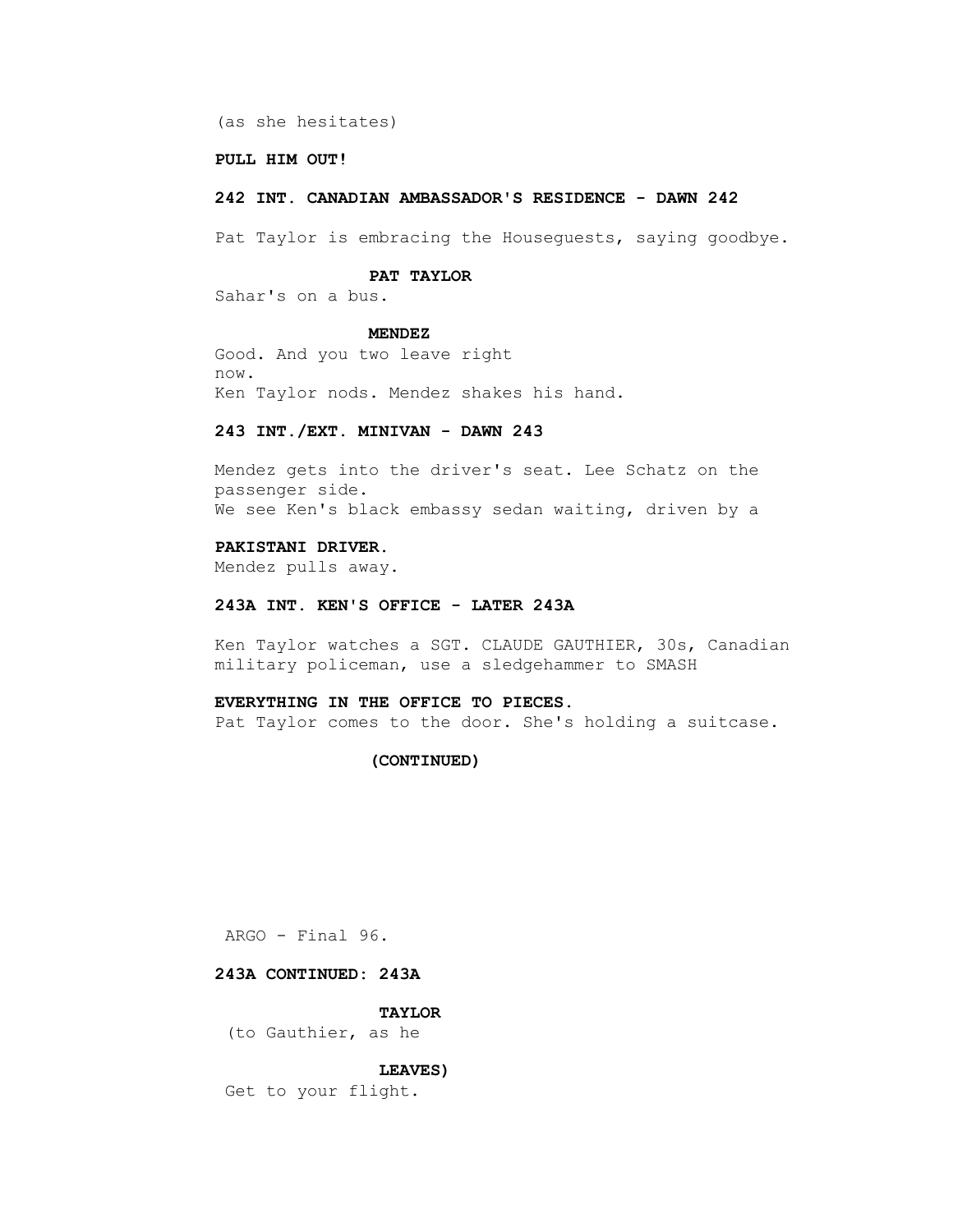#### **ENGELL**

 N.E. said NO, this is not a long leasher...

# **O'DONNELL ENGELL**

... watching a show behind ... and it never has been, a one-way whorehouse YOU don't decide if it mirror... gs...

#### **O'DONNELL**

It is going.

 **ENGELL**

You're goddamn close...

#### **O'DONNELL**

Am I goddamn close?

## **ENGELL**

 You're goddamn close to the line with me.

## **O'DONNELL**

#### **(INTERRUPTING)**

 I'm not leaving him at the airport with six people and his dick in his hand. Tell the Director to call the White House. DO YOUR

## **FUCKING JOB.**

Engell just stares O'Donnell down.

## **245 INT./EXT. MINIVAN - MORNING 245**

The van speeds down the hills of the Shemiran district.

# **MENDEZ (V.O.)**

 The first checkpoint is just to look at your passport.

# **246 FLASHBACK - INT. CANADIAN AMBASSADOR'S RESIDENCE - NIGHT**

## **246**

 Mendez is sitting in the living room instructing the Houseguests.

## **(CONTINUED)**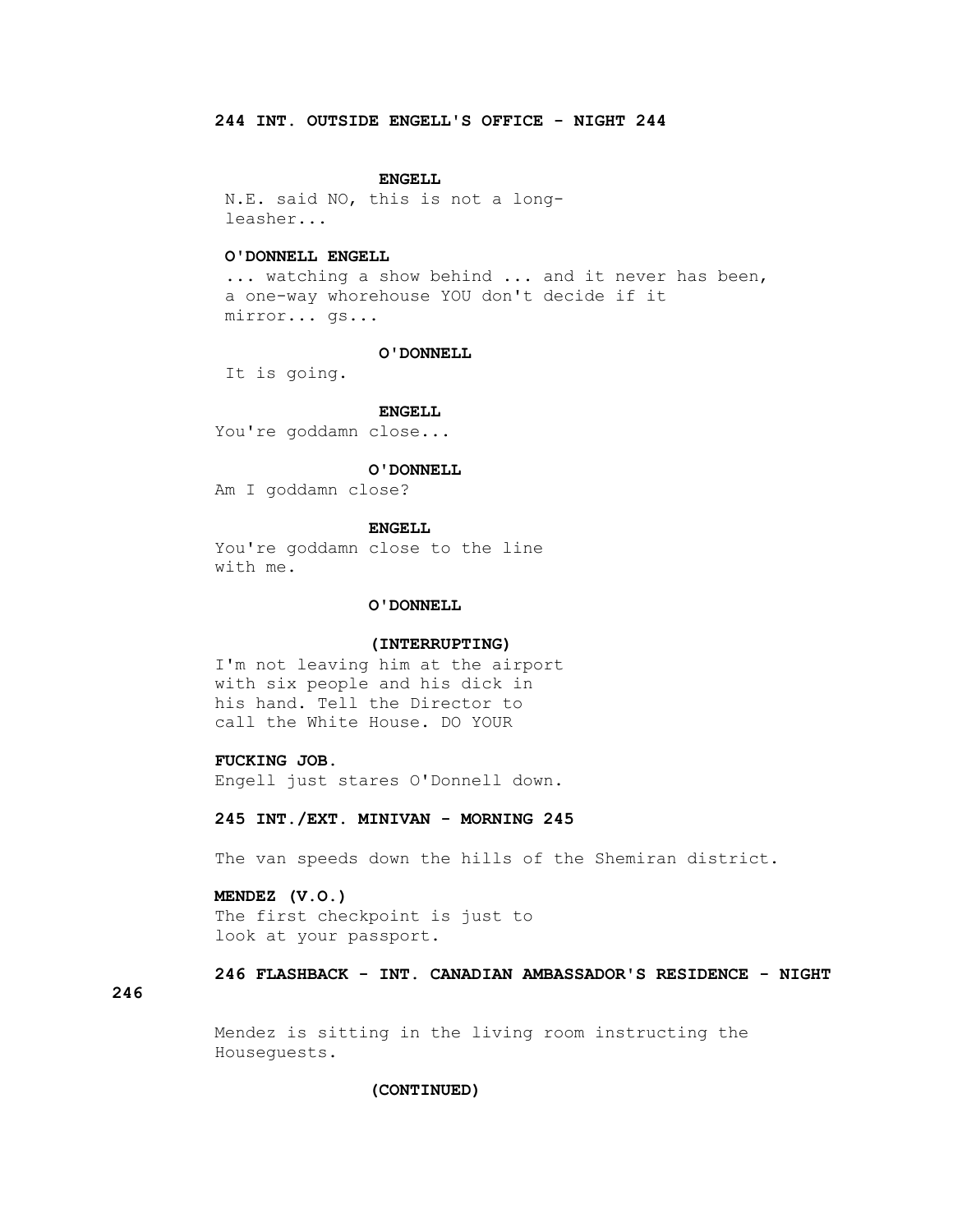ARGO - Final 97.

## **246 CONTINUED: 246**

## **MENDEZ**

 Your passports came straight from the Canadians, so you're gonna be fine.

 **247 INT. CIA (LANGLEY) - THE PIT - NIGHT (A MOMENT LATER)** 

# **247**

 **(PRESENT)**

O'Donnell, charging in --

 **O'DONNELL**

Where's the Director?

## **MALINOV**

He's on the plane.

#### **O'DONNELL**

Find White House Chief of Staff.

#### **MALINOV**

How would I find him?

 **O'DONNELL** We're a fucking SPY AGENCY! FIND

 **HIM!**

 **248 FLASHBACK - INT. CANADIAN AMBASSADOR'S RESIDENCE - NIGHT** 

**248**

#### **MENDEZ**

The second checkpoint --

 **249 INT. CIA - THE PIT - NIGHT (PRESENT) 249**

## **MALINOV**

Jordan's in the West Wing. He's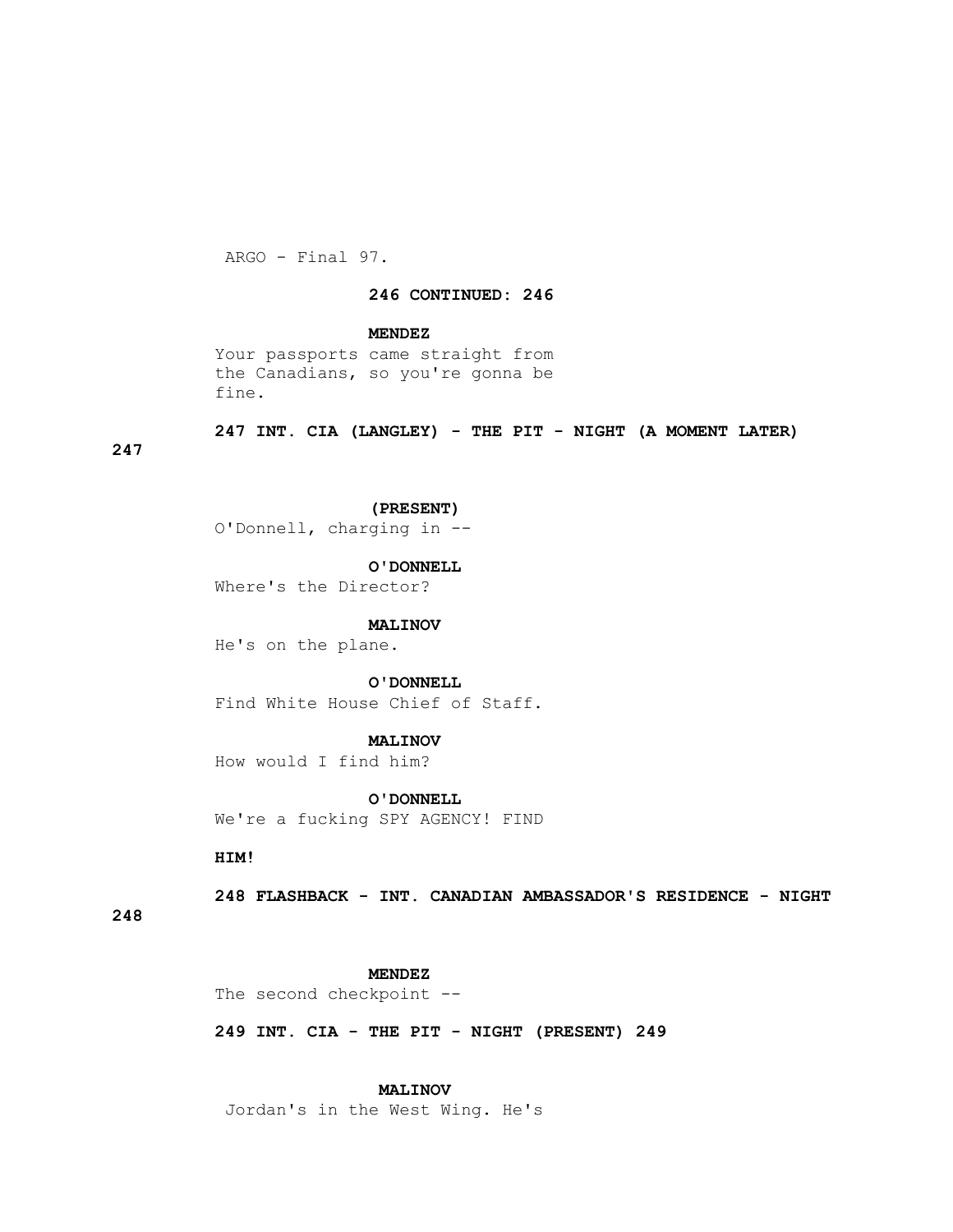not taking calls. A beat on O'Donnell.

## **O'DONNELL**

Where are his kids?

## **LAMONT**

## **WHAT?**

 **O'DONNELL**

Where do his kids go to school?

 **250 FLASHBACK - INT. CANADIAN AMBASSADOR'S RESIDENCE - NIGHT** 

# **250**

He gives out yellow immigration forms to the Houseguests.

## **(CONTINUED)**

ARGO - Final 98.

## **250 CONTINUED: 250**

#### **MENDEZ**

 The second is immigration. You'll hand them these. They say you landed two days ago.

# **251 INT. MINIVAN - MORNING (PRESENT) 251**

 Cora Lijek fingers her yellow immigration form in one hand, holds Mark's hand with the other.

## **MENDEZ (V.O.)**

 These guys are bureaucrats left over from the shah. They can't be bothered to second-guess you.

# **252 INT. CIA - THE PIT - NIGHT 252**

Malinov slams a phone down.

# **MALINOV**

Pace Academy in Buckhead, Georgia!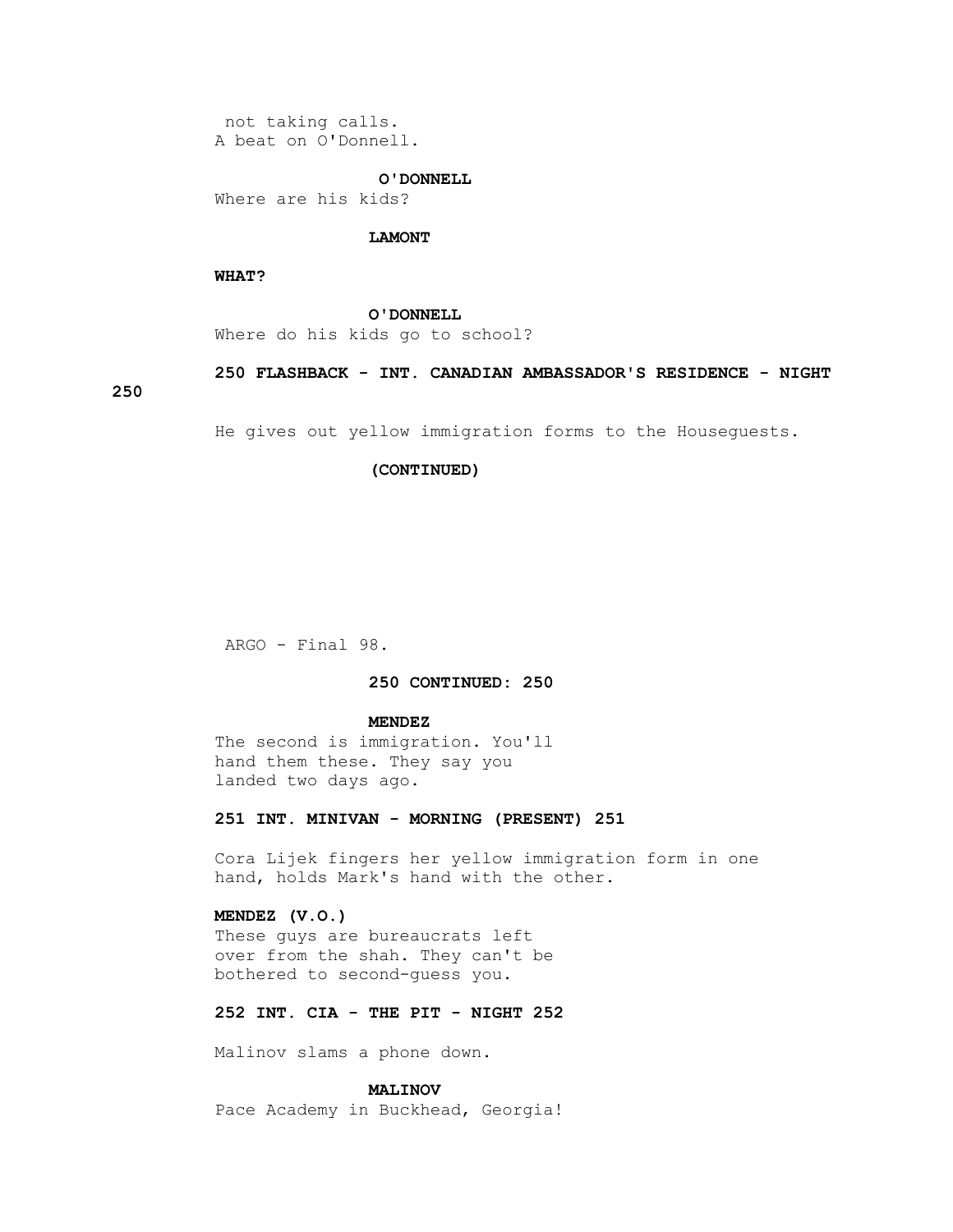O'Donnell dials a number.

 **O'DONNELL**

 Yes, it's Mr. Murphy calling from Pace Academy for Mr. Jordan... I'm afraid it IS an emergency...

 **253 INT. WHITE HOUSE OPERATOR ROOM - NIGHT 253**

## **WHITE HOUSE OPERATOR**

 Hold just a moment. She plugs a wire into an old-fashioned Ma Bell switchboard.

 **MENDEZ (V.O.)**

Third checkpoint is the trap.

# **254 INT. MINIVAN - MORNING 254**

 The van pulls up to the airport. We see THRONGS of people trying to get in -- so they can get out. Tony pulls the car to a semi-open place and tries not to run anyone over.

ARGO - Final 99.

 **255 FLASHBACK - INT. CANADIAN AMBASSADOR'S RESIDENCE - NIGHT** 

**255**

## **MENDEZ**

 It's manned by Revolutionaries. Most of them were educated in the U.S. or Europe.

## **BOB ANDERS**

Or Canada?

# **MENDEZ**

 They know how many ˜T's are in Toronto.

 **256 INT. WHITE HOUSE CHIEF OF STAFF OFFICE - NIGHT (PRESENT)** 

**256**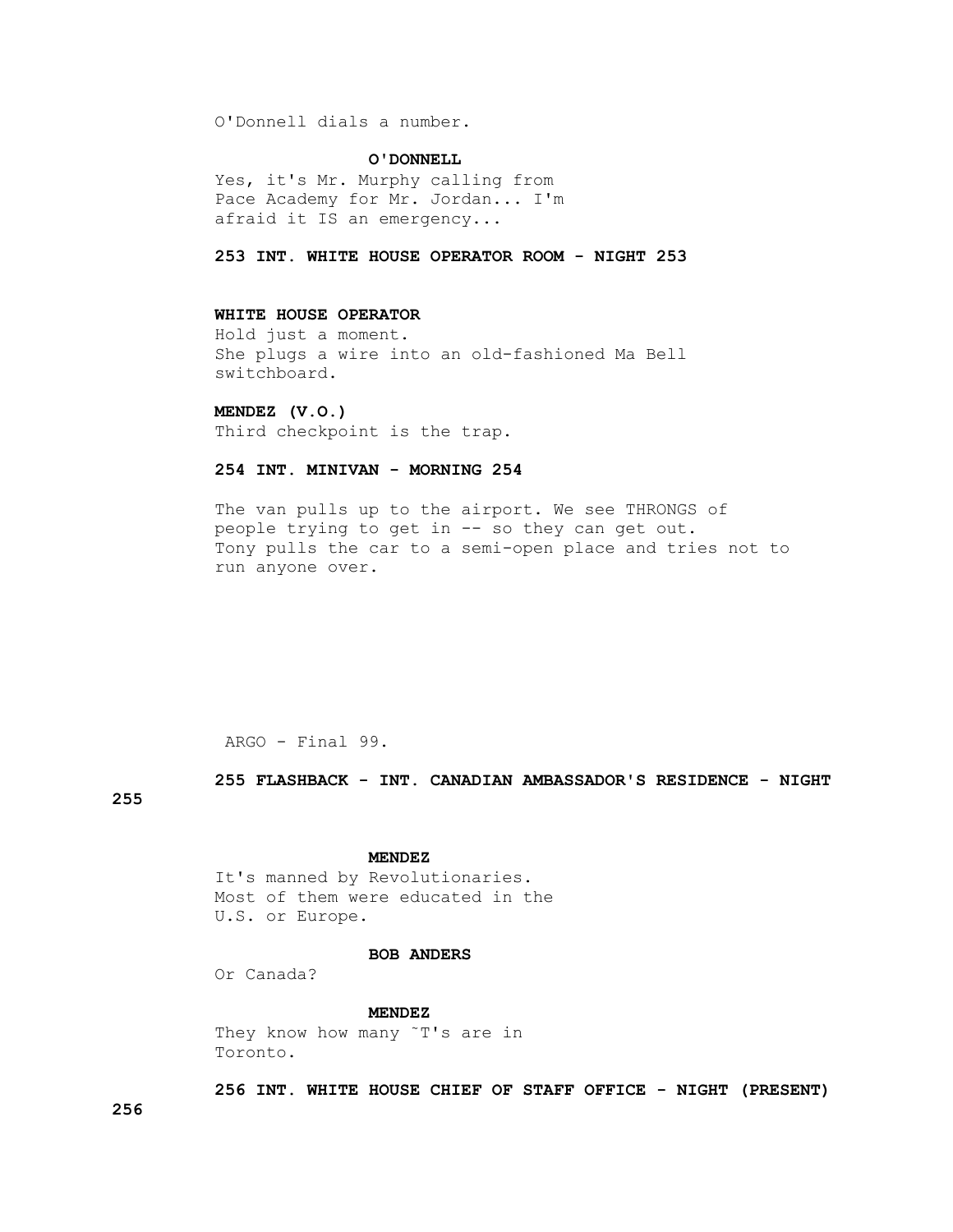Jordan is in a meeting with two staffers, his feet up on the desk. His secretary opens the door without knocking, hurries to Jordan, whispers something in his ear. He immediately grabs the phone.

#### **JORDAN**

Hello?

 **O'DONNELL (V.O.)** Jack O'Donnell from C.I.

#### **JORDAN**

Wait  $--$  WHO  $--$  ?

# **O'DONNELL (V.O.)**

 Tehran Houseguest operation is ready NOW. We don't have the President's go-ahead. They are going to be captured. Jordan stands up with the phone.

# **JORDAN**

(yelling out his

#### **DOOR)**

DAVID! Pick up!

## **257 INT. KOMITEH HQ - MORNING 257**

 The office we visited earlier. A YOUNG KOMITEH comes up the stairs again. This time, he's RUNNING.

## **(CONTINUED)**

ARGO - Final 100.

# **257 CONTINUED: 257**

 KHALKALI, the fiery guy who came to the residence, along with two YOUNG KOMITEH compare (one who delivered the pictures): on one side, copies of re-assembled diplomatic photographs of Americans from the embassy - like the ones of the Houseguests we saw early in the film -- and, on the other side, the candid photographs from the bazaar.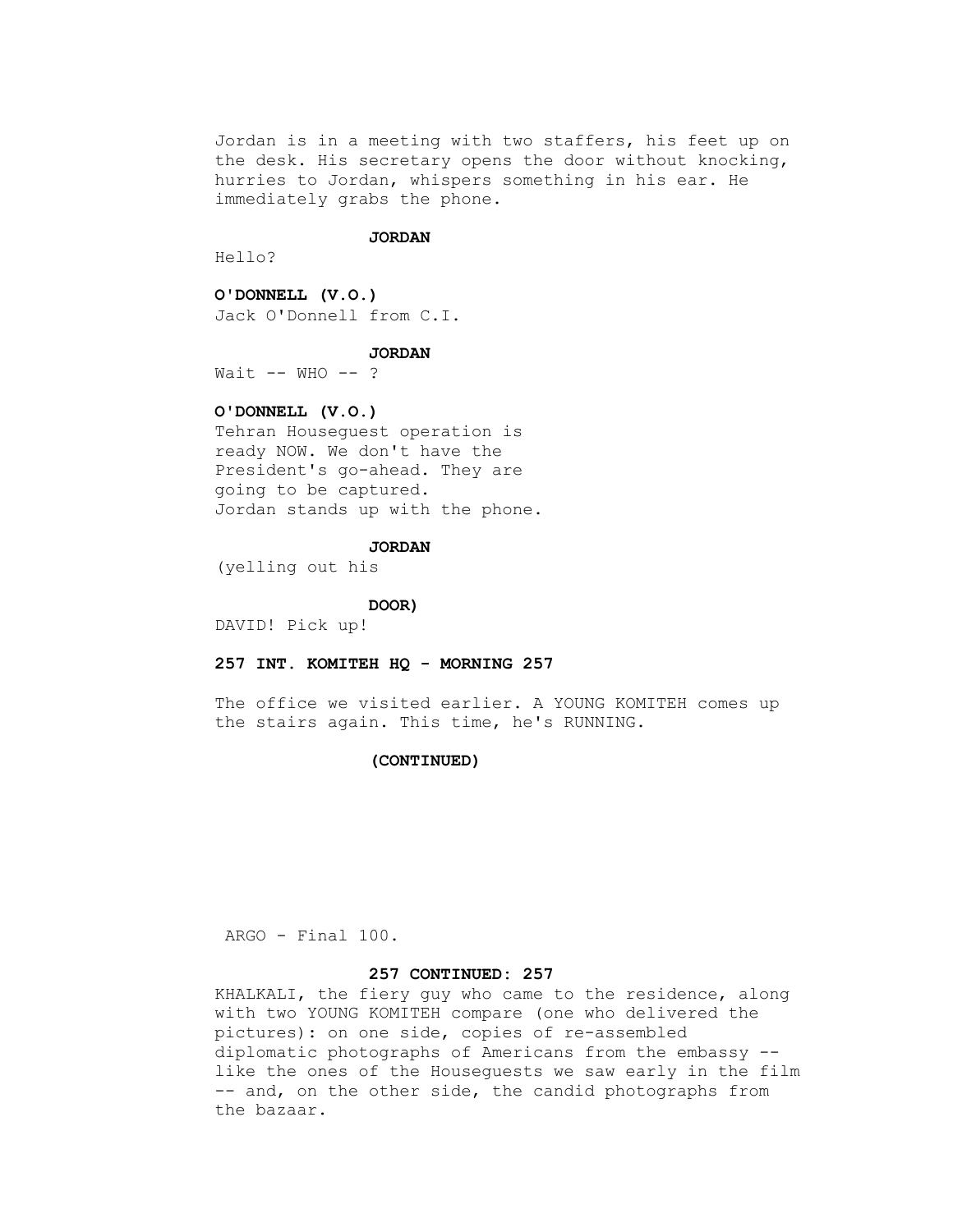# **258 INT. CIA - THE PIT - NIGHT 258**

#### **LAMONT**

 Telex on Flash. The telex begins to print, line by line...

 **EYES ONLY -- OFFICE OF THE PRESIDENT OF THE UNITED STATES** -- HOLLYWOOD OPTION APPROVED -- GOOD LUCK. ( Carter White House telex,  $1/29/1980$ .)

#### **O'DONNELL**

Copy D.S.! Confirm the tickets!

 **GO!**

## **259 INT. SWISSAIR COUNTER (MEHRABAD) - MORNING 259**

 Mendez's and the Houseguests' passports sit on the counter.

## **SWISSAIR REP**

 I'm sorry, sir. I don't have those reservations... SWISSAIR REP looks at some green text on her screen, hits another button.

#### **SWISSAIR REP**

 My apologies. They just came through. She hits another button and tickets start to print.

 **260 INT. CIA - THE PIT - NIGHT 260**

#### **MALINOV**

 (to O'Donnell) Swissair says they've picked up the tickets.

#### **O'DONNELL**

Get the L.A. office -- tell them to be ready in case they call.

## **(CONTINUED)**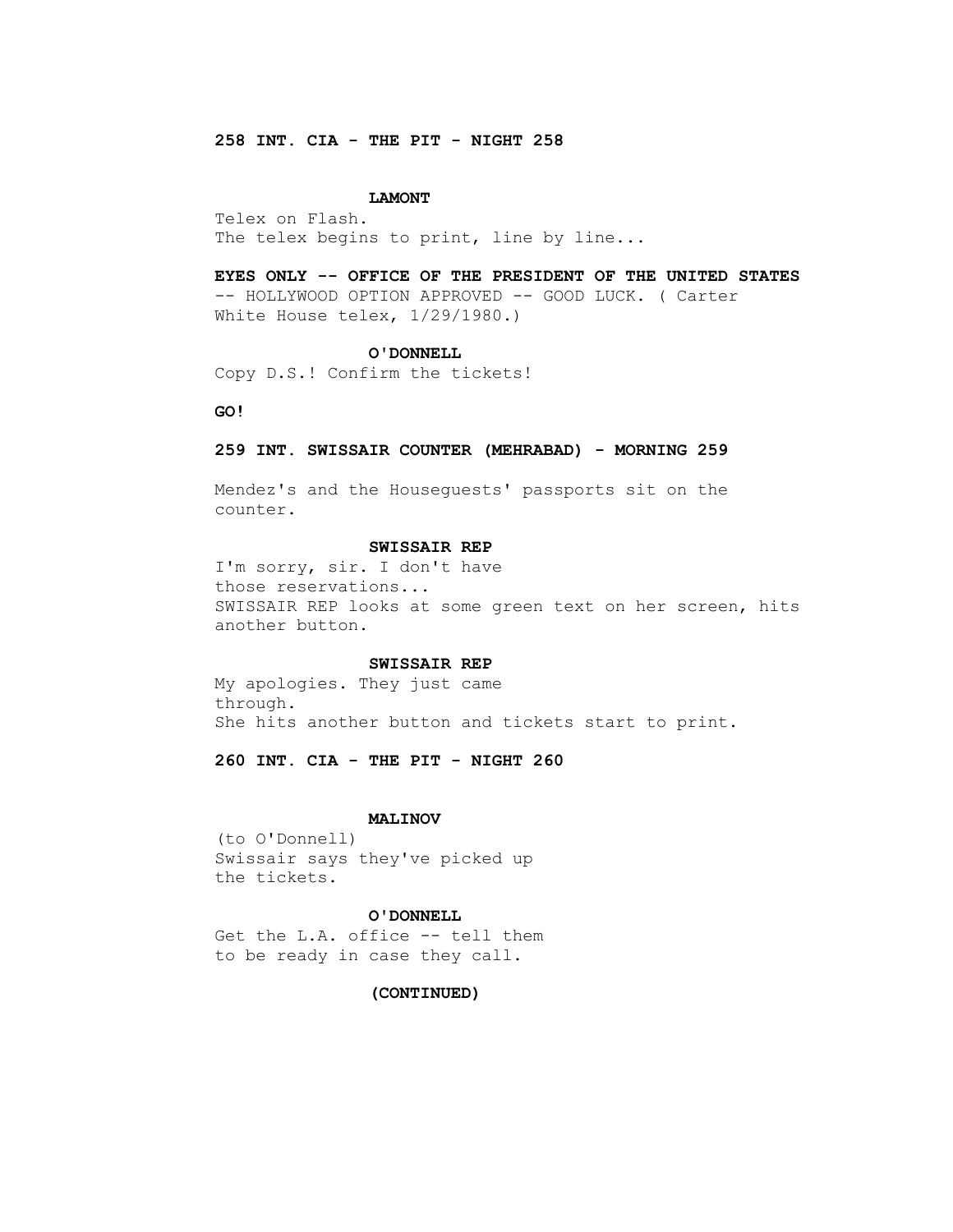ARGO - Final 101.

## **260 CONTINUED: 260**

#### **MALINOV**

 We told them to shut that down! He RUNS toward a phone --

## **261 INT. MEHRABAD AIRPORT - FIRST CHECKPOINT - MORNING 261**

 The PASSPORT OFFICIAL is looking at the Canadian passports of the six and waving them through. Mendez has already passed. Everyone except Kathy Stafford. The Passport Official looks at Kathy, who is doing her best to look friendly and casual. Then he looks at Kathy's passport, in which she looks stern and angry. Kathy Stafford smoothes down her hair, frowns like she ds in the passport photo. The Passport Official half smiles and waves her through. They've all cleared the first checkpoint.

## **262 INT. KOMITEH HQ - MORNING 262**

 Khalkali comes upon a diplomatic photograph of a man with glasses. He starts to leaf through the photographs from the bazaar.

#### **QUICK CUT TO:**

 **263 EXT. BAZAAR - POV OF THE REVOLUTIONARY GUARD PHOTOGRAPHER 263**

## **- DAY**

 Mark Lijek being photographed at the bazaar the previous day.

## **QUICK CUT BACK TO:**

 **264 INT. KOMITEH HQ - MORNING 264**

# **KHALKALI --**

 looks at the black and white still of Mark Lijek, compares it to his diplomatic picture, the first portrait we saw of Mark toward the beginning of the film. MATCH. Khalkali stands up. SHOUTS in Farsi to another Komiteh --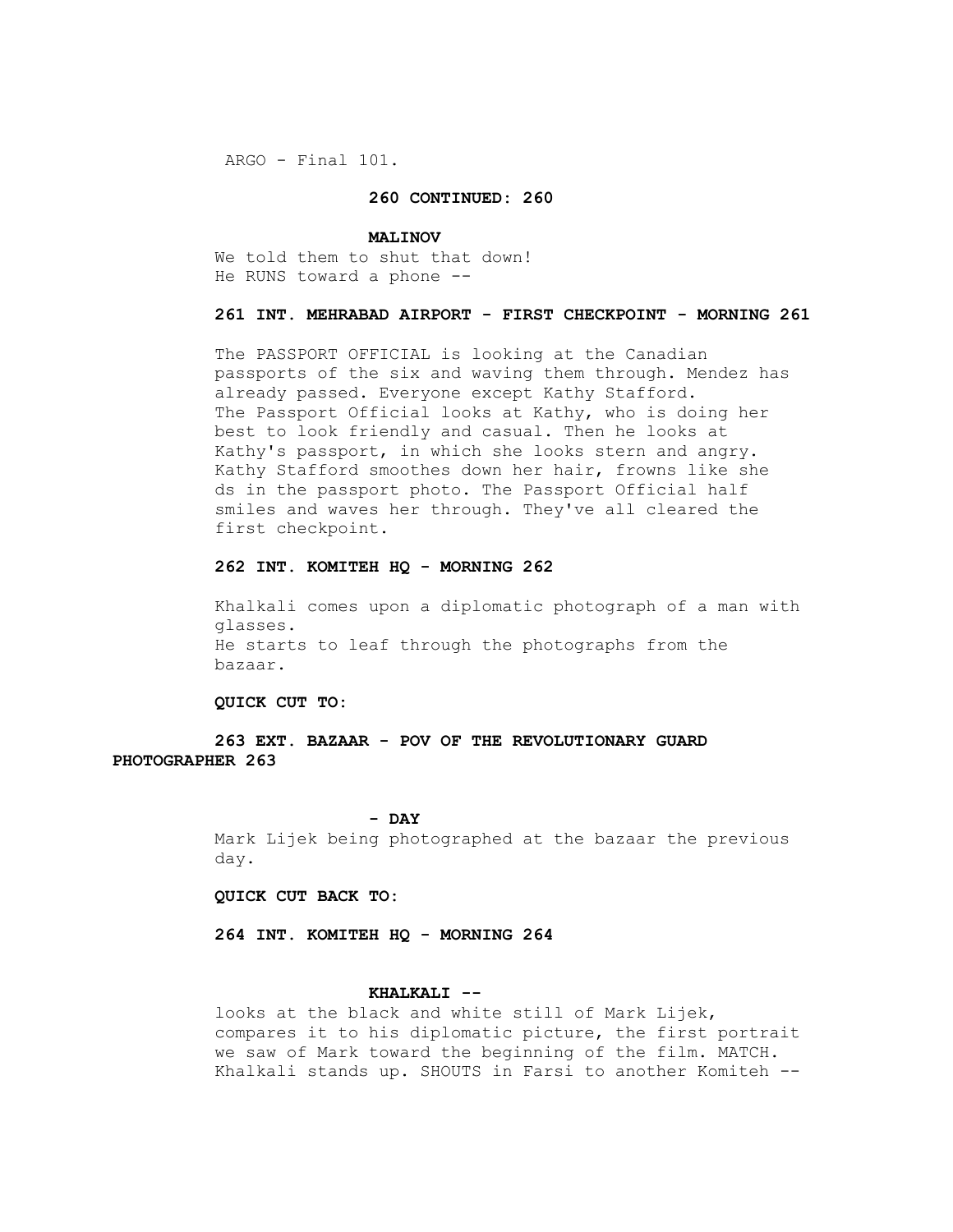ARGO - Final 102.

## **265 INT. MEHRABAD AIRPORT - SECOND CHECKPOINT - MORNING 265**

 Bob Anders stands in front of a rough-voiced IMMIGRATION OFFICER. He's holding Bob Anders' YELLOW IMMIGRATION FORM and leafing through a file of hundreds of WHITE IMMIGRATION FORMS, the duplicates. Without success.

## **IMMIGRATION OFFICER #2**

 (in Farsi; to Officer #1, re: his own

## **WHITE PILE)**

Nothing.

## **IMMIGRATION OFFICER**

 (to Bob Anders) When did you say you arrived in Iran?

#### **BOB ANDERS**

Two days ago.

## **IMMIGRATION OFFICER**

 What was the purpose of your visit?

#### **BOB ANDERS**

 We were looking at locations to make a film. I'm the director. Immigration Officer pauses and looks up. Looks at the six other faces. He looks every bit as confrontational as Tony acted in rehearsal.

## **BOB ANDERS**

#### **(VERY CALM)**

 We have a letter from the Minister of Culture ... The Immigration Officer gestures for the letter. Bob takes the letter inviting them on their location scout out of a folder. Tony, barely perceptibly, nods.

# **266 INT. KOMITEH HQ - MORNING 266**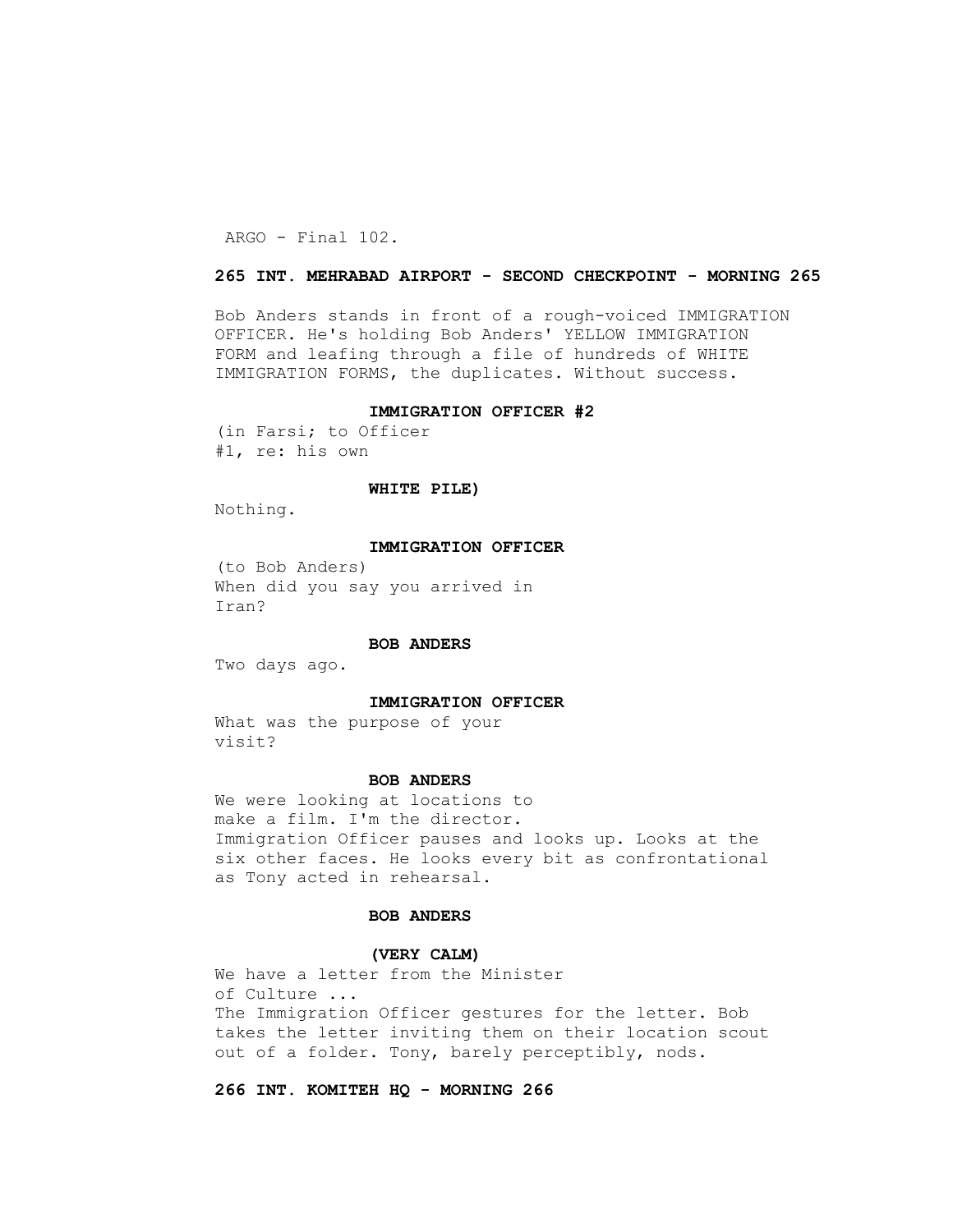Khalkali is now speaking with MORADI, an older Komiteh official. They speak Farsi and it's untranslated, but we get it. He is showing the photograph of Mark Lijek from the bazaar and comparing it to the U.S. diplomatic photograph. Moradi picks up the phone as Khalkali heads out.

ARGO - Final 103.

#### **267 INT. MEHRABAD AIRPORT - SECOND CHECKPOINT - MORNING 267**

 Immigration Officer is conferring with Immigration Officer #2 as they look at the letter from the Minister of Culture. The Houseguests and Mendez wait. Finally, Immigration Officer #2 shrugs.

#### **IMMIGRATION OFFICER**

 Okay -- Yes -- Okay -- He waves them through. Second checkpoint done.

#### **268 INT. CIA - THE PIT - NIGHT 268**

Malinov, a phone to his ear. Ringing.

#### **MALINOV**

C'mon c'mon c'mon --

## **269 INT. ARGO PRODUCTION OFFICE - NIGHT 269**

The phone in the office rings. No one is there.

# **270 EXT. WARNER BROS. STUDIOS - NIGHT 270**

 Siegel and Chambers are walking back to the Argo office. They are within sight of the Argo bungalow, but a P.A. steps in front of them.

# **P.A.**

 (a stage whisper) I'm sorry, we're shooting. He motions for them to wait. A movie -- it looks like a police procedural -- is shooting on the lot between them and the office.

 **271 INT. AIRPORT GATE - MORNING 271**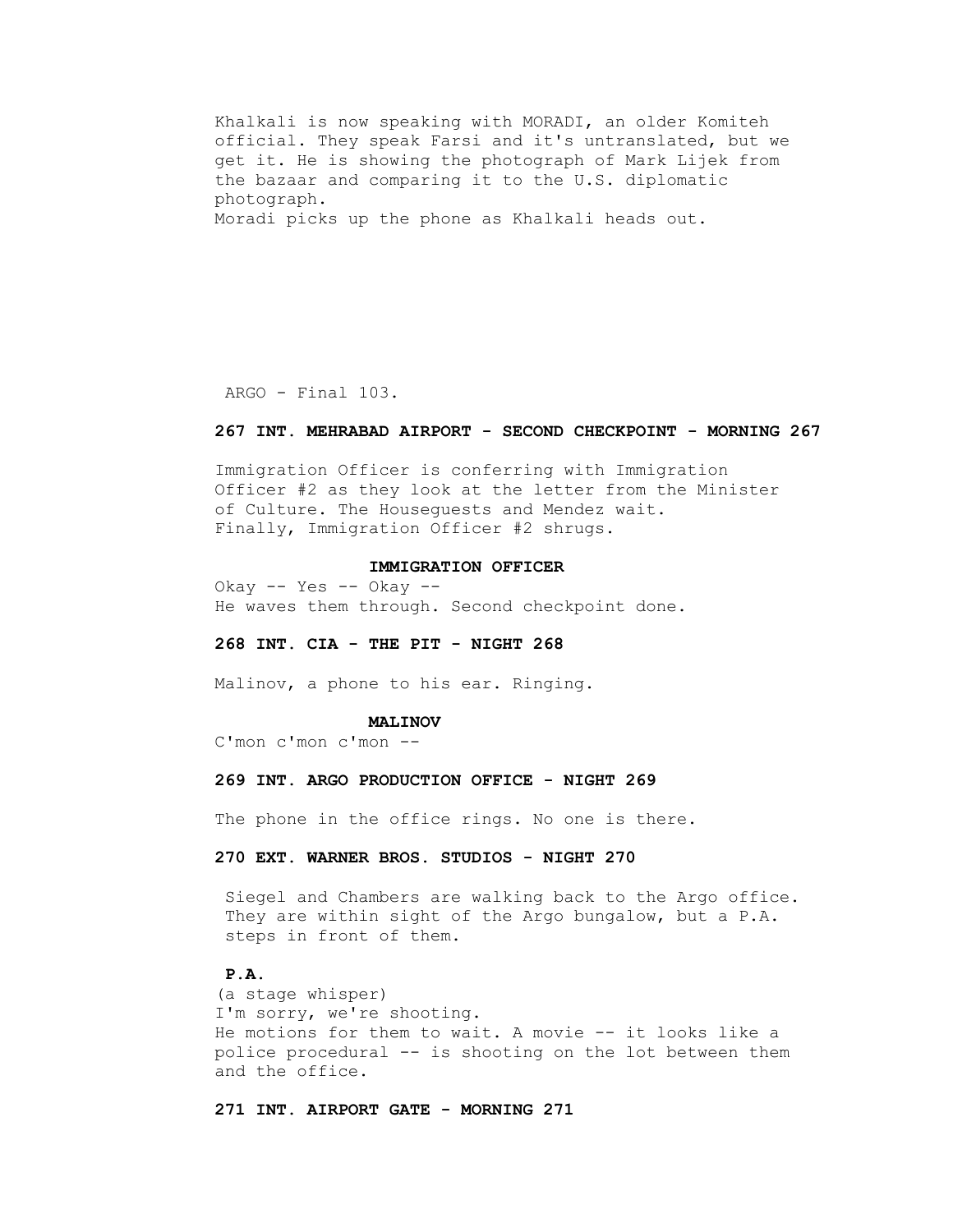## **ANNOUNCEMENT (V.O.)**

 Swissair announces general boarding for Flight 363 to Zurich. Passengers, mostly European businessmen, get up and approach the gate.

ARGO - Final 104.

## **272 INT. MEHRABAD AIRPORT - THIRD CHECKPOINT - MORNING 272**

 Mendez checks in with the Houseguests with his eyes. They are now in sight of the airport gates. And here are six Komiteh. Young men -- none more than 33 or so - holding automatic weapons. They have created their own checkpoint. It looks recent,

## **A SCREENED-OFF AREA WITH TABLES.**

#### **KOMITEH #1**

 Passports. He looks at the Canadian passports and then almost immediately speaks.

## **KOMITEH #1**

 You come. He directs Mendez and the Houseguests into the screened off area. Speaks in Farsi to another Komiteh.

 **273 INT. CIA - THE PIT - NIGHT 273**

## **LAMONT**

 (holding the phone) Purser's telling Swissair they're not on the plane.

## **O'DONNELL**

They should have boarded already.

## **MALINOV**

 (on another phone) Still no answer in L.A.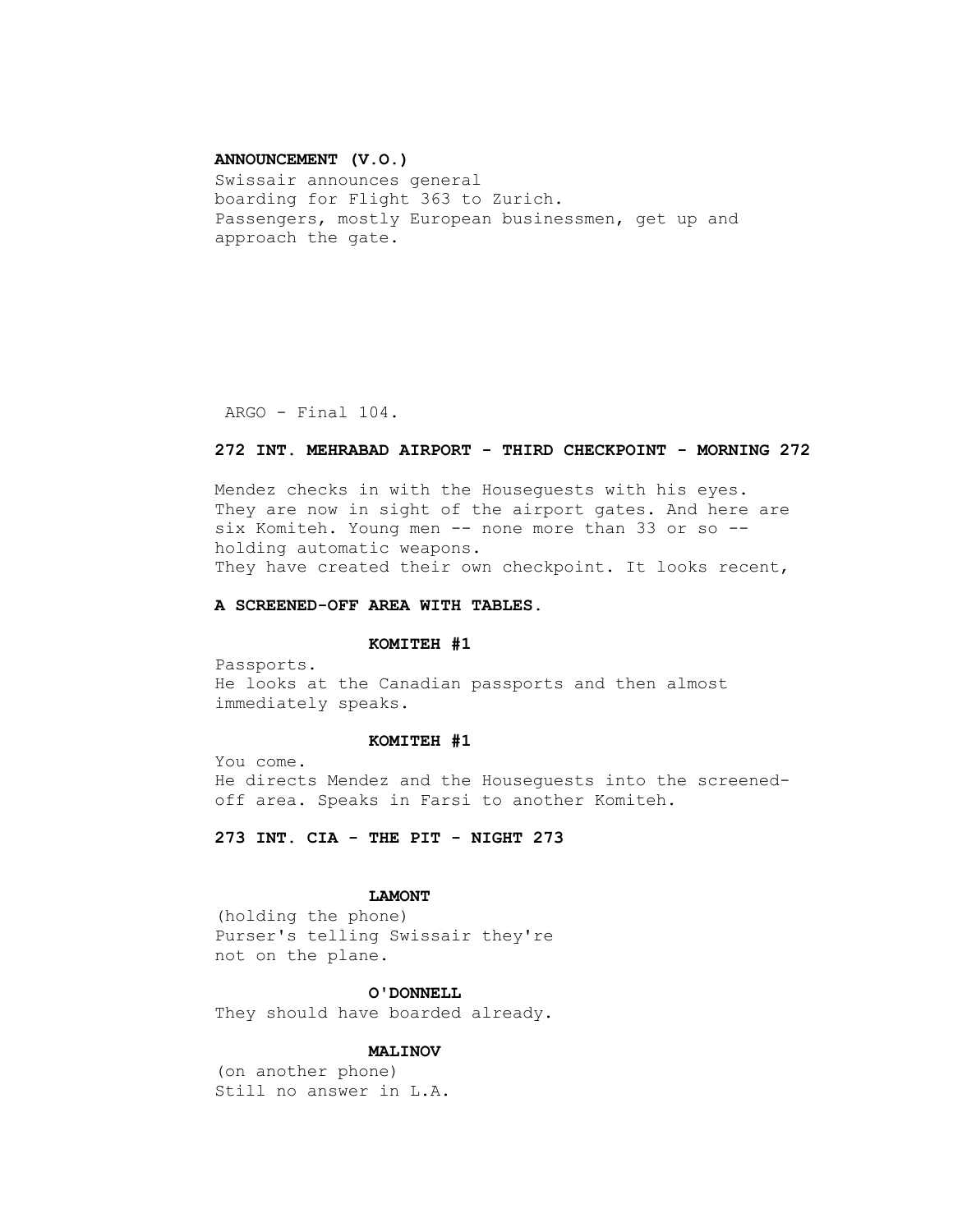# **MARK LIJEK**

A film.

 Mark mimes turning the rotor of a movie camera. Komiteh #1 dsn't understand.

# **AZIZI (O.S.)**

Sit down.

 A young man with a beard -- AZIZI, late 20s -- arriving on the scene, speaking in Farsi to the others and then in very good American English. He looks at the six and the face he singles out is J Stafford's.

## **(CONTINUED)**

ARGO - Final 105.

## **274 CONTINUED: 274**

#### **AZIZI**

(harsh, icy; in

#### **FARSI)**

 You. You had no business in Iran. He motions for J STAFFORD to step forward. Mendez shifts. A tense moment.

## **J STAFFORD**

## **(FARSI)**

 We did. We were preparing to make a movie here, sir.

## **AZIZI**

 **(FARSI)**  You don't have journalist visas.

# **J STAFFORD**

## **(FARSI)**

 Not a documentary. A movie. J Stafford reaches into his pocket and gives Azizi a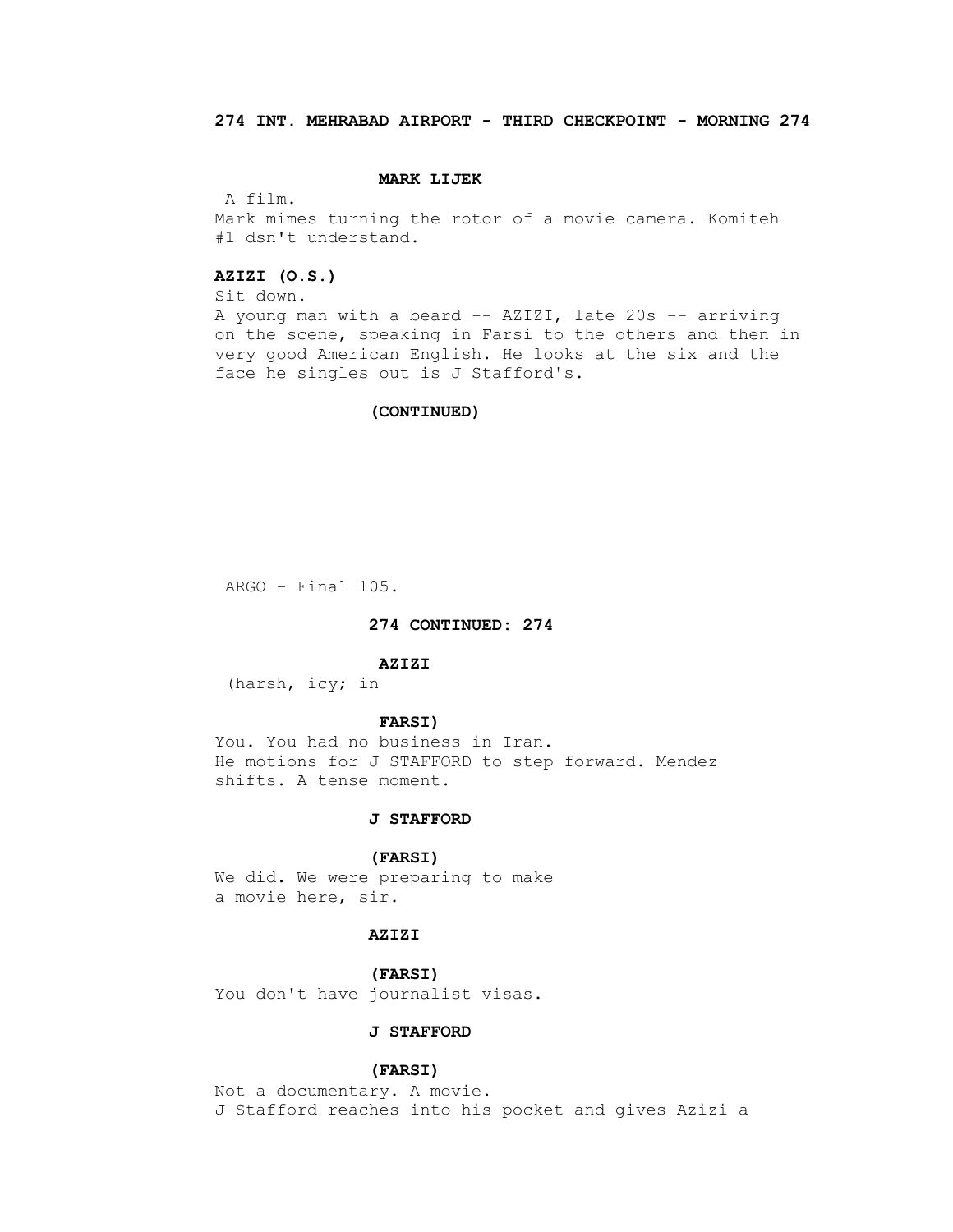copy of the Argo Variety ad.

## **J STAFFORD**

## **(FARSI)**

 You see? (to Mendez; English) Kevin, where's your briefcase? A beat on Mendez. Who then opens his accordion folder and takes from it the ARGO STORYBOARDS. J Stafford spreads them out on the table. Three other Komiteh in the room lean forward, their AUTOMATIC WEAPONS at their sides, and look at the STORYBOARD DRAWINGS. The Persian Empire futurism of Jack Kirby's drawings.

## **J STAFFORD**

# **(FARSI)**

 These are the villains. Y'see these guys here? And these are the hers... in the spice market... J Stafford points at the various drawings. He speaks with an ease and confidence that we didn't know he had.

# **J STAFFORD**

#### **(FARSI)**

 They know our hero is the Chosen One, so they kidnap his son in the spice market ... They have these chariots... like this one...

## **(MORE)**

## **(CONTINUED)**

ARGO - Final 106.

## **274 CONTINUED: (2) 274**

## **J STAFFORD (CONT'D)**

 they go like this... whoooosh, hmm? They can fly... The people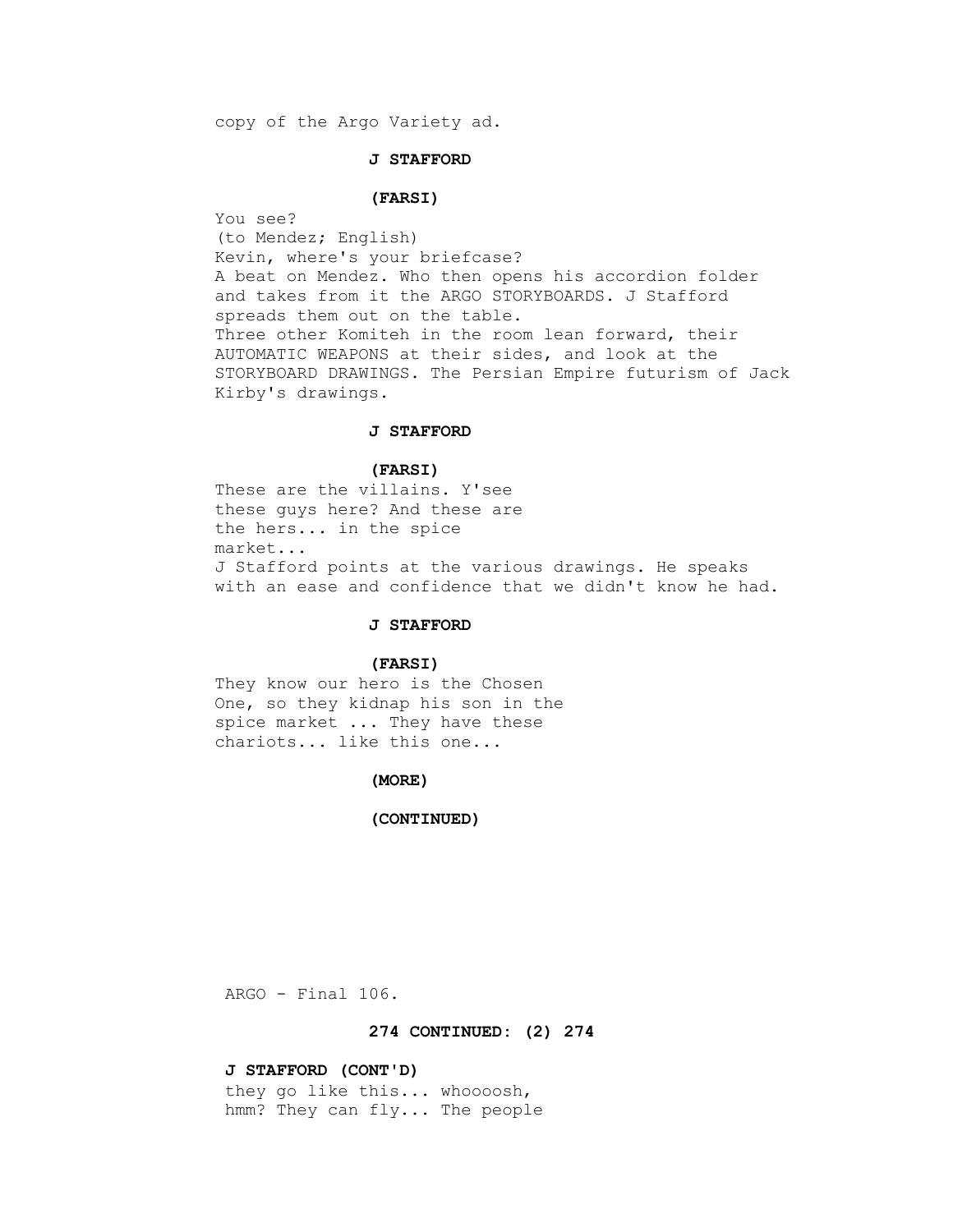are just farmers, but they rise up and find their courage and defeat the alien king-- Mendez watches. It's a performance. The three young Komiteh are now wide-eyed, pointing, whispering in Farsi, like teenagers around a comic book. Azizi says something to another Komiteh in the room.

## **THEN --**

## **AZIZI**

(to J Stafford; in

#### **ENGLISH)**

You don't go until we verify.

#### **MENDEZ**

 You can call our office. Mendez hands Azizi his card. STUDIO SIX FILMS. Kevin Harkins. A 213 (818 wasn't around yet) phone number.

## **ANGLES ON THE HOUSEGUESTS**

 as Azizi leaves the room with the business card and three young Komiteh barely look up from the drawings --

## **275 EXT. WARNER BROS. STUDIOS - NIGHT 275**

 P.A., still holding Chambers and Siegel. The ACTOR playing the cop is conferring with the director. He's not happy with something. They're holding everyone until the next take, and --

# **P.A.**

Going again please! We're

#### **ROLLING --**

## **276 EXT. CANADIAN AMBASSADOR'S RESIDENCE - MORNING 276**

A PICKUP TRUCK with 5 Komiteh -- including Khalkali - automatic weapons out -- drives up to the Canadian Ambassador's residence.

# **277 INT. MEHRABAD AIRPORT - KOMITEH STATION - MORNING 277**

 Azizi, who apparently has some authority here, enters, telling another Komiteh in Farsi to get off the phone.

# **(CONTINUED)**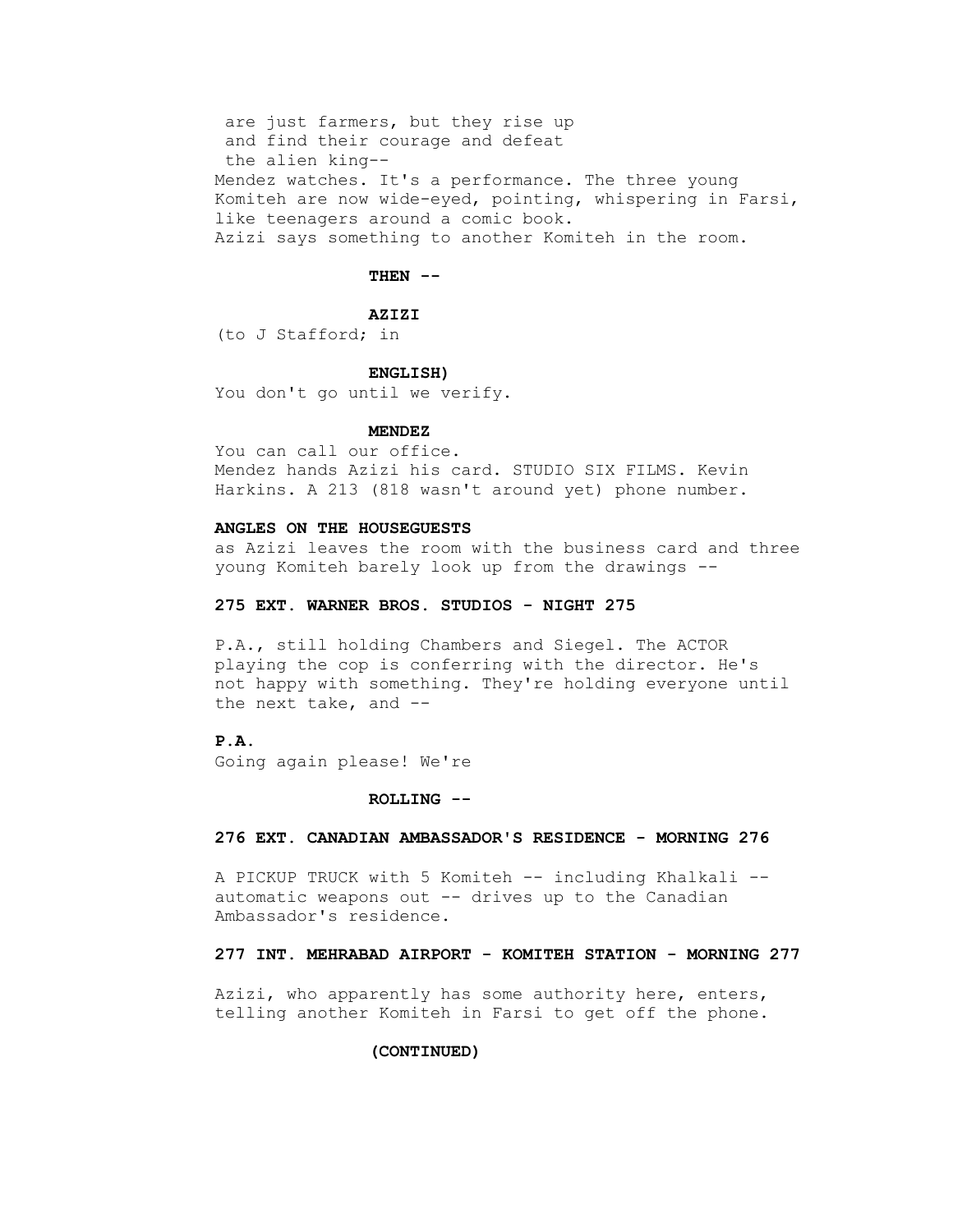ARGO - Final 107.

## **277 CONTINUED: 277**

 Azizi looks at the Studio Six business card and picks up the receiver.

## **278 EXT. WARNER BROS. STUDIOS - NIGHT 278**

#### **SIEGEL**

 I'm sorry, pally. We're just gonna be in the movie. Call my agent.

# **P.A.**

 Sir. SIR! Siegel and Chambers walk through the shot toward the Argo office.

## **279 INT. MEHRABAD AIRPORT - KOMITEH STATION - MORNING 279**

 Azizi dials the long international number. And it is a DIAL, so this takes a long time.

## **280 INT. MEHRABAD AIRPORT - THIRD CHECKPOINT - MORNING 280**

 One of the young Komiteh is loudly debating with another Komiteh the air-worthiness of a futuristic desert glider in the storyboards. He's miming the thing crashing. J Stafford and the Houseguests are silent. Mendez can see the line of passengers on their Swissair flight dwindling.

## **281 INT. MEHRABAD AIRPORT - KOMITEH STATION - MORNING 281**

 Azizi rings the phone three times -- four times -- he's going to hang up --

## **CHAMBERS (V.O.)**

 (out of breath) Studio Six Films.

# **282 INT. ARGO PRODUCTION OFFICE - NIGHT 282**

 A beat of silence. Chambers catching his breath, listening. The door to the office wide open.

 **283 INT. MEHRABAD AIRPORT - KOMITEH STATION - MORNING 283**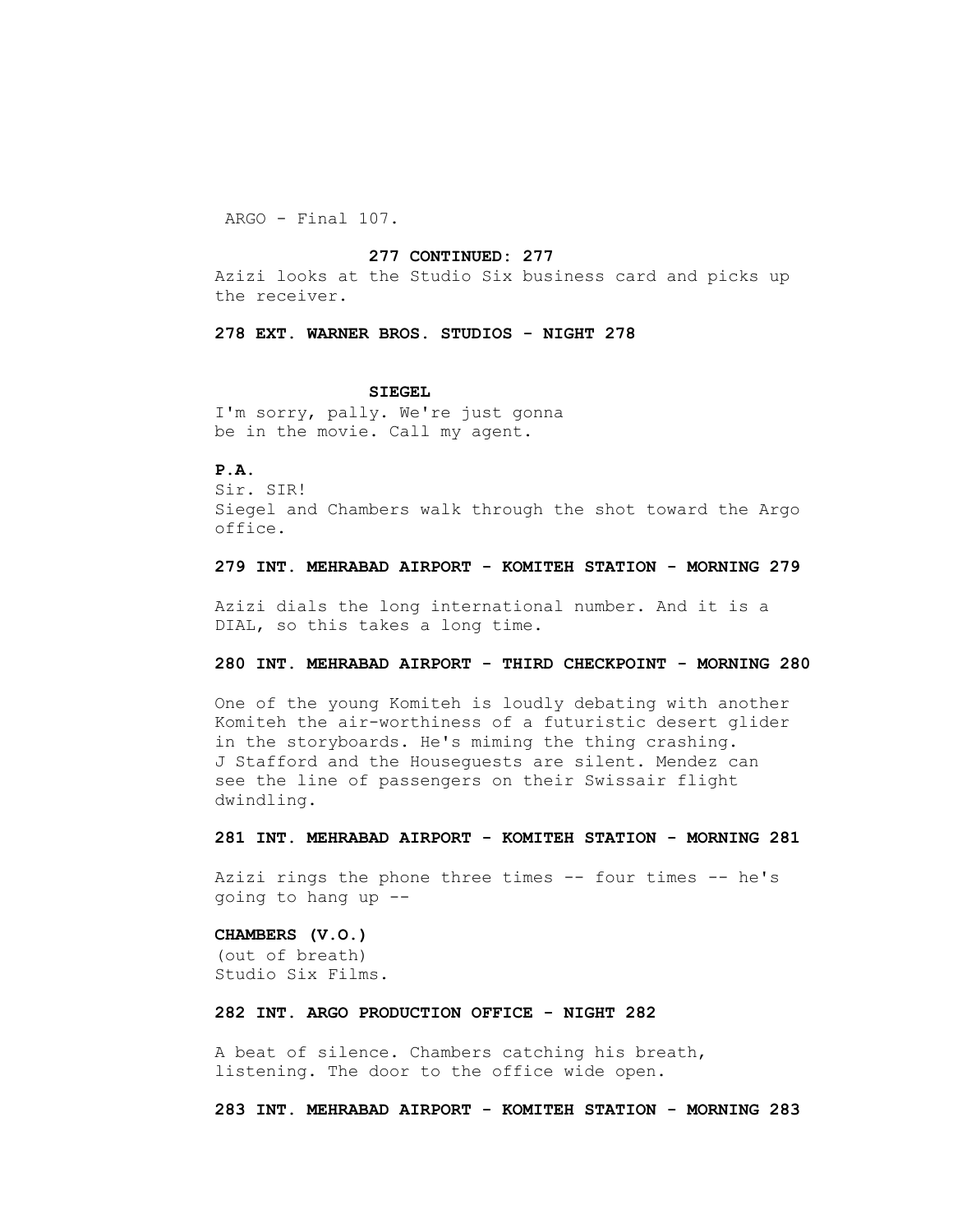#### **AZIZI**

May I speak to Mr. Kevin Harkins --

#### **(CONTINUED)**

ARGO - Final 108.

#### **283 CONTINUED: 283**

## **CHAMBERS (V.O.)**

 He's out of the country on a location scout. Can I take a message?

 **284 INT. ARGO PRODUCTION OFFICE - NIGHT 284**

Chambers listens for a response. Siegel now catches up.

 **285 INT. MEHRABAD AIRPORT - KOMITEH STATION - MORNING 285**

## **AZIZI**

No message.

 **286 INT. MEHRABAD AIRPORT - MORNING 286**

# **ANNOUNCEMENT (V.O.)**

 Swissair announces final boarding of Flight 363 to Zurich. All passengers should be at the gate at this time.

## **287 EXT. CANADIAN AMBASSADOR'S RESIDENCE - MORNING 287**

 Khalkali and Komiteh are forcing the front door of the house open.

# **288 INT. MEHRABAD AIRPORT - THIRD CHECKPOINT - MORNING 288**

 Azizi comes back into the screened-off area. Looks at J Stafford, then at Mendez. Then says something in Farsi to the three Komiteh in the holding area. Then he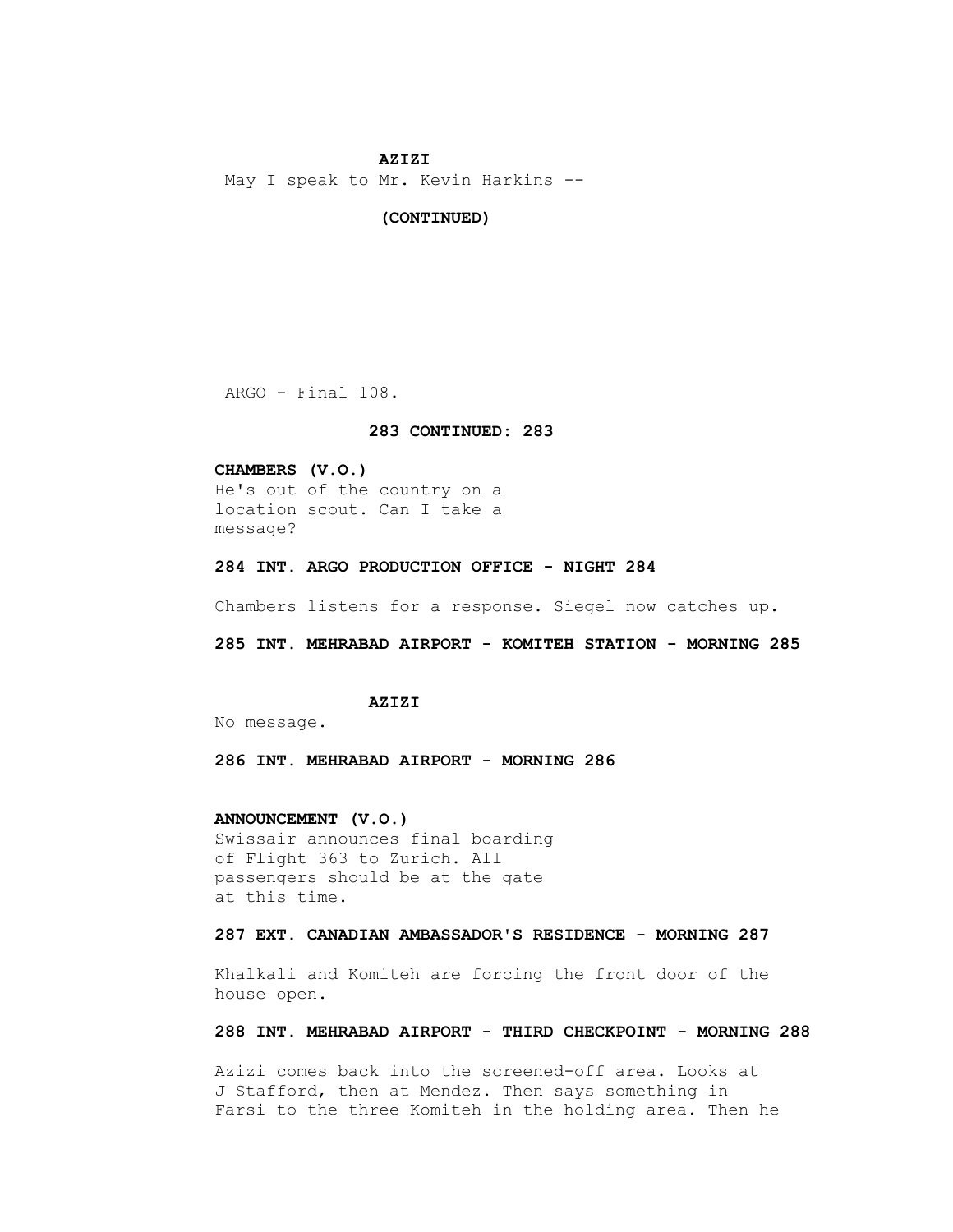leaves.

 The three young Komiteh look at the drawings, then at J Stafford. Silence for a moment.

## **MENDEZ**

## **(PUSHES THE**

## **STORYBOARDS TOWARD**

#### **THEM)**

 Our gift to you. From our film. Komiteh #1, who speaks enough English to understand, translates to the others. They forget their revolutionary mission for a second, happy with their gift. They'd high-five if they could. They're kids. Komiteh #1 motions for the Houseguests to go.

ARGO - Final 109.

# **289 INT. CANADIAN AMBASSADOR'S RESIDENCE - FOYER - MORNING**

**289**

 Khalkali and a dozen Komiteh, guns drawn, rush into the residence. Empty liquor bottles. The remains of what looks like breakfast for a group of people. But the place is empty.

## **290 INT./EXT. MEHRABAD AIRPORT - FLIGHT GATE - MORNING 290**

 A BUSLOAD of passengers about to be ferried to the airplane. A Swissair Rep is closing the gate to Flight 363. She looks up to see the Houseguests and Mendez hurrying through the terminal, headed toward her. She holds the gate, speaks in German into a walkie, and --

 **291 INT. CANADIAN AMBASSADOR'S RESIDENCE - KEN'S OFFICE -**

**291**

#### **MORNING**

 The Komiteh search the house. Khalkali gets on the phone.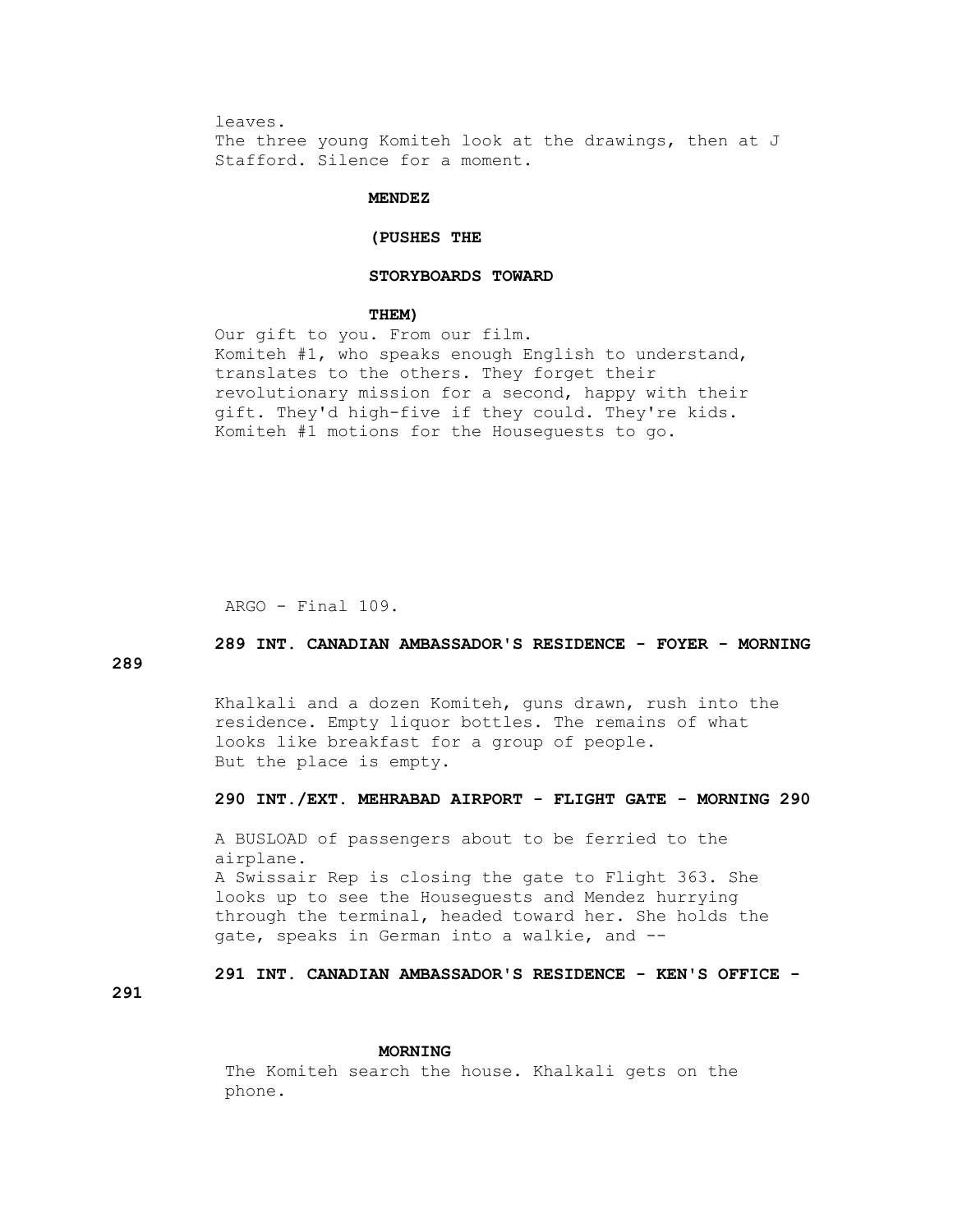## **292 OMITTED 292**

# **293 INT. MEHRABAD AIRPORT - FLIGHT GATE - MORNING 293**

 Kathy Stafford's ticket is taken and she walks through the door. Hurries toward the transport bus. The other five Houseguests and Mendez behind her and --

## **294 INT. MEHRABAD AIRPORT - KOMITEH STATION - MORNING 294**

 A phone rings and a Young Komiteh picks up the call. He listens for a moment. Then he drops the phone and RUNS into the airport terminal and --

## **295 INT. RUNWAY TRANSPORT BUS - MORNING 295**

The Houseguests sit aboard the bus, headed to a waiting

## **DC-10.**

The DRIVER puts the bus into gear. It dsn't go. He shakes his head. This goddamn thing. Shifts gears again. Now it gs.

ARGO - Final 110.

## **296 INT. MEHRABAD AIRPORT - MORNING 296**

 Young Komiteh RUNNING through the terminal, pushing through a crowd, making a woman drop her suitcase, contents scattering. An automatic weapon at his side.

## **297 EXT. SWISSAIR DC-10 - MORNING 297**

The Houseguests head up the stairs to the plane.

# **298 INT. MEHRABAD AIRPORT - FLIGHT GATE - MORNING 298**

 Azizi and the three Komiteh from the third checkpoint stand up from the table with the Argo storyboards. Young Komiteh shouts at them and they take up their weapons and join him, running -- Azizi and the three Komiteh arrive at Flight 363's gate. The door is CLOSED.

 **299 INT. SWISSAIR DC-10 - MORNING 299**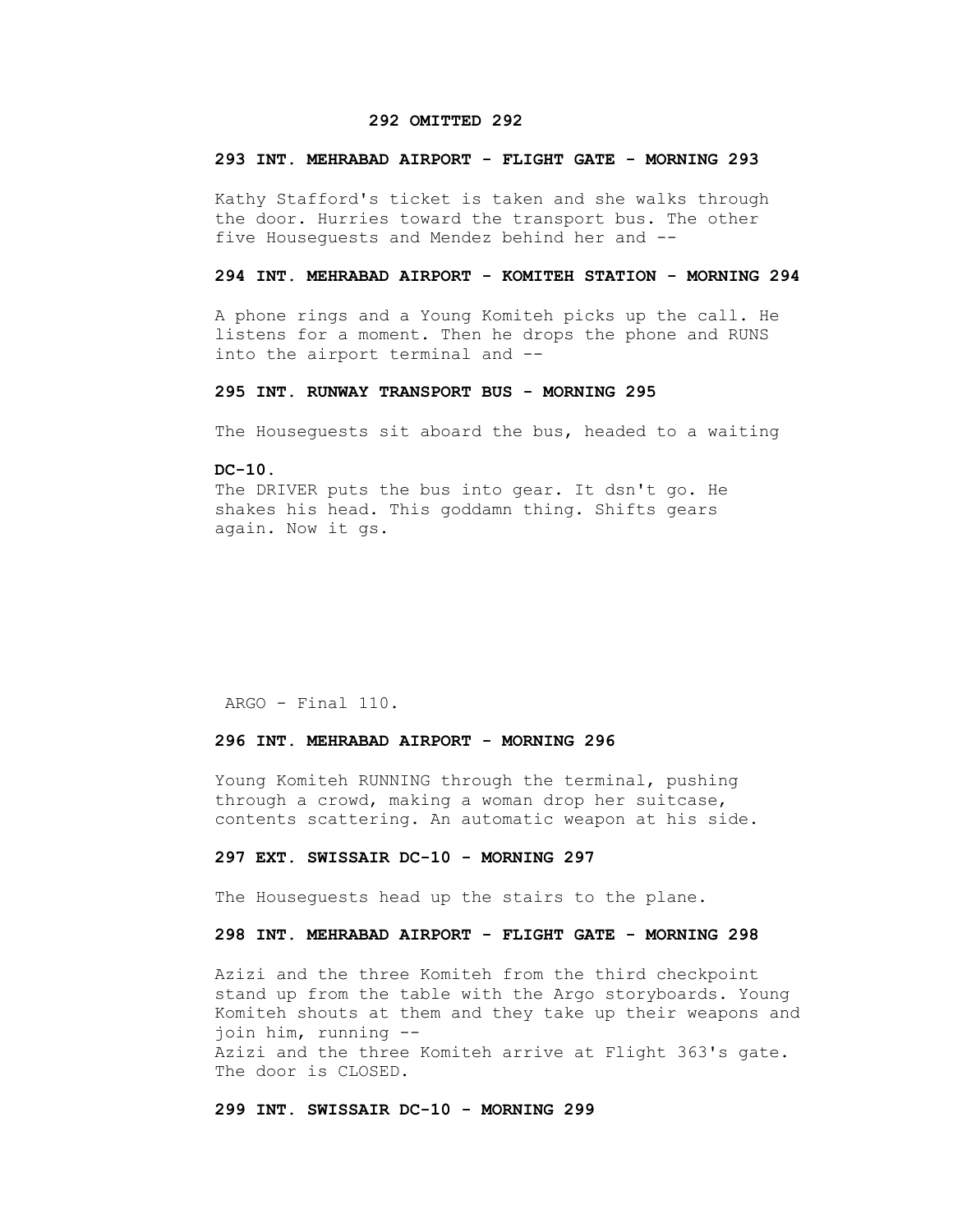The Houseguests put their carry-on luggage into the overhead bins. A FLIGHT ATTENDANT is already holding a detached seatbelt preparing to do her safety mime.

## **PILOT (V.O.)**

# **(GERMAN-ACCENTED**

#### **ENGLISH)**

 Ladies and gentlemen, from the flight-deck. We're looking at a brief delay -- Passengers groan a bit as they read paperbacks or International Herald Tribunes. Mark Lijek's arm is around Cora. Lee Schatz is moving his mouth in what looks like a prayer. Kathy Stafford's fingers shake as she holds an arm rest. J Stafford tries to stay her hand. Mendez is sitting looking out the window toward the terminal.

# **300 INT. MEHRABAD AIRPORT - FLIGHT GATE - MORNING 300**

 Azizi yells to the Swissair Rep, dragging her back toward the gate. We can't hear what she says back, but she's shaking her head.

ARGO - Final 111.

## **301 INT. SWISSAIR DC-10 COCKPIT - MORNING 301**

 From the window, we can see a GROUND CREWMAN give a thumbs-up. The scrubbed Swiss PILOT, 50s, gives a thumbs up back. He gently releases the throttle lever.

## **302 INT. SWISSAIR DC-10 - MORNING 302**

Mendez and the Houseguests feel the plane start to move.

# **303 INT. MEHRABAD AIRPORT - MORNING 303**

 Azizi gs to the WINDOW. He can see the Swissair plane slowly backing onto the runway.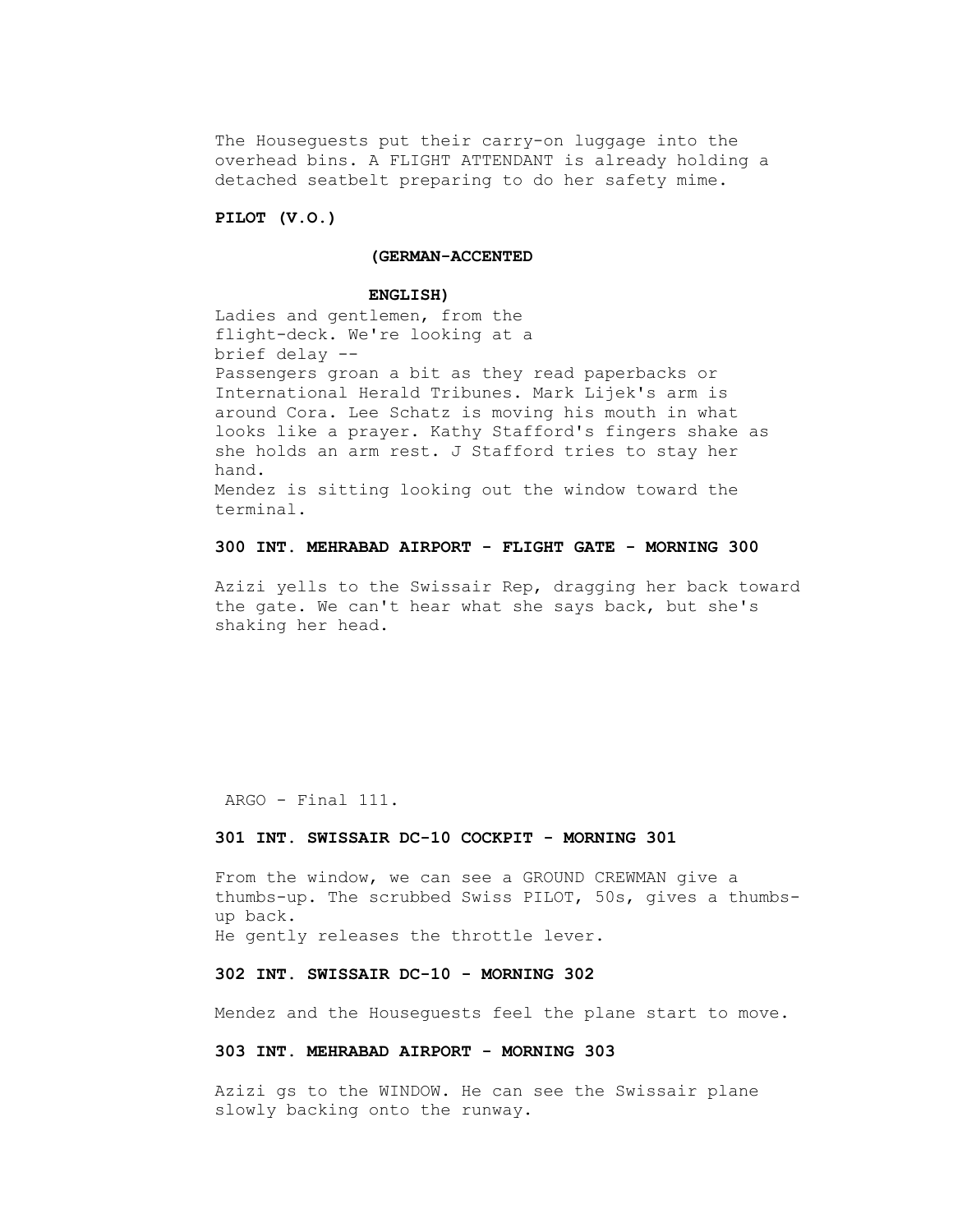He picks up a walkie and pushes through the flight gate door, setting off an alarm, followed by the three other Komiteh. He reaches the METAL BARS outside and can't get past. He CALLS INTO THE WALKIE.

## **304 INT. MEHRABAD FLIGHT TOWER - MORNING 304**

 An Iranian FLIGHT TRAFFIC CONTROLLER calmly speaks into his radio in British-accented English.

## **FLIGHT TRAFFIC CONTROLLER**

 SwissAir 363, you are Number 2 for departure.

## **305 INT. SWISSAIR DC-10 - MORNING 305**

 Out the window of the plane. Two IRANIAN POLICE CARS and a CANVAS-TOPPED TRUCK are headed down the runway toward the plane.

## **306 INT. SWISSAIR DC-10 - MENDEZ'S POV - MORNING 306**

looking out from his window seat.

## **307 EXT. AIRPORT RUNWAY - MORNING 307**

 An IRAN AIRLINES 747 takes off, revealing the Swissair jet behind it. Only empty runway ahead of Swissair 363 now and --

ARGO - Final 112.

 **308 INT. MEHRABAD FLIGHT TOWER - MORNING 308**

## **ANGLE ON BOOTS**

 taking stairs two at a time. Three KOMITEH WITH AUTOMATICS rush up the tower stairs --

# **309 EXT. AIRPORT RUNWAY - MORNING 309**

 We're SPEEDING BEHIND two Iranian police cars and a canvas-topped TRUCK as they speed toward the Swissair plane. In the back of the truck we can see half a dozen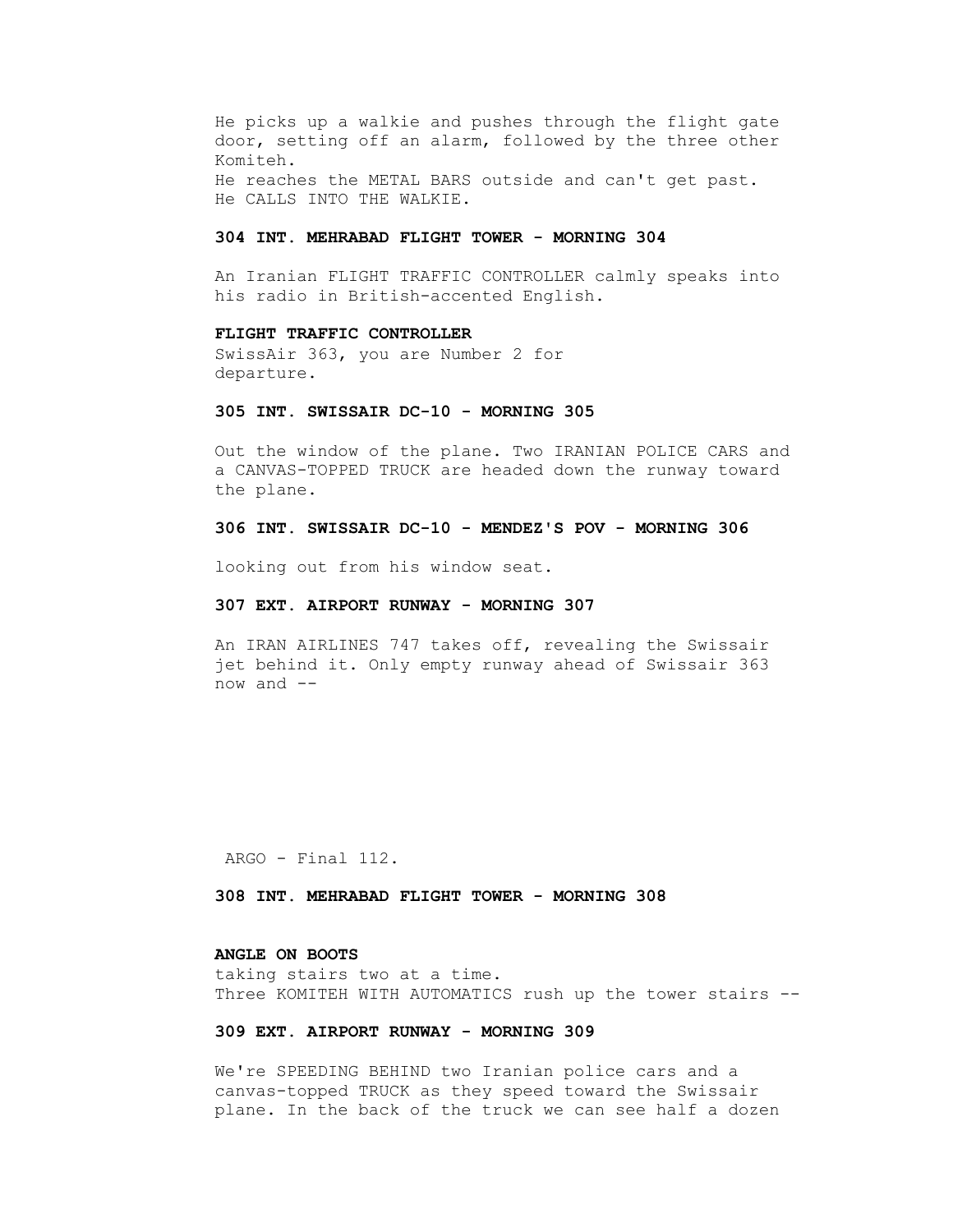Komiteh, weapons drawn and --

 **310 INT. SWISSAIR DC-10 - COCKPIT - MORNING 310**

 **FLIGHT TRAFFIC CONTROLLER (V.O.)**

#### **SWISSAIR 363 --**

The Pilot puts his hand on the throttle control.

 **311 INT. MEHRABAD FLIGHT TOWER - MORNING 311**

## **FLIGHT TRAFFIC CONTROLLER**

 -- you are cleared for take-off. The Flight Traffic Controller moves his head-set mic away from his mouth to take a drink of very strong Iranian tea, and -- the door to the Control Room BURSTS OPEN. Three Komiteh with automatics, shouting instructions to the Traffic Controller, who spills his tea --

## **312 INT. SWISSAIR DC-10 - MORNING 312**

Mendez looking out the window --

 **313 EXT. AIRPORT RUNWAY - MORNING 313**

 **ANGLE ON THE THREE IRANIAN VEHICLES** speeding ahead -- they're GAINING ON us --

 **313A INT. COCKPIT - CONTINUOUS ACTION 313A**

 The CO-PILOT looks out the window. Sees they are being pursued by militia and police. He looks to the Pilot.

## **(CONTINUED)**

ARGO - Final 113.

## **313A CONTINUED: 313A**

 A beat. The Pilot reaches down and pushes all four engines to go FULL THROTTLE.

 **313B EXT. AIRPORT RUNWAY - CONTINUOUS ACTION 313B**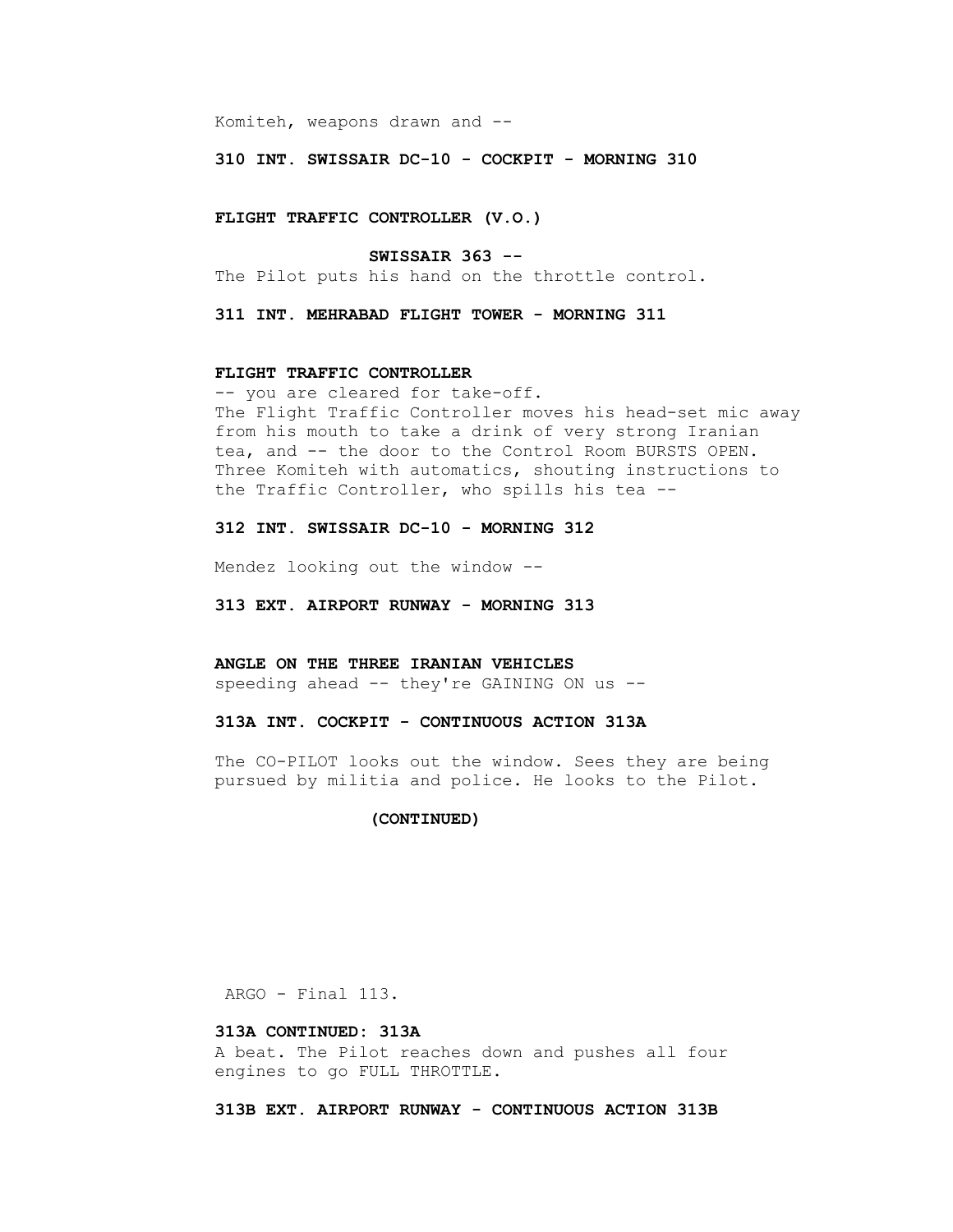#### **ANGLE ON THE JEEPS**

We start to PULL AWAY FROM them -- leaving them behind -beginning to RISE UP --

# **314 INT. MEHRABAD FLIGHT TOWER - MORNING 314**

 The Flight Controller has his arms up... THROUGH the floor-to-ceiling windows of the tower, as three Komiteh watch a Swissair DC-10 angle upward and leave the ground...

## **315 EXT. AIRPORT RUNWAY - MORNING 315**

 The Komiteh from the Jeep are now standing on the runway watching the plane disappear.

## **316 EXT. TEHRAN STREET NEAR AIRPORT - CONTINUOUS ACTION 316**

 We are looking at a street corner in Tehran when the PLANE CRESTS THE STOREFRONT, heading upward and away.

## **317 INT. CIA (LANGLEY) - NIGHT 317**

 O'Donnell and the Kids gathered around some phones and monitors in the Pit.

## **LAMONT**

# **(TAKING OFF**

#### **HEADPHONES)**

 We have wheels up. He starts to punch the air. O'Donnell stays his arm.

#### **O'DONNELL**

Wait.

## **318 INT. SWISSAIR DC-10 - MORNING 318**

The Houseguests -- holding their breath -- Mendez -- looking out the window -- scanning the air around the plane -- behind every cloud --

## **(CONTINUED)**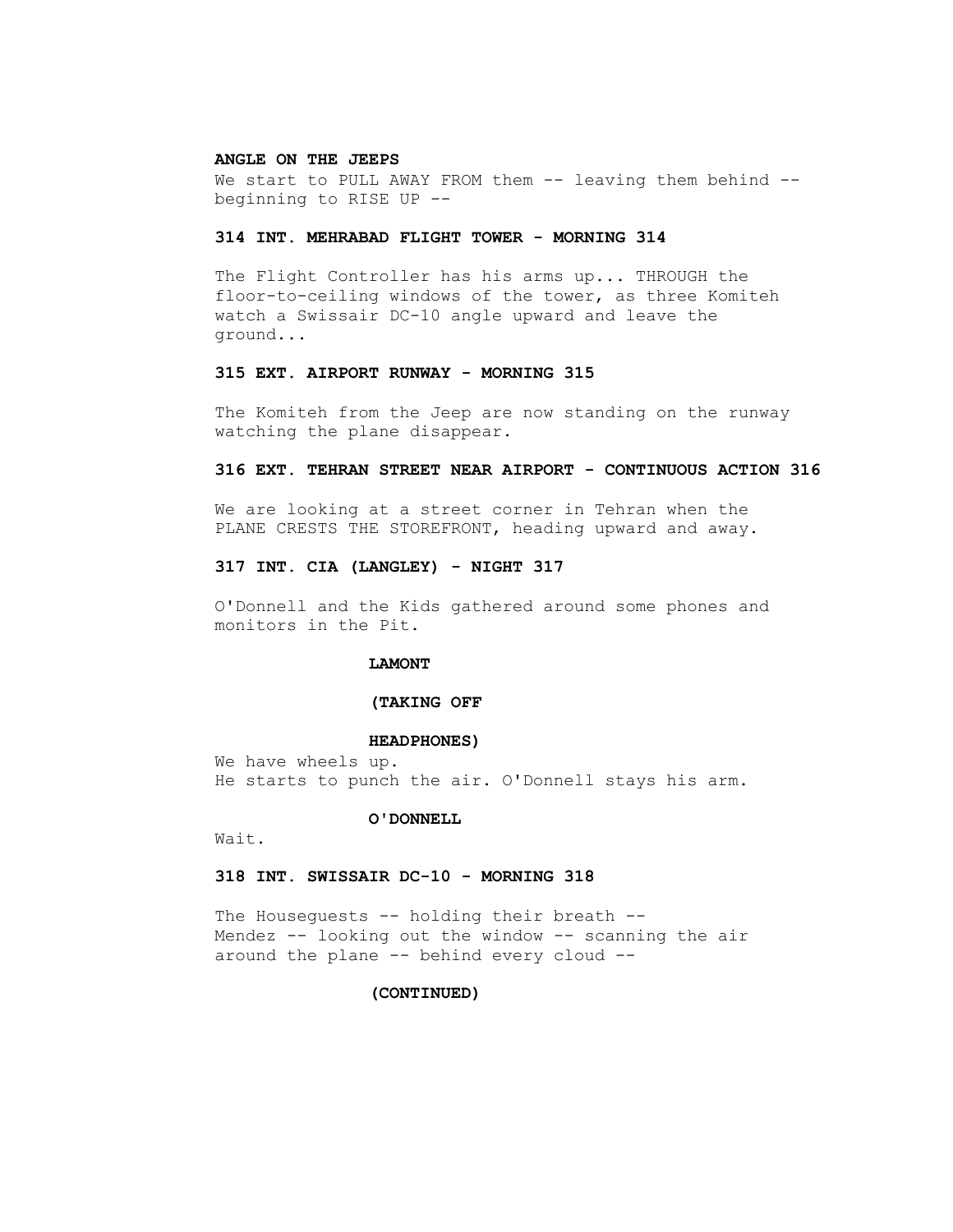ARGO - Final 114.

## **318 CONTINUED: 318**

#### **FLIGHT ATTENDANT (V.O.)**

 Ladies and gentlemen, it is our pleasure to announce that alcoholic beverages are now available, as we have cleared Iranian airspace. The Houseguests shout and embrace and celebrate. Bob Anders high-fives Lee Schatz, then the other Houseguests. Mark Lijek, crying, embraces Cora. Kathy Stafford is laughing. She kisses her husband's hand. Some of the other passengers look up from their newspapers, annoyed at this Canadian fuss.

## **319 INT. CIA (LANGLEY) - THE PIT - NIGHT 319**

 All eyes watch Malinov, listening, headphone to one ear...

#### **MALINOV**

 They're CLEAR! Cheers in the Pit. O'Donnell embraces Malinov.

## **320 INT./EXT. ARGO PRODUCTION OFFICE - NIGHT 320**

 Siegel throws down a phone and rushes outside... to where Chambers smokes.

## **SIEGEL**

## **OUUUT! THEY'RE OUT!**

 Chambers and Lester scream like kids who've just scored the game-winning touchdown. The P.A. tries to shush them.

## **321 INT. SWISSAIR DC-10 - MORNING 321**

 A mini-champagne bottle pops. The Houseguests are celebrating: New Year's Eve and a Super Bowl victory party in a DC-10 aisle. FIND Mendez, sitting alone, apart from the celebration. Looking out the window. Mendez turns to see that someone is standing in the aisle next to him. J Stafford. Tony looks up at J.

#### **(CONTINUED)**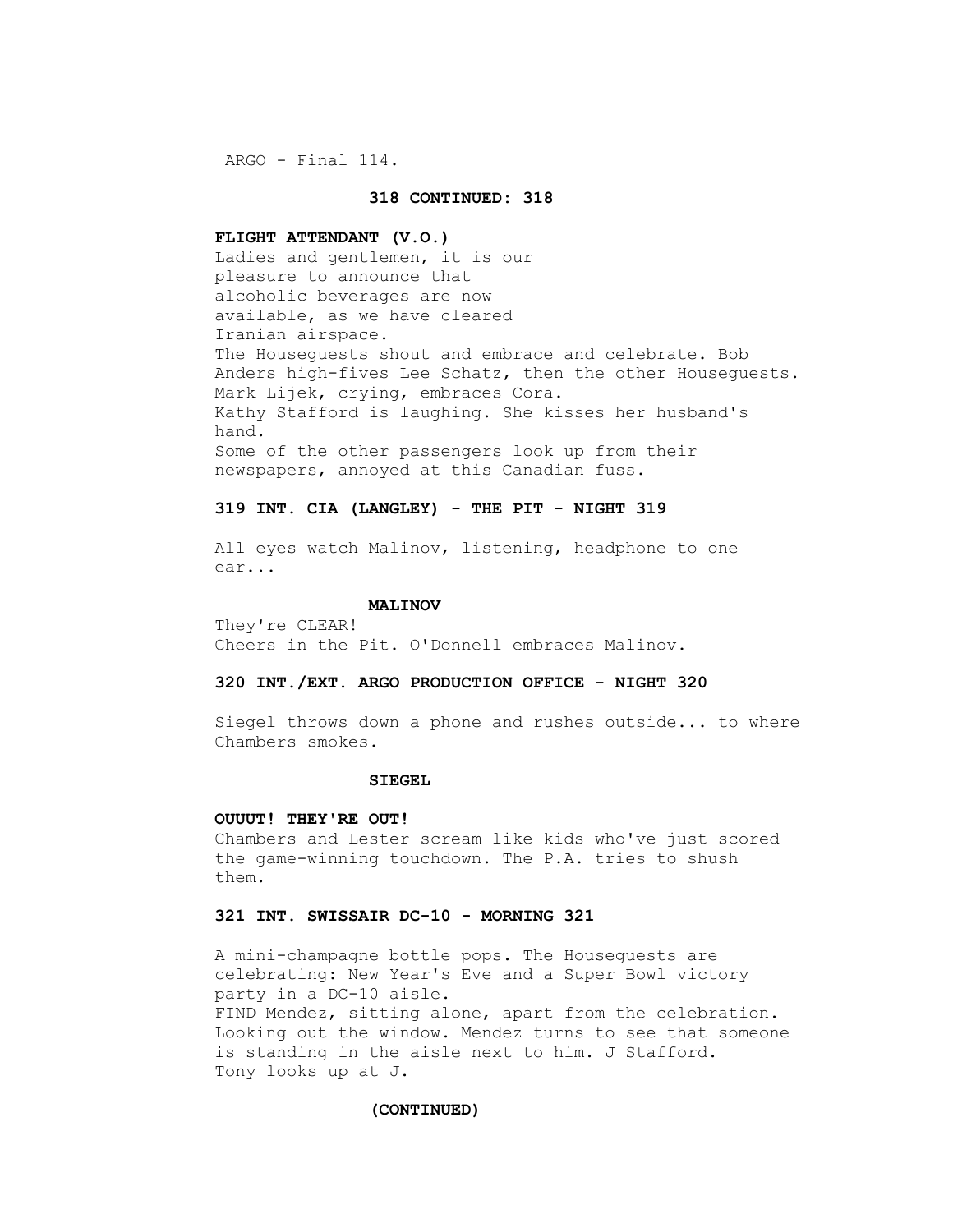ARGO - Final 115.

## **321 CONTINUED: 321**

## **FLIGHT ATTENDANT (O.S.)**

 I'm sorry, sir. You need to sit down. But J dsn't pay attention to the Flight Attendant. He extends his hand to Mendez. Who takes it. A moment between them.

## **FLIGHT ATTENDANT**

 Sir? J gs back to his seat. HOLD ON Tony Mendez.

## **322 INT. ARGO PRODUCTION OFFICE - NIGHT 322**

Drinking straight from a bottle of Beefeater.

## **SIEGEL**

 It's history, is what it is. ˜History plays out first as farce, then as tragedy.'

#### **CHAMBERS**

The quote's the other way around.

 **SIEGEL**

Who said it?

## **CHAMBERS**

Marx.

# **SIEGEL**

Groucho?

## **CHAMBERS**

Karl.

# **322A EXT. BORDER CROSSING - ABADAN, IRAQ - MORNING 322A**

 An IRAQI BORDER GUARD, checking passports at a chain link, barbed-wire fence, speaks to a WOMAN IN HIJAB who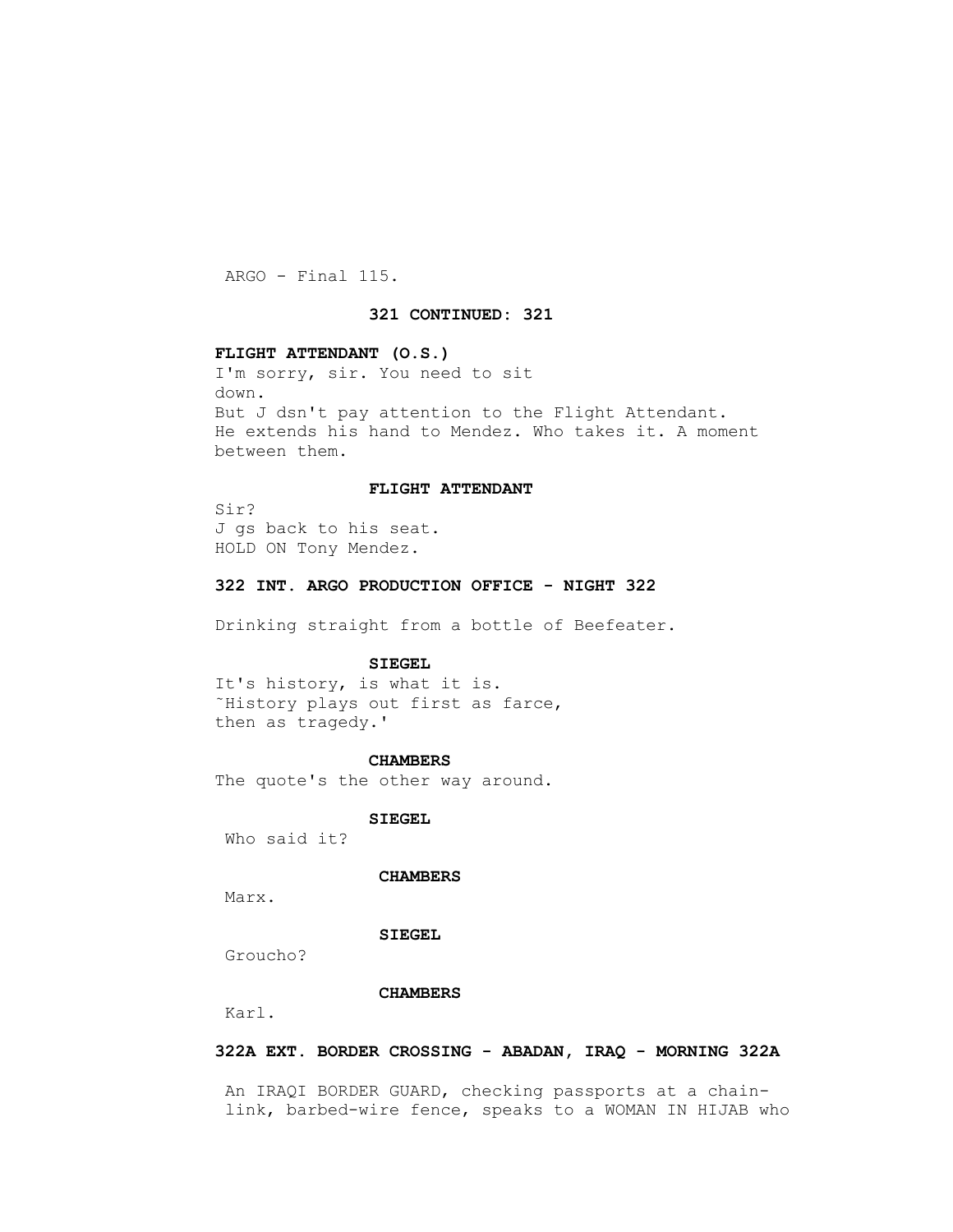is turned away from us. The Guard stamps the Woman's passport.

## **BORDER GUARD (ARABIC)**

 You are admitted to the Republic of Iraq. He closes the passport and the Woman turns around: it is

#### **SAHAR.**

#### **(CONTINUED)**

ARGO - Final 116.

# **322A CONTINUED: 322A**

 She stands and stares at the line of REFUGEES still waiting to cross: WOMEN balancing blankets tied up with all they own. An OLD MAN being helped by his SON. A couple of KIDS, a SEVEN YEAR-OLD shushing an INFANT in her arms. Lives that have become another tableau of refugees.

Sahar, now one of them, walks into Iraq.

# **323 INT. CIA (LANGLEY) - NIGHT 323**

The celebration is quieter and drunker now.

#### **LAMONT**

(a couple of beers

## **ALONG)**

We are the good guys!

## **ROSSI LAMONT**

 Six down, fifty to go. Call the Times, nail it to the fucking door. The CIA are the good guys.

## **MALINOV**

The Canadians are the good guys.

## **LAMONT**

-- we're not greedy -- them too --

## **MALINOV**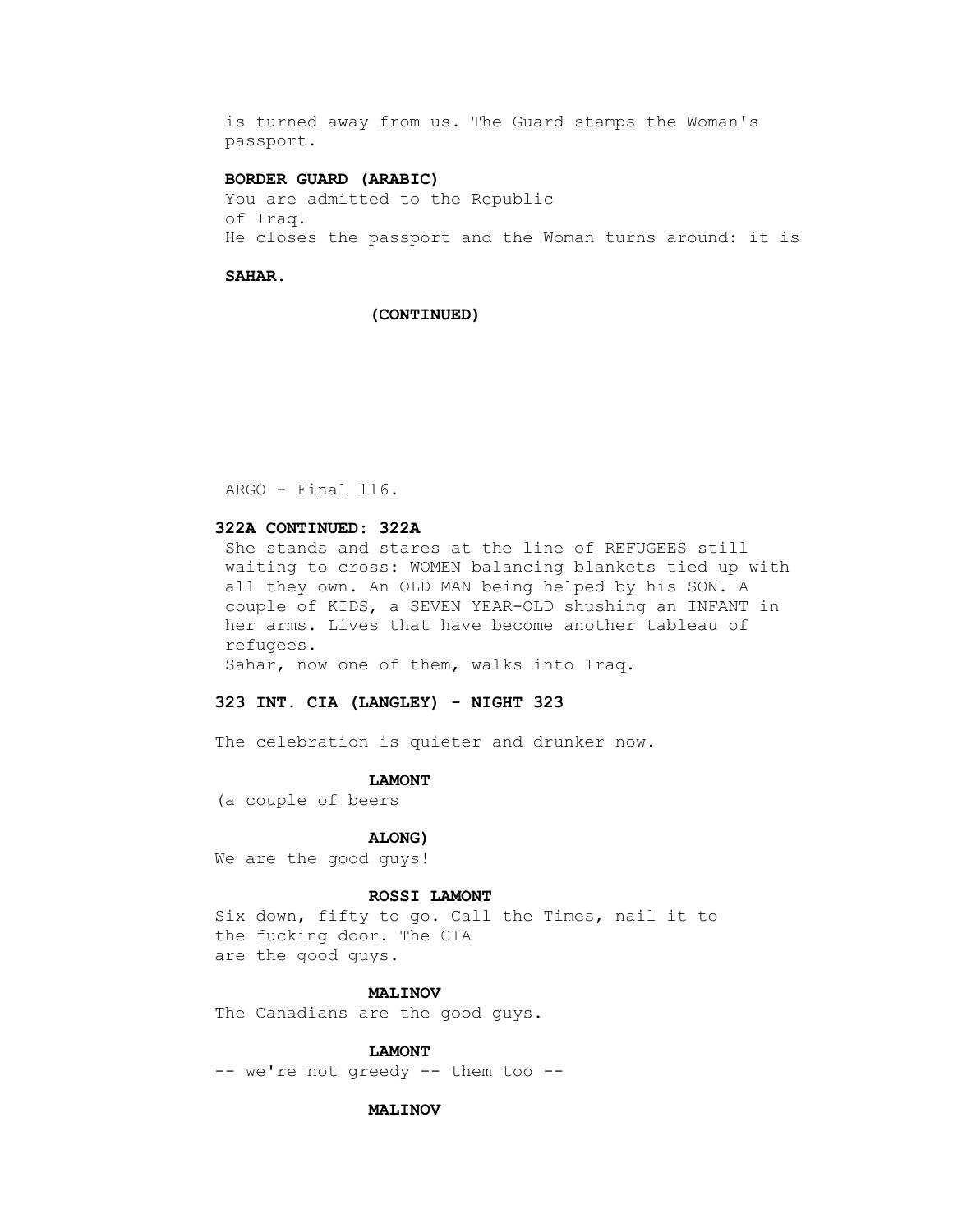Only. Canada takes the credit, or they'll retaliate against the hostages. Great Satan wasn't involved. No CIA.

#### **LAMONT**

Is that right, Jack?

## **O'DONNELL**

 Involved in what? We're as surprised as anybody. Thank you, Canada. Jack raises a glass of Scotch and takes a drink.

## **324 ARCHIVE FOOTAGE 324**

 A homemade sign that reads: THANK YOU CANADA!• ( Homecoming ceremony for Houseguests 2/1980.) Hundreds are gathered to welcome the six back.

# **(CONTINUED)**

ARGO - Final 117.

## **324 CONTINUED: 324**

 **TED KOPPEL (V.O.)** Finally, a sliver of really good news.

 **AMERICA HELD HOSTAGE, DAY 87, BROADCAST (1/29/80).**

## **CUT TO:**

# **325 CANADIAN MINISTER OF EXTERNAL AFFAIRS 325**

 FLORA MacDONALD, late 60's. ( A.H.H. 1/29/80) FLORA MacDONALD (V.O.) It was a simple operation, really.

# **326 INT. STATE DEPARTMENT - LOBBY - DAY 326**

The Houseguests arrive in the State Department lobby. Television lights everywhere.

 **TED KOPPEL (V.O.)** The six fled the country posing as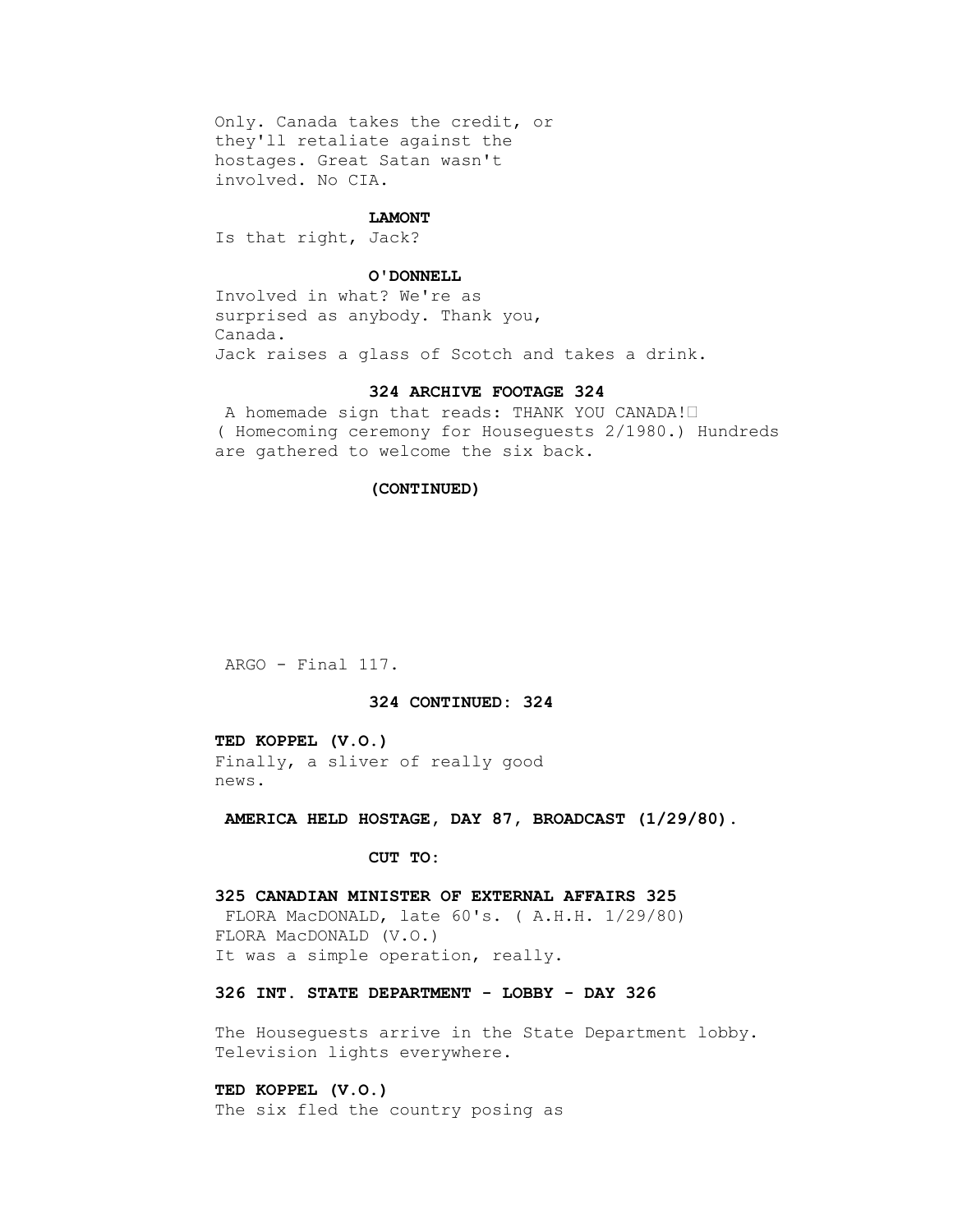Canadian diplomats. They simply walked away. Camera flashes, wild cheers. Banners: WELCOME HOME

 **CORA AND MARK!• IDAHO LOVES YOU, LEE!• WELCOME HOME,**

 BOB ANDERS!• It's the first moment of national celebration since the beginning of the crisis.

## **327 ARCHIVE FOOTAGE 327**

 IRANIAN FOREIGN MINISTER SADEQ GHOTBZADEH speaks angrily into a microphone.

## **SADEQ GHOTBZADEH (V.O.)**

 Sooner or later, here or anywhere in the world, Canada will pay for this violation of the sovereignty of Iran. ( News conference

# **1/29/80.)**

## **328 MORE ARCHIVE FOOTAGE ( 1/30/1980) 328**

 Of the State Department WELCOME HOME CEREMONY. Ambassador KEN TAYLOR is presented with a HUGE FLORAL BOUQUET. Cheering crowds all around him.

## **329 OMITTED 329**

ARGO - Final 118.

## **330 EXT. BY LESTER'S POOL - DAY 330**

 Siegel in a bathrobe, looking out over L.A., holding The New York Times in front of him: SIX U.S. DIPLOMATS, HIDDEN BY CANADA, LEAVE IRAN SAFELY. Next to that, an article about Ken Taylor: DIPLOMAT DIRECTED ESCAPE IN IRAN. (Front page, NYT 1/30/80.)

## **SIEGEL**

 She said, ˜Why couldn't we pull off something like that?' You know what I said to her?

## **331 INT. CIA (LANGLEY) - THE PIT - DAY 331**

Mendez stands at a desk on the main floor.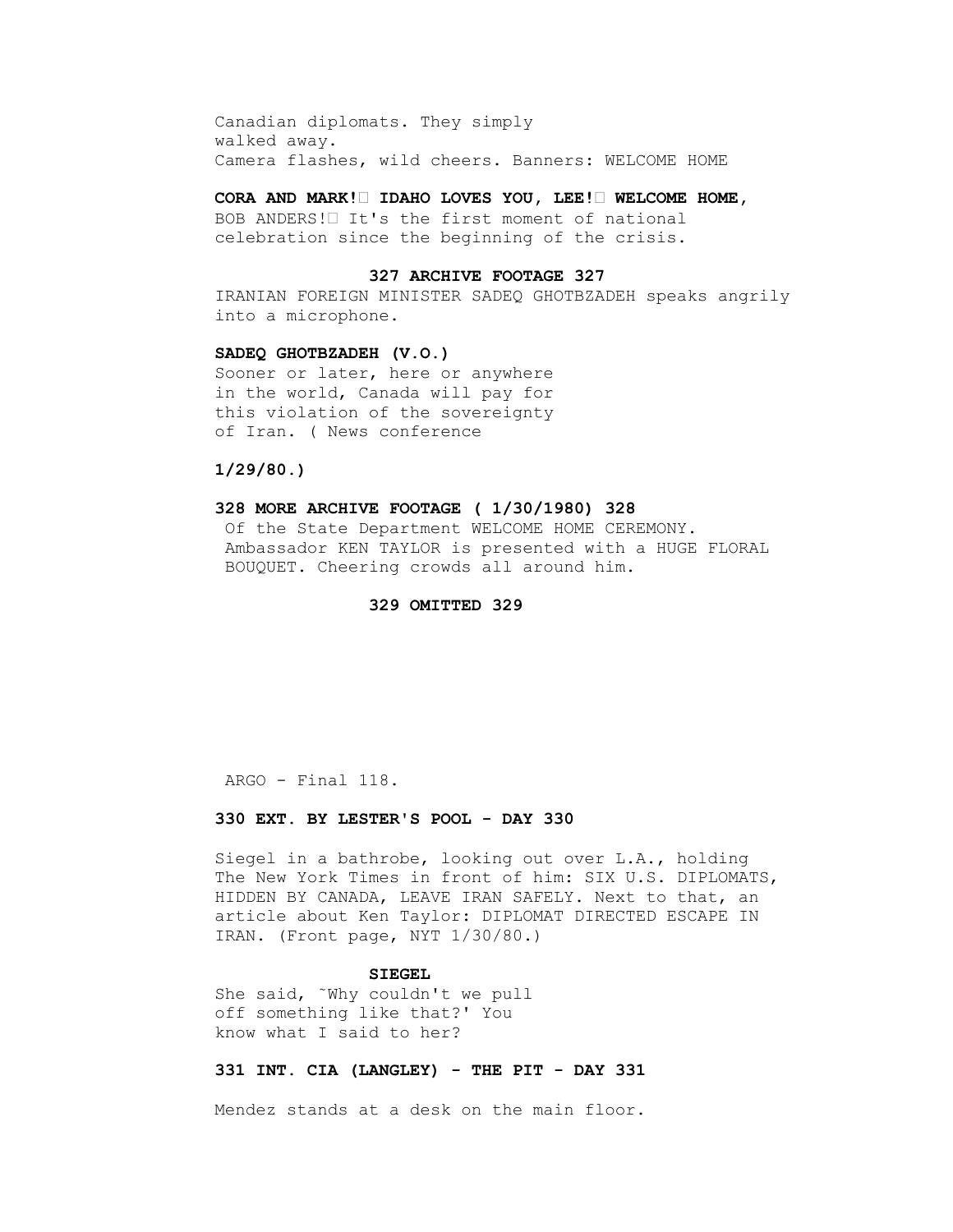## **MENDEZ**

Wha'd you say to her?

 **332 EXT. BY LESTER'S POOL - DAY 332**

#### **SIEGEL**

I said, ˜Argo fuck yourself.'

# **333 INT. CIA ARCHIVES - DAY 333**

 And suddenly it's dead-quiet. We're in a vault inside a vault in the basement of the main building. Mendez's suitcase is laying on a low counter, an ARCHIVES OFFICER t-tagging and cataloging various items. Separating Mendez's personal things from material related to the operation. Mendez empties his briefcase and the officer puts a sticker on the VARIETY featuring the ARGO ad. Another on the ARGO script. He's putting things into a box that reads: USCIA CLASSIFIED MATERIAL. Mendez opens his accordion folder -- flips through it - it's empty -- no. There's something inside. In one of the compartments is a STORYBOARD FROM ARGO. One that the Komiteh missed. While the Archives Officer is turned around, Mendez slips the storyboard back into the accordion folder and puts it back with his personal things.

ARGO - Final 119.

## **334 EXT. CIA - FRONT PARKING LOT - AFTERNOON 334**

 O'Donnell is on his way out, heading toward Tony who is heading in. Seeing Mendez, he stops dead.

# **O'DONNELL**

 And I left my autograph book at home. His Eminence called me. He wants to see you.

#### **MENDEZ**

He wants to fire me himself.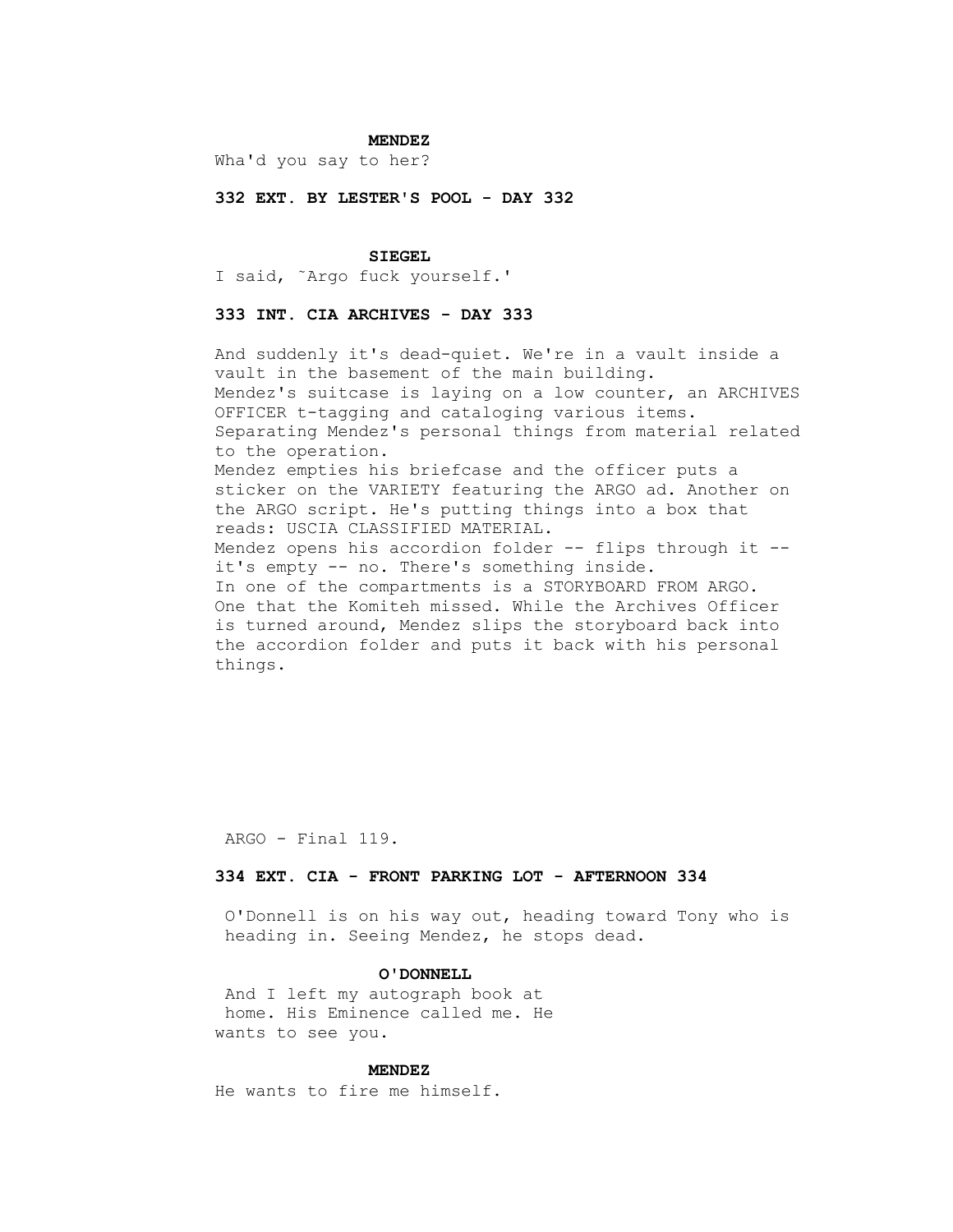## **O'DONNELL**

 He wants to give you the Intelligence Star. You're getting the highest award of merit of the Clandestine Services of these United States. Ceremony's two weeks from today. Mendez stops walking. A beat.

#### **MENDEZ**

 If they push it a week, I can bring Ian. That's his winter break.

## **O'DONNELL**

 The op was classified so the ceremony's classified. He can't know about it. Nobody can know about it.

## **MENDEZ**

 They're gonna hand me an award, then they're gonna take it back?

#### **O'DONNELL**

 If we wanted applause, we would have joined the circus.

## **MENDEZ**

 I thought we did. O'Donnell claps Tony on the shoulder. Tony walks towards the entrance and Jack heads to his car.

#### **O'DONNELL**

(yelling to Tony; an

#### **AFTERTHOUGHT)**

 Carter said you were a great American.

# **(CONTINUED)**

ARGO - Final 120.

## **334 CONTINUED: 334**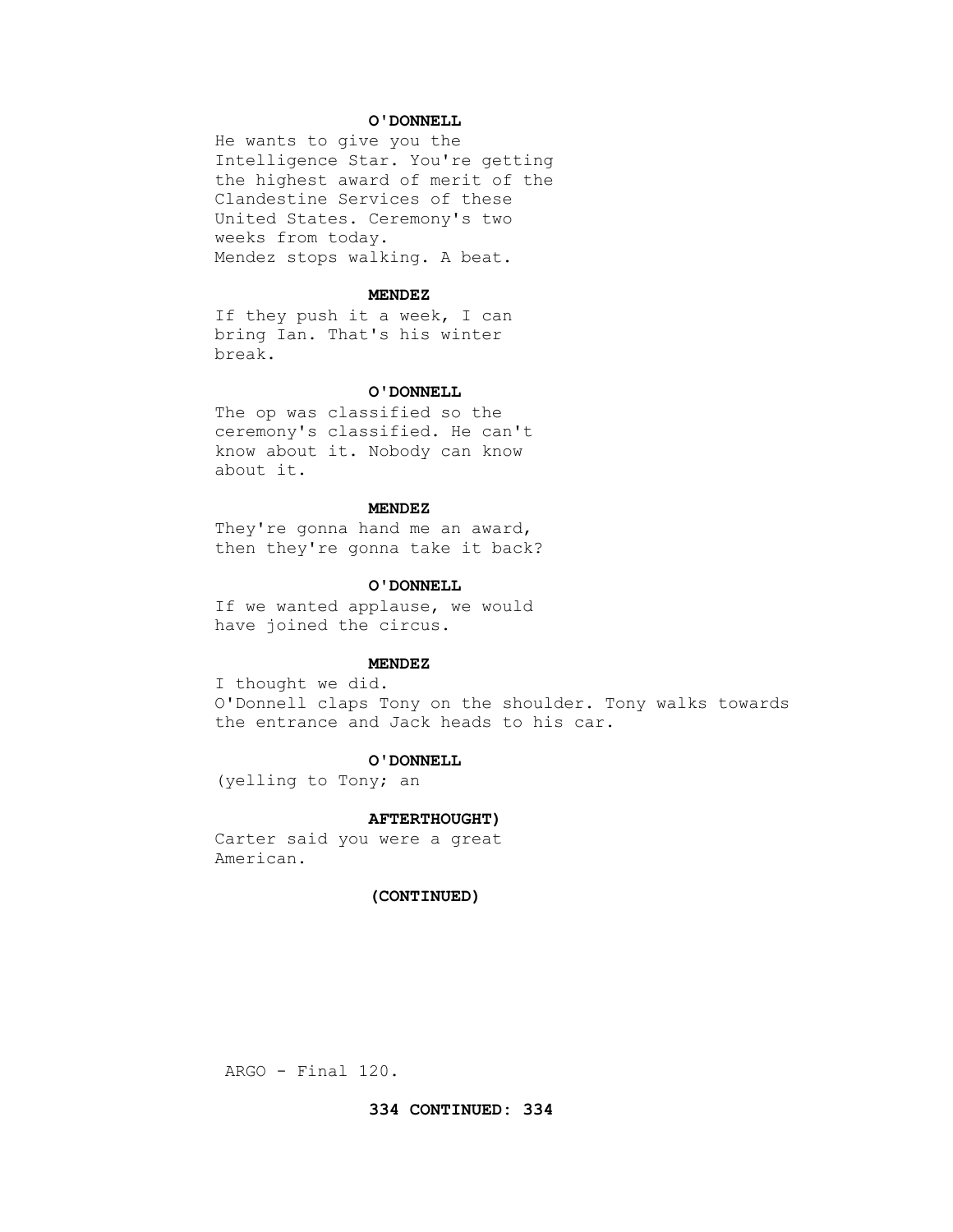## **MENDEZ**

#### **(YELLING BACK)**

A great American what?

#### **O'DONNELL**

He didn't say.

## **335 INT. ARGO PRODUCTION OFFICE - ANGLE ON A POSTER - DAY**

**335**

 on the wall. ARGO: A COSMIC CONFLAGRATION. A hand takes the poster down.

## **ANOTHER ANGLE**

 Chambers is disassembling the office. Boxes packed. Everything now off the walls. A PRODUCER walks by, sees Chambers in the door.

#### **PRODUCER**

What happened to your picture?

#### **CHAMBERS**

 It's in turnaround. He turns out the lights.

#### **336 EXT. ROAD UP TO CHRISTINE'S HOUSE - LATE AFTERNOON 336**

 Mendez's car heads up the road, past a mailbox. Pulls up to the house.

## **337 EXT. CHRISTINE'S HOUSE - LATE AFTERNOON 337**

 Mendez, a duffel bag on his shoulder, knocks on the door. He waits. After a moment, Christine opens the door.

## **MENDEZ**

Hi.

## **CHRISTINE**

Hi.

 They look at each other. Before she can speak, he's embraced her. Holds tight. It's something in between romantic and fraternal. Not reconciliation, necessarily, but warmth. She reciprocates. It feels right, and good.

# **(CONTINUED)**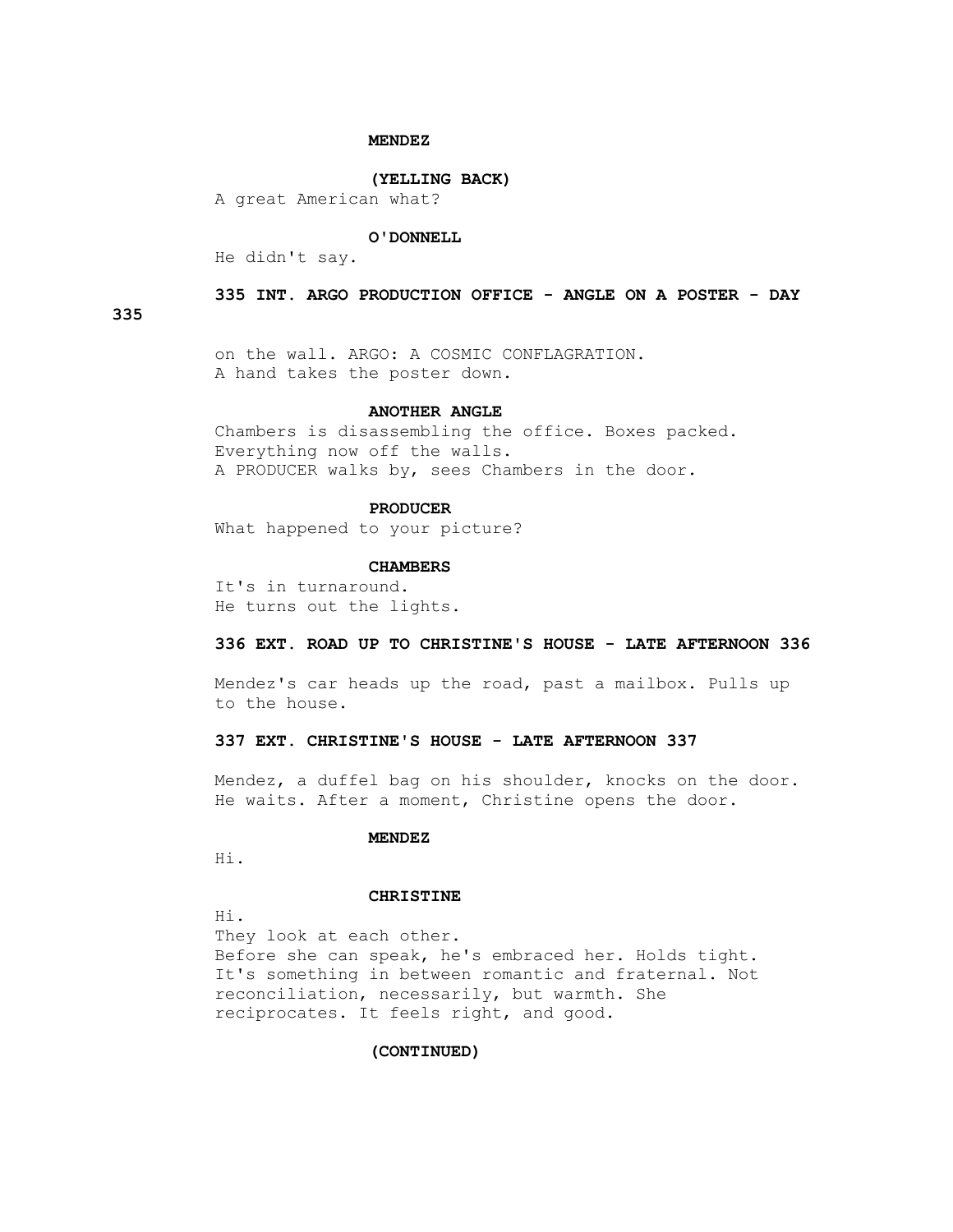ARGO - Final 121.

**338**

## **337 CONTINUED: 337**

 WIDEN to HOLD ON them holding each other in the dark hall of the very American, even Hummel-kitschy house. HOLD there for a while.

 **338 INT. CHRISTINE'S HOUSE - IAN'S BEDROOM - ANGLE ON TV -**

#### **NIGHT**

A scene of the Old West on a television.

## **ANOTHER ANGLE**

 Ian is watching 1973's sci-fi Western Westworld in the bedroom. Ian dsn't have to describe the scene to his father this time. WIDEN to see that his head is on a pillow on Tony's lap.

 **CARD #1: THE IRAN HOSTAGE CRISIS ENDED ON JANUARY 20,**

 **1981, WHEN THE REMAINING EMBASSY HOSTAGES WERE RELEASED**

 **AFTER 444 DAYS IN CAPTIVITY.**

 **339 INT. IAN'S BEDROOM - NIGHT 339**

We can hear the sounds of gunslinging from the movie. Glow-in-the-dark stars on the wall. A Star Wars X-Wing fighter. A couple of rubber Planet of the Apes figures that look like they've been chewed by a dog.

 **CARD #2: OSCAR-WINNING MAKEUP ARTIST JOHN CHAMBERS WAS**

 **AWARDED THE CIA'S INTELLIGENCE MEDAL OF MERIT, ITS**

 **HIGHEST CIVILIAN HONOR. HE REMAINED FRIENDS WITH TONY**

 **UNTIL CHAMBERS DIED FROM DIABETES COMPLICATIONS IN 2001.** The CAMERA MOVES OVER the dresser of Ian's toys --

 **CARD #3: THE INVOLVEMENT OF THE CIA COMPLEMENTED EFFORTS OF THE CANADIAN EMBASSY IN FREEING THE SIX HELD IN TEHRAN. TO THIS DAY, THE STORY STANDS AS AN ENDURING**